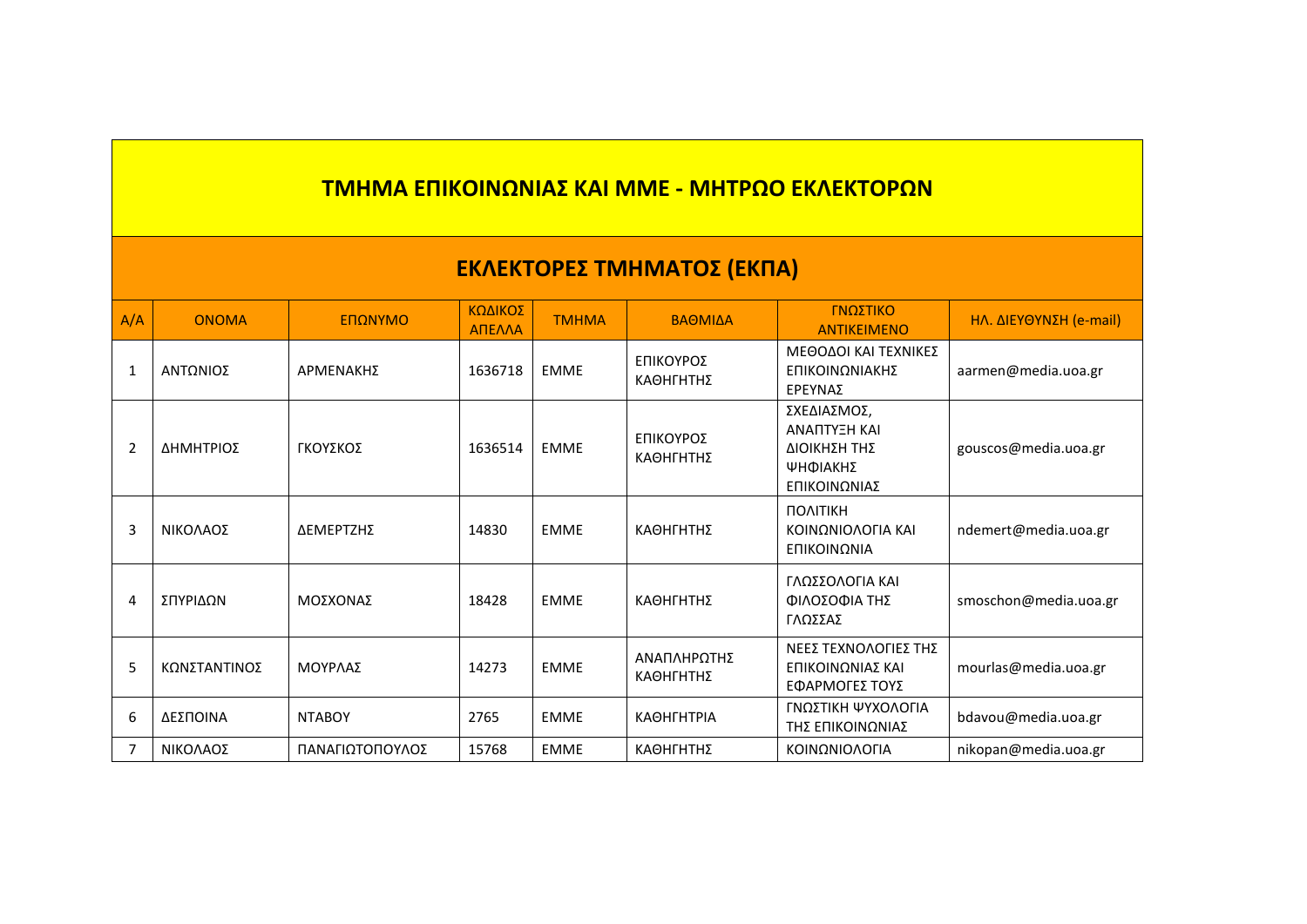| 8  | ΣΤΥΛΙΑΝΟΣ         | ΠΑΠΑΘΑΝΑΣΟΠΟΥΛΟΣ | 18632   | <b>EMME</b> | ΚΑΘΗΓΗΤΗΣ                            | <b><i><u>NONITIKH</u></i></b> KAI<br>ΟΡΓΑΝΩΣΗ ΤΩΝ ΜΜΕ                            | spapath@media.uoa.gr    |
|----|-------------------|------------------|---------|-------------|--------------------------------------|----------------------------------------------------------------------------------|-------------------------|
| 9  | ΓΕΩΡΓΙΟΣ          | ΠΛΕΙΟΣ           | 8415    | <b>EMME</b> | ΚΑΘΗΓΗΤΗΣ                            | ΚΟΙΝΩΝΙΚΗ ΘΕΩΡΙΑ ΚΑΙ<br>ΜΑΖΙΚΗ ΕΠΙΚΟΙΝΩΝΙΑ                                       | gplios@media.uoa.gr     |
| 10 | <b>MAPINA</b>     | <b>PHFOY</b>     | 15260   | <b>EMME</b> | <b>ЕПІКОҮРН</b><br><b>КАӨНГНТРІА</b> | ΔΗΟΜΟΣΙΟΓΡΑΦΙΑ ΚΑΙ<br>ΝΕΑ ΜΕΣΑ                                                   | marrigou@media.uoa.gr   |
| 11 | <b>ΜΥΡΤΩ</b>      | <b>PHFOY</b>     | 14410   | <b>EMME</b> | ΚΑΘΗΓΗΤΗΣ                            | ΘΕΩΡΙΑ ΤΗΣ<br>ΕΠΙΚΟΙΝΩΝΙΑΣ                                                       | mrigou@media.uoa.gr     |
| 12 | <b>AIKATEPINH</b> | ΣΤΑΥΡΙΑΝΕΑ       | 15960   | <b>EMME</b> | <b>ЕПІКОУРН</b><br>ΚΑΘΗΓΗΤΡΙΑ        | ΔΙΑΦΗΜΙΣΤΙΚΗ<br>ΕΠΙΚΟΙΝΩΝΙΑ ΚΑΙ<br>ΔΗΜΟΣΙΕΣ ΣΧΕΣΕΙΣ                              | aikstavria@media.uoa.gr |
| 13 | ΕΥΑΝΘΙΑ           | ΣΤΕΦΑΝΗ          | 18821   | <b>EMME</b> | ΚΑΘΗΓΗΤΡΙΑ                           | ΙΣΤΟΡΙΑ ΚΑΙ ΘΕΩΡΙΑ<br>ΤΟΥ ΚΙΝΗΜΑΤΟΓΡΑΦΟΥ                                         | evastefani@gmail.com    |
| 14 | ΕΛΙΣΣΑΒΕΤ         | ΤΣΑΛΙΚΗ          | 7416    | <b>EMME</b> | <b>КАӨНГНТРІА</b>                    | <b><i><u>NONITIKH</u></i></b> KAI<br>ΚΟΙΝΩΝΙΑ ΤΗΣ<br>ΠΛΗΡΟΦΟΡΙΑΣ                 | etsaliki@media.uoa.gr   |
| 15 | ΑΘΑΝΑΣΙΟΣ         | ΤΣΕΒΑΣ           | 22246   | <b>EMME</b> | ΑΝΑΠΛΗΡΩΤΗΣ<br>ΚΑΘΗΓΗΤΗΣ             | ΔΗΜΟΣΙΟ ΔΙΚΑΙΟ ΜΕ<br>ΕΜΦΑΣΗ ΣΤΟ ΔΙΚΑΙΟ<br>ΤΗΣ ΕΠΙΚΟΙΝΩΝΙΑΣ ΚΑΙ<br><b>TΩN MME</b> | adtsevas@media.uoa.gr   |
| 16 | <b>EAAH</b>       | ΦΙΛΟΚΥΠΡΟΥ       | 5803    | <b>EMME</b> | ΚΑΘΗΓΗΤΡΙΑ                           | ΝΕΟΕΛΛΗΝΙΚΗ ΓΛΩΣΣΑ<br>- ΦΙΛΟΛΟΓΙΑ                                                | efilokip@media.uoa.gr   |
| 17 | ΔΗΜΗΤΡΙΟΣ         | ΧΑΡΙΤΟΣ          | 1636436 | <b>EMME</b> | ΑΝΑΠΛΗΡΩΤΗΣ<br>ΚΑΘΗΓΗΤΗΣ             | ΣΧΕΔΙΑΣΜΟΣ ΚΑΙ<br>ΔΙΑΧΕΙΡΙΣΗ ΨΗΦΙΑΚΩΝ<br>ΠΕΡΙΒΑΛΛΟΝΤΩΝ<br>ΕΠΙΚΟΙΝΩΝΙΑΣ           | dcharito@media.uoa.gr   |
| 18 | ΝΙΚΟΛΑΟΣ          | ΧΡΗΣΤΑΚΗΣ        | 14971   | <b>EMME</b> | ΚΑΘΗΓΗΤΗΣ                            | ΨΥΧΟΚΟΙΝΩΝΙΟΛΟΓΙΑ<br>ΤΩΝ ΜΕΣΩΝ ΜΑΖΙΚΗΣ<br>ΕΝΗΜΕΡΩΣΗΣ                             | nicolchri@media.uoa.gr  |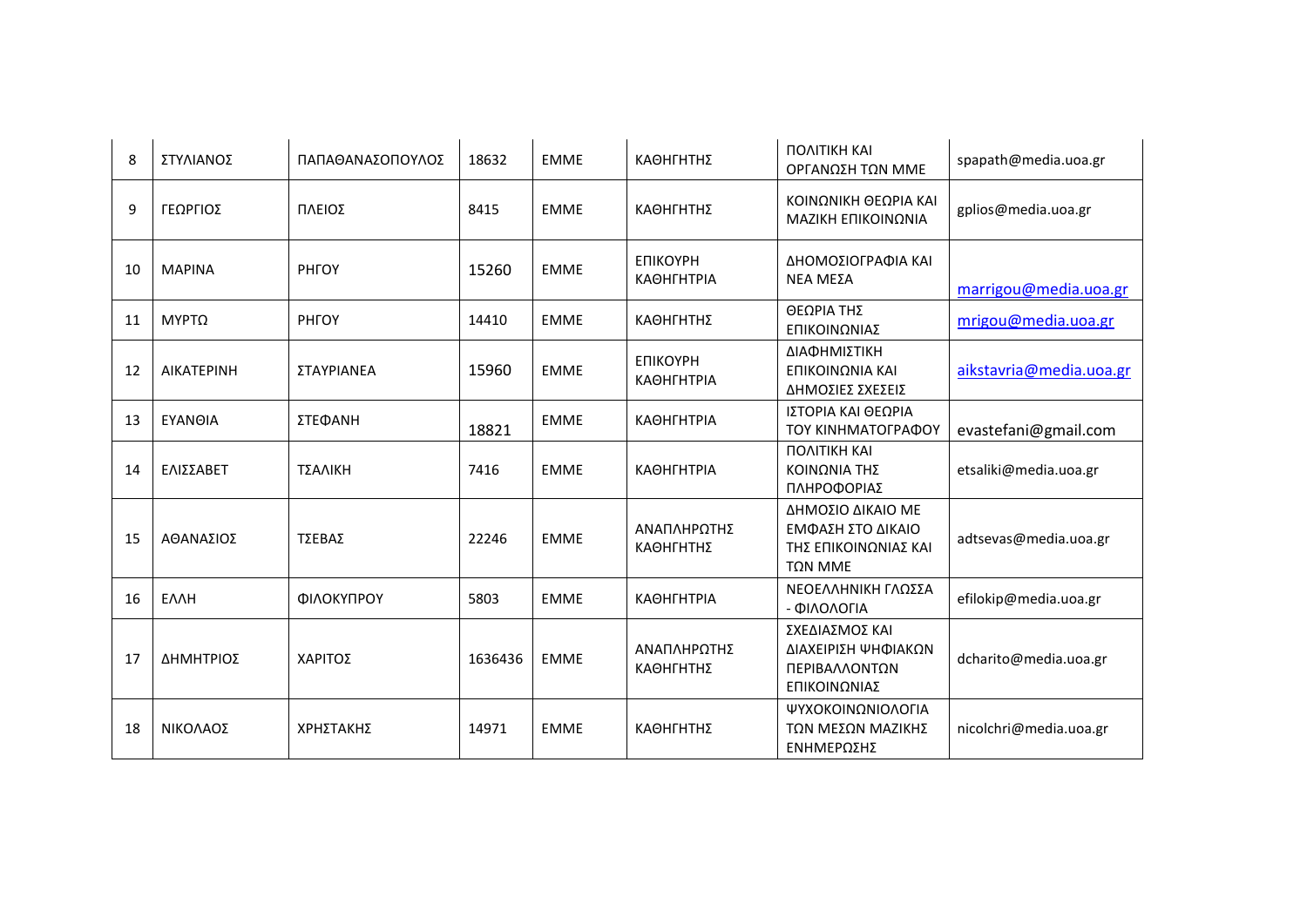## **ΛΟΙΠΟΙ ΕΚΛΕΚΤΟΡΕΣ**

| A/A            | <b>ONOMA</b>        | ΕΠΩΝΥΜΟ            | ΚΩΔΙΚΟΣ<br>ΑΠΕΛΛΑ | ΙΔΡΥΜΑ                                             | <b>TMHMA</b>                           | ΒΑΘΜΙΔΑ   | ΓΝΩΣΤΙΚΟ<br><b>ANTIKEIMENO</b>                 | ΗΛ. ΔΙΕΥΘΥΝΣΗ (e-mail)                   |
|----------------|---------------------|--------------------|-------------------|----------------------------------------------------|----------------------------------------|-----------|------------------------------------------------|------------------------------------------|
| $\mathbf{1}$   | ARTEMIS             | ALEXIADOU          | 8476              | <b>HUMBOLDT</b><br>UNIVERSITÄT ZU<br><b>BERLIN</b> | ENGLISH AND AMERICAN<br><b>STUDIES</b> | ΚΑΘΗΓΗΤΗΣ | <b>LINGUISTICS</b>                             | artemis.alexiadou@hu-<br>berlin.de       |
| $\overline{2}$ | <b>THEMISTOKLIS</b> | <b>APOSTOLIDIS</b> | 3100              | AIX-MARSEILLE<br><b>UNIVERSITE</b>                 |                                        | ΚΑΘΗΓΗΤΗΣ | SOCIAL PSYCHOLOGY-<br><b>HEALTH PSYCHOLOGY</b> | themistoklis.apostolidis@<br>univ-amu.fr |
| 3              | <b>AMALIA</b>       | ARVANITI           | 9665              | Radboud<br>University,<br>Netherlands              |                                        | ΚΑΘΗΓΗΤΗΣ | <b>LINGUISTICS</b>                             | a.arvaniti@kent.ac.uk                    |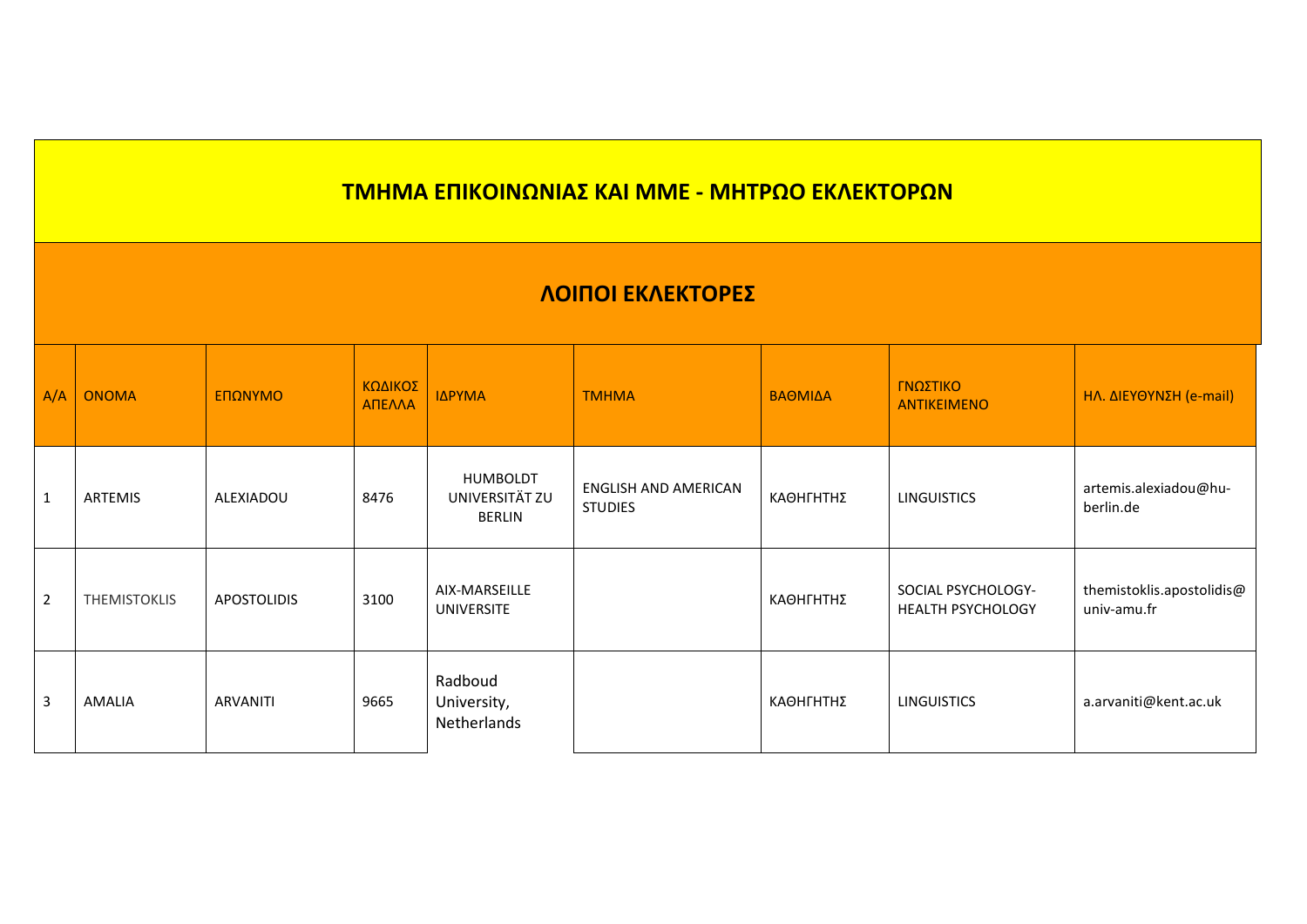| 4              | <b>TEREZA</b>         | CAPELOS              | 2347  | UNIVERSITY OF<br><b>BIRMINGHAM</b> | DEPARTMENT OF POLITICS                        | ΑΝΑΠΛΗΡΩΤΗΣ<br>ΚΑΘΗΓΗΤΗΣ | POLITICAL SCIENCE                                                                           | t.capelos@surrey.ac.uk                   |
|----------------|-----------------------|----------------------|-------|------------------------------------|-----------------------------------------------|--------------------------|---------------------------------------------------------------------------------------------|------------------------------------------|
| 5              | <b>GUNNAR</b>         | DE BOEL              | 10833 | UNIVERSITEIT GENT                  | <b>FACULTEIT LETTEREN</b>                     | <b>PROFESSOR</b>         | <b>MODERN GREEK</b><br>LANGUAGE AND<br>LITERATURE                                           | gunnar.deboel@ugent.be                   |
| 6              | ZOLTAN                | <b>DIENES</b>        | 8970  | UNIVERSITY OF<br>SUSSEX            | <b>DEPARTMENT OF</b><br><b>PSYCHOLOGY</b>     | <b>PROFESSOR</b>         | <b>COGNITIVE PSYCHOLOGY</b>                                                                 | dienes@sussex.ac.uk                      |
| $\overline{7}$ | <b>DIMITRIS</b>       | <b>ELEFTHERIOTIS</b> | 4520  | UNIVERSITY OF<br>GLASGOW           | SCHOOL OF CULTURE AND<br><b>CREATIVE ARTS</b> | ΚΑΘΗΓΗΤΗΣ                | FILM & TELEVISION<br><b>STUDIES</b>                                                         | dimitris.eleftheriotis@<br>glasgow.ac.uk |
| 8              | <b>MANUELA</b>        | <b>EPURE</b>         | 4925  | SPIRU HARET<br><b>UNIVERSITY</b>   |                                               | ΚΑΘΗΓΗΤΗΣ<br>ΑΛΛΟΔΑΠΗΣ   | MARKETING RESEARCH,<br>SOCIAL MARKETING                                                     | mepure.mk@spiruharet.r<br>o              |
| 9              | <b>EMILIA LILIANA</b> | <b>EZECHIL</b>       | 9298  | UNIVERSITY OF<br>PITESTI           |                                               | <b>PROFESSOR</b>         | <b>EDUCATIONAL SCIENCES:</b><br>PEDAGOGY,<br>EDUCATIONAL<br>PSYCHOLOGY, ADULT<br>EDUCATION, | fsed@upit.ro                             |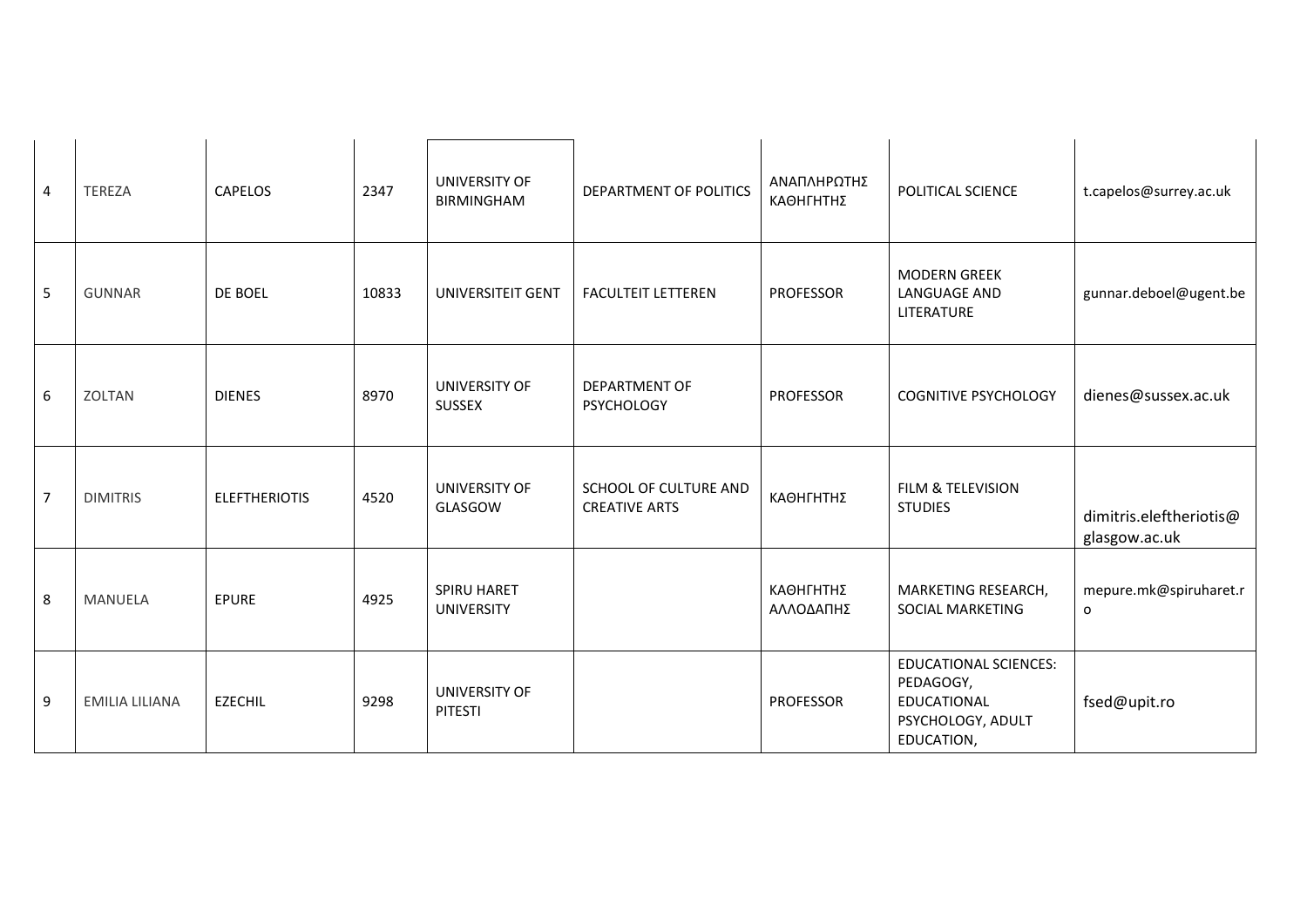|    |               |                     |      |                                                           |                           |                          | <b>COMMUNICATION IN</b><br><b>EDUCATION</b>                                                                     |                           |
|----|---------------|---------------------|------|-----------------------------------------------------------|---------------------------|--------------------------|-----------------------------------------------------------------------------------------------------------------|---------------------------|
| 10 | <b>KEVIN</b>  | <b>FEATHERSTONE</b> | 566  | London School of<br>Economics,<br>UNIVERSITY OF<br>GONDON | <b>EUROPEAN INSTITUTE</b> | ΚΑΘΗΓΗΤΗΣ                | POLITICAL SCIENCE                                                                                               | k.featherstone@lse.ac.uk  |
| 11 | <b>IDA</b>    | GALLI               | 5463 | UNIVERSITÀ DEGLI<br>STUDI DI NAPOLI<br>"FEDERICO II"      |                           | ΑΝΑΠΛΗΡΩΤΗΣ<br>ΚΑΘΗΓΗΤΗΣ | SOCIAL PSYCHOLOGY                                                                                               | idagalli@unina.it         |
| 12 | ANASTASIA     | GIANNAKIDOU         | 5416 | UNIVERSITY OF<br><b>CHICAGO</b>                           |                           | ΚΑΘΗΓΗΤΗΣ                | ΣΗΜΑΣΙΟΛΟΓΙΑ,<br>ΠΡΑΓΜΑΤΟΛΟΓΙΑ,<br>ΦΙΛΟΣΟΦΙΑ ΤΗΣ ΓΛΩΣΣΑΣ,<br>ΣΥΝΤΑΞΗ, ΜΟΡΦΟΛΟΓΙΑ,<br>ΠΕΙΡΑΜΑΤΙΚΗ<br>ΓΛΩΣΣΟΛΟΓΙΑ | giannaki@uchicago.ed<br>u |
| 13 | <b>KOSTAS</b> | <b>GOULIAMOS</b>    | 108  | <b>EUROPEAN</b><br>UNIVERSITY CYPRUS                      |                           | ΚΑΘΗΓΗΤΗΣ                | POLITICS,<br><b>COMMUNICATION AND</b><br><b>CULTURE</b>                                                         | k.gouliamos@euc.ac.cy     |
| 14 | LELIA         | GREEN               | 8271 | <b>EDITH COWAN</b><br><b>UNIVERSITY</b>                   |                           | ΚΑΘΗΓΗΤΗΣ                | MEDIA, CULTURAL AND<br>COMMUNICATION<br><b>STUDIES</b>                                                          | l.green@ecu.edu.au        |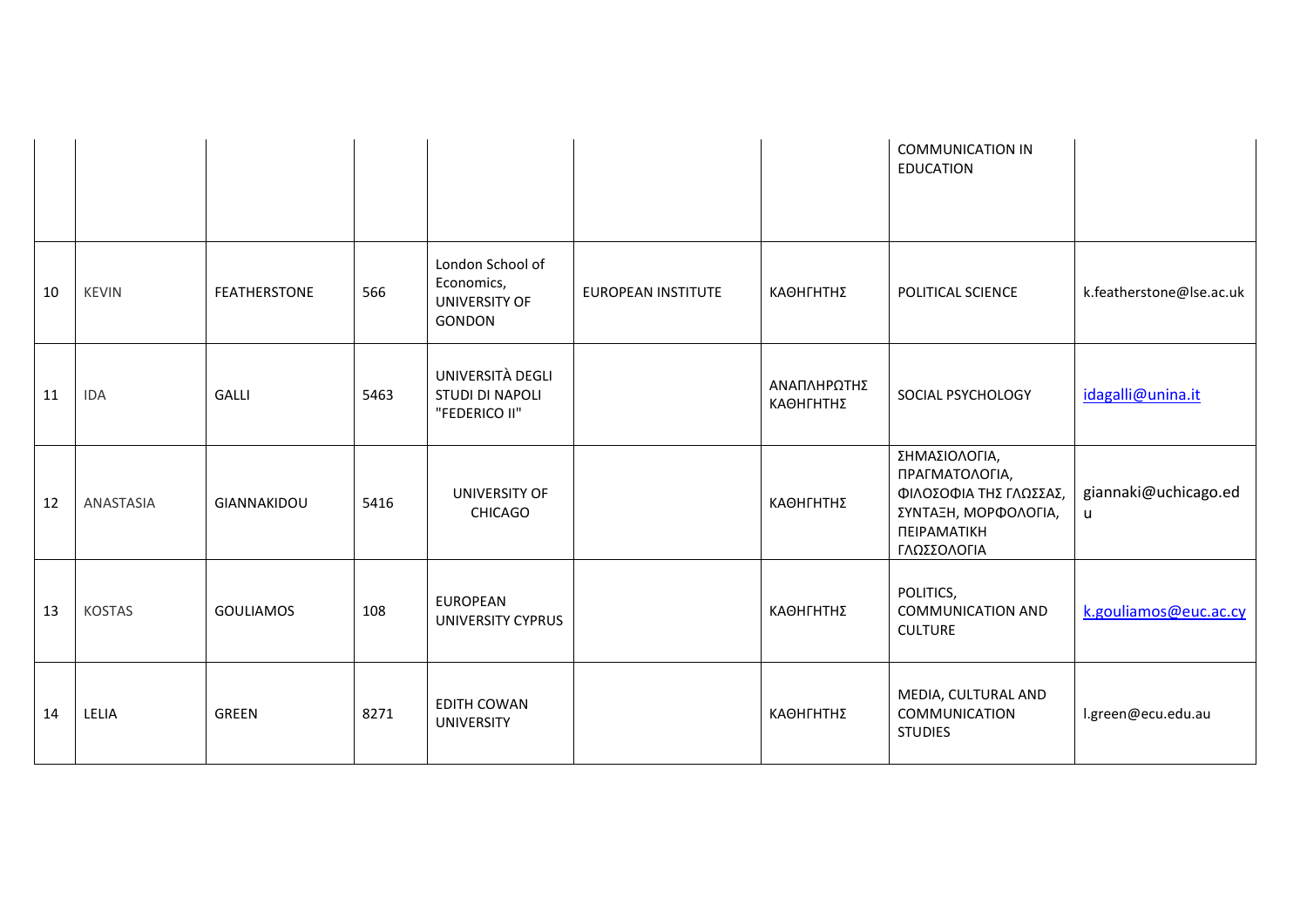| 15 | <b>ESTHER</b>   | GREENGLASS        | 3229  | YORK UNIVERSITY                         |                                                                              | ΚΑΘΗΓΗΤΗΣ                | SOCIAL PSYCHOLOGY                                                              | estherg@yorku.ca               |
|----|-----------------|-------------------|-------|-----------------------------------------|------------------------------------------------------------------------------|--------------------------|--------------------------------------------------------------------------------|--------------------------------|
| 16 | SHLOMO          | <b>HARELI</b>     | 7844  | UNIVERSITY OF<br><b>HAIFA</b>           |                                                                              | ΑΝΑΠΛΗΡΩΤΗΣ<br>ΚΑΘΗΓΗΤΗΣ | SOCIAL PSYCHOLOGY                                                              | shareli@gsb.haifa.ac.il        |
| 17 | <b>GEOFFREY</b> | <b>HORROCKS</b>   | 180   | UNIVERSITY OF<br>CAMBRIDGE              | <b>FACULTY OF CLASSICS -</b><br>SCHOOL OF ARTS AND<br><b>HUMANITIES</b>      | <b>PROFESSOR</b>         | CLASSICS/LINGUISTICS<br>(HISTORY AND<br><b>STRUCTURE OF GREEK)</b>             | gch1000@cam.ac.uk              |
| 18 | SOFIA           | <b>IORDANIDOU</b> | 8122  | <b>OPEN UNIVERSITY</b><br>OF CYPRUS     |                                                                              | ΑΝΑΠΛΗΡΩΤΗΣ<br>ΚΑΘΗΓΗΤΗΣ | <b>COMMUNICATION &amp;</b><br><b>JOURNALISM</b>                                | sofia.iordanidou@ouc.ac.<br>cy |
| 19 | <b>PETROS</b>   | <b>IOSIFIDIS</b>  | 9677  | <b>CITY UNIVERSITY</b><br><b>LONDON</b> | DEPARTMENT OF<br>SOCIOLOGY - SCHOOL OF<br>SOCIAL SCIENCES AND<br><b>ARTS</b> | ΚΑΘΗΓΗΤΗΣ                | <b>MEDIA POLICY</b>                                                            | P.losifidis@city.ac.uk         |
| 20 | <b>MARK</b>     | JANSE             | 11370 | <b>GHENT UNIVERSITY</b>                 | DEPARTMENT OF<br><b>LINGUISTICS</b>                                          | <b>PROFESSOR</b>         | ΑΡΧΑΙΑ, ΜΕΣΑΙΩΝΙΚΗ,<br><b>NEA EAAHNIKH</b><br>ΓΛΩΣΣΟΛΟΓΙΑ ΚΑΙ<br>ΔΙΑΛΕΚΤΟΛΟΓΙΑ | mark.janse@ugent.be            |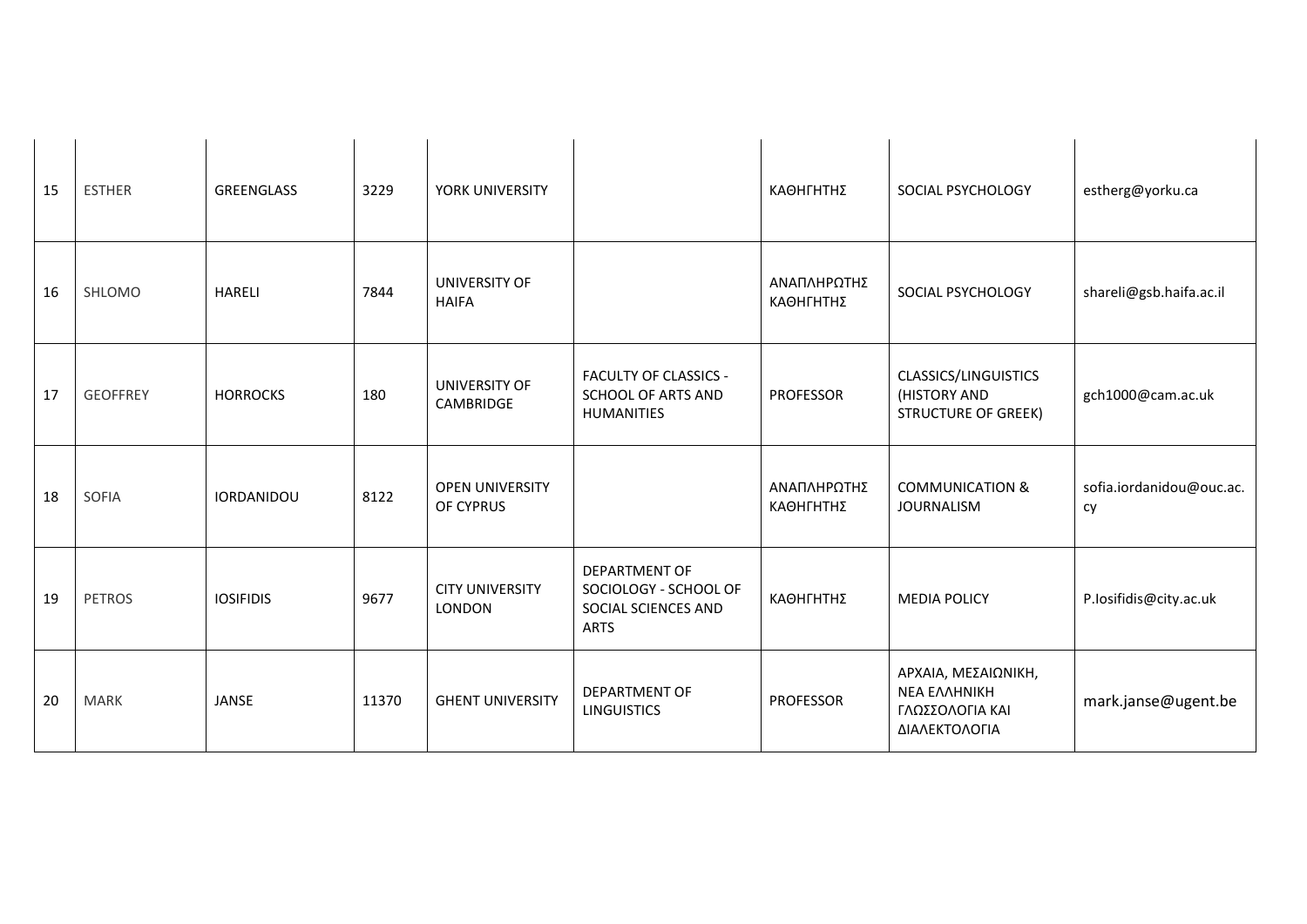| 21 | <b>NIKOS</b>             | KALAMPALIKIS   | 10086 | <b>UNIVERSITY LYON 2</b><br>- SOCIAL<br><b>PSYCHOLOGY</b><br><b>RESEARCH GROUP</b> | ΨΥΧΟΛΟΓΙΑΣ                                          | ΚΑΘΗΓΗΤΗΣ        | ΚΟΙΝΩΝΙΚΗ ΨΥΧΟΛΟΓΙΑ                                                                                                                         | nikos.kalampalikis@univ-<br>lyon2.fr         |
|----|--------------------------|----------------|-------|------------------------------------------------------------------------------------|-----------------------------------------------------|------------------|---------------------------------------------------------------------------------------------------------------------------------------------|----------------------------------------------|
| 22 | <b>DIMITRIS</b>          | KARAGIANNIS    | 5128  | UNIVERSITY OF<br><b>VIENNA</b>                                                     |                                                     | ΚΑΘΗΓΗΤΗΣ        | <b>COMPUTER SCIENCE</b>                                                                                                                     | dk@dke.univie.ac.at                          |
| 23 | VRASIDAS                 | <b>KARALIS</b> | 8108  | UNIVERSITY OF<br>SYDNEY                                                            | SCHOOL OF LANGUAGES<br>AND CULTURES                 | <b>PROFESSOR</b> | <b>MODERN GREEK</b><br><b>CULTURE, HISTORY,</b><br><b>CINEMA EUROPEAN</b><br>HISTORY, CULTURE,<br><b>CINEMA MIGRATION</b><br><b>STUDIES</b> | Vrasidas.Karalis@sydn<br>ey.edu.au           |
| 24 | <b>LYDIA</b>             | <b>KAVRAKI</b> | 10716 | RICE UNIVERSITY                                                                    |                                                     | ΚΑΘΗΓΗΤΗΣ        | <b>COMPUTER SCIENCE</b>                                                                                                                     | kavraki@rice.edu                             |
| 25 | PAUL EDWARD              | KERSWILL       | 4428  | UNIVERSITY OF<br><b>YORK</b>                                                       | DEPARTMENT OF<br>LANGUAGE AND<br>NINGUISTIC SCIENCE | <b>PROFESSOR</b> | SOCIOLINGUISTICS,<br><b>ENGLISH LANGUAGE</b>                                                                                                | paul.kerswill@york.ac.uk                     |
| 26 | SACHS-<br><b>HOMBACH</b> | <b>KLAUS</b>   | 11357 | UNIVERSITY OF<br>TÜBINGEN                                                          |                                                     | ΚΑΘΗΓΗΤΗΣ        | <b>MEDIA STUDIES</b>                                                                                                                        | klaus.sachs-<br>hombach@uni-<br>tuebingen.de |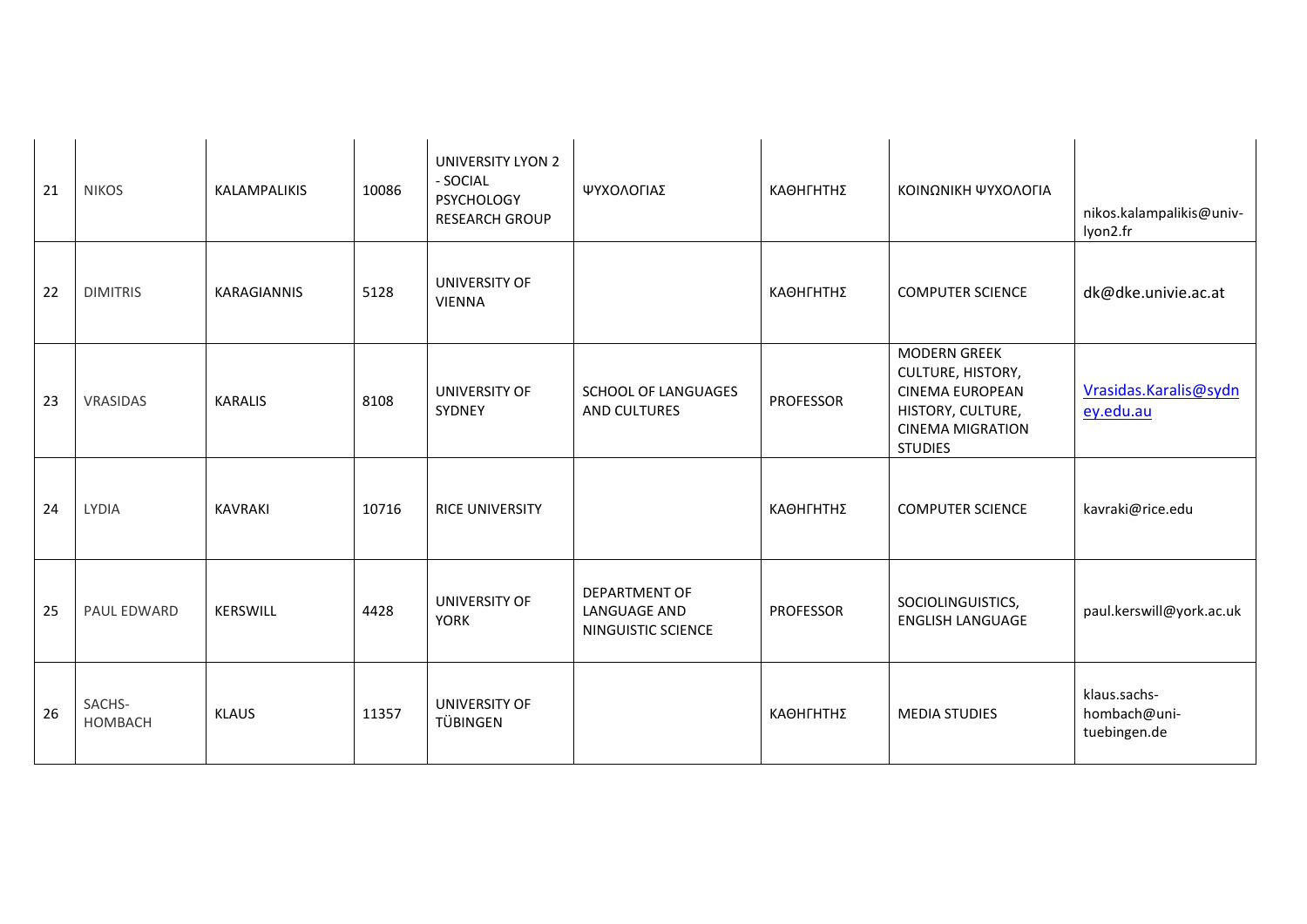| 27 | <b>ELENA</b>    | LOIZIDOU          | 1325 | <b>BIRKBECK COLLEGE,</b><br>UNIVERSITY OF<br><b>LONDON</b> | SCHOOL OF LAW                                                                                             | ΑΝΑΠΛΗΡΩΤΗΣ<br>ΚΑΘΗΓΗΤΗΣ | LAW                                                               | e.loizidou@bbk.ac.uk                     |
|----|-----------------|-------------------|------|------------------------------------------------------------|-----------------------------------------------------------------------------------------------------------|--------------------------|-------------------------------------------------------------------|------------------------------------------|
| 28 | <b>EVANTHIA</b> | <b>LYONS</b>      | 1352 | <b>KINGSTON</b><br><b>UNIVERSITY</b><br>LONDON             |                                                                                                           | ΚΑΘΗΓΗΤΗΣ                | POLITICAL SOCIAL<br><b>PSYCHOLOGY</b>                             | e.lyons@kingston.ac.u<br>$\underline{k}$ |
| 29 | <b>JASON</b>    | <b>MERCHANT</b>   | 3209 | UNIVERSITY OF<br><b>CHICAGO</b>                            | Department of<br>Linguistics                                                                              | ΚΑΘΗΓΗΤΗΣ                | <b>LINGUISTICS</b>                                                | merchant@uchicago.e<br>du                |
| 30 | <b>VALSAMIS</b> | <b>MITSILEGAS</b> | 4370 | <b>QUEEN MARY</b><br>UNIVERSITY OF<br>LONDON               | DEPARTMENT OF LAW                                                                                         | ΚΑΘΗΓΗΤΗΣ                | LAW                                                               | v.mitsilegas@qmul.ac.uk                  |
| 31 | <b>MOSCHOS</b>  | <b>MORFAKIDIS</b> | 8527 | UNIVERSIDAD DE<br><b>GRANADA</b>                           | DEPARTAMENTO DE<br>FILOLOGÍA GRIEGA Y DE<br>FILOLOGÍA ESLAVA,<br>FACULTAD DE FILOSOFÍA Y<br><b>LETRAS</b> | ΚΑΘΗΓΗΤΗΣ                | ΕΛΛΗΝΙΚΗ ΦΙΛΟΛΟΓΙΑ<br>(BYZANTINH KAI<br>NEOEAAHNIKH)<br>ΜΕΤΑΦΡΑΣΗ | morfaki@ugr.es                           |
| 32 | LUIZ            | <b>MOUTINHO</b>   | 4254 | UNIVERSITY OF<br>GLASGOW                                   |                                                                                                           | ΚΑΘΗΓΗΤΗΣ                | MARKETING                                                         | luiz.moutinho@glasgo<br>w.ac.uk          |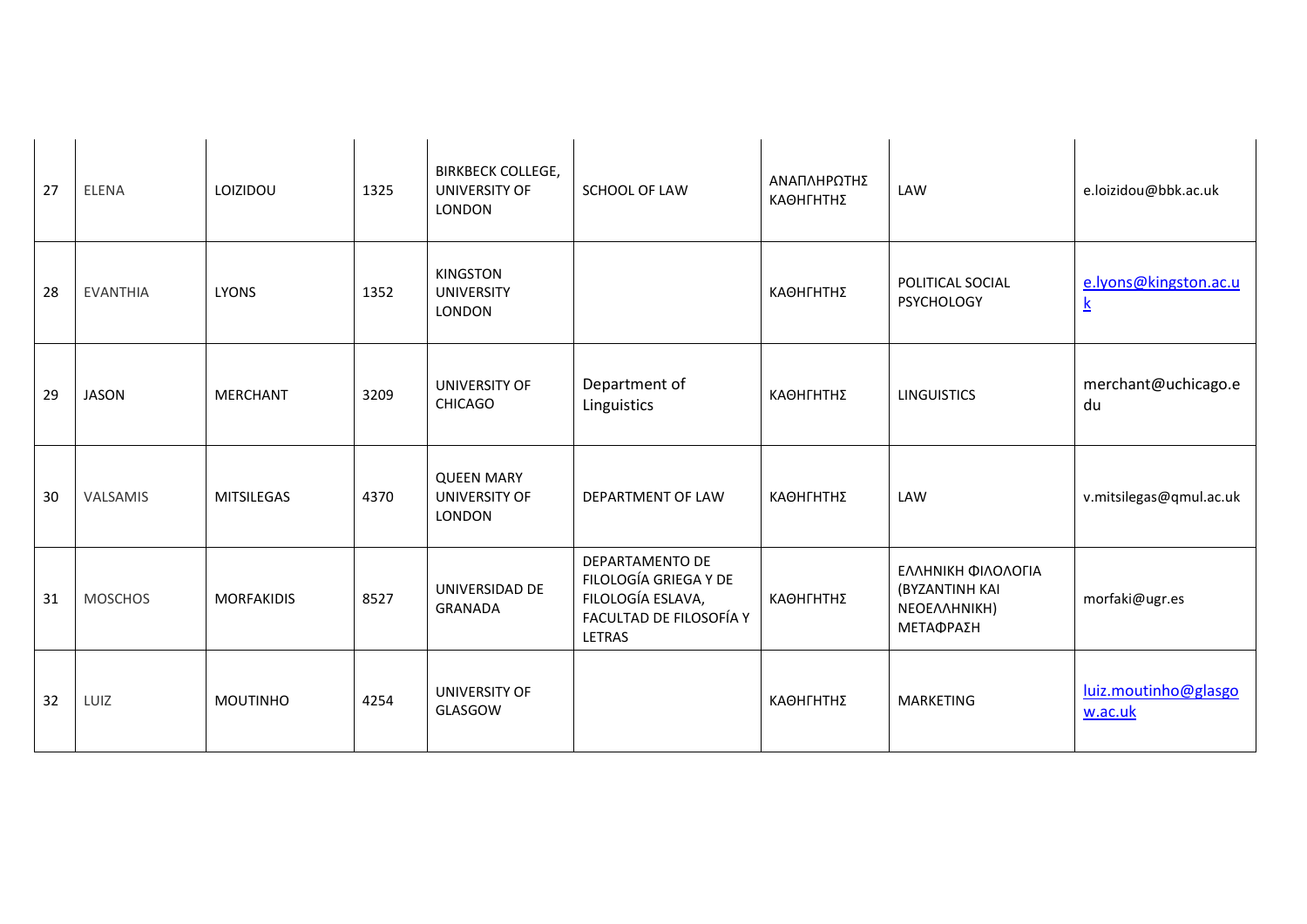| 33 | <b>AGELIKI</b> | NICOLOPOULOU                           | 4339  | <b>LEHIGH UNIVERSITY</b>                                                                                                  | <b>DEPARTMENTOF</b><br><b>PSYCHOLOGY</b>                                                    | ΚΑΘΗΓΗΤΗΣ                | DEVELOPMENTAL<br><b>PSYCHOLOGY</b>                   | agn3@lehigh.edu                   |
|----|----------------|----------------------------------------|-------|---------------------------------------------------------------------------------------------------------------------------|---------------------------------------------------------------------------------------------|--------------------------|------------------------------------------------------|-----------------------------------|
| 34 | <b>MARCOS</b>  | <b>NOVAK</b>                           | 6327  | <b>MEDIA ARTS AND</b><br><b>TECHNOLOGY</b><br>PROGRAM, THE<br>UNIVERSITY OF<br>CALIFORNIA, SANTA<br><b>BARBARA (UCSB)</b> |                                                                                             | ΚΑΘΗΓΗΤΗΣ                | <b>MEDIA ARTS AND</b><br>TECHNOLOGY,<br>ARCHITECTURE | marcos@mat.ucsb.edu               |
| 35 | <b>ANNA</b>    | PAPAFRAGOU                             | 8387  | UNIVERSITY OF<br>DELAWARE, USA                                                                                            | <b>DEPARTMENT OF</b><br>PSYCHOLOGICAL AND<br><b>BRAIN SCIENCES</b>                          | ΑΝΑΠΛΗΡΩΤΗΣ<br>ΚΑΘΗΓΗΤΗΣ | PSYCHOLOGY;<br><b>LINGUISTICS</b>                    | annap@udel.edu                    |
| 36 | <b>MOGENS</b>  | PELT                                   | 2738  | UNIVERSITY OF<br>COPENHAGEN                                                                                               | SAXO INSTITUTE, HISTORY<br><b>SECTION</b>                                                   | <b>PROFESSOR</b>         | <b>HISTORY</b>                                       | mpelt@hum.ku.dk                   |
| 37 | ANDREAS        | PHILIPPOPOULOS-<br><b>MIHALOPOULOS</b> | 10837 | UNIVERSITY OF<br>WESTMINSTER,<br>LONDON                                                                                   | <b>FACULTY OF SOCIAL</b><br><b>SCIENCES AND</b><br><b>HUMANITIES -</b><br>DEPARTMENT OF LAW | ΚΑΘΗΓΗΤΗΣ                | LAW                                                  | andreaspm@westminster<br>.ac.uk   |
| 38 | <b>IOANNIS</b> | <b>RIZOMYLIOTIS</b>                    | 2457  | UNIVERSITY OF<br><b>BRIGHTON</b>                                                                                          |                                                                                             | ΕΠΙΚΟΥΡΟΣ<br>ΚΑΘΗΓΗΤΗΣ   | MARKETING                                            | i.rizomyliotis@brighton<br>.ac.uk |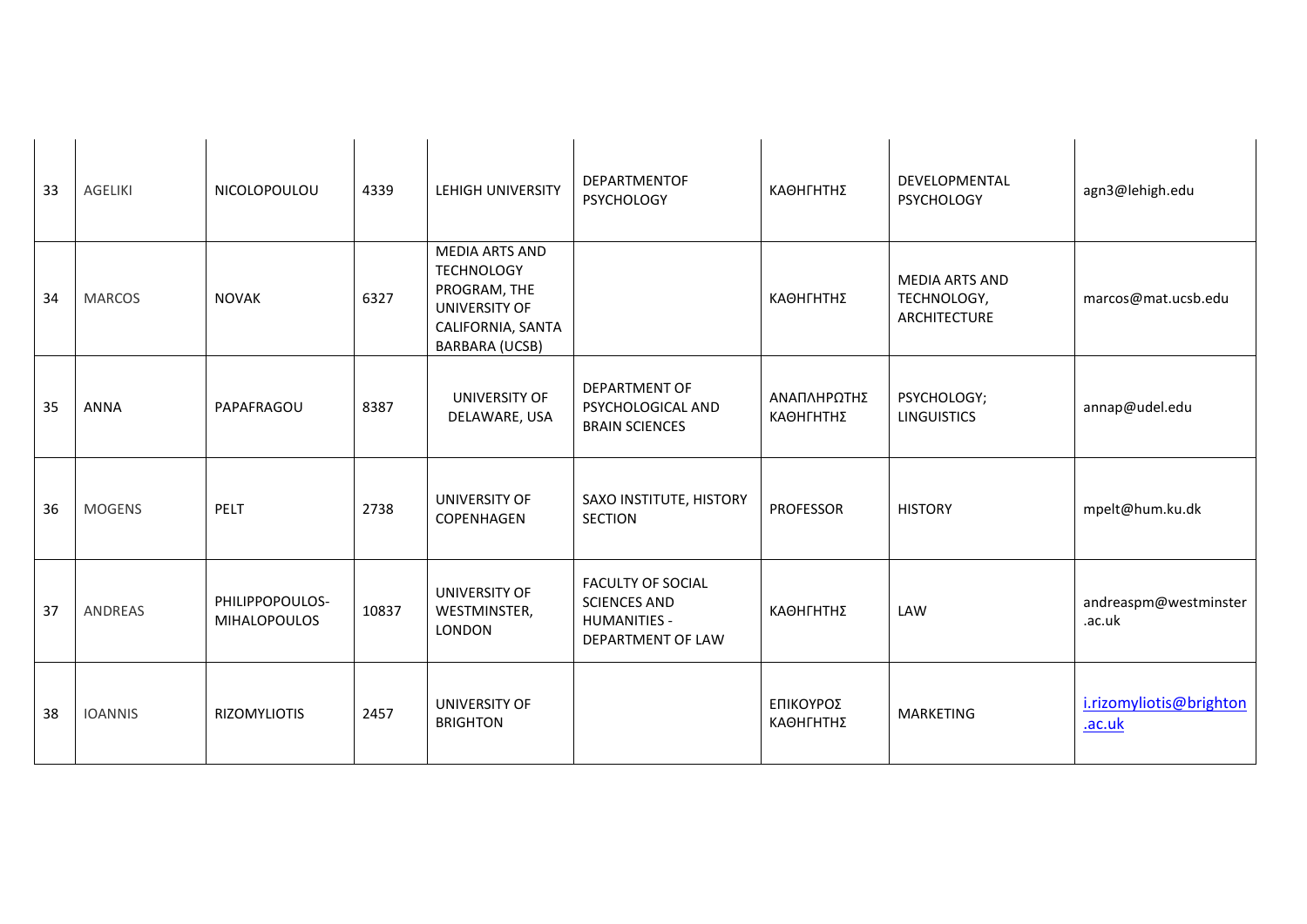| 39 | <b>GEORGE</b>    | <b>ROUSSOS</b>      | 4210 | <b>BIRKBECK COLLEGE,</b><br><b>UNIVERSITY OF</b><br><b>LONDON</b> | DEPARTMENT OF<br><b>COMPUTER SCIENCE AND</b><br><b>INFORMATION SYSTEMS</b>                                                     | <b>PROFESSOR</b>         | <b>COMPUTER SCIENCE</b>                                                                                                        | g.roussos@bbk.ac.uk                   |
|----|------------------|---------------------|------|-------------------------------------------------------------------|--------------------------------------------------------------------------------------------------------------------------------|--------------------------|--------------------------------------------------------------------------------------------------------------------------------|---------------------------------------|
| 40 | PABLO            | SAPAG               | 6197 | UNIVERSIDAD<br><b>COMPLUTENSE DE</b><br><b>MADRID</b>             |                                                                                                                                | ΑΝΑΠΛΗΡΩΤΗΣ<br>ΚΑΘΗΓΗΤΗΣ | JOURNALISM, MEDIA,<br>PROPAGANDA                                                                                               | pvsapag@pdi.ucm.es                    |
| 41 | <b>KATHARINE</b> | <b>SARIKAKIS</b>    | 7183 | UNIVERSITY OF<br><b>VIENNA</b>                                    | <b>DEPARTMENT OF</b><br>COMMUNICATION                                                                                          | ΚΑΘΗΓΗΤΗΣ<br>ΑΛΛΟΔΑΠΗΣ   | MEDIA GOVERNANCE,<br>MEDIA INDUSTRIES,<br>MEDIA SYSTEMS, GENDER<br>AND MEDIA, POLITICAL<br>COMMUNICATION,<br><b>REGULATION</b> | katharine.sarikakis@univi<br>e.ac.at  |
| 42 | MARIA A.         | STASSINOPOULOU      | 4264 | UNIVERSITY OF<br><b>VIENNA</b>                                    | <b>INSTITUT FÜR</b><br><b>BYZANTINISTIK UND</b><br>NEOGRÄZISTIK,<br><b>HISTORISCH-</b><br>KULTURWISSENSCHAFTLIC<br>HE FAKULTÄT | ΚΑΘΗΓΗΤΗΣ                | SOCIAL AND CULTURAL<br>HISTORY, MODERN GREEK<br><b>STUDIES</b>                                                                 | maria.stassinopoulou@u<br>nivie.ac.at |
| 43 | <b>NICOLAOS</b>  | <b>STAVROPOULOS</b> | 608  | UNIVERSITY OF<br><b>OXFORD</b>                                    | <b>LAW FACULTY</b>                                                                                                             | ΑΝΑΠΛΗΡΩΤΗΣ<br>ΚΑΘΗΓΗΤΗΣ | LAW, LEGAL PHILOSOPHY                                                                                                          | nicos.stavropoulos@law.<br>ox.ac.uk   |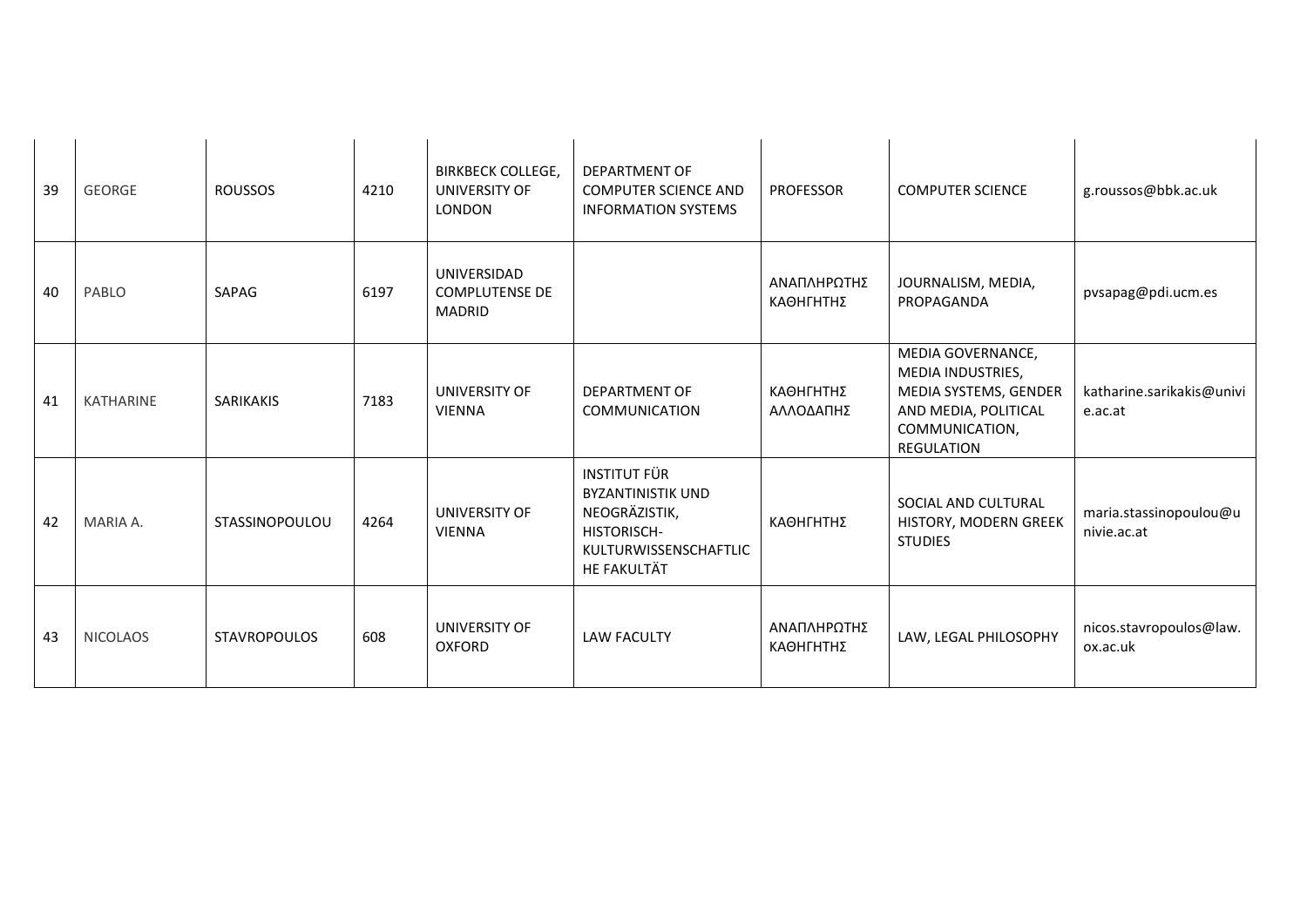| 44 | ΑΝΔΡΟΥΛΑ           | <b>SUEUR</b>   | 9131  | UNIVERSITÉ DE<br>PICARDIE JULES<br><b>VERNE CRAE</b>                            |                                            | ΑΝΑΠΛΗΡΩΤΗΣ<br>ΚΑΘΗΓΗΤΗΣ | HISTOIRE DE L'ART XXE                                                                | androula.michael@gmail.<br>com                |
|----|--------------------|----------------|-------|---------------------------------------------------------------------------------|--------------------------------------------|--------------------------|--------------------------------------------------------------------------------------|-----------------------------------------------|
| 45 | <b>NIKOLAOS</b>    | <b>TZOKAS</b>  | 5865  | PLYMOUTH<br><b>UNIVERSITY</b>                                                   |                                            | ΚΑΘΗΓΗΤΗΣ<br>ΑΛΛΟΔΑΠΗΣ   | MARKETING<br>MANAGEMENT                                                              | nikolaos.tzokas@plymout<br>h.ac.uk            |
| 46 | LOUIS              | <b>URENECK</b> | 2693  | <b>BOSTON</b><br><b>UNIVERSITY</b>                                              |                                            | ΚΑΘΗΓΗΤΗΣ                | <b>JOURNALISM</b>                                                                    | lureneck@bu.edu                               |
| 47 | <b>HASEBRINK</b>   | <b>UWE</b>     | 11124 | <b>HANS BREDOW</b><br><b>INSTITUTE FOR</b><br><b>MEDIA RESEARCH</b>             |                                            | ΚΑΘΗΓΗΤΗΣ                | <b>COMMUNICATIONS</b>                                                                | u.hasebrink@hans-<br>bredow-institut.de       |
| 48 | <b>FREIDERIKOS</b> | VALETOPOULOS   | 3459  | <b>UNIVERSITATE</b><br><b>POITIERS</b>                                          | <b>DEPARTMENT OF</b><br><b>LINGUISTICS</b> | ΚΑΘΗΓΗΤΗΣ                | ΓΛΩΣΣΙΚΕΣ ΕΠΙΣΤΗΜΕΣ ΚΑΙ<br>ΔΙΔΑΚΤΙΚΗ ΓΛΩΣΣΩΝ ΚΑΙ<br>ΤΗΣ ΓΑΛΛΙΚΗΣ ΩΣ ΞΕΝΗΣ<br>ΓΛΩΣΣΑΣ | freiderikos.valetopoulos<br>@univ-poitiers.fr |
| 49 | <b>CLEOPATRA</b>   | VELOUTSOU      | 6859  | <b>ADAM SMITH</b><br><b>BUSINESS SCHOOL,</b><br><b>UNIVERSITY OF</b><br>GLASGOW |                                            | ΚΑΘΗΓΗΤΗΣ                | MARKETING                                                                            | Cleopatra. Veloutsou@gla<br>sgow.ac.uk        |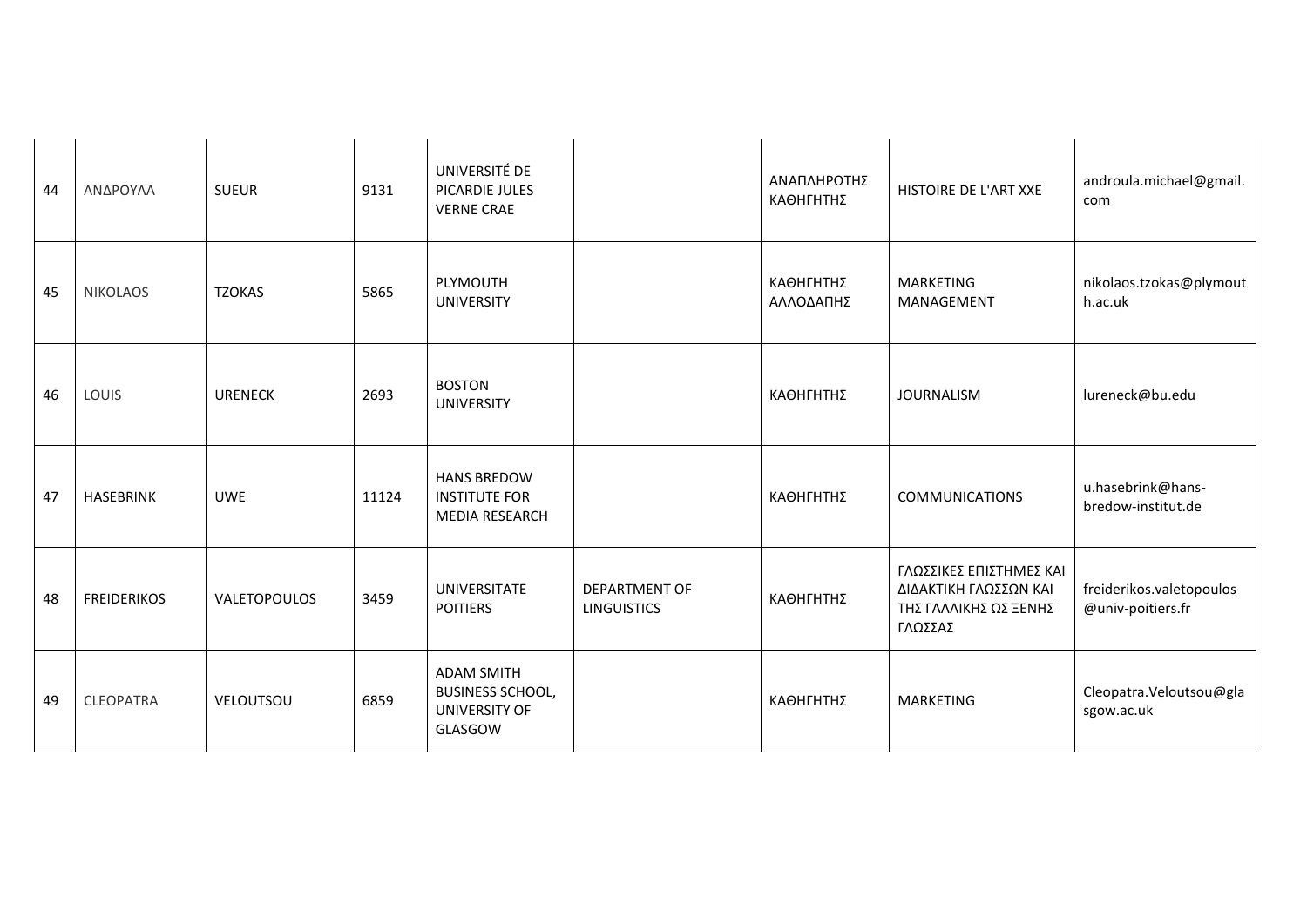| 50 | CHARALAMBOS     | VRASIDAS       | 3266  | UNIVERSITY OF<br><b>NICOSIA</b>                                | CARDET                                                    | <b>PROFESSOR</b>         | EDUCATIONAL<br>TECHNOLOGY, LEARNING<br>DESIGN, QUALITATIVE<br>RESEARCH, PROFESSIONAL<br>DEVELOPMENT,<br>EDUCATIONAL<br><b>INNOVATIONS</b> | pambos@cardet.org                 |
|----|-----------------|----------------|-------|----------------------------------------------------------------|-----------------------------------------------------------|--------------------------|-------------------------------------------------------------------------------------------------------------------------------------------|-----------------------------------|
| 51 | <b>DEMETRIS</b> | <b>VRONTIS</b> | 215   | UNIVERSITY OF<br><b>NICOSIA</b>                                |                                                           | ΚΑΘΗΓΗΤΗΣ                | MARKETING,<br>MANAGEMENT, BUSINESS                                                                                                        | vrontis.d@unic.ac.cy              |
| 52 | <b>HENRY</b>    | WELLMAN        | 7748  | UNIVERSITY OF<br><b>MICHIGAN</b>                               |                                                           | ΚΑΘΗΓΗΤΗΣ                | <b>PSYCHOLOGY</b>                                                                                                                         | hmw@umich.edu                     |
| 53 | <b>XIFARAS</b>  | MIKHAIL        | 5677  | <b>SCIENCES PO</b>                                             |                                                           | ΚΑΘΗΓΗΤΗΣ                | LAW, LEGAL THEORY,<br>HISTORY OF LEGAL<br>THOUGHT, POLITICAL<br>PHILOSOPHY                                                                | mikhail.xifaras@sciences<br>po.fr |
| 54 | PASCHALINA      | ZIAMOU         | 10651 | <b>BARUCH COLLEGE,</b><br>ZICKLIN SCHOOL OF<br><b>BUSINESS</b> |                                                           | ΑΝΑΠΛΗΡΩΤΗΣ<br>ΚΑΘΗΓΗΤΗΣ | <b>MARKETING</b>                                                                                                                          | lilia.ziamou@baruch.cuny<br>.edu  |
| 55 | ΝΙΚΟΛΑΟΣ        | ΑΒΟΥΡΗΣ        | 17657 | ΠΑΝΕΠΙΣΤΗΜΙΟ<br>ΠΑΤΡΩΝ                                         | ΗΛΕΚΤΡΟΛΟΓΩΝ<br>ΜΗΧΑΝΙΚΩΝ<br>& ΤΕΧΝΟΛΟΓΙΑΣ<br>ΥΠΟΛΟΓΙΣΤΩΝ | ΚΑΘΗΓΗΤΗΣ                | ΤΕΧΝΟΛΟΓΙΑ ΛΟΓΙΣΜΙΚΟΥ<br>ΜΕ ΕΜΦΑΣΗ ΣΤΗΝ<br>ΕΠΙΚΟΙΝΩΝΙΑ<br>ΑΝΘΡΩΠΟΥ-ΥΠΟΛΟΓΙΣΤΗ                                                             | avouris@upatras.gr                |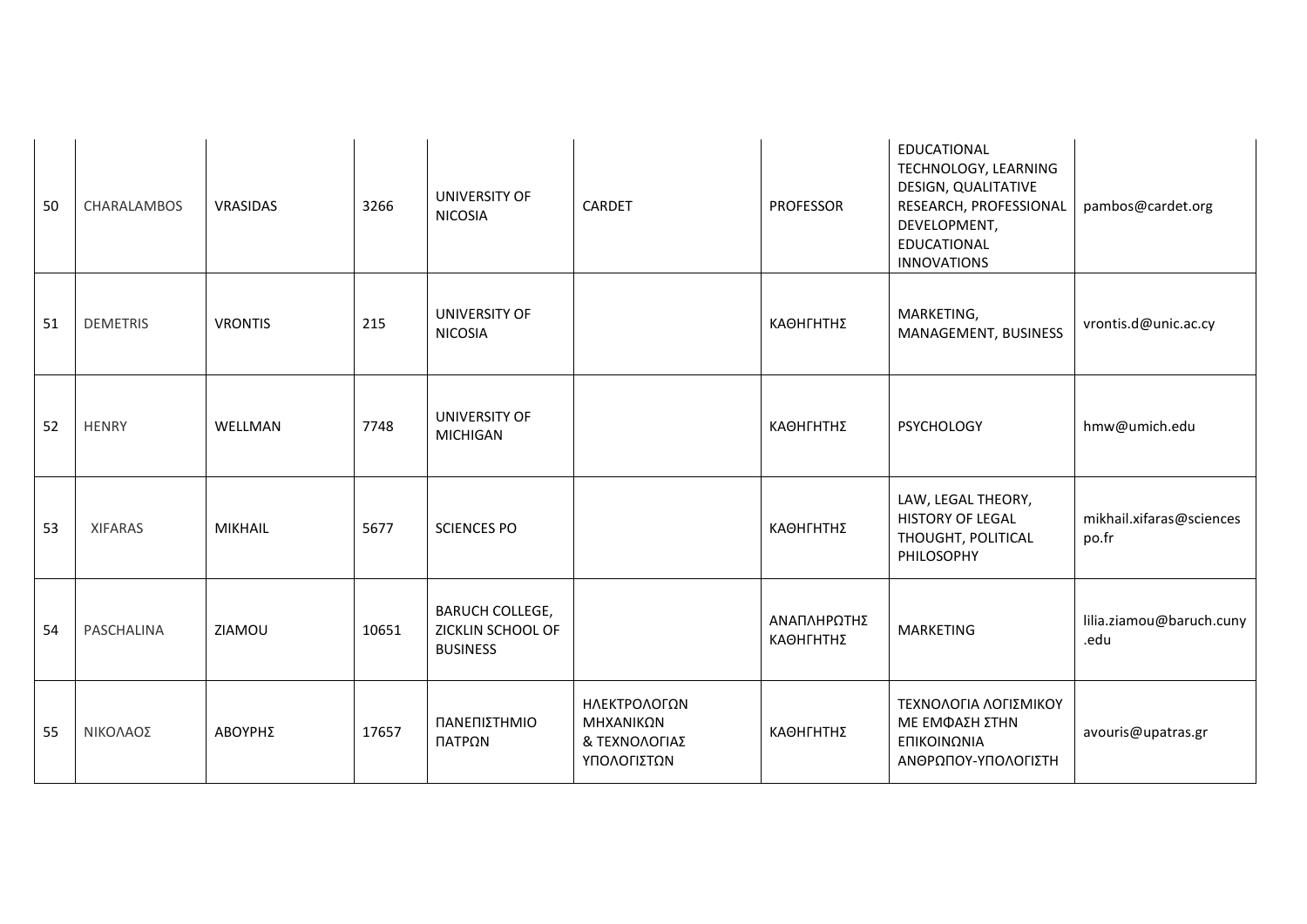| 56 | <b>EAENH</b> | ΑΓΑΘΟΠΟΥΛΟΥ              | 17211 | ΑΡΙΣΤΟΤΕΛΕΙΟ<br>ΠΑΝΕΠΙΣΤΗΜΙΟ<br>ΘΕΣ/ΝΙΚΗΣ                      | ΑΓΓΛΙΚΗΣ ΓΛΩΣΣΑΣ ΚΑΙ<br>ΦΙΛΟΛΟΓΙΑΣ                 | ΚΑΘΗΓΗΤΗΣ                | ΕΦΑΡΜΟΣΜΕΝΗ<br>ΓΛΩΣΣΟΛΟΓΙΑ: ΔΙΔΑΚΤΙΚΗ<br>ΚΑΙ ΕΚΜΑΘΗΣΗ<br>ΔΕΥΤΕΡΗΣ/ΞΕΝΗΣ<br>ΓΛΩΣΣΑΣ | agatho@enl.auth.gr   |
|----|--------------|--------------------------|-------|----------------------------------------------------------------|----------------------------------------------------|--------------------------|------------------------------------------------------------------------------------|----------------------|
| 57 | ΔΗΜΗΤΡΙΟΣ    | ΑΓΓΕΛΑΤΟΣ                | 1693  | <b>EONIKO &amp;</b><br>ΚΑΠΟΔΙΣΤΡΙΑΚΟ<br>ΠΑΝΕΠΙΣΤΗΜΙΟ<br>ΑΘΗΝΩΝ | ΦΙΛΟΛΟΓΙΑΣ                                         | ΚΑΘΗΓΗΤΗΣ                | <b>NEOEAAHNIKH</b><br>ΦΙΛΟΛΟΓΙΑ ΚΑΙ ΘΕΩΡΙΑ<br>ΤΗΣ ΛΟΓΟΤΕΧΝΙΑΣ                      | dangel@phil.uoa.gr   |
| 58 | ΧΑΡΟΥΛΑ      | ΑΓΓΕΛΗ                   | 1884  | ΠΑΝΕΠΙΣΤΗΜΙΟ<br>КҮПРОҮ                                         | ΕΠΙΣΤΗΜΩΝ ΤΗΣ ΑΓΩΓΗΣ                               | ΚΑΘΗΓΗΤΗΣ                | ΕΚΠΑΙΔΕΥΤΙΚΗ<br>ΤΕΧΝΟΛΟΓΙΑ                                                         | cangeli@ucy.ac.cy    |
| 59 | APETH        | ΑΔΑΜΟΠΟΥΛΟΥ              | 5359  | ΠΑΝΕΠΙΣΤΗΜΙΟ<br>ΙΩΑΝΝΙΝΩΝ                                      | ΕΙΚΑΣΤΙΚΩΝ ΤΕΧΝΩΝ ΚΑΙ<br>ΕΠΙΣΤΗΜΩΝ ΤΗΣ ΤΕΧΝΗΣ      | ΚΑΘΗΓΗΤΗΣ                | ΙΣΤΟΡΙΑ ΤΗΣ ΤΕΧΝΗΣ ΑΠΟ<br>ΤΗΝ ΑΝΑΓΕΝΝΗΣΗ ΜΕΧΡΙ<br><b>TON 20o AIΩNA</b>             | adam.areti@gmail.com |
| 60 | ΧΡΙΣΤΙΝΑ     | ΑΔΑΜΟΥ                   | 25168 | ΑΡΙΣΤΟΤΕΛΕΙΟ<br>ΠΑΝΕΠΙΣΤΗΜΙΟ<br>ΘΕΣ/ΝΙΚΗΣ                      | ΚΙΝΗΜΑΤΟΓΡΑΦΟΥ                                     | ΑΝΑΠΛΗΡΩΤΗΣ<br>ΚΑΘΗΓΗΤΗΣ | ΘΕΩΡΙΑ<br>ΚΙΝΗΜΑΤΟΓΡΑΦΟΥ ΚΑΙ<br>ΤΗΛΕΟΡΑΣΗΣ                                         | cadamou@film.auth.gr |
| 61 | ΦΙΛΙΠΠΟΣ     | ΑΖΑΡΙΑΔΗΣ-<br>ΤΟΠΑΛΟΓΛΟΥ | 3141  | ΠΑΝΕΠΙΣΤΗΜΙΟ<br>ΑΙΓΑΙΟΥ                                        | ΜΗΧΑΝΙΚΩΝ ΣΧΕΔΙΑΣΗΣ<br>ΠΡΟΙΟΝΤΩΝ ΚΑΙ<br>ΣΥΣΤΗΜΑΤΩΝ | ΚΑΘΗΓΗΤΗΣ                | ΣΧΕΔΙΑΣΗ ΓΙΑ ΠΑΡΑΓΩΓΗ<br>ΠΡΟΪΟΝΤΩΝ ΚΑΙ<br>ΣΥΣΤΗΜΑΤΩΝ                               | azar@aegean.gr       |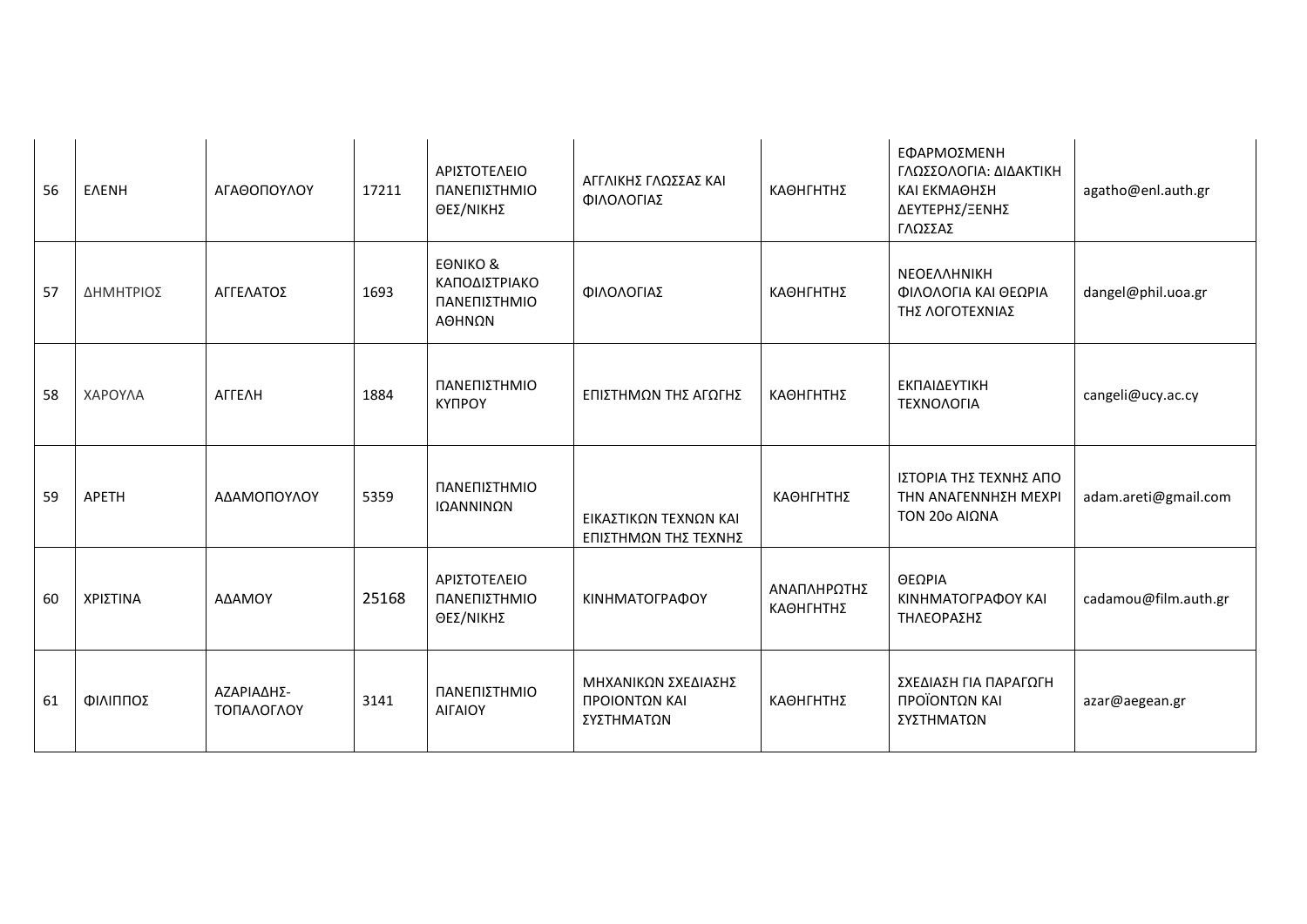| 62 | ΑΓΓΕΛΙΚΗ     | ΑΘΑΝΑΣΙΑΔΟΥ-<br>ΓΕΡΟΘΑΝΑΣΗ | 1305  | ΑΡΙΣΤΟΤΕΛΕΙΟ<br>ΠΑΝΕΠΙΣΤΗΜΙΟ<br>ΘΕΣ/ΝΙΚΗΣ                      | ΑΓΓΛΙΚΗΣ ΓΛΩΣΣΑΣ ΚΑΙ<br>ΦΙΛΟΛΟΓΙΑΣ            | ΚΑΘΗΓΗΤΗΣ              | ΘΕΩΡΙΑ ΓΛΩΣΣΟΛΟΓΙΑΣ<br>ΚΑΙ ΕΙΔΙΚΟΤΕΡΑ<br>ΠΕΡΙΓΡΑΦΗ ΤΗΣ ΑΓΓΛΙΚΗΣ<br>Η ΤΗΣ ΕΛΛΗΝΙΚΗΣ ΣΤΟ<br>ΠΛΑΙΣΙΟ ΤΗΣ ΓΝΩΣΤΙΚΗΣ<br>ΓΛΩΣΣΟΛΟΓΙΑΣ                                                                                                                     | angath@enl.auth.gr              |
|----|--------------|----------------------------|-------|----------------------------------------------------------------|-----------------------------------------------|------------------------|-----------------------------------------------------------------------------------------------------------------------------------------------------------------------------------------------------------------------------------------------------|---------------------------------|
| 63 | <b>AOHNA</b> | ΑΘΑΝΑΣΙΟΥ                  | 2792  | <b><i>NANTEIO</i></b><br>ΠΑΝΕΠΙΣΤΗΜΙΟ                          | ΚΟΙΝΩΝΙΚΗΣ<br>ΑΝΘΡΩΠΟΛΟΓΙΑΣ                   | ΚΑΘΗΓΗΤΗΣ              | ΚΟΙΝΩΝΙΚΗ<br>ΑΝΘΡΩΠΟΛΟΓΙΑ,<br>ΠΟΛΙΤΙΣΜΙΚΗ ΘΕΩΡΙΑ ΚΑΙ<br>ΣΠΟΥΔΕΣ ΦΥΛΟΥ                                                                                                                                                                               | athenaathanasiou2@gma<br>il.com |
| 64 | <b>EKABH</b> | ΑΘΑΝΑΣΟΠΟΥΛΟΥ              | 22874 | <b>EONIKO &amp;</b><br>ΚΑΠΟΔΙΣΤΡΙΑΚΟ<br>ΠΑΝΕΠΙΣΤΗΜΙΟ<br>ΑΘΗΝΩΝ | ΠΟΛΙΤΙΚΗΣ ΕΠΙΣΤΗΜΗΣ<br>ΚΑΙ ΔΗΜΟΣΙΑΣ ΔΙΟΙΚΗΣΗΣ | ΕΠΙΚΟΥΡΟΣ<br>ΚΑΘΗΓΗΤΗΣ | ΔΙΕΘΝΕΙΣ ΣΧΕΣΕΙΣ                                                                                                                                                                                                                                    | ekaviath@pspa.uoa.gr            |
| 65 | ΑΧΙΛΛΕΥΣ     | ΑΙΜΙΛΙΑΝΙΔΗΣ               | 1461  | ΠΑΝΕΠΙΣΤΗΜΙΟ<br>ΛΕΥΚΩΣΙΑΣ                                      | DEPARTMENT OF LAW                             | ΚΑΘΗΓΗΤΗΣ              | ΔΗΜΟΣΙΟ ΔΙΚΑΙΟ<br>(ΣΥΝΤΑΓΜΑΤΙΚΟ,<br>ΑΝΘΡΩΠΙΝΑ<br>ΔΙΚΑΙΩΜΑΤΑ,<br>ΔΙΟΙΚΗΤΙΚΟ), ΙΔΙΩΤΙΚΟ<br>ΔΙΚΑΙΟ (ΕΝΟΧΙΚΟ,<br>OIKOFENEIAKO,<br>ΚΛΗΡΟΝΟΜΙΚΟ,<br>ΕΜΠΡΑΓΜΑΤΟ), ΔΙΕΘΝΕΣ,<br>ΕΥΡΩΠΑΪΚΟ, ΙΣΤΟΡΙΑ<br>ΔΙΚΑΙΟΥ, ΦΙΛΟΣΟΦΙΑ<br>ΔΙΚΑΙΟΥ, ΕΚΚΛΗΣΙΑΣΤΙΚΟ<br>ΔΙΚΑΙΟ | emilianides.a@unic.ac.cy        |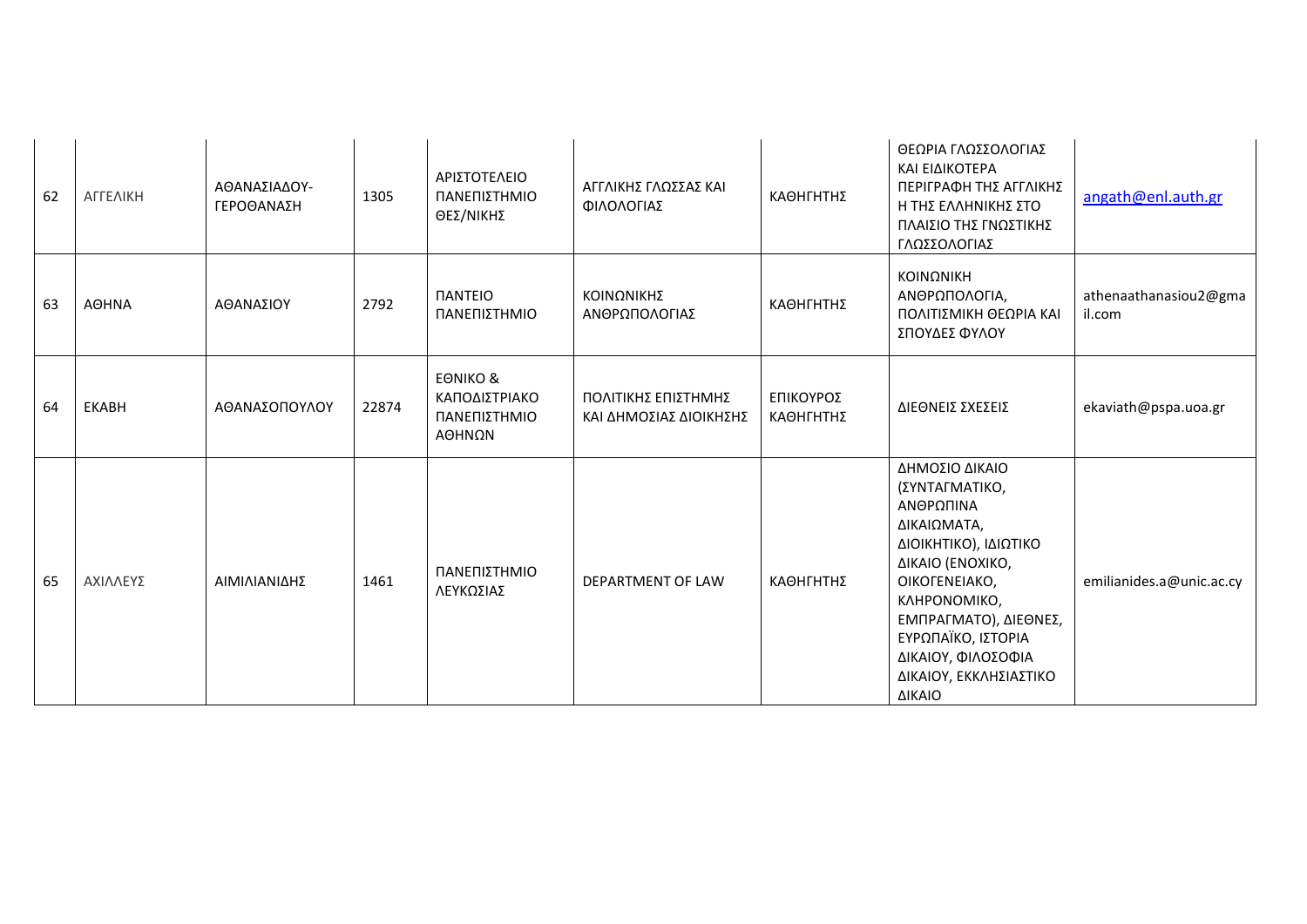| 66 | ΜΗΝΑΣ        | ΑΛΕΞΙΑΔΗΣ           | 6664  | <b>EONIKO &amp;</b><br>ΚΑΠΟΔΙΣΤΡΙΑΚΟ<br>ΠΑΝΕΠΙΣΤΗΜΙΟ<br>ΑΘΗΝΩΝ | ΜΟΥΣΙΚΩΝ ΣΠΟΥΔΩΝ                                                      | ΚΑΘΗΓΗΤΗΣ | ΙΣΤΟΡΙΑ ΤΟΥ ΜΟΥΣΙΚΟΥ<br>ΘΕΑΤΡΟΥ ΜΕ ΕΜΦΑΣΗ<br>ΣΤΗΝ ΟΠΕΡΑ                                 | minasialex@theatre.uoa.<br>gr |
|----|--------------|---------------------|-------|----------------------------------------------------------------|-----------------------------------------------------------------------|-----------|-----------------------------------------------------------------------------------------|-------------------------------|
| 67 | ΙΩΑΝΝΗΣ      | ΑΝΑΓΝΩΣΤΟΠΟΥΛΟ<br>Σ | 13705 | ΠΑΝΕΠΙΣΤΗΜΙΟ<br>ΘΕΣΣΑΛΙΑΣ                                      | ΠΛΗΡΟΦΟΡΙΚΗΣ ΜΕ<br>ΕΦΑΡΜΟΓΕΣ ΣΤΗ<br><b>BIOIATPIKH</b>                 | ΚΑΘΗΓΗΤΗΣ | Τεχνολογίες Εφαρμογών<br>Διαδικτύου και Μέσων<br>Κοινωνικής Δικτύωσης                   | janag@dib.uth.gr              |
| 68 | ΔΙΑΜΑΝΤΗ     | ΑΝΑΓΝΩΣΤΟΠΟΥΛΟ<br>Υ | 9481  | ΠΑΝΕΠΙΣΤΗΜΙΟ<br><b>AIFAIOY</b>                                 | ΕΠΙΣΤΗΜΩΝ<br>ΠΡΟΣΧΟΛΙΚΗΣ ΑΓΩΓΗΣ ΚΑΙ<br>ΕΚΠΑΙΔΕΥΤΙΚΟΥ<br>ΣΧΕΔΙΑΣΜΟΥ    | ΚΑΘΗΓΗΤΗΣ | ΝΕΩΤΕΡΗ ΚΑΙ ΣΥΓΧΡΟΝΗ<br>ΛΟΓΟΤΕΧΝΙΑ:<br>ΨΥΧΟΛΟΓΙΚΕΣ ΕΡΜΗΝΕΙΕΣ<br>ΤΗΣ ΚΑΙ Η ΔΙΔΑΚΤΙΚΗ ΤΗΣ | anagnost@rhodes.aegea<br>n.gr |
| 69 | <b>ENENH</b> | ΑΝΑΓΝΩΣΤΟΠΟΥΛΟ<br>Y | 3427  | ΠΑΝΕΠΙΣΤΗΜΙΟ<br>ΚΡΗΤΗΣ                                         | ΦΙΛΟΛΟΓΙΑΣ                                                            | ΚΑΘΗΓΗΤΗΣ | ΓΕΝΙΚΗ ΓΛΩΣΣΟΛΟΓΙΑ                                                                      | anagnostopoulou@uoc.gr        |
| 70 | ΙΩΑΝΝΗΣ      | ΑΝΔΡΕΑΔΗΣ           | 17201 | ΑΡΙΣΤΟΤΕΛΕΙΟ<br>ΠΑΝΕΠΙΣΤΗΜΙΟ<br>ΘΕΣ/ΝΙΚΗΣ                      | ΠΟΛΙΤΙΚΩΝ ΕΠΙΣΤΗΜΩΝ                                                   | ΚΑΘΗΓΗΤΗΣ | ΠΟΣΟΤΙΚΕΣ ΜΕΘΟΔΟΙ ΣΤΙΣ<br>ΚΟΙΝΩΝΙΚΕΣ ΕΠΙΣΤΗΜΕΣ                                          | john@polsci.auth.gr           |
| 71 | ΓΕΩΡΓΙΟΣ     | ΑΝΔΡΕΙΩΜΕΝΟΣ        | 6156  | ПAN.<br>ΠΕΛΟΠΟΝΝΗΣΟΥ                                           | ΦΙΛΟΛΟΓΙΑΣ,<br>ΑΝΘΡΩΠΙΣΤΙΚΩΝ<br>ΕΠΙΣΤΗΜΩΝ ΚΑΙ<br>ΠΟΛΙΤΙΣΜΙΚΩΝ ΣΠΟΥΔΩΝ | ΚΑΘΗΓΗΤΗΣ | NEOEAAHNIKH<br>ΦΙΛΟΛΟΓΙΑ                                                                | andreiom@uop.gr               |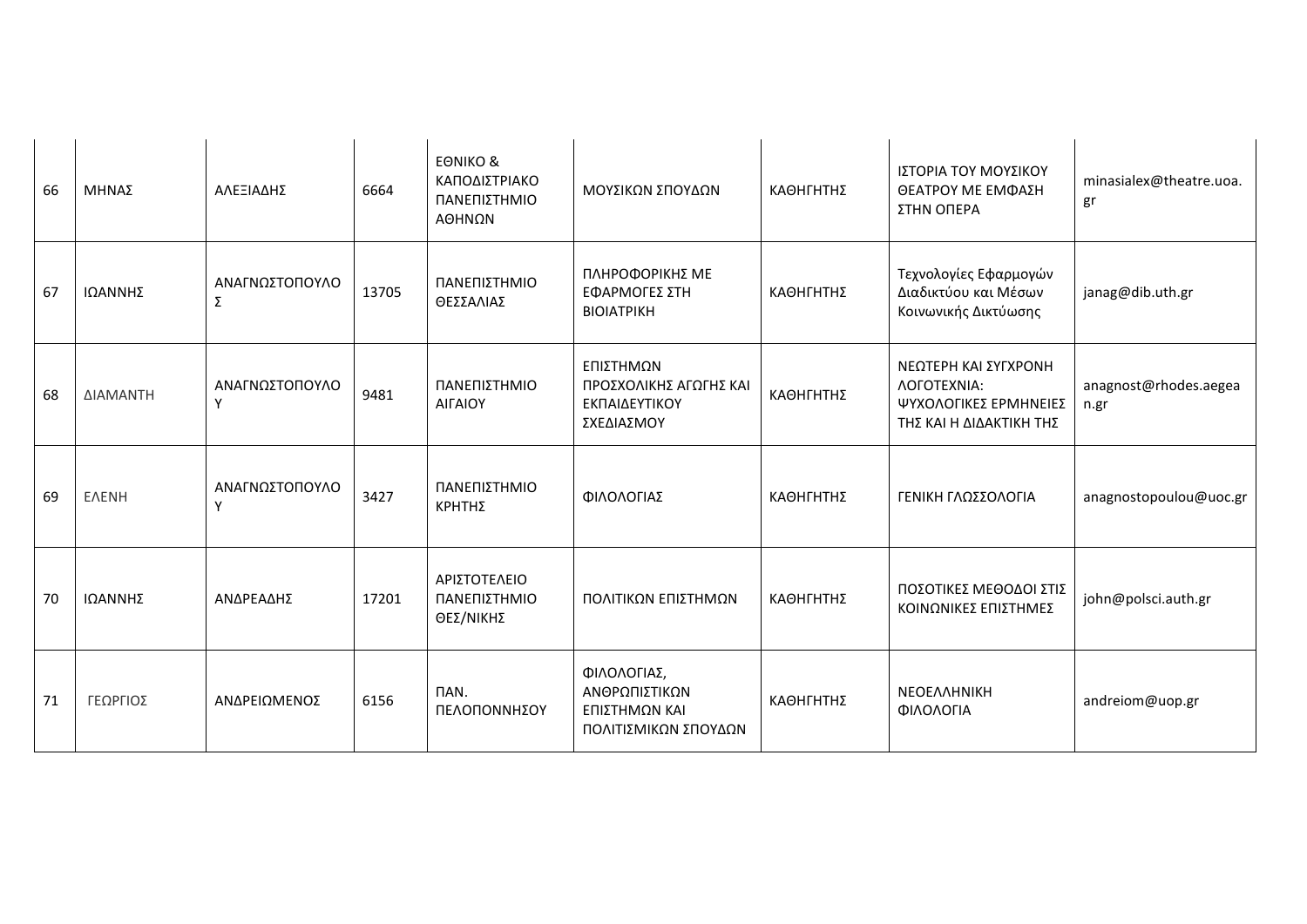| 72 | ΑΝΔΡΕΑΣ    | ΑΝΔΡΟΝΙΚΙΔΗΣ        | 9891  | ΠΑΝΕΠΙΣΤΗΜΙΟ<br>ΜΑΚΕΔΟΝΙΑΣ          | ΕΠΙΣΤΗΜΩΝ ΔΙΟΙΚΗΣΗΣ<br>ΕΠΙΧΕΙΡΗΣΕΩΝ-<br>ΟΡΓΑΝΩΣΗΣ ΚΑΙ<br>ΔΙΟΙΚΗΣΗΣ ΕΠΙΧΕΙΡΗΣΕΩΝ | ΚΑΘΗΓΗΤΗΣ        | <b>MAPKETINFK</b><br><b>MANATZMENT</b>                                       | a.andronikidis@uom.edu.<br>gr        |
|----|------------|---------------------|-------|-------------------------------------|---------------------------------------------------------------------------------|------------------|------------------------------------------------------------------------------|--------------------------------------|
| 73 | ΓΙΑΝΝΗΣ    | ΑΝΔΡΟΥΤΣΟΠΟΥΛΟ<br>Σ | 6635  | <b>HAMBURG</b><br><b>UNIVERSITY</b> |                                                                                 | <b>PROFESSOR</b> | <b>GERMAN AND MEDIA</b><br><b>LINGUISTICS</b>                                | jannis.androutsopoulos@<br>gmail.com |
| 74 | ΓΕΩΡΓΙΟΣ   | ΑΝΔΡΟΥΛΑΚΗΣ         | 17824 | ΠΑΝΕΠΙΣΤΗΜΙΟ<br>ΘΕΣΣΑΛΙΑΣ           | ΠΑΙΔΑΓΩΓΙΚΟ ΔΗΜΟΤΙΚΗΣ<br>ΕΚΠΑΙΔΕΥΣΗΣ                                            | ΚΑΘΗΓΗΤΗΣ        | ΚΟΙΝΩΝΙΟΓΛΩΣΣΟΛΟΓΙΑ<br>ΚΑΙ ΟΙ ΕΦΑΡΜΟΓΕΣ ΤΗΣ<br>ΣΤΗ ΔΙΔΑΚΤΙΚΗ ΠΡΑΞΗ           | androulakis@pre.uth.gr               |
| 75 | ΛΕΩΝΙΔΑΣ   | ΑΝΘΟΠΟΥΛΟΣ          | 7036  | ΠΑΝΕΠΙΣΤΗΜΙΟ<br>ΘΕΣΣΑΛΙΑΣ           | ΔΙΟΙΚΗΣΗΣ ΕΠΙΧΕΙΡΗΣΕΩΝ                                                          | ΚΑΘΗΓΗΤΗΣ        | ΣΤΡΑΤΗΓΙΚΗ ΚΑΙ<br>ΕΠΙΧΕΙΡΗΣΙΑΚΟΣ<br>ΣΧΕΔΙΑΣΜΟΣ ΣΤΟ<br>HAEKTPONIKO EΠIXEIPEIN | lanthopo@uth.gr                      |
| 76 | ΧΑΡΑΛΑΜΠΟΣ | ΑΝΘΟΠΟΥΛΟΣ          | 11344 | ΕΛΛΗΝΙΚΟ ΑΝΟΙΚΤΟ<br>ΠΑΝΕΠΙΣΤΗΜΙΟ    | ΚΟΙΝΩΝΙΚΩΝ ΕΠΙΣΤΗΜΩΝ                                                            | ΚΑΘΗΓΗΤΗΣ        | ΒΑΣΙΚΕΣ ΑΡΧΕΣ ΔΙΚΑΙΟΥ<br>ΚΑΙ ΔΙΟΙΚΗΣΗΣ                                       | anth@eap.gr                          |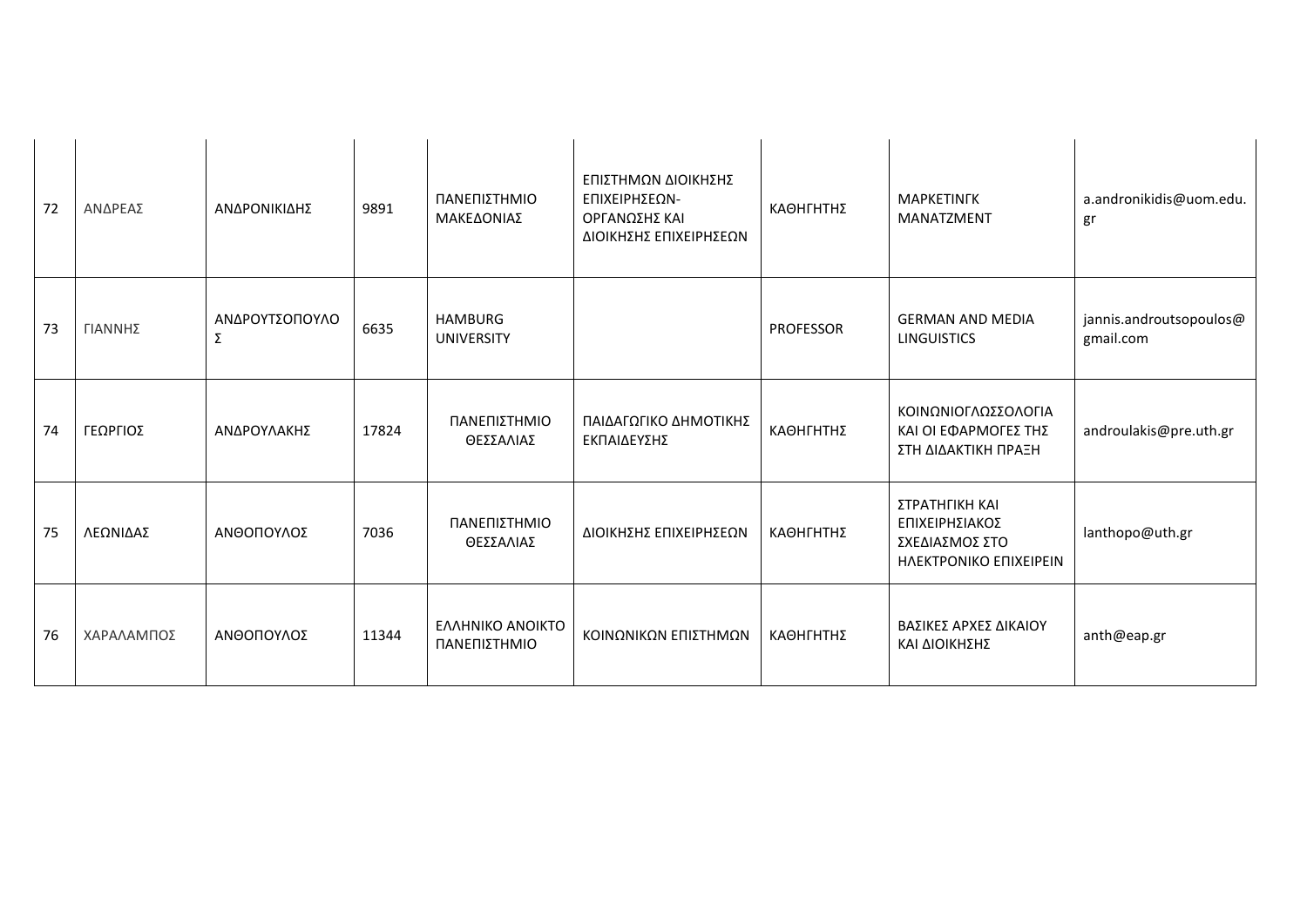| 77 | ΔΗΜΗΤΡΙΟΣ      | ΑΝΤΖΟΥΛΑΚΟΣ    | 19875 | ΠΑΝΕΠΙΣΤΗΜΙΟ<br>ΠΕΙΡΑΙΩΣ                                       | ΣΤΑΤΙΣΤΙΚΗΣ ΚΑΙ<br>ΑΣΦΑΛΙΣΤΙΚΗΣ<br>ΕΠΙΣΤΗΜΗΣ               | ΑΝΑΠΛΗΡΩΤΗΣ<br>ΚΑΘΗΓΗΤΗΣ | ΕΦΑΡΜΟΣΜΕΝΕΣ<br>ΠΙΘΑΝΟΤΗΤΕΣ                                                            | dantz@unipi.gr                |
|----|----------------|----------------|-------|----------------------------------------------------------------|------------------------------------------------------------|--------------------------|----------------------------------------------------------------------------------------|-------------------------------|
| 78 | ΘΕΟΔΩΡΑ        | ΑΝΤΩΝΙΟΥ       | 6821  | <b>EONIKO &amp;</b><br>ΚΑΠΟΔΙΣΤΡΙΑΚΟ<br>ΠΑΝΕΠΙΣΤΗΜΙΟ<br>ΑΘΗΝΩΝ | ΝΟΜΙΚΗΣ                                                    | ΚΑΘΗΓΗΤΗΣ                | ΣΥΝΤΑΓΜΑΤΙΚΟ ΔΙΚΑΙΟ                                                                    | thantoniou@law.uoa.gr         |
| 79 | ΑΝΑΣΤΑΣΙΑ      | ΑΝΤΩΝΟΠΟΥΛΟΥ   | 19958 | <b>EONIKO &amp;</b><br>ΚΑΠΟΔΙΣΤΡΙΑΚΟ<br>ΠΑΝΕΠΙΣΤΗΜΙΟ<br>ΑΘΗΝΩΝ | ΓΕΡΜΑΝΙΚΗΣ ΓΛΩΣΣΑΣ ΚΑΙ<br>ΦΙΛΟΛΟΓΙΑΣ,<br>ΦΙΛΟΣΟΦΙΚΗ        | ΚΑΘΗΓΗΤΗΣ                | <b>ΓΕΡΜΑΝΙΚΗ ΛΟΓΟΤΕΧΝΙΑ</b><br>190Υ ΚΑΙ 200Υ ΑΙΩΝΑ -<br>ΣΥΓΚΡΙΤΙΚΗ ΦΙΛΟΛΟΓΙΑ           | anasant@gs.uoa.gr             |
| 80 | ΠΑΝΑΓΙΩΤΑ      | ΑΝΤΩΝΟΠΟΥΛΟΥ   | 20622 | ΠΑΝΕΠΙΣΤΗΜΙΟ<br>ΠΕΛΟΠΟΝΝΗΣΟΥ                                   | ΟΡΓΑΝΩΣΗΣ ΚΑΙ<br>ΔΙΑΧΕΙΡΙΣΗΣ ΑΘΛΗΤΙΣΜΟΥ                    | ΑΝΑΠΛΗΡΩΤΗΣ<br>ΚΑΘΗΓΗΤΗΣ | ΜΜΕ ΚΑΙ ΕΠΙΚΟΙΝΩΝΙΑ<br>ΚΑΙ ΑΘΛΗΤΙΚΟ/ΠΟΛΙΤΙΚΟ<br>ΠΕΡΙΒΑΛΛΟΝ                             | pantonop@uop.gr               |
| 81 | <b>BENETIA</b> | ΑΠΟΣΤΟΛΙΔΟΥ    | 17268 | ΑΡΙΣΤΟΤΕΛΕΙΟ<br>ΠΑΝΕΠΙΣΤΗΜΙΟ<br>ΘΕΣ/ΝΙΚΗΣ                      | ΠΔΤΕ                                                       | ΚΑΘΗΓΗΤΗΣ                | ΝΕΟΕΛΛΗΝΙΚΗ<br><b><i>AOFOTEXNIA KAI</i></b><br><b><i>AOFOTEXNIKH</i></b><br>ΕΚΠΑΙΔΕΥΣΗ | neta@eled.auth.gr             |
| 82 | ΔΗΜΗΤΡΙΟΣ      | ΑΠΟΣΤΟΛΟΠΟΥΛΟΣ | 19818 | ΑΚΑΔΗΜΙΑ<br>ΑΘΗΝΩΝ                                             | ΚΕΝΤΡΟΝ ΕΡΕΥΝΗΣ ΤΗΣ<br>ΙΣΤΟΡΙΑΣ ΤΟΥ ΝΕΩΤΕΡΟΥ<br>ΕΛΛΗΝΙΣΜΟΥ | Κύριος<br>Ερευνητής      | ΕΛΛΗΝΙΚΗ ΚΑΙ ΕΥΡΩΠΑΪΚΗ<br>ΙΣΤΟΡΙΑ ΤΟΥ 20ΟΥ ΑΙΩΝΑ                                       | dapost@academyofathen<br>s.gr |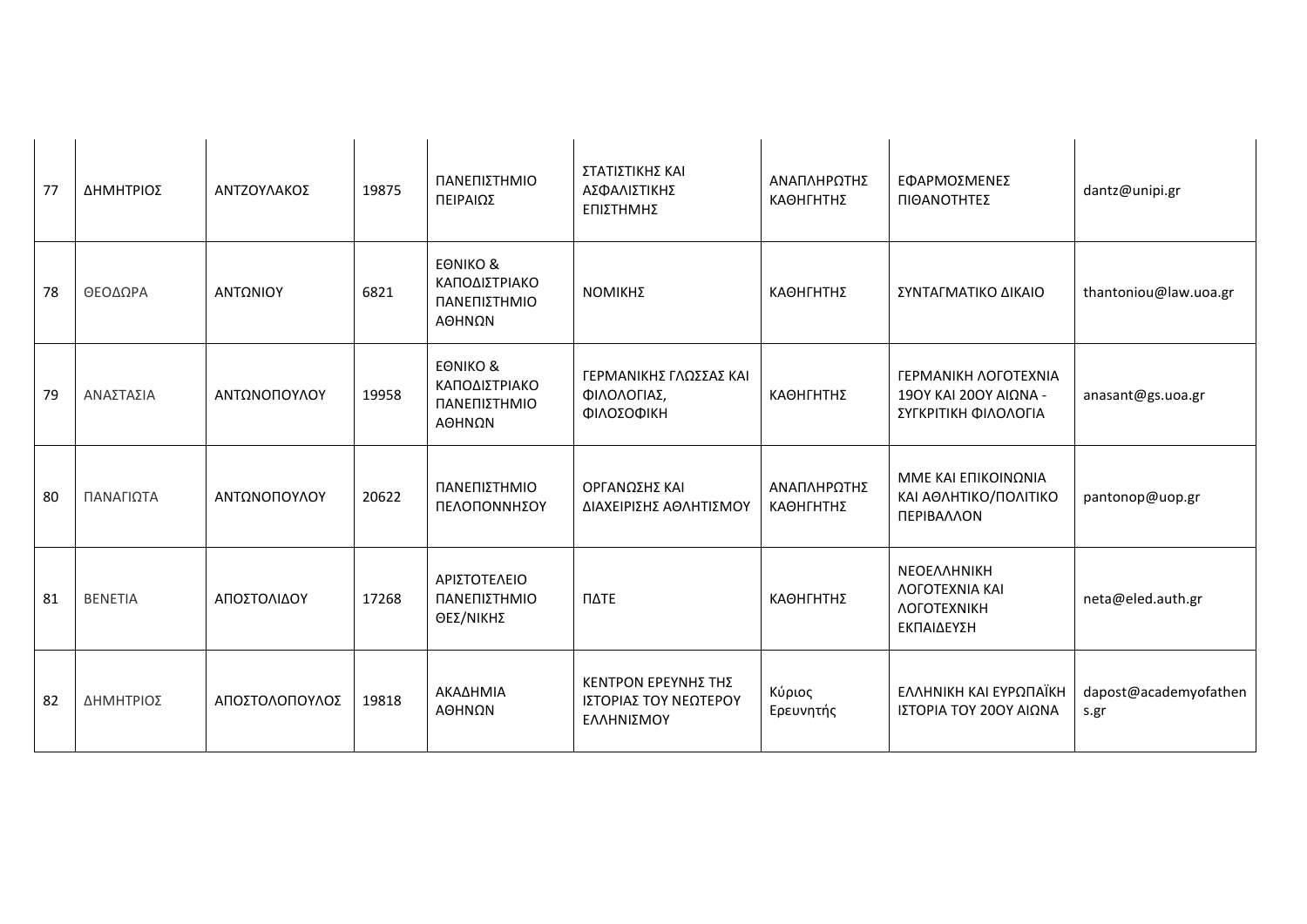| 83 | ΠΑΝΑΓΙΩΤΗΣ   | ΑΡΒΑΝΙΤΗΣ     | 6431  | ΑΡΙΣΤΟΤΕΛΕΙΟ<br>ΠΑΝΕΠΙΣΤΗΜΙΟ<br>ΘΕΣ/ΝΙΚΗΣ                                              | ΓΑΛΛΙΚΗΣ ΓΛΩΣΣΑΣ ΚΑΙ<br>ΦΙΛΟΛΟΓΙΑΣ                                       | ΚΑΘΗΓΗΤΗΣ | ΣΧΕΔΙΑΣΜΟΣ ΒΑΣΕΩΝ<br>ΔΕΔΟΜΕΝΩΝ ΓΙΑ<br>ΑΝΑΠΤΥΞΗ<br>ΠΟΛΥΓΛΩΣΣΩΝ ΛΕΞΙΚΩΝ      | arva@frl.auth.gr      |
|----|--------------|---------------|-------|----------------------------------------------------------------------------------------|--------------------------------------------------------------------------|-----------|----------------------------------------------------------------------------|-----------------------|
| 84 | ΕΛΙΣΑΒΕΤ     | ΑΡΣΕΝΙΟΥ      | 7412  | <b><i><u>IANTEIO</u></i></b><br>ΠΑΝΕΠΙΣΤΗΜΙΟ<br>ΚΟΙΝΩΝΙΚΩΝ &<br>ΠΟΛΙΤΙΚΩΝ<br>ΕΠΙΣΤΗΜΩΝ | ΕΠΙΚΟΙΝΩΝΙΑΣ, ΜΕΣΩΝ<br>ΚΑΙ ΠΟΛΙΤΙΣΜΟΥ                                    | ΚΑΘΗΓΗΤΗΣ | <b>NEOEAAHNIKH</b><br>ΦΙΛΟΛΟΓΙΑ                                            | elissavetar@gmail.com |
| 85 | ΦΩΤΕΙΝΗ      | ΑΣΗΜΑΚΟΠΟΥΛΟΥ | 6650  | <b>EONIKO &amp;</b><br>ΚΑΠΟΔΙΣΤΡΙΑΚΟ<br>ΠΑΝΕΠΙΣΤΗΜΙΟ<br>ΑΘΗΝΩΝ                         | ΕΚΠΑΙΔΕΥΣΗΣ ΚΑΙ ΑΓΩΓΗΣ<br>ΣΤΗΝ ΠΡΟΣΧΟΛΙΚΗ ΗΛΙΚΙΑ                         | ΚΑΘΗΓΗΤΗΣ | ΝΕΩΤΕΡΗ ΚΑΙ ΣΥΓΧΡΟΝΗ<br>ΙΣΤΟΡΙΑ                                            | fasimakop@ecd.uoa.gr  |
| 86 | ΑΡΓΥΡΙΟΣ     | ΑΡΧΑΚΗΣ       | 17979 | ΠΑΝΕΠΙΣΤΗΜΙΟ<br>ΠΑΤΡΩΝ                                                                 | ΦΙΛΟΛΟΓΙΑΣ                                                               | ΚΑΘΗΓΗΤΗΣ | ΑΝΑΛΥΣΗ ΤΟΥ ΛΟΓΟΥ -<br>ΚΟΙΝΩΝΙΟΓΛΩΣΣΟΛΟΓΙΑ                                 | archakis@upatras.gr   |
| 87 | ΜΥΡΩΝΑΣ      | ΑΧΕΙΜΑΣΤΟΣ    | 6973  | ΠΑΝΕΠΙΣΤΗΜΙΟ<br><b>ΚΡΗΤΗΣ</b>                                                          | ΚΟΙΝΩΝΙΚΩΝ,<br>ΟΙΚΟΝΟΜΙΚΩΝ ΚΑΙ<br>ΠΟΛΙΤΙΚΩΝ ΕΠΙΣΤΗΜΩΝ-<br>ΚΟΙΝΩΝΙΟΛΟΓΙΑΣ | ΚΑΘΗΓΗΤΗΣ | ΚΟΙΝΩΝΙΟΛΟΓΙΑ ΤΟΥ<br>ΠΟΛΙΤΙΣΜΟΥ: ΙΔΕΟΛΟΓΙΑ<br>& KOYATOYPA                  | myron@uoc.gr          |
| 88 | <b>MAPIA</b> | BAKOAA        | 2592  | <b>OIKONOMIKO</b><br>ΠΑΝΕΠΙΣΤΗΜΙΟ<br>ΑΘΗΝΩΝ                                            | ΔΙΟΙΚΗΣΗΣ<br>ΕΠΙΧΕΙΡΗΣΕΩΝ-<br><b>MAPKETINFK KAI</b><br>ΕΠΙΚΟΙΝΩΝΙΑΣ      | ΚΑΘΗΓΗΤΗΣ | ΔΙΟΙΚΗΣΗ ΑΝΘΡΩΠΙΝΟΥ<br>ΔΥΝΑΜΙΚΟΥ ΜΕ ΕΜΦΑΣΗ<br>ΣΤΗΝ ΕΤΑΙΡΙΚΗ<br>ΕΠΙΚΟΙΝΩΝΙΑ | mvakola@aueb.gr       |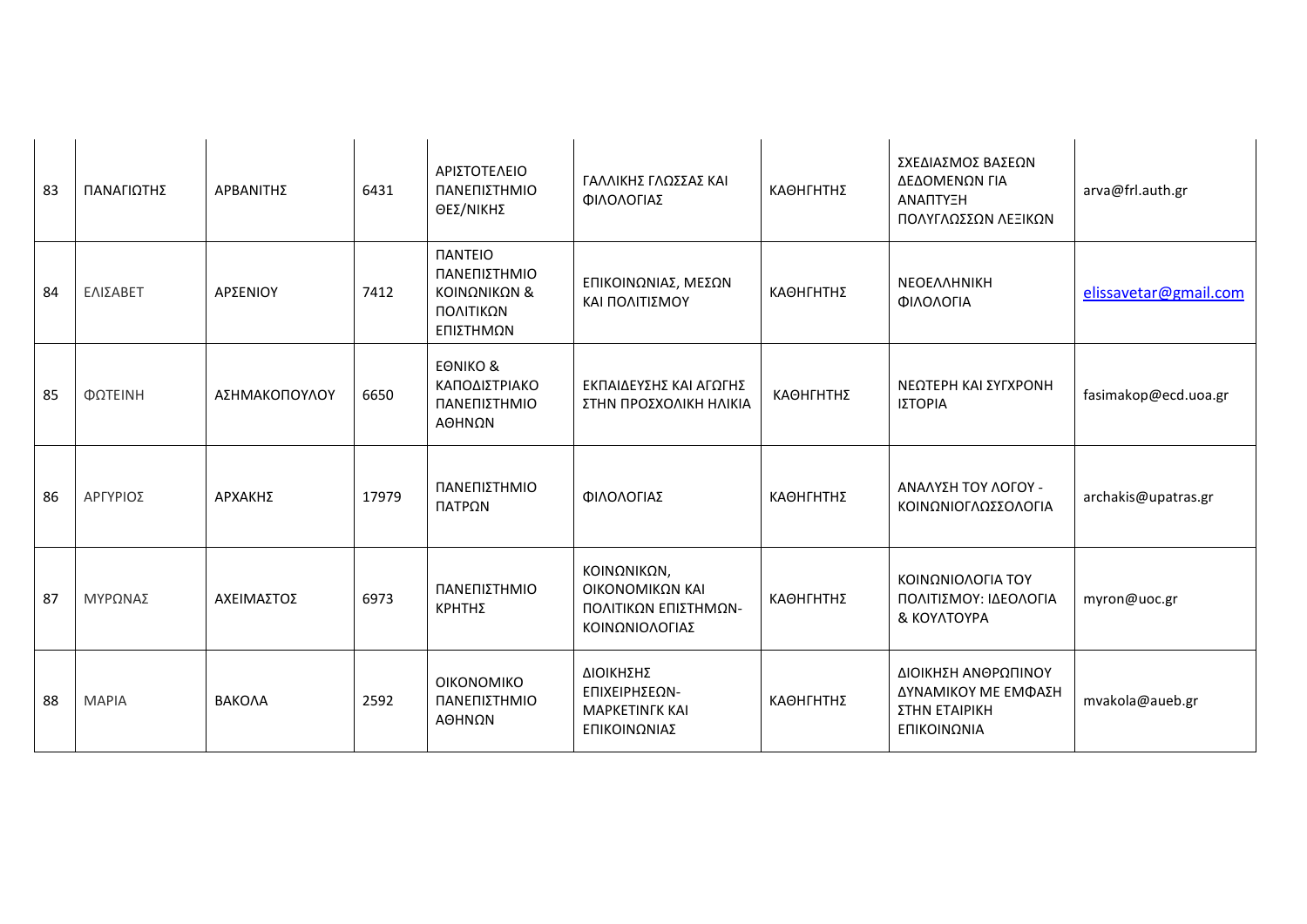| 89 | ΒΑΣΙΛΕΙΟΣ    | ΒΑΜΒΑΚΑΣ         | 24714 | ΑΡΙΣΤΟΤΕΛΕΙΟ<br>ΠΑΝΕΠΙΣΤΗΜΙΟ<br>ΘΕΣ/ΝΙΚΗΣ                                                                  | ΔΗΜΟΣΙΟΓΡΑΦΙΑΣ ΚΑΙ<br>ΜΕΣΩΝ ΜΑΖΙΚΗΣ<br>ΕΠΙΚΟΙΝΩΝΙΑΣ                                | ΑΝΑΠΛΗΡΩΤΗΣ<br>ΚΑΘΗΓΗΤΗΣ | ΚΟΙΝΩΝΙΟΛΟΓΙΑ ΤΗΣ<br>ΕΠΙΚΟΙΝΩΝΙΑΣ                                                                       | vamvakasv@jour.auth.gr         |
|----|--------------|------------------|-------|------------------------------------------------------------------------------------------------------------|------------------------------------------------------------------------------------|--------------------------|---------------------------------------------------------------------------------------------------------|--------------------------------|
| 90 | <b>KAPEN</b> | <b>BAN NTAIK</b> | 2612  | <b>COLUMBIA</b><br><b>UNIVERSITY</b>                                                                       | <b>DEPARTMENT OF</b><br><b>CLASSICS</b>                                            | <b>PROFESSOR</b>         | <b>MODERN GREEK</b><br>LITERATURE, GREEK<br>DIASPORA, WOMEN'S<br>STUDIES, TRANSLATION<br><b>STUDIES</b> | vandyck@columbia.edu           |
| 91 | ΗΡΑΚΛΗΣ      | ΒΑΡΛΑΜΗΣ         | 21827 | ΧΑΡΟΚΟΠΕΙΟ<br>ΠΑΝΕΠΙΣΤΗΜΙΟ                                                                                 | ΠΛΗΡΟΦΟΡΙΚΗΣ ΚΑΙ<br>ΤΗΛΕΜΑΤΙΚΗΣ                                                    | ΑΝΑΠΛΗΡΩΤΗΣ<br>ΚΑΘΗΓΗΤΗΣ | ΔΙΑΧΕΙΡΙΣΗ ΔΕΔΟΜΕΝΩΝ                                                                                    | varlamis@hua.gr                |
| 92 | ΣΠΥΡΙΔΟΥΛΑ   | ΒΑΡΛΟΚΩΣΤΑ       | 7663  | <b>EONIKO &amp;</b><br>ΚΑΠΟΔΙΣΤΡΙΑΚΟ<br>ΠΑΝΕΠΙΣΤΗΜΙΟ<br>ΑΘΗΝΩΝ                                             | ΦΙΛΟΛΟΓΙΑΣ                                                                         | ΚΑΘΗΓΗΤΗΣ                | ΓΛΩΣΣΟΛΟΓΙΑ ΜΕ<br>ΕΜΦΑΣΗ ΣΤΗΝ<br>ΨΥΧΟΓΛΩΣΣΟΛΟΓΙΑ                                                        | svarlokosta@phil.uoa.gr        |
| 93 | ΣΟΦΙΑ        | ΒΑΣΙΛΑΚΗ         | 3049  | <b>INSTITUT NATIONAL</b><br><b>DES LANGUES ET</b><br><b>CIVILISATIONS</b><br><b>ORIENTALES</b><br>(INALCO) |                                                                                    | ΚΑΘΗΓΗΤΗΣ                | ΓΛΩΣΣΟΛΟΓΙΑ                                                                                             | sophie.vassilaki@orange.<br>fr |
| 94 | ΚΩΝΣΤΑΝΤΙΝΟΣ | ΒΑΣΙΛΑΚΗΣ        | 18177 | ΠΑΝΕΠΙΣΤΗΜΙΟ<br>ΠΕΛΟΠΟΝΝΗΣΟΥ                                                                               | ΟΙΚΟΝΟΜΙΑΣ, ΔΙΟΙΚΗΣΗΣ<br>ΚΑΙ ΠΛΗΡΟΦΟΡΙΚΗΣ -<br>ΠΛΗΡΟΦΟΡΙΚΗΣ ΚΑΙ<br>ΤΗΛΕΠΙΚΟΙΝΩΝΙΩΝ | ΚΑΘΗΓΗΤΗΣ                | ΠΛΗΡΟΦΟΡΙΑΚΑ<br>ΣΥΣΤΗΜΑΤΑ                                                                               | costas@uop.gr                  |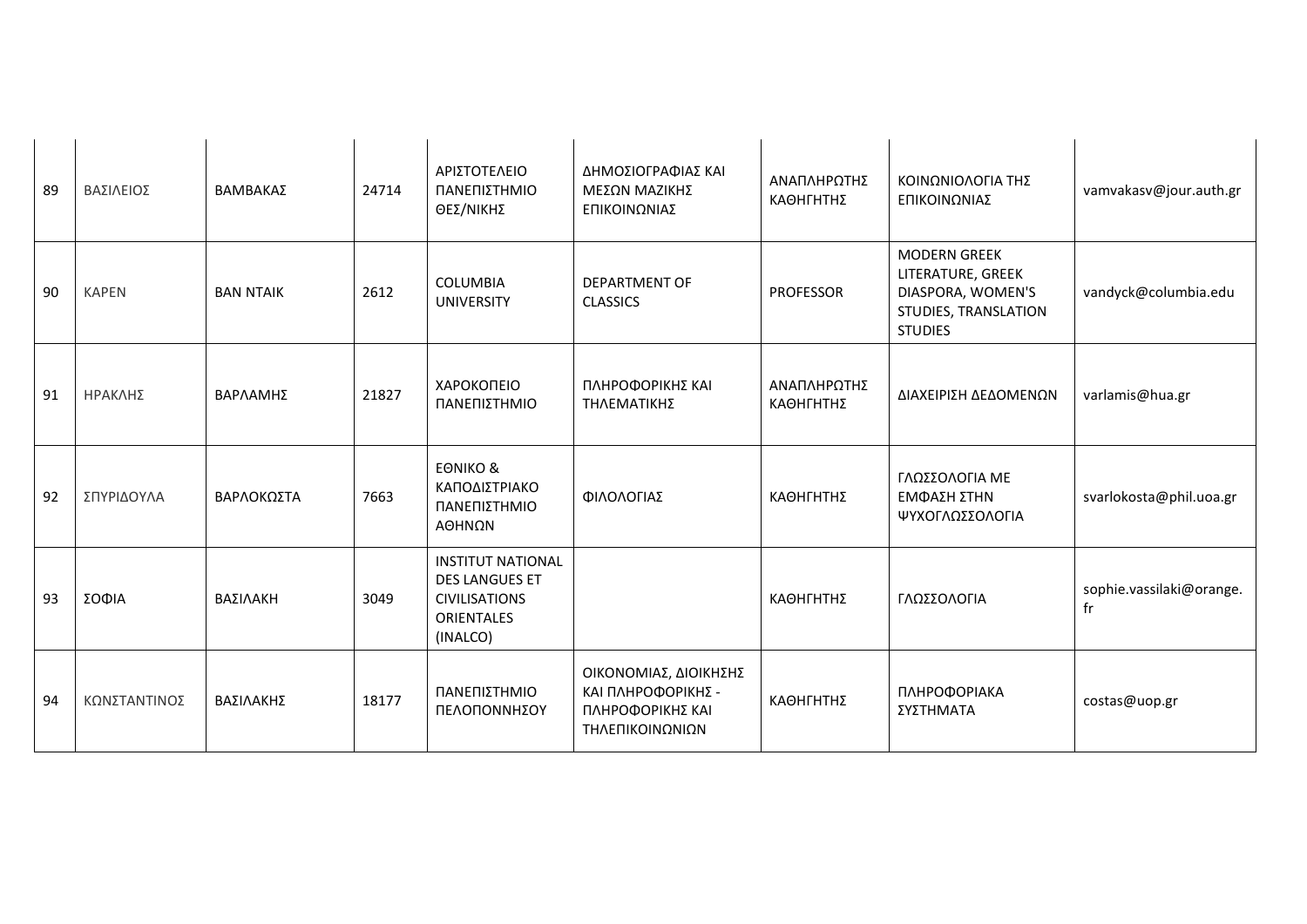| 95 | ΧΡΗΣΤΟΣ   | ΒΑΣΙΛΕΙΑΔΗΣ          | 17836 | ΠΑΝΕΠΙΣΤΗΜΙΟ<br>ΜΑΚΕΔΟΝΙΑΣ                                     | ΕΠΙΣΤΗΜΩΝ ΔΙΟΙΚΗΣΗΣ<br>ΕΠΙΧΕΙΡΗΣΕΩΝ-<br><b>ΟΡΓΑΝΩΣΗΣ ΚΑΙ</b><br>ΔΙΟΙΚΗΣΗΣ ΕΠΙΧΕΙΡΗΣΕΩΝ | ΚΑΘΗΓΗΤΗΣ              | <b>MAPKETINFK</b>                                                    | chris@uom.edu.gr    |
|----|-----------|----------------------|-------|----------------------------------------------------------------|----------------------------------------------------------------------------------------|------------------------|----------------------------------------------------------------------|---------------------|
| 96 | ΒΑΣΙΛΕΙΟΣ | ΒΑΣΣΑΛΟΣ             | 19804 | <b>OIKONOMIKO</b><br>ΠΑΝΕΠΙΣΤΗΜΙΟ<br>ΑΘΗΝΩΝ                    | ΠΛΗΡΟΦΟΡΙΚΗΣ                                                                           | ΚΑΘΗΓΗΤΗΣ              | ΠΕΡΙΒΑΛΛΟΝΤΑ, ΓΛΩΣΣΕΣ<br>ΚΑΙ ΤΕΧΝΙΚΕΣ ΔΙΑΧΕΙΡΙΣΗΣ<br>ΤΗΣ ΠΛΗΡΟΦΟΡΙΑΣ | vassalos@aueb.gr    |
| 97 | ΑΝΔΡΕΑΣ   | ΒΕΓΛΗΣ               | 10442 | ΑΡΙΣΤΟΤΕΛΕΙΟ<br>ΠΑΝΕΠΙΣΤΗΜΙΟ<br>ΘΕΣ/ΝΙΚΗΣ                      | ΟΙΚΟΝΟΜΙΚΩΝ ΚΑΙ<br>ΠΟΛΙΤΙΚΩΝ ΕΠΙΣΤΗΜΩΝ-<br>ΔΗΜΟΣΙΟΓΡΑΦΙΑΣ ΚΑΙ<br>MME                   | ΚΑΘΗΓΗΤΗΣ              | ΕΦΑΡΜΟΓΕΣ<br>ΤΕΧΝΟΛΟΓΙΩΝ<br>ΠΛΗΡΟΦΟΡΙΑΣ ΚΑΙ<br>ΕΠΙΚΟΙΝΩΝΙΩΝ ΣΤΑ ΜΜΕ  | veglis@jour.auth.gr |
| 98 | ΑΣΠΑΣΙΑ   | ΒΕΛΙΣΣΑΡΙΟΥ          | 4276  | <b>EONIKO &amp;</b><br>ΚΑΠΟΔΙΣΤΡΙΑΚΟ<br>ΠΑΝΕΠΙΣΤΗΜΙΟ<br>ΑΘΗΝΩΝ | ΑΓΓΛΙΚΗΣ ΓΛΩΣΣΑΣ ΚΑΙ<br>ΦΙΛΟΛΟΓΙΑΣ,<br>ΦΙΛΟΣΟΦΙΚΗ                                      | ΚΑΘΗΓΗΤΗΣ              | ΑΓΓΛΙΚΗ ΛΟΓΟΤΕΧΝΙΑ ΚΑΙ<br>ΠΟΛΙΤΙΣΜΟΣ                                 | abelis@enl.uoa.gr   |
| 99 | ZΩH       | <b>BEPBEPONOYAOY</b> | 1752  | ΑΡΙΣΤΟΤΕΛΕΙΟ<br>ΠΑΝΕΠΙΣΤΗΜΙΟ<br>ΘΕΣ/ΝΙΚΗΣ                      | ΔΗΜΟΣΙΟΓΡΑΦΙΑΣ ΚΑΙ<br>ΜΕΣΩΝ ΜΑΖΙΚΗΣ<br>ΕΠΙΚΟΙΝΩΝΙΑΣ                                    | ΕΠΙΚΟΥΡΟΣ<br>ΚΑΘΗΓΗΤΗΣ | ΘΕΩΡΙΑ ΚΑΙ ΚΡΙΤΙΚΗ ΤΩΝ<br>ΤΕΧΝΩΝ ΤΟΥ ΛΟΓΟΥ ΚΑΙ<br>ΤΟΥ ΘΕΑΜΑΤΟΣ       | zoiv@jour.auth.gr   |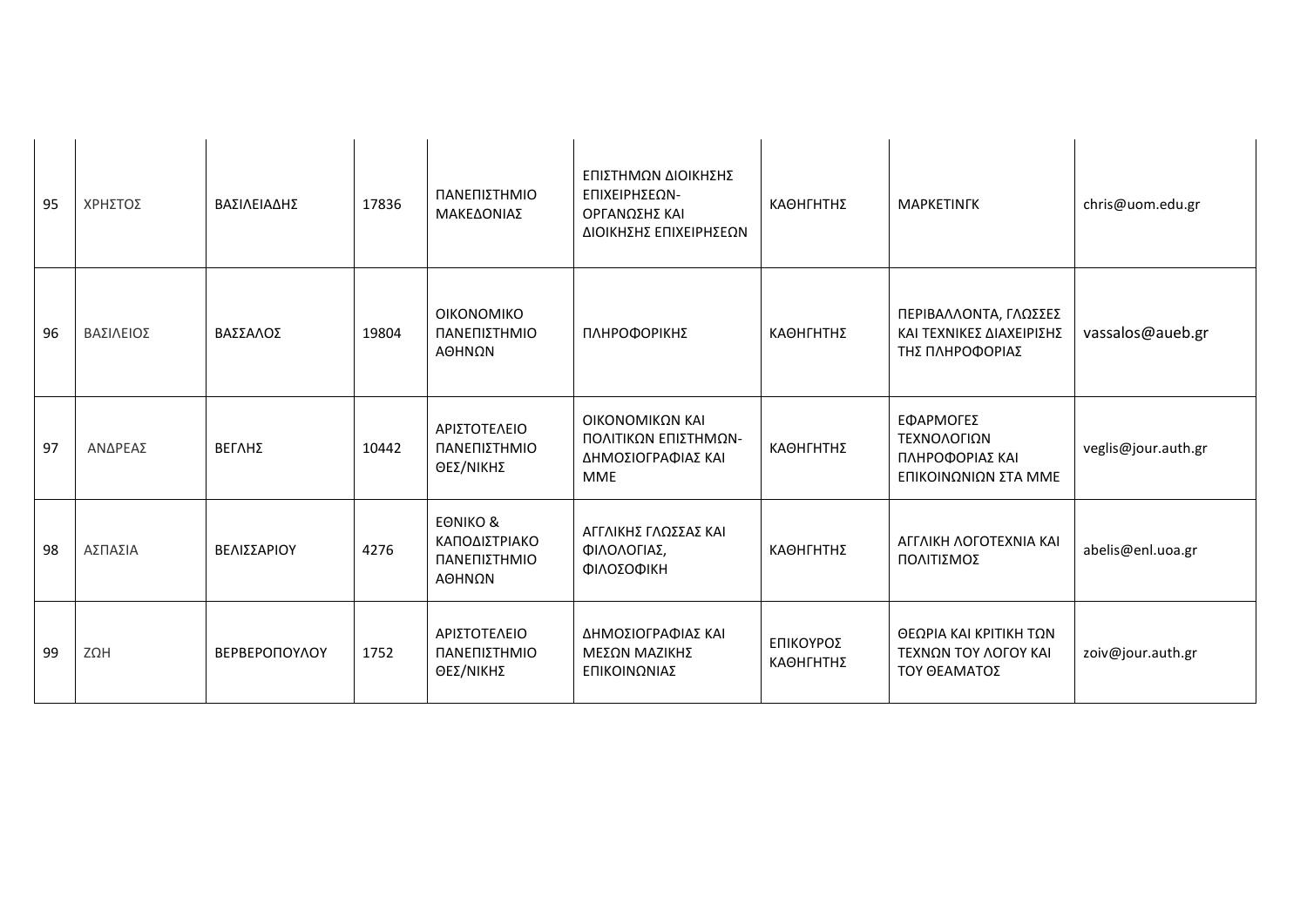| 100 | ΣΟΦΙΑ    | ΒΙΔΑΛΗ       | 8168 | <b><i><u>IANTEIO</u></i></b><br>ΠΑΝΕΠΙΣΤΗΜΙΟ<br>ΚΟΙΝΩΝΙΚΩΝ &<br>ΠΟΛΙΤΙΚΩΝ<br>ΕΠΙΣΤΗΜΩΝ | ΚΟΙΝΩΝΙΚΗΣ<br>ΑΝΘΡΩΠΟΛΟΓΙΑΣ                          | ΚΑΘΗΓΗΤΗΣ                | ΕΓΚΛΗΜΑΤΟΛΟΓΙΑ ΚΑΙ<br>ΑΝΤΕΓΚΛΗΜΑΤΙΚΗ<br>ΠΟΛΙΤΙΚΗ                  | sophievidali@yahoo.gr |
|-----|----------|--------------|------|----------------------------------------------------------------------------------------|------------------------------------------------------|--------------------------|-------------------------------------------------------------------|-----------------------|
| 101 | ΙΩΑΝΝΗΣ  | ΒΙΝΙΩΤΗΣ     | 6750 | <b>NORTH CAROLINA</b><br><b>STATE UNIVERSITY</b>                                       |                                                      | ΚΑΘΗΓΗΤΗΣ                | <b>COMPUTER NETWORKS,</b><br><b>HEALTHCARE IT</b>                 | candice@ncsu.edu      |
| 102 | ΒΛΑΣΙΟΣ  | ΒΛΑΣΙΔΗΣ     | 7351 | ΠΑΝΕΠΙΣΤΗΜΙΟ<br>ΜΑΚΕΔΟΝΙΑΣ                                                             | ΒΑΛΚΑΝΙΚΩΝ, ΣΛΑΒΙΚΩΝ<br>ΚΑΙ ΑΝΑΤΟΛΙΚΩΝ<br>ΣΠΟΥΔΩΝ    | ΑΝΑΠΛΗΡΩΤΗΣ<br>ΚΑΘΗΓΗΤΗΣ | ΣΥΓΧΡΟΝΗ ΒΑΛΚΑΝΙΚΗ<br>ΙΣΤΟΡΙΑ, ΕΠΙΚΟΙΝΩΝΙΑ ΚΑΙ<br>ΜΕΣΑ ΕΝΗΜΕΡΩΣΗΣ | vvlasidis@uom.gr      |
| 103 | ΣΠΥΡΙΔΩΝ | ΒΛΑΧΟΠΟΥΛΟΣ  | 2593 | <b>EONIKO &amp;</b><br>ΚΑΠΟΔΙΣΤΡΙΑΚΟ<br>ΠΑΝΕΠΙΣΤΗΜΙΟ<br>ΑΘΗΝΩΝ                         | ΝΟΜΙΚΗΣ                                              | ΚΑΘΗΓΗΤΗΣ                | ΔΗΜΟΣΙΟ ΔΙΚΑΙΟ ΚΑΙ<br>ΙΔΙΩΣ ΣΥΝΤΑΓΜΑΤΙΚΟ<br>ΔΙΚΑΙΟ                | svlacho@law.uoa.gr    |
| 104 | ΦΙΛΙΑ    | <b>BONTA</b> | 5761 | <b>EMN</b>                                                                             | ΕΦΑΡΜΟΣΜΕΝΩΝ<br>ΜΑΘΗΜΑΤΙΚΩΝ ΚΑΙ<br>ΦΥΣΙΚΩΝ ΕΠΙΣΤΗΜΩΝ | ΚΑΘΗΓΗΤΗΣ                | ΠΙΘΑΝΟΤΗΤΕΣ-ΣΤΑΤΙΣΤΙΚΗ                                            | vonta@math.ntua.gr    |
| 105 | ΠΑΝΤΕΛΗΣ | ΒΟΥΤΟΥΡΗΣ    | 4306 | ΠΑΝΕΠΙΣΤΗΜΙΟ<br>КҮПРОҮ                                                                 | ΦΙΛΟΣΟΦΙΚΗ ΣΧΟΛΗ                                     | ΚΑΘΗΓΗΤΗΣ                | ΝΕΟΕΛΛΗΝΙΚΗ<br>ΦΙΛΟΛΟΓΙΑ                                          | gpvout@ucy.ac.cy      |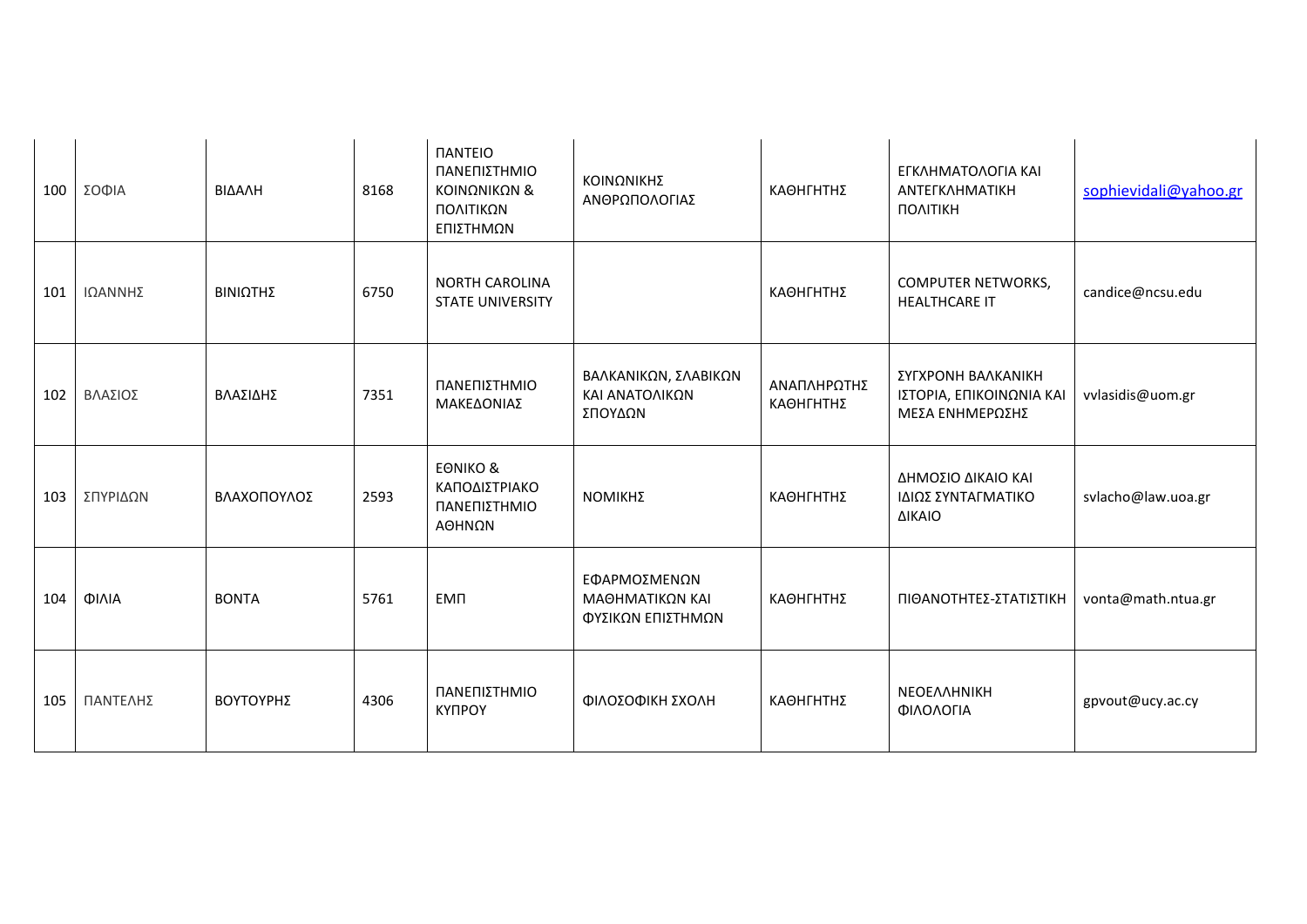| 106 | ΙΩΑΝΝΑ       | ΒΩΒΟΥ       | 21281 | <b><i><u>ITANTEIO</u></i></b><br>ΠΑΝΕΠΙΣΤΗΜΙΟ<br>ΚΟΙΝΩΝΙΚΩΝ &<br>ΠΟΛΙΤΙΚΩΝ<br>ΕΠΙΣΤΗΜΩΝ | ΔΙΕΘΝΩΝ ΣΠΟΥΔΩΝ<br>ΕΠΙΚΟΙΝΩΝΙΑΣ ΚΑΙ<br>ΠΟΛΙΤΙΣΜΟΥ-<br>ΕΠΙΚΟΙΝΩΝΙΑΣ, ΜΕΣΩΝ<br>ΚΑΙ ΠΟΛΙΤΙΣΜΟΎ | ΕΠΙΚΟΥΡΟΣ<br>ΚΑΘΗΓΗΤΗΣ   | ΚΟΙΝΩΝΙΑ ΚΑΙ ΜΑΖΙΚΗ<br>ΕΠΙΚΟΙΝΩΝΙΑ                    | vovou@panteion.gr               |
|-----|--------------|-------------|-------|-----------------------------------------------------------------------------------------|---------------------------------------------------------------------------------------------|--------------------------|-------------------------------------------------------|---------------------------------|
| 107 | ΛΟΛΑ ΘΑΛΕΙΑ  | ΒΡΑΧΟΠΟΥΛΟΣ | 1964  | JOHN JAY COLLEGE<br>OF CRIMINAL<br>JUSTICE, CUNY                                        |                                                                                             | ΚΑΘΗΓΗΤΗΣ                | <b>ART HISTORY</b>                                    | tvrachopoulos@jjay.cuny.<br>edu |
| 108 | ΔΑΜΙΑΝΟΣ     | ΓΑΒΑΛΑΣ     | 6964  | ΠΑΝΕΠΙΣΤΗΜΙΟ<br>ΑΙΓΑΙΟΥ                                                                 | ΜΗΧΑΝΙΚΩΝ ΣΧΕΔΙΑΣΗΣ<br>ΠΡΟΙΟΝΤΩΝ ΚΑΙ<br>ΣΥΣΤΗΜΑΤΩΝ                                          | ΚΑΘΗΓΗΤΗΣ                | ΤΕΧΝΟΛΟΓΙΕΣ ΔΙΑΔΙΚΤΥΟΥ<br>ΚΑΙ ΔΙΑΧΥΤΟΥ<br>ΥΠΟΛΟΓΙΣΜΟΥ | dgavalas@aegean.gr              |
| 109 | ΖΩΗ          | ΓΑΒΡΙΗΛΙΔΟΥ | 8987  | ΔΗΜΟΚΡΙΤΕΙΟ<br>ΠΑΝΕΠΙΣΤΗΜΙΟ<br>ΘΡΑΚΗΣ                                                   | ΕΛΛΗΝΙΚΗΣ ΦΙΛΟΛΟΓΙΑΣ                                                                        | ΚΑΘΗΓΗΤΗΣ                | ΘΕΩΡΗΤΙΚΗ ΓΛΩΣΣΟΛΟΓΙΑ                                 | zgabriil@helit.duth.gr          |
| 110 | ΚΩΝΣΤΑΝΤΙΝΟΣ | ΓΑΓΑΝΑΚΗΣ   | 19825 | <b>EONIKO &amp;</b><br>ΚΑΠΟΔΙΣΤΡΙΑΚΟ<br>ΠΑΝΕΠΙΣΤΗΜΙΟ<br>ΑΘΗΝΩΝ                          | ΙΣΤΟΡΙΑΣ ΚΑΙ<br>ΑΡΧΑΙΟΛΟΓΙΑΣ                                                                | ΑΝΑΠΛΗΡΩΤΗΣ<br>ΚΑΘΗΓΗΤΗΣ | ΝΕΟΤΕΡΗ ΕΥΡΩΠΑΪΚΗ<br>ΙΣΤΟΡΙΑ (16ΟΣ-18ΟΣ<br>AIΩNAΣ)    | cgagan@arch.uoa.gr              |
| 111 | ΕΥΡΙΠΙΔΗΣ    | ΓΑΡΑΝΤΟΥΔΗΣ | 8026  | <b>EONIKO &amp;</b><br>ΚΑΠΟΔΙΣΤΡΙΑΚΟ<br>ΠΑΝΕΠΙΣΤΗΜΙΟ<br>ΑΘΗΝΩΝ                          | ΦΙΛΟΛΟΓΙΑΣ                                                                                  | ΚΑΘΗΓΗΤΗΣ                | ΝΕΟΕΛΛΗΝΙΚΗ<br>ΦΙΛΟΛΟΓΙΑ                              | egaran@phil.uoa.gr              |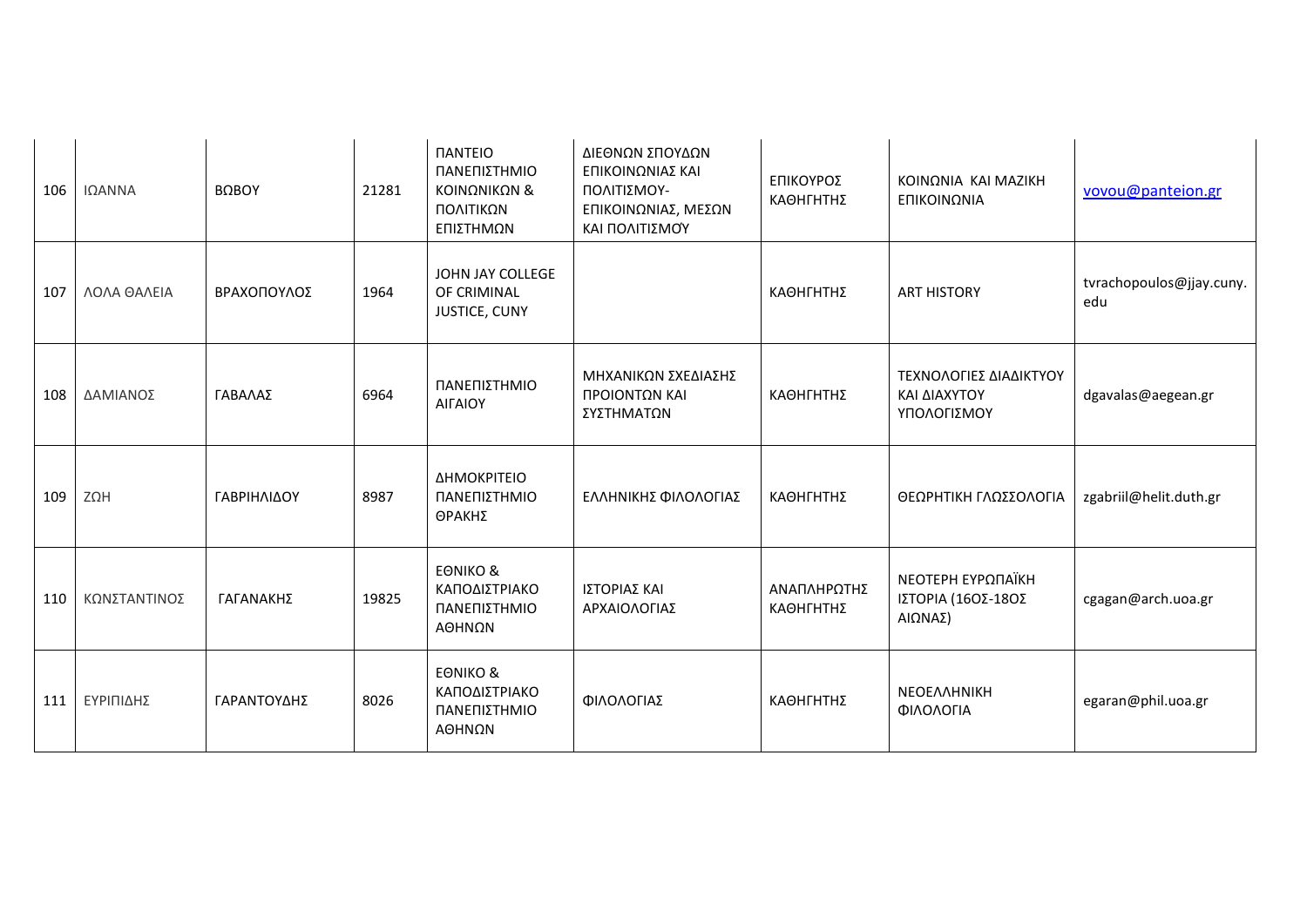| 112 | ΑΝΤΩΝΙΟΣ     | ΓΑΡΔΙΚΙΩΤΗΣ          | 4981  | ΑΡΙΣΤΟΤΕΛΕΙΟ<br>ΠΑΝΕΠΙΣΤΗΜΙΟ<br>ΘΕΣ/ΝΙΚΗΣ                      | ΔΗΜΟΣΙΟΓΡΑΦΙΑΣ ΚΑΙ<br><b>MME</b>                                                              | ΑΝΑΠΛΗΡΩΤΗΣ<br>ΚΑΘΗΓΗΤΗΣ | ΚΟΙΝΩΝΙΚΗ ΨΥΧΟΛΟΓΙΑ<br>KAI M.M.E.                             | agardiki@jour.auth.gr                  |
|-----|--------------|----------------------|-------|----------------------------------------------------------------|-----------------------------------------------------------------------------------------------|--------------------------|---------------------------------------------------------------|----------------------------------------|
| 113 | <b>ENENH</b> | <b><i>FEMTOY</i></b> | 14306 | <b>EONIKO &amp;</b><br>ΚΑΠΟΔΙΣΤΡΙΑΚΟ<br>ΠΑΝΕΠΙΣΤΗΜΙΟ<br>ΑΘΗΝΩΝ | ΙΣΤΟΡΙΑΣ ΚΑΙ ΦΙΛΟΣΟΦΙΑΣ<br>ΤΗΣ ΕΠΙΣΤΗΜΗΣ                                                      | ΑΝΑΠΛΗΡΩΤΗΣ<br>ΚΑΘΗΓΗΤΗΣ | ΙΣΤΟΡΙΑ ΤΗΣ ΤΕΧΝΗΣ ΜΕ<br>ΕΜΦΑΣΗ ΣΤΗ ΣΧΕΣΗ ΜΕ<br>ΤΙΣ ΕΠΙΣΤΗΜΕΣ | egemtos@phs.uoa.gr                     |
| 114 | ΓΕΩΡΓΙΟΣ     | ΓΕΡΑΠΕΤΡΙΤΗΣ         | 18458 | <b>EONIKO &amp;</b><br>ΚΑΠΟΔΙΣΤΡΙΑΚΟ<br>ΠΑΝΕΠΙΣΤΗΜΙΟ<br>ΑΘΗΝΩΝ | <b>NOMIKH</b>                                                                                 | ΚΑΘΗΓΗΤΗΣ                | ΣΥΝΤΑΓΜΑΤΙΚΟ ΔΙΚΑΙΟ                                           | gerapetritis@law.uoa.gr                |
| 115 | ΑΛΕΞΑΝΔΡΑ    | ΓΕΩΡΓΑΚΟΠΟΥΛΟΥ       | 3877  | KING'S COLLEGE<br>LONDON                                       | DEPARTMENT OF<br><b>HELLENIC STUDIES -</b><br><b>FACULTY OF ARTS AND</b><br><b>HUMANITIES</b> | <b>PROFESSOR</b>         | <b>DISCOURSE ANALYSIS &amp;</b><br>SOCIOLINGUISTICS           | alexandra.georgakopoulo<br>u@kcl.ac.uk |
| 116 | ΓΕΩΡΓΙΟΣ     | ΓΕΩΡΓΗΣ              | 5723  | ΠΑΝΕΠΙΣΤΗΜΙΟ<br><b>KYNPOY</b>                                  | ΙΣΤΟΡΙΑΣ ΚΑΙ<br>ΑΡΧΑΙΟΛΟΓΙΑΣ                                                                  | ΑΝΑΠΛΗΡΩΤΗΣ<br>ΚΑΘΗΓΗΤΗΣ | <b>NEOTEPH EAAHNIKH</b><br>ΙΣΤΟΡΙΑ                            | ggeorgis@ucy.ac.cy                     |
| 117 | ΕΥΑΓΓΕΛΙΑ    | ΓΕΩΡΓΙΤΣΟΓΙΑΝΝΗ      | 19597 | ΧΑΡΟΚΟΠΕΙΟ<br>ΠΑΝΕΠΙΣΤΗΜΙΟ                                     | ΟΙΚΟΝΟΜΙΑΣ ΚΑΙ<br>ΒΙΩΣΙΜΗΣ ΑΝΑΠΤΥΞΗΣ                                                          | ΚΑΘΗΓΗΤΗΣ                | ΙΣΤΟΡΙΑ ΤΗΣ ΤΕΧΝΗΣ ΚΑΙ<br>ΤΟΥ ΠΟΛΙΤΙΣΜΟΥ                      | egeorg@hua.gr                          |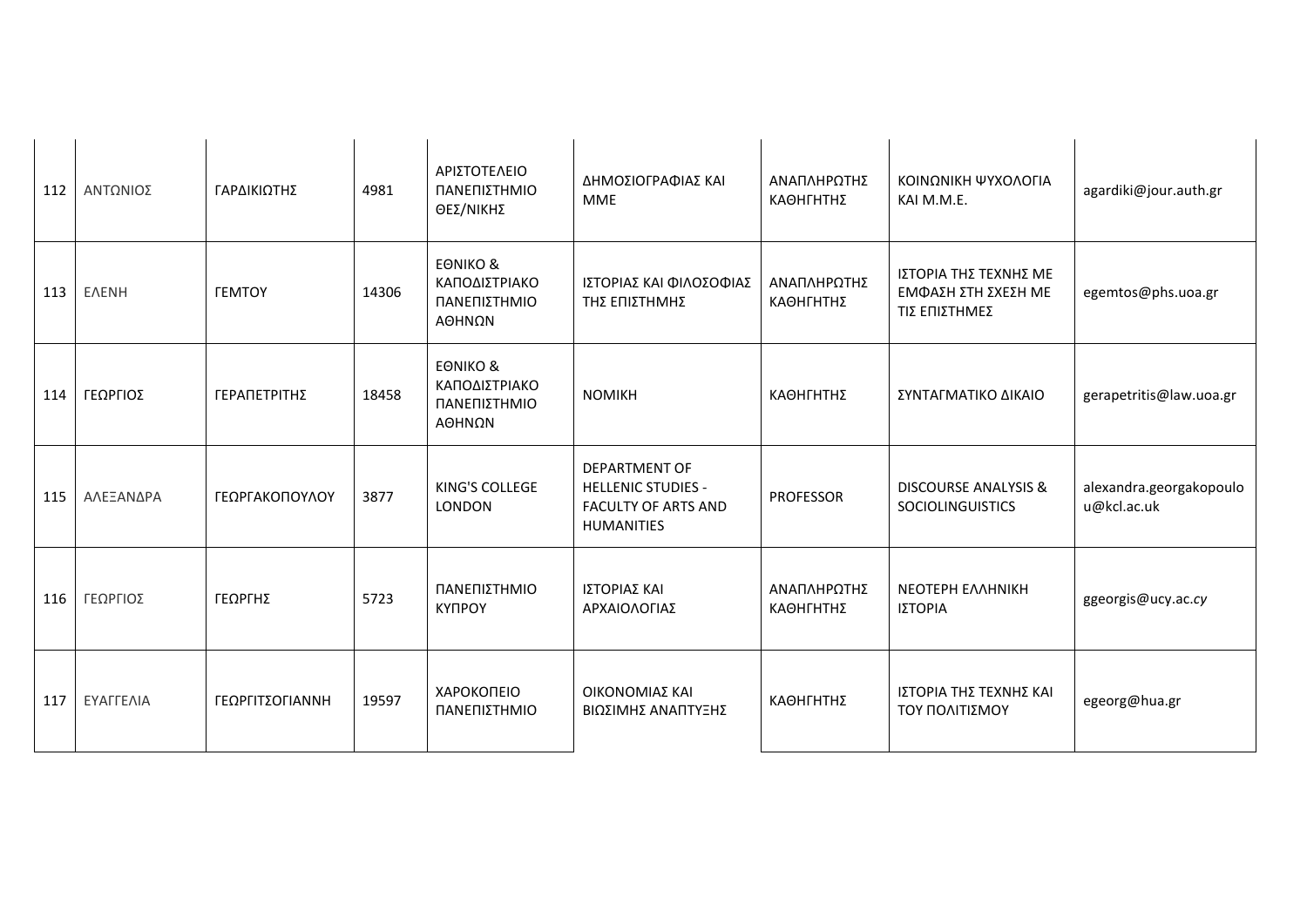| 118 | ΒΑΣΙΛΕΙΟΣ    | ΓΙΑΛΑΜΑΣ              | 8782  | <b>EONIKO &amp;</b><br>ΚΑΠΟΔΙΣΤΡΙΑΚΟ<br>ΠΑΝΕΠΙΣΤΗΜΙΟ<br>ΑΘΗΝΩΝ | ΕΚΠΑΙΔΕΥΣΗΣ ΚΑΙ ΑΓΩΓΗΣ<br>ΣΤΗΝ ΠΡΟΣΧΟΛΙΚΗ ΗΛΙΚΙΑ | ΚΑΘΗΓΗΤΗΣ                | ΣΤΑΤΙΣΤΙΚΗ ΕΠΕΞΕΡΓΑΣΙΑ<br>ΠΟΣΟΤΙΚΩΝ ΚΑΙ<br>ΠΟΙΟΤΙΚΩΝ ΔΕΔΟΜΕΝΩΝ                                   | bgialamas@ecd.uoa.gr   |
|-----|--------------|-----------------------|-------|----------------------------------------------------------------|--------------------------------------------------|--------------------------|--------------------------------------------------------------------------------------------------|------------------------|
| 119 | ΚΩΝΣΤΑΝΤΙΝΟΣ | ΓΙΑΝΝΑΚΟΠΟΥΛΟΣ        | 11061 | <b>EONIKO &amp;</b><br>ΚΑΠΟΔΙΣΤΡΙΑΚΟ<br>ΠΑΝΕΠΙΣΤΗΜΙΟ<br>ΑΘΗΝΩΝ | <b>NOMIKH</b>                                    | ΚΑΘΗΓΗΤΗΣ                | ΔΙΟΙΚΗΤΙΚΟ ΔΙΚΑΙΟ                                                                                | yconstan@law.uoa.gr    |
| 120 | ΚΩΝΣΤΑΝΤΙΝΟΣ | ΓΙΑΝΝΑΚΟΠΟΥΛΟΣ        | 3488  | ΠΑΝΕΠΙΣΤΗΜΙΟ<br>ΑΙΓΑΙΟΥ                                        | ΚΟΙΝΩΝΙΚΗΣ<br>ΑΝΘΡΩΠΟΛΟΓΙΑΣ ΚΑΙ<br>ΙΣΤΟΡΙΑΣ      | ΚΑΘΗΓΗΤΗΣ                | ΚΟΙΝΩΝΙΚΗ ΚΑΙ ΙΣΤΟΡΙΚΗ<br>ΑΝΘΡΩΠΟΛΟΓΙΑ ΤΟΥ<br>ΦΥΛΟΥ                                              | kyiannako@sa.aegean.gr |
| 121 | ΑΝΔΡΕΑΣ      | ΓΙΑΝΝΑΚΟΥΛΟΠΟΥΛ<br>OΣ | 26086 | <b>IONIO</b><br>ΠΑΝΕΠΙΣΤΗΜΙΟ                                   | ΤΕΧΝΩΝ ΗΧΟΥ ΚΑΙ<br>ΕΙΚΟΝΑΣ                       | ΑΝΑΠΛΗΡΩΤΗΣ<br>ΚΑΘΗΓΗΤΗΣ | ΔΙΑΔΙΚΤΥΑΚΗ<br>ΕΠΙΚΟΙΝΩΝΙΑ (ΝΕΑ<br>ΜΕΣΑ)                                                         | agiannak@ionio.gr      |
| 122 | ΓΙΑΝΝΟΥΛΑ    | ΓΙΑΝΝΟΥΛΟΠΟΥΛΟΥ       | 17235 | <b>EONIKO &amp;</b><br>ΚΑΠΟΔΙΣΤΡΙΑΚΟ<br>ΠΑΝΕΠΙΣΤΗΜΙΟ<br>ΑΘΗΝΩΝ | ΙΤΑΛΙΚΗΣ ΓΛΩΣΣΑΣ ΚΑΙ<br>ΦΙΛΟΛΟΓΙΑΣ               | ΚΑΘΗΓΗΤΗΣ                | ΓΛΩΣΣΟΛΟΓΙΑ ΜΕ ΕΙΔΙΚΟ<br>ΑΝΤΙΚΕΙΜΕΝΟ ΣΤΗΝ<br>ΑΝΤΙΠΑΡΑΘΕΤΙΚΗ<br>ΑΝΑΛΥΣΗ ΙΤΑΛΙΚΗΣ ΚΑΙ<br>ΕΛΛΗΝΙΚΗΣ | giannoulop@isll.uoa.gr |
| 123 | ΑΡΤΕΜΙΣ      | ΓΙΩΤΣΑ                | 6424  | ΠΑΝΕΠΙΣΤΗΜΙΟ<br>ΙΩΑΝΝΙΝΩΝ                                      | ΠΑΙΔΑΓΩΓΙΚΟ<br>ΝΗΠΙΑΓΩΓΩΝ                        | ΚΑΘΗΓΗΤΗΣ                | ΚΟΙΝΩΝΙΚΗ ΨΥΧΟΛΟΓΙΑ                                                                              | agiotsa@uoi.gr         |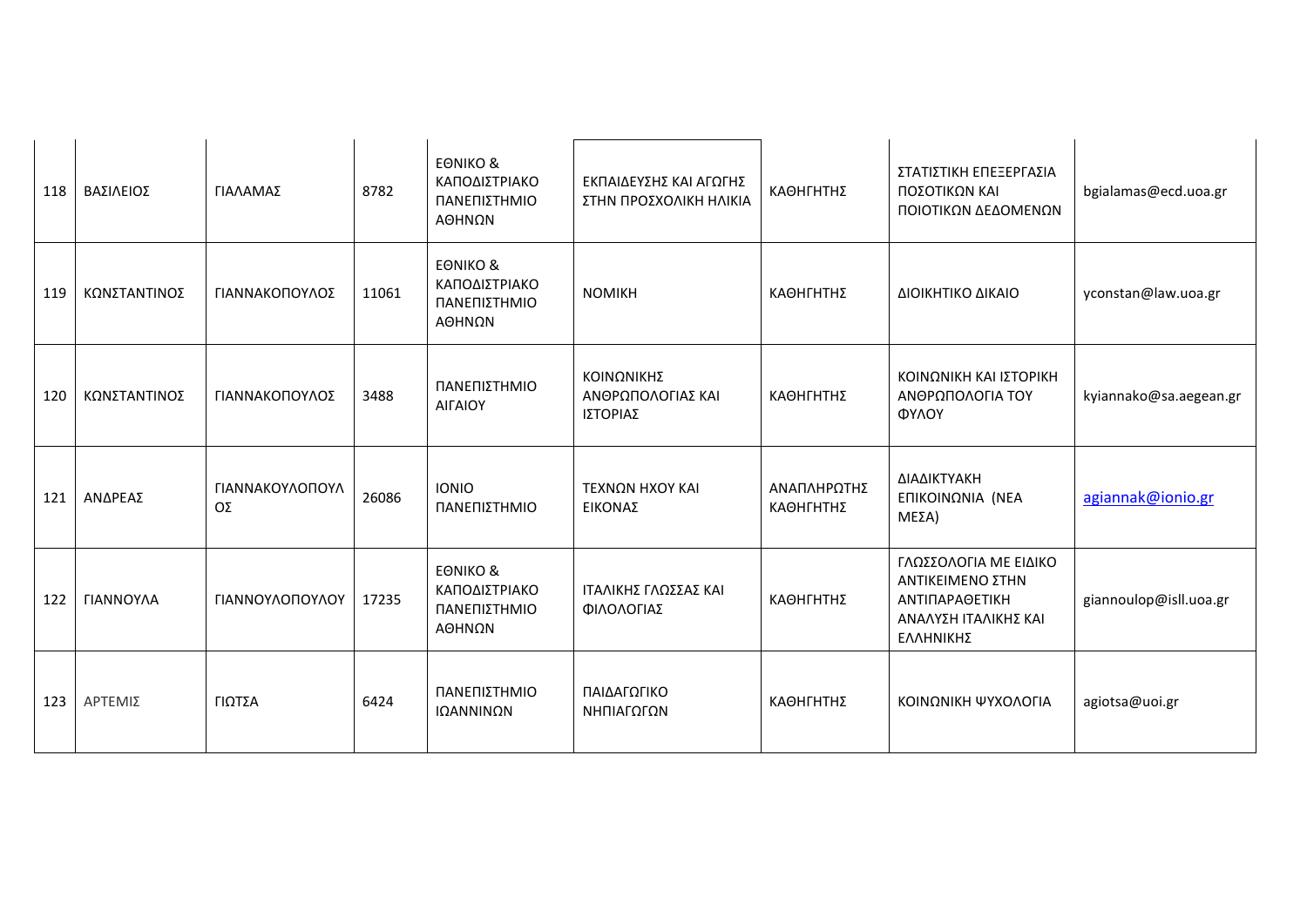| 124 | ΓΕΩΡΓΙΟΣ   | ΓΚΑΝΤΖΙΑΣ    | 5308  | ΕΛΛΗΝΙΚΟ ΑΝΟΙΚΤΟ<br>ΠΑΝΕΠΙΣΤΗΜΙΟ                               | ΚΟΙΝΩΝΙΚΩΝ ΕΠΙΣΤΗΜΩΝ                                  | ΚΑΘΗΓΗΤΗΣ | ΠΟΛΙΤΙΣΤΙΚΗ ΠΟΛΙΤΙΚΗ<br>ΚΑΙ ΔΙΟΙΚΗΣΗ                                                                                 | ggantzias@yahoo.gr            |
|-----|------------|--------------|-------|----------------------------------------------------------------|-------------------------------------------------------|-----------|----------------------------------------------------------------------------------------------------------------------|-------------------------------|
| 125 | AIKATEPINH | <b>ГКАРН</b> | 18257 | <b>EONIKO &amp;</b><br>ΚΑΠΟΔΙΣΤΡΙΑΚΟ<br>ΠΑΝΕΠΙΣΤΗΜΙΟ<br>ΑΘΗΝΩΝ | ΨΥΧΟΛΟΓΙΑΣ                                            | ΚΑΘΗΓΗΤΗΣ | ΚΟΙΝΩΝΙΚΗ ΨΥΧΟΛΟΓΙΑ                                                                                                  | agari@psych.uoa.gr            |
| 126 | ΣΤΕΦΑΝΟΣ   | ΓΚΡΙΤΖΑΛΗΣ   | 18870 | ΠΑΝΕΠΙΣΤΗΜΙΟ<br>ΠΕΙΡΑΙΩΣ                                       | ΨΗΦΙΑΚΩΝ ΣΥΣΤΗΜΑΤΩΝ                                   | ΚΑΘΗΓΗΤΗΣ | ΑΣΦΑΛΕΙΑ<br>ΠΛΗΡΟΦΟΡΙΑΚΩΝ ΚΑΙ<br>ΕΠΙΚΟΙΝΩΝΙΑΚΩΝ<br>ΣΥΣΤΗΜΑΤΩΝ                                                        | sgritz@unipi.gr               |
| 127 | ΑΝΤΩΝΙΟΣ   | ΓΛΥΤΖΟΥΡΗΣ   | 1809  | ΑΡΙΣΤΟΤΕΛΕΙΟ<br>ΠΑΝΕΠΙΣΤΗΜΙΟ<br>ΘΕΣ/ΝΙΚΗΣ                      | <b>OEATPOY</b>                                        | ΚΑΘΗΓΗΤΗΣ | ΘΕΑΤΡΟΛΟΓΙΑ-ΙΣΤΟΡΙΑ<br><b>OEATPOY</b>                                                                                | glytzour@thea.auth.gr         |
| 128 | ΧΑΡΑΛΑΜΠΟΣ | ΓΝΑΡΔΕΛΛΗΣ   | 440   | ΠΑΝΕΠΙΣΤΗΜΙΟ<br>ΠΑΤΡΩΝ                                         | ΖΩΙΚΗΣ ΠΑΡΑΓΩΓΗΣ,<br>ΑΛΙΕΙΑΣ ΚΑΙ<br>ΥΔΑΤΟΚΑΛΛΙΕΡΓΕΙΩΝ | ΚΑΘΗΓΗΤΗΣ | ΜΑΘΗΜΑΤΙΚΑ-<br><b>BIOMETPIA-</b><br><b>ПЛНРОФОРІКН</b>                                                               | bgna@teimes.gr                |
| 129 | ΓΕΩΡΓΙΟΣ   | ΓΟΥΝΑΛΑΚΗΣ   | 2771  | <b>PHILIPPS</b><br>UNIVERSITÄT<br><b>MARBURG</b>               |                                                       | ΚΑΘΗΓΗΤΗΣ | <b>BÜRGERLICHES RECHT,</b><br><b>INTERNATIONALES</b><br>PRIVATRECHT,<br><b>RECHTSVERGLEICHUNG</b><br>UND MEDIENRECHT | Gouna@jura.uni-<br>marburg.de |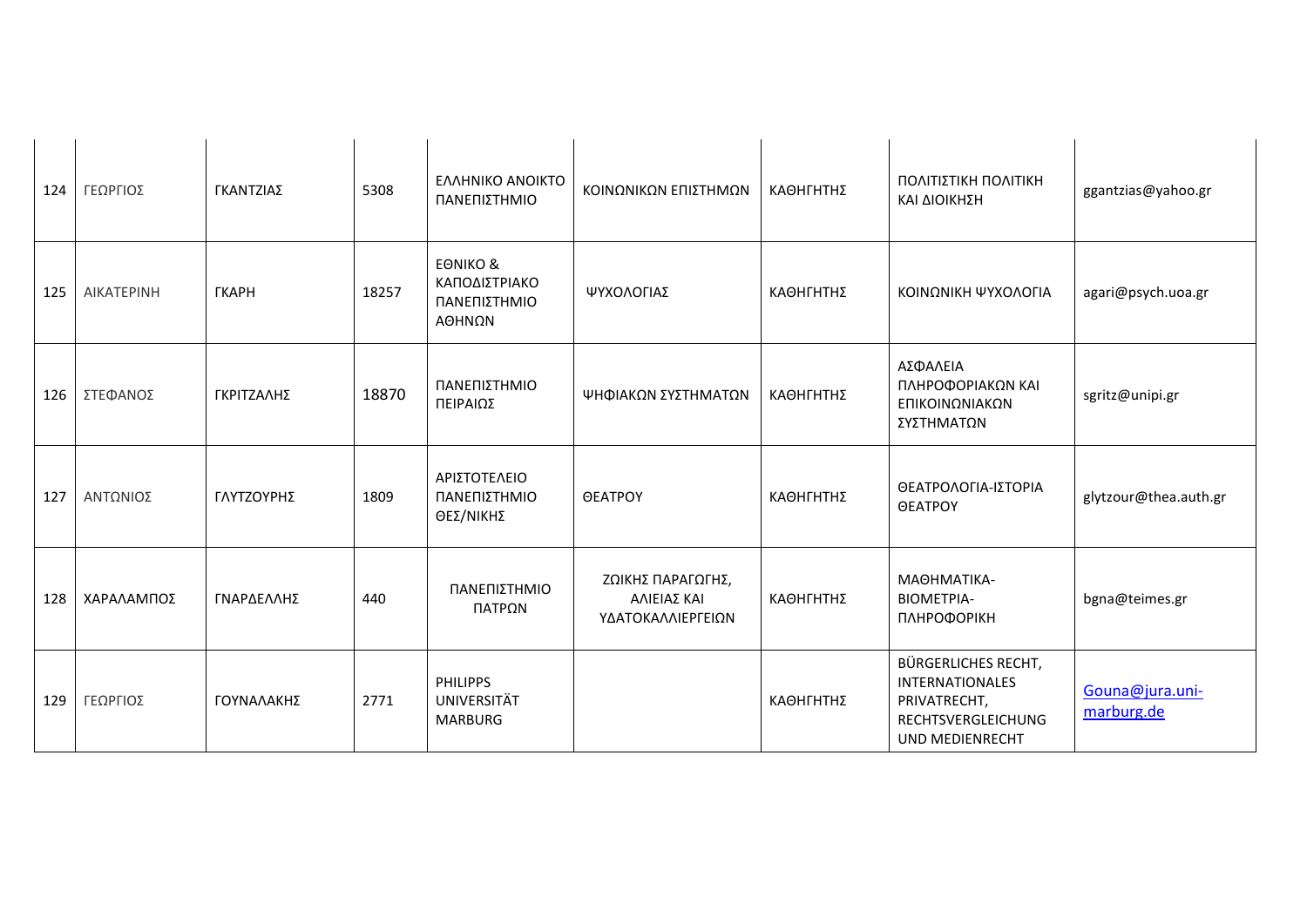| 130 | ΒΑΣΙΛΕΙΟΣ    | ΓΟΥΝΑΡΗΣ             | 17884 | ΑΡΙΣΤΟΤΕΛΕΙΟ<br>ΠΑΝΕΠΙΣΤΗΜΙΟ<br>ΘΕΣ/ΝΙΚΗΣ                                               | ΙΣΤΟΡΙΑΣ ΚΑΙ<br>ΑΡΧΑΙΟΛΟΓΙΑΣ,<br>ΦΙΛΟΣΟΦΙΚΗ                                   | ΚΑΘΗΓΗΤΗΣ                | ΙΣΤΟΡΙΑ ΤΩΝ ΝΕΟΤΕΡΩΝ<br>ΧΡΟΝΩΝ                                                       | vkg@hist.auth.gr               |
|-----|--------------|----------------------|-------|-----------------------------------------------------------------------------------------|-------------------------------------------------------------------------------|--------------------------|--------------------------------------------------------------------------------------|--------------------------------|
| 131 | ΔΙΟΝΥΣΙΟΣ    | ΓΟΥΤΣΟΣ              | 9003  | ΦΙΛΟΣΟΦΙΚΗ<br>ΦΙΛΟΛΟΓΙΑΣ                                                                |                                                                               | ΚΑΘΗΓΗΤΗΣ                | ΓΛΩΣΣΟΛΟΓΙΑ:<br>ΚΕΙΜΕΝΟΓΛΩΣΣΟΛΟΓΙΑ                                                   | dgoutsos@phil.uoa.gr           |
| 132 | ΔΙΟΝΥΣΙΟΣ    | ΓΡΑΒΑΡΗΣ             | 337   | <b><i><u>ITANTEIO</u></i></b><br>ΠΑΝΕΠΙΣΤΗΜΙΟ<br>ΚΟΙΝΩΝΙΚΩΝ &<br>ΠΟΛΙΤΙΚΩΝ<br>ΕΠΙΣΤΗΜΩΝ | ΚΟΙΝΩΝΙΚΩΝ,<br>ΟΙΚΟΝΟΜΙΚΩΝ ΚΑΙ<br>ΠΟΛΙΤΙΚΩΝ ΕΠΙΣΤΗΜΩΝ-<br>ΠΟΛΙΤΙΚΗΣ ΕΠΙΣΤΗΜΗΣ | ΚΑΘΗΓΗΤΗΣ                | ΘΕΩΡΙΑ ΚΡΑΤΟΥΣ ΚΑΙ<br>ΚΟΙΝΩΝΙΚΗΣ ΠΟΛΙΤΙΚΗΣ                                           | gravaris@social.soc.uo<br>c.gr |
| 133 | <b>EAENH</b> | <b><i>FPIBA</i></b>  | 19425 | ΠΑΝΕΠΙΣΤΗΜΙΟ<br>ΔΥΤΙΚΗΣ<br>ΜΑΚΕΔΟΝΙΑΣ                                                   | ΠΑΙΔΑΓΩΓΙΚΟ ΔΗΜΟΤΙΚΗΣ<br>ΕΚΠΑΙΔΕΥΣΗΣ                                          | ΚΑΘΗΓΗΤΗΣ                | ΕΦΑΡΜΟΣΜΕΝΗ<br>ΓΛΩΣΣΟΛΟΓΙΑ ΔΙΓΛΩΣΣΙΑ<br>ΚΑΙ ΔΙΔΑΣΚΑΛΙΑ ΤΗΣ<br>ΔΕΥΤΕΡΗΣ ΞΕΝΗΣ ΓΛΩΣΣΑΣ | egriva@uowm.gr                 |
| 134 | ΧΑΡΙΚΛΕΙΑ    | <b><i>TYIOKA</i></b> | 12973 | ΑΡΙΣΤΟΤΕΛΕΙΟ<br>ΠΑΝΕΠΙΣΤΗΜΙΟ<br>ΘΕΣ/ΝΙΚΗΣ                                               | ΑΡΧΙΤΕΚΤΟΝΩΝ<br>ΜΗΧΑΝΙΚΩΝ                                                     | ΑΝΑΠΛΗΡΩΤΗΣ<br>ΚΑΘΗΓΗΤΗΣ | ΙΣΤΟΡΙΑ ΚΑΙ ΘΕΩΡΙΑ ΤΗΣ<br>ΤΕΧΝΗΣ ΚΑΙ ΤΟΥ<br>ΠΟΛΙΤΙΣΜΟΥ-ΝΕΩΤΕΡΗ<br>ΠΕΡΙΟΔΟΣ           | liayoka@arch.auth.gr           |
| 135 | ΚΩΝΣΤΑΝΤΙΝΟΣ | ΓΩΓΟΣ                | 18900 | ΑΡΙΣΤΟΤΕΛΕΙΟ<br>ΠΑΝΕΠΙΣΤΗΜΙΟ<br>ΘΕΣ/ΝΙΚΗΣ                                               | <b>ΝΟΜΙΚΗΣ - ΝΟΜΙΚΗ</b>                                                       | ΚΑΘΗΓΗΤΗΣ                | ΔΙΟΙΚΗΤΙΚΟ ΔΙΚΑΙΟ                                                                    | kgogos@law.auth.gr             |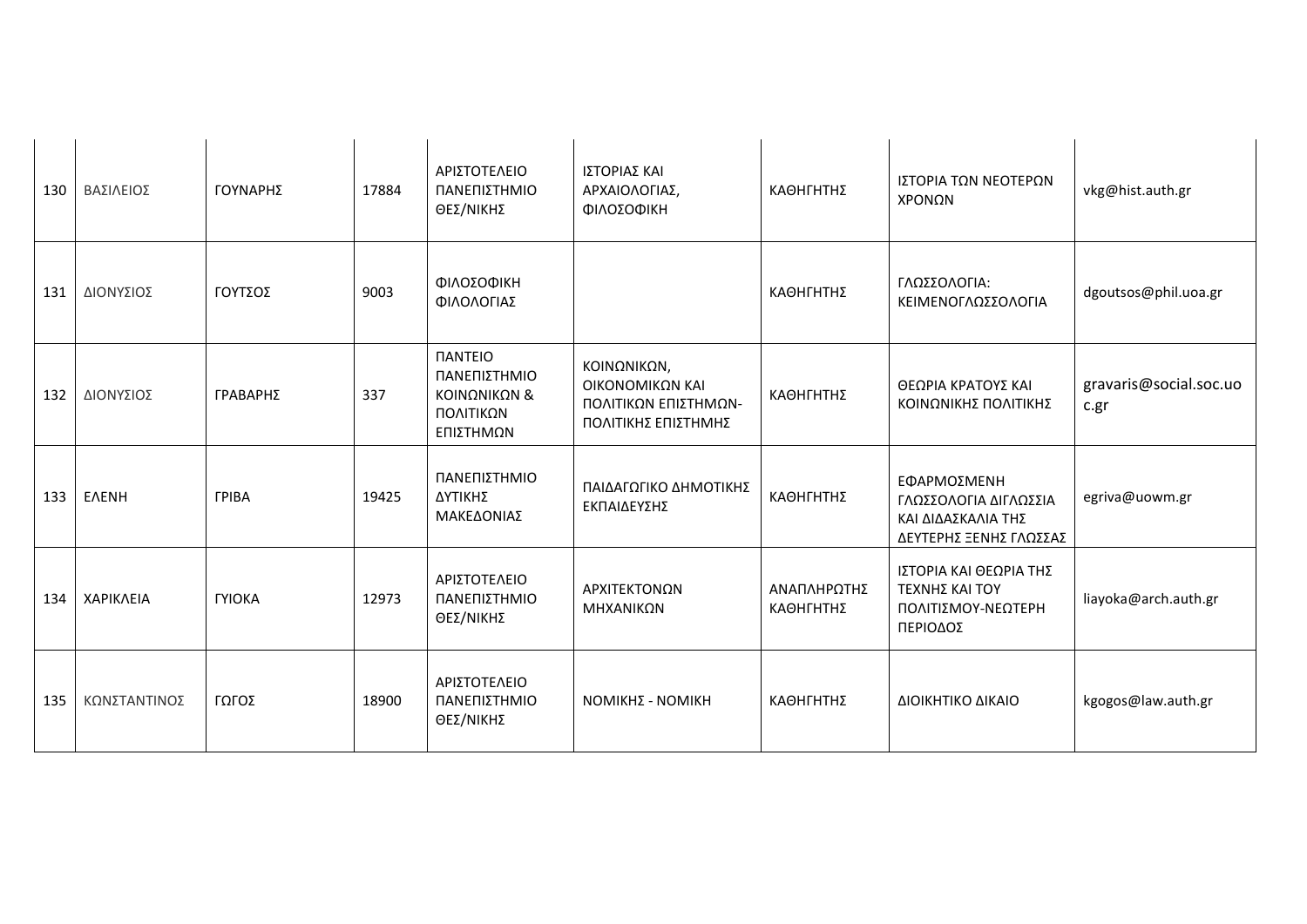| 136 | ΝΙΚΟΛΑΟΣ | ΔΑΣΚΑΛΟΘΑΝΑΣΗΣ      | 9686  | ΑΝΩΤΑΤΗ ΣΧΟΛΗ<br>ΚΑΛΩΝ ΤΕΧΝΩΝ                                  | ΘΕΩΡΙΑΣ ΚΑΙ ΙΣΤΟΡΙΑΣ ΤΗΣ<br><b>ΤΕΧΝΗΣ</b>                          | ΚΑΘΗΓΗΤΗΣ                | ΣΥΓΧΡΟΝΗ ΚΑΙ<br><b>MONTEPNA TEXNH</b>                                                                                    | ndaskalo@asfa.gr       |
|-----|----------|---------------------|-------|----------------------------------------------------------------|--------------------------------------------------------------------|--------------------------|--------------------------------------------------------------------------------------------------------------------------|------------------------|
| 137 | PEA      | ΔΕΛΒΕΡΟΥΔΗ          | 17287 | <b>EONIKO &amp;</b><br>ΚΑΠΟΔΙΣΤΡΙΑΚΟ<br>ΠΑΝΕΠΙΣΤΗΜΙΟ<br>ΑΘΗΝΩΝ | ΓΑΛΛΙΚΗΣ ΓΛΩΣΣΑΣ ΚΑΙ<br>ΦΙΛΟΛΟΓΙΑΣ                                 | ΚΑΘΗΓΗΤΗΣ                | Γενική Γλωσσολογία -<br>Ιστορία των γλωσσικών<br>ιδεών                                                                   | rdel@frl.uoa.gr        |
| 138 | ΕΛΙΣΑΒΕΤ | ΔΕΛΗΓΙΑΝΝΗ          | 19913 | ΑΡΙΣΤΟΤΕΛΕΙΟ<br>ΠΑΝΕΠΙΣΤΗΜΙΟ<br>ΘΕΣ/ΝΙΚΗΣ                      | ΔΗΜΟΣΙΟΓΡΑΦΙΑΣ ΚΑΙ<br>MME - ONE                                    | ΑΝΑΠΛΗΡΩΤΗΣ<br>ΚΑΘΗΓΗΤΗΣ | ΔΙΚΑΙΟ ΚΑΙ ΕΠΙΚΟΙΝΩΝΙΑ                                                                                                   | elsa@jour.auth.gr      |
| 139 | ΧΡΗΣΤΟΣ  | ΔΕΡΜΕΝΤΖΟΠΟΥΛΟ<br>Σ | 1386  | ΠΑΝΕΠΙΣΤΗΜΙΟ<br>ΙΩΑΝΝΙΝΩΝ                                      | ΕΙΚΑΣΤΙΚΩΝ ΤΕΧΝΩΝ ΚΑΙ<br>ΕΠΙΣΤΗΜΩΝ ΤΗΣ ΤΕΧΝΗΣ                      | ΚΑΘΗΓΗΤΗΣ                | ΑΝΘΡΩΠΟΛΟΓΙΑ ΤΗΣ<br>ΤΕΧΝΗΣ                                                                                               | cdermen@otenet.gr      |
| 140 | ΕΥΘΑΛΙΑ  | ΔΗΜΑΡΑ              | 8393  | ΠΑΝΕΠΙΣΤΗΜΙΟ<br>ΠΑΤΡΩΝ                                         | ΟΙΚΟΝΟΜΙΚΩΝ<br>ΕΠΙΣΤΗΜΩΝ                                           | ΚΑΘΗΓΗΤΗΣ                | ΣΤΑΤΙΣΤΙΚΗ &<br>ПЛНРОФОРІКН                                                                                              | dimara@econ.upatras.gr |
| 141 | ΑΓΓΕΛΙΚΗ | ΔΗΜΗΤΡΑΚΟΠΟΥΛ<br>OY | 4399  | ΠΑΝΕΠΙΣΤΗΜΙΟ<br>ΑΙΓΑΙΟΥ                                        | ΕΠΙΣΤΗΜΩΝ<br>ΠΡΟΣΧΟΛΙΚΗΣ ΑΓΩΓΗΣ ΚΑΙ<br>ΕΚΠΑΙΔΕΥΤΙΚΟΥ<br>ΣΧΕΔΙΑΣΜΟΥ | ΚΑΘΗΓΗΤΗΣ                | ΔΙΔΑΚΤΙΚΟΣ ΣΧΕΔΙΑΣΜΟΣ<br>ΚΑΙ ΑΞΙΟΛΟΓΗΣΗ ΤΩΝ<br>ΕΦΑΡΜΟΓΩΝ ΤΩΝ ΝΕΩΝ<br>ΤΕΧΝΟΛΟΓΙΩΝ ΣΤΗΝ<br>ΕΚΠ/ΣΗ ΤΩΝ ΘΕΤΙΚΩΝ<br>ΕΠΙΣΤΗΜΩΝ | adimitr@aegean.gr      |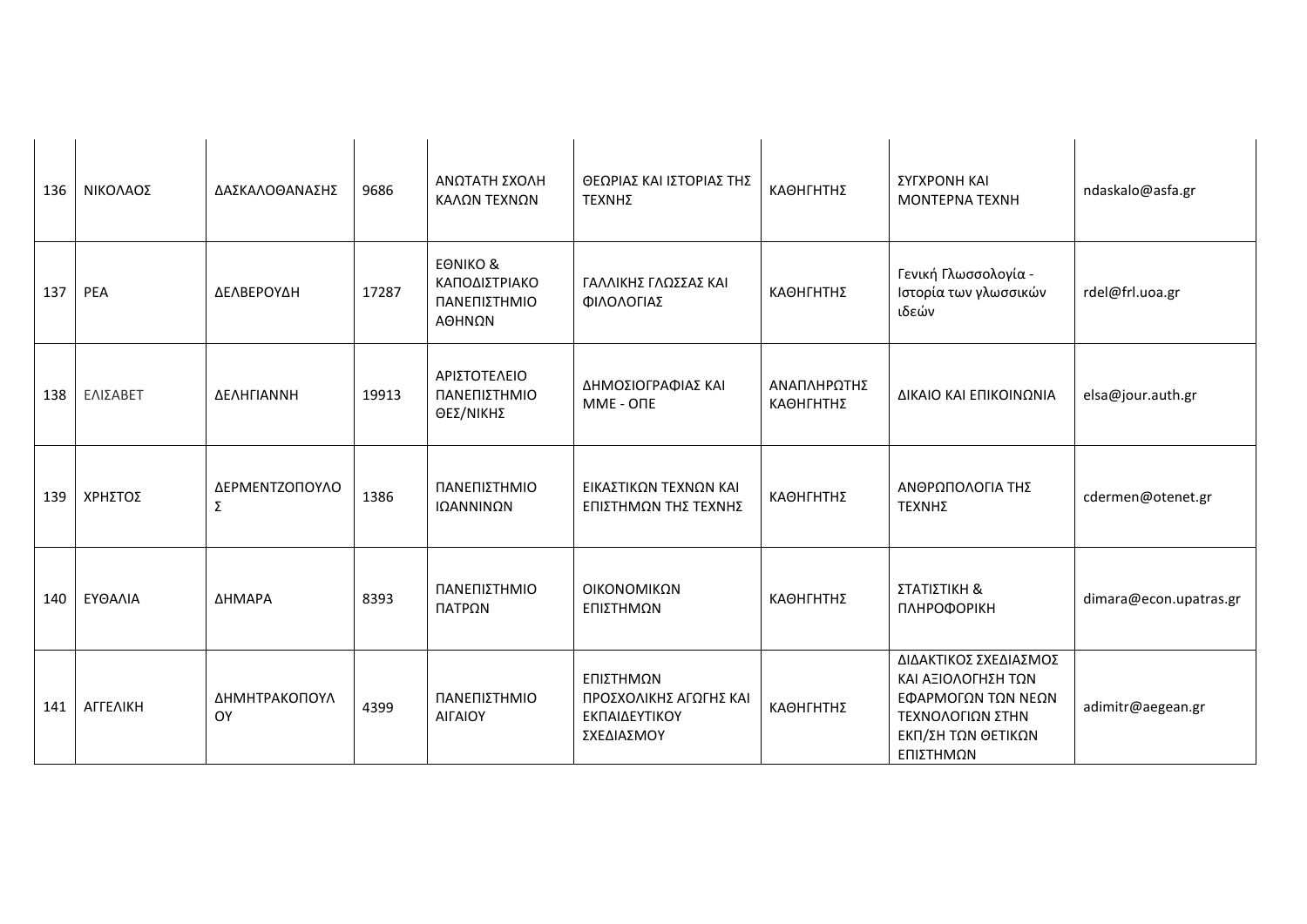| 142 | ΣΕΡΓΙΟΣ      | ΔΗΜΗΤΡΙΑΔΗΣ          | 5471  | ΟΙΚΟΝΟΜΙΚΟ<br>ΠΑΝΕΠΙΣΤΗΜΙΟ<br>ΑΘΗΝΩΝ                           | ΔΙΟΙΚΗΣΗΣ<br>ΕΠΙΧΕΙΡΗΣΕΩΝ-<br><b>MAPKETINFK KAI</b><br>ΕΠΙΚΟΙΝΩΝΙΑΣ | ΚΑΘΗΓΗΤΗΣ                | Μάρκετινγκ με έμφαση<br>στα ψηφιακά μέσα                                                    | dimitria@aueb.gr      |
|-----|--------------|----------------------|-------|----------------------------------------------------------------|---------------------------------------------------------------------|--------------------------|---------------------------------------------------------------------------------------------|-----------------------|
| 143 | ΙΩΑΝΝΗΣ      | ΔΗΜΗΤΡΙΟΥ            | 8125  | <b>EONIKO &amp;</b><br>ΚΑΠΟΔΙΣΤΡΙΑΚΟ<br>ΠΑΝΕΠΙΣΤΗΜΙΟ<br>ΑΘΗΝΩΝ | ΟΙΚΟΝΟΜΙΚΩΝ<br>ΕΠΙΣΤΗΜΩΝ                                            | ΚΑΘΗΓΗΤΗΣ                | ΜΑΘΗΜΑΤΙΚΑ-<br>ПЛНРОФОРІКН                                                                  | demetri@econ.uoa.gr   |
| 144 | ΧΑΡΑΛΑΜΠΟΣ   | ΔΗΜΟΠΟΥΛΟΣ           | 9977  | ΔΠΘ                                                            | ΝΟΜΙΚΗΣ                                                             | ΚΑΘΗΓΗΤΗΣ                | ΕΓΚΛΗΜΑΤΟΛΟΓΙΑ                                                                              | cdimopou@law.duth.gr  |
| 145 | ΧΑΡΑΛΑΜΠΟΣ   | ΔΗΜΟΥΛΑΣ             | 24542 | ΑΡΙΣΤΟΤΕΛΕΙΟ<br>ΠΑΝΕΠΙΣΤΗΜΙΟ<br>ΘΕΣ/ΝΙΚΗΣ                      | ΔΗΜΟΣΙΟΓΡΑΦΙΑΣ ΚΑΙ<br>ΜΕΣΩΝ ΜΑΖΙΚΗΣ<br>ΕΠΙΚΟΙΝΩΝΙΑΣ                 | ΑΝΑΠΛΗΡΩΤΗΣ<br>ΚΑΘΗΓΗΤΗΣ | Τεχνολογία των Μ.Μ.Ε.<br>(Ψηφιακή Διαχείριση<br>Ήχου και Εικόνας στα<br>Ηλεκτρονικά Μ.Μ.Ε.) | babis@jour.auth.gr    |
| 146 | <b>EAENH</b> | <b><i>AIBANH</i></b> | 17994 | <b>EONIKO &amp;</b><br>ΚΑΠΟΔΙΣΤΡΙΑΚΟ<br>ΠΑΝΕΠΙΣΤΗΜΙΟ<br>ΑΘΗΝΩΝ | ΝΟΜΙΚΗΣ                                                             | ΚΑΘΗΓΗΤΗΣ                | ΙΣΤΟΡΙΑ ΕΞΩΤΕΡΙΚΗΣ<br>ΠΟΛΙΤΙΚΗΣ                                                             | edivani@law.uoa.gr    |
| 147 | ΚΥΡΙΑΚΟΣ     | ΔΟΞΙΑΔΗΣ             | 10900 | <b>EONIKO &amp;</b><br>ΚΑΠΟΔΙΣΤΡΙΑΚΟ<br>ΠΑΝΕΠΙΣΤΗΜΙΟ<br>ΑΘΗΝΩΝ | ΠΟΛΙΤΙΚΗΣ ΕΠΙΣΤΗΜΗΣ<br>ΚΑΙ ΔΗΜΟΣΙΑΣ ΔΙΟΙΚΗΣΗΣ,<br><b>ONE</b>        | ΚΑΘΗΓΗΤΗΣ                | ΚΟΙΝΩΝΙΚΗ ΘΕΩΡΙΑ ΜΕ<br>ΕΙΔΙΚΕΥΣΗ ΣΤΗΝ<br>ΕΠΙΚΟΙΝΩΝΙΑ                                        | kdoxiadis@pspa.uoa.gr |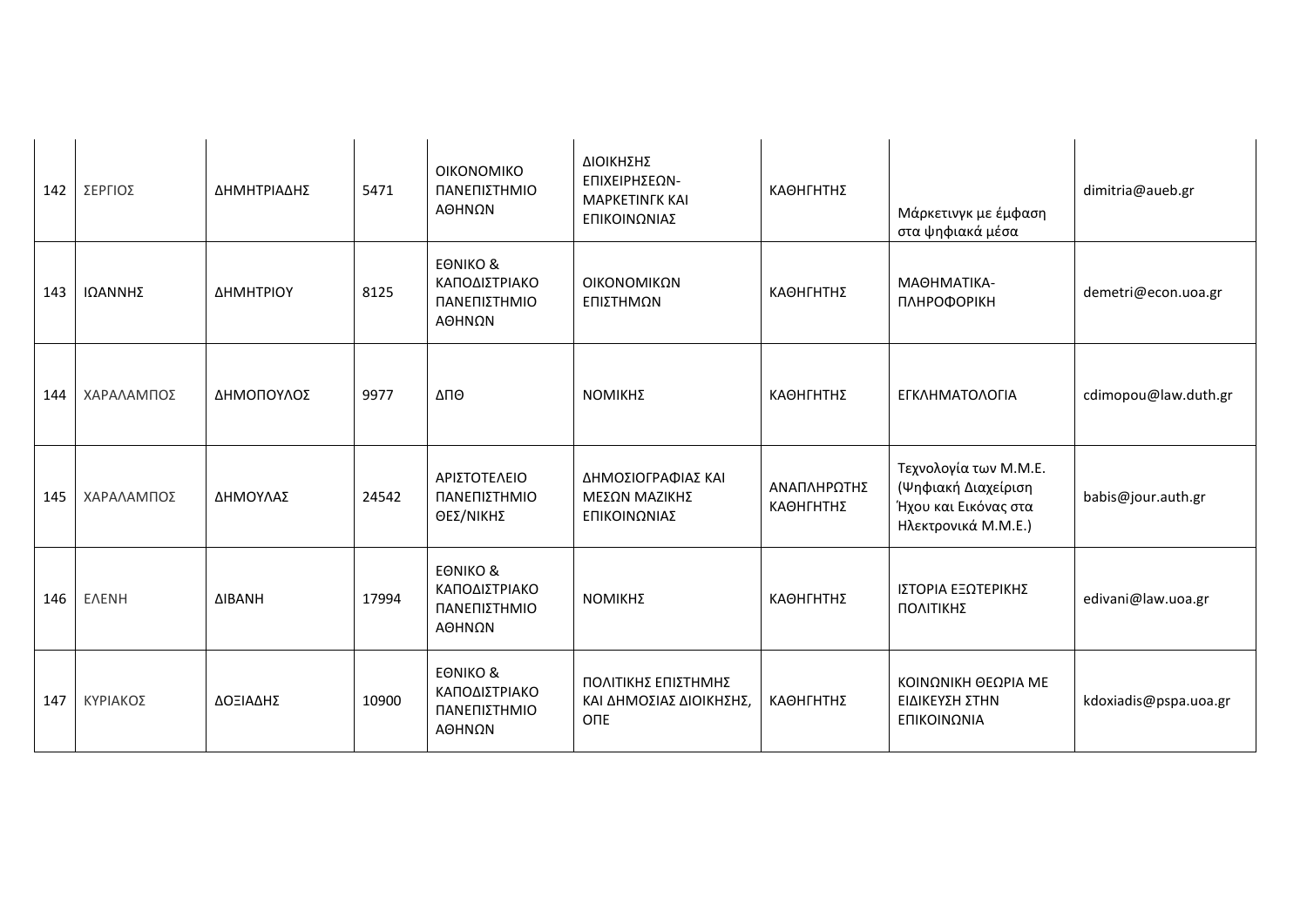| 148 | ΕΥΣΤΡΑΤΙΟΣ   | ΔΟΡΔΑΝΑΣ     | 21947 | ΠΑΝΕΠΙΣΤΗΜΙΟ<br>ΜΑΚΕΔΟΝΙΑΣ                                     | ΒΑΛΚΑΝΙΚΩΝ, ΣΛΑΒΙΚΩΝ<br>ΚΑΙ ΑΝΑΤΟΛΙΚΩΝ<br>ΣΠΟΥΔΩΝ | ΕΠΙΚΟΥΡΟΣ<br>ΚΑΘΗΓΗΤΗΣ | Νεότερη και Σύγχρονη<br>Ευρωπαική και Βαλκανική<br>Ιστορία                            | dordanas@uom.gr                       |
|-----|--------------|--------------|-------|----------------------------------------------------------------|---------------------------------------------------|------------------------|---------------------------------------------------------------------------------------|---------------------------------------|
| 149 | ΓΕΩΡΓΙΟΣ     | ΔΟΥΚΙΔΗΣ     | 4315  | ΟΙΚΟΝΟΜΙΚΟ<br>ΠΑΝΕΠΙΣΤΗΜΙΟ<br>ΑΘΗΝΩΝ                           | ΔΙΟΙΚΗΤΙΚΗΣ ΕΠΙΣΤΗΜΗΣ<br>ΚΑΙ ΤΕΧΝΟΛΟΓΙΑΣ          | ΚΑΘΗΓΗΤΗΣ              | <b>HAEKTPONIKO EΠIXEIPEIN</b>                                                         | gjd@aueb.gr                           |
| 150 | ΠΑΥΛΟΣ       | ΕΛΕΥΘΕΡΙΑΔΗΣ | 1055  | UNIVERSITY OF<br><b>OXFORD</b>                                 | <b>FACULTY OF LAW</b>                             | ΚΑΘΗΓΗΤΗΣ              | <b>PUBLIC LAW</b>                                                                     | pavlos.eleftheriadis@law.<br>ox.ac.uk |
| 151 | ΑΓΓΕΛΙΚΗ     | ΕΥΘΥΜΙΟΥ     | 10994 | ΔΗΜΟΚΡΙΤΕΙΟ<br>ΠΑΝΕΠΙΣΤΗΜΙΟ<br>ΘΡΑΚΗΣ                          | ΠΑΙΔΑΓΩΓΙΚΟ ΔΗΜΟΤΙΚΗΣ<br>ΕΚΠΑΙΔΕΥΣΗΣ              | ΚΑΘΗΓΗΤΗΣ              | Γλωσσολογία:<br>Λεξικολογία, Μορφολογία                                               | aefthym@eled.duth.gr                  |
| 152 | <b>MAPIA</b> | ΕΥΘΥΜΙΟΥ     | 19238 | <b>EONIKO &amp;</b><br>ΚΑΠΟΔΙΣΤΡΙΑΚΟ<br>ΠΑΝΕΠΙΣΤΗΜΙΟ<br>ΑΘΗΝΩΝ | ΙΣΤΟΡΙΑΣ ΚΑΙ<br>ΑΡΧΑΙΟΛΟΓΙΑΣ,<br>ΦΙΛΟΣΟΦΙΚΗ       | ΚΑΘΗΓΗΤΗΣ              | Ο ΕΛΛΗΝΙΣΜΟΣ ΚΑΤΑ ΤΗΝ<br>TOYPKOKPATIA 1453-<br>1828. ΚΟΙΝΩΝΙΑ ΚΑΙ<br><b>OIKONOMIA</b> | mefthim@arch.uoa.gr                   |
| 153 | ΙΩΑΝΝΗΣ      | ΖΑΪΜΑΚΗΣ     | 19689 | ΠΑΝΕΠΙΣΤΗΜΙΟ<br>ΚΡΗΤΗΣ                                         | ΚΟΙΝΩΝΙΟΛΟΓΙΑΣ                                    | ΚΑΘΗΓΗΤΗΣ              | ΚΟΙΝΩΝΙΟΛΟΓΙΑ ΤΩΝ<br>ΤΟΠΙΚΩΝ ΚΟΙΝΩΝΙΩΝ ΚΑΙ<br>ΤΟΥ ΠΟΛΙΤΙΣΜΟΥ                          | zaimakisj@uoc.gr                      |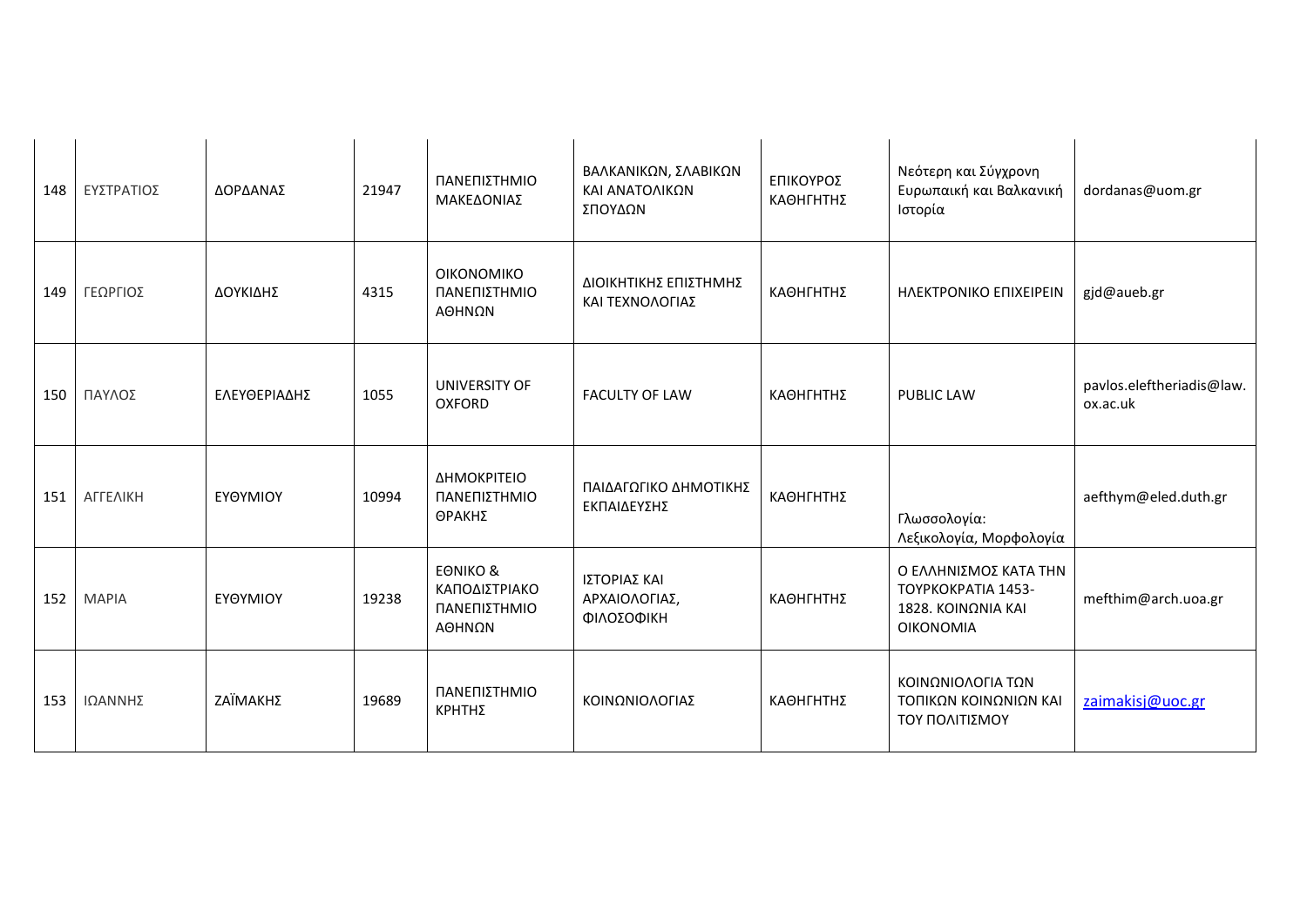| 154 | ΧΡΙΣΤΙΝΑ      | ΖΑΡΑΦΩΝΙΤΟΥ   | 7170  | <b><i><u>IANTEIO</u></i></b><br>ΠΑΝΕΠΙΣΤΗΜΙΟ<br>ΚΟΙΝΩΝΙΚΩΝ &<br>ΠΟΛΙΤΙΚΩΝ<br>ΕΠΙΣΤΗΜΩΝ | ΚΟΙΝΩΝΙΟΛΟΓΙΑΣ                     | ΚΑΘΗΓΗΤΗΣ                | <b>EMNEIPIKH</b><br>ΕΓΚΛΗΜΑΤΟΛΟΓΙΑ                                          | chrizara@panteion.gr         |
|-----|---------------|---------------|-------|----------------------------------------------------------------------------------------|------------------------------------|--------------------------|-----------------------------------------------------------------------------|------------------------------|
| 155 | <b>INIANA</b> | ZAPPA         | 19453 | ΑΡΙΣΤΟΤΕΛΕΙΟ<br>ΠΑΝΕΠΙΣΤΗΜΙΟ<br>ΘΕΣ/ΝΙΚΗΣ                                              | ΙΣΤΟΡΙΑΣ ΚΑΙ<br>ΑΡΧΑΙΟΛΟΓΙΑΣ       | ΚΑΘΗΓΗΤΗΣ                | ΙΣΤΟΡΙΑ ΤΗΣ ΤΕΧΝΗΣ                                                          | ilzarra@hist.auth.gr         |
| 156 | ΚΩΝΣΤΑΝΤΙΝΟΣ  | ΖΑΦΕΙΡΟΠΟΥΛΟΣ | 3177  | ΠΑΝΕΠΙΣΤΗΜΙΟ<br>ΜΑΚΕΔΟΝΙΑΣ                                                             | ΔΙΕΘΝΩΝ ΚΑΙ<br>ΕΥΡΩΠΑΪΚΩΝ ΣΠΟΥΔΩΝ  | ΚΑΘΗΓΗΤΗΣ                | ΠΟΣΟΤΙΚΕΣ ΜΕΘΟΔΟΙ ΜΕ<br>ΕΜΦΑΣΗ ΣΤΙΣ<br>ΟΙΚΟΝΟΜΙΚΕΣ Η<br>ΠΟΛΙΤΙΚΕΣ ΕΠΙΣΤΗΜΕΣ | kz@uom.gr                    |
| 157 | ΣΤΥΛΙΑΝΟΣ     | ΖΕΡΕΦΟΣ       | 19308 | <b>EAN</b>                                                                             | ΕΦΑΡΜΟΣΜΕΝΩΝ<br>ΤΕΧΝΩΝ             | ΚΑΘΗΓΗΤΗΣ                | ΑΡΧΙΤΕΚΤΟΝΙΚΗ ΑΝΑΛΥΣΗ<br>ΚΑΙ ΣΥΝΘΕΣΗ ΜΕ<br>ΨΗΦΙΑΚΑ ΜΕΣΑ                     | stelioszerefos@gmail.c<br>om |
| 158 | ΦΩΤΕΙΝΗ       | ZHKA          | 1202  | ΑΝΩΤΑΤΗ ΣΧΟΛΗ<br>ΚΑΛΩΝ ΤΕΧΝΩΝ                                                          | ΘΕΩΡΙΑΣ ΚΑΙ ΙΣΤΟΡΙΑΣ ΤΗΣ<br>TEXNHΣ | ΑΝΑΠΛΗΡΩΤΗΣ<br>ΚΑΘΗΓΗΤΗΣ | ΦΙΛΟΣΟΦΙΑ & ΘΕΩΡΙΑ<br>ΤΗΣ ΤΕΧΝΗΣ                                            | fzika@otenet.gr              |
| 159 | ΚΩΝΣΤΑΝΤΙΝΟΣ  | ΖΩΓΡΑΦΟΣ      | 9325  | ΠΑΝΕΠΙΣΤΗΜΙΟ<br>ΙΩΑΝΝΙΝΩΝ                                                              | ΜΑΘΗΜΑΤΙΚΩΝ                        | ΚΑΘΗΓΗΤΗΣ                | ΣΤΑΤΙΣΤΙΚΗ                                                                  | kzograf@uoi.gr               |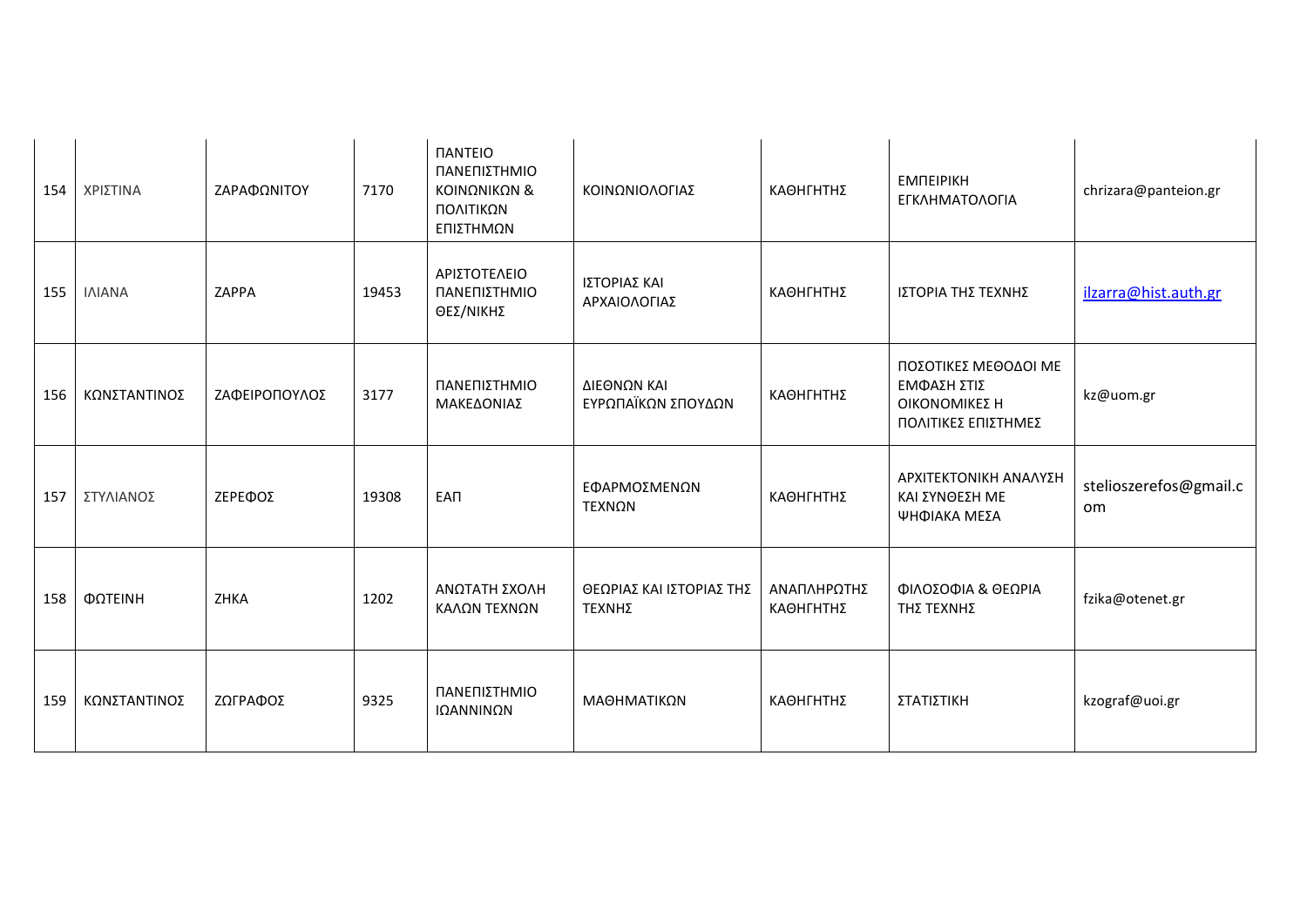| 160 | ΓΕΡΑΣΙΜΟΣ    | ΖΩΡΑΣ         | 10903 | <b>EONIKO &amp;</b><br>ΚΑΠΟΔΙΣΤΡΙΑΚΟ<br>ΠΑΝΕΠΙΣΤΗΜΙΟ<br>ΑΘΗΝΩΝ                   | ΙΤΑΛΙΚΗΣ ΓΛΩΣΣΑΣ ΚΑΙ<br>ΦΙΛΟΛΟΓΙΑΣ,<br>ΦΙΛΟΣΟΦΙΚΗ | ΚΑΘΗΓΗΤΗΣ                | ITAAIKH AOFOTEXNIA.<br>ΑΛΛΗΛΕΠΙΔΡΑΣΕΙΣ<br>ΜΕΤΑΞΥ ΙΤΑΛΙΚΗΣ ΚΑΙ<br>ΕΛΛΗΝΙΚΗΣ ΛΟΓΟΤΕΧΝΙΑΣ | gerzoras@isll.uoa.gr                      |
|-----|--------------|---------------|-------|----------------------------------------------------------------------------------|---------------------------------------------------|--------------------------|----------------------------------------------------------------------------------------|-------------------------------------------|
| 161 | ΓΕΩΡΓΙΟΣ     | ΖΩΤΟΣ         | 10076 | ΤΕΧΝΟΛΟΓΙΚΟ<br>ΠΑΝΕΠΙΣΤΗΜΙΟ<br><b>KYNPOY</b>                                     | ΕΠΙΚΟΙΝΩΝΙΑΣ ΚΑΙ<br>ΣΠΟΥΔΩΝ ΔΙΑΔΙΚΤΥΟΥ            | ΚΑΘΗΓΗΤΗΣ                | ΔΙΑΦΗΜΙΣΗ, ΜΑΡΚΕΤΙΝΓΚ<br>& ΣΥΜΠΕΡΙΦΟΡΑ<br>ΚΑΤΑΝΑΛΩΤΗ                                   | yorgos.zotos@cut.ac.cy                    |
| 162 | ΕΛΕΥΘΕΡΙΑ    | ΘΑΝΟΥΛΗ       | 122   | ΑΡΙΣΤΟΤΕΛΕΙΟ<br>ΠΑΝΕΠΙΣΤΗΜΙΟ<br>ΘΕΣ/ΝΙΚΗΣ                                        | ΚΙΝΗΜΑΤΟΓΡΑΦΟΥ                                    | ΚΑΘΗΓΗΤΗΣ                | ΘΕΩΡΙΑ<br>ΚΙΝΗΜΑΤΟΓΡΑΦΟΥ                                                               | thanouli@film.auth.gr                     |
| 163 | ΚΩΝΣΤΑΝΤΙΝΟΣ | ΘΕΟΔΩΡΙΔΗΣ    | 3148  | <b>MANCHESTER</b><br>METROPOLITAN<br><b>UNIVERSITY</b><br><b>BUSINESS SCHOOL</b> |                                                   | ΑΝΑΠΛΗΡΩΤΗΣ<br>ΚΑΘΗΓΗΤΗΣ | INTERNATIONAL<br><b>MARKETING</b>                                                      | c.theodoridis@mmu.ac.u<br>k               |
| 164 | ΔΗΜΗΤΡΗΣ     | ΘΕΟΔΩΡΟΠΟΥΛΟΣ | 18978 | ΑΡΙΣΤΟΤΕΛΕΙΟ<br>ΠΑΝΕΠΙΣΤΗΜΙΟ<br>ΘΕΣ/ΝΙΚΗΣ                                        | ΚΙΝΗΜΑΤΟΓΡΑΦΟΥ                                    | ΚΑΘΗΓΗΤΗΣ                | ΔΙΕΥΘΥΝΣΗ<br>ΦΩΤΟΓΡΑΦΙΑΣ<br>ΚΙΝΗΜΑΤΟΓΡΑΦΟΥ                                             | dimitris@theodoropoulos<br>.info          |
| 165 | ΑΡΙΣΤΕΙΔΗΣ   | ΘΕΟΤΟΚΗΣ      | 2870  | THE UNIVERSITY OF<br><b>LEEDS</b>                                                |                                                   | ΑΝΑΠΛΗΡΩΤΗΣ<br>ΚΑΘΗΓΗΤΗΣ | <b>MARKETING</b>                                                                       | a.theotokis@leeds.ac.u<br>$\underline{k}$ |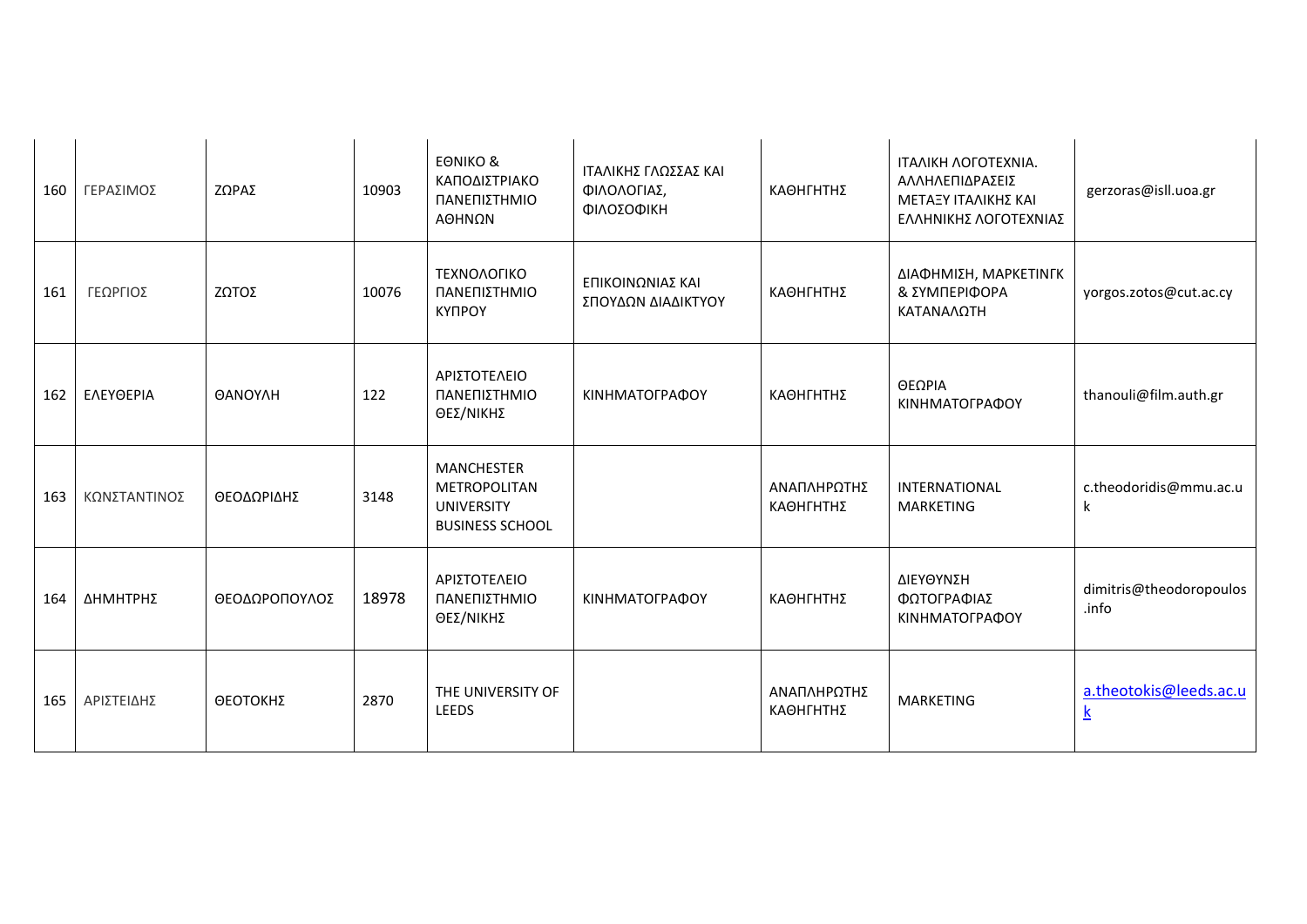| 166 | ΘΕΟΧΑΡΗΣ     | ΘΕΟΧΑΡΗΣ  | 8989  | <b>EONIKO &amp;</b><br>ΚΑΠΟΔΙΣΤΡΙΑΚΟ<br>ΠΑΝΕΠΙΣΤΗΜΙΟ<br>ΑΘΗΝΩΝ | ΘΕΤΙΚΩΝ ΕΠΙΣΤΗΜΩΝ -<br>ΠΛΗΡΟΦΟΡΙΚΗΣ ΚΑΙ<br>ΤΗΛΕΠΙΚΟΙΝΩΝΙΩΝ | ΚΑΘΗΓΗΤΗΣ                | ΑΛΓΟΡΙΘΜΟΙ ΓΡΑΦΙΚΩΝ<br>ΚΑΙ ΒΙΟΜΕΤΡΙΑΣ                     | theotheo@di.uoa.gr    |
|-----|--------------|-----------|-------|----------------------------------------------------------------|------------------------------------------------------------|--------------------------|-----------------------------------------------------------|-----------------------|
| 167 | ΕΥΑΓΓΕΛΙΑ    | ΘΩΜΑΔΑΚΗ  | 10932 | ΔΗΜΟΚΡΙΤΕΙΟ<br>ΠΑΝΕΠΙΣΤΗΜΙΟ<br>ΘΡΑΚΗΣ                          | ΓΛΩΣΣΑΣ ΦΙΛΟΛΟΓΙΑΣ ΚΑΙ<br>ΠΟΛΙΤΙΣΜΟΥ<br>ΠΑΡΕΥΞΕΙΝΙΩΝ ΧΩΡΩΝ | ΑΝΑΠΛΗΡΩΤΗΣ<br>ΚΑΘΗΓΗΤΗΣ | ΘΕΩΡΗΤΙΚΗ ΓΛΩΣΣΟΛΟΓΙΑ                                     | ethomada@bscc.duth.gr |
| 168 | ΙΩΑΝΝΗΣ      | ΙΩΑΝΝΙΔΗΣ | 19793 | <b>EONIKO &amp;</b><br>ΚΑΠΟΔΙΣΤΡΙΑΚΟ<br>ΠΑΝΕΠΙΣΤΗΜΙΟ<br>ΑΘΗΝΩΝ | ΠΛΗΡΟΦΟΡΙΚΗΣ ΚΑΙ<br>ΤΗΛΕΠΙΚΟΙΝΩΝΙΩΝ                        | ΚΑΘΗΓΗΤΗΣ                | ΥΠΟΛΟΓΙΣΤΙΚΑ<br>ΣΥΣΤΗΜΑΤΑ ΚΑΙ<br>ΕΦΑΡΜΟΓΕΣ                | yannis@di.uoa.gr      |
| 169 | ΚΩΝΣΤΑΝΤΙΝΟΣ | ΙΩΑΝΝΙΔΗΣ | 22360 | ΑΝΩΤΑΤΗ ΣΧΟΛΗ<br>ΚΑΛΩΝ ΤΕΧΝΩΝ                                  | ΘΕΩΡΙΑΣ ΚΑΙ ΙΣΤΟΡΙΑΣ ΤΗΣ<br>ΤΕΧΝΗΣ                         | ΑΝΑΠΛΗΡΩΤΗΣ<br>ΚΑΘΗΓΗΤΗΣ | ΘΕΩΡΙΑ ΚΑΙ ΚΡΙΤΙΚΗ ΤΗΣ<br>ΤΕΧΝΗΣ                          | ioannidis@asfa.gr     |
| 170 | ΔΗΜΗΤΡΙΟΣ    | ΙΩΑΝΝΙΔΗΣ | 19906 | ΠΑΝΕΠΙΣΤΗΜΙΟ<br>ΜΑΚΕΔΟΝΙΑΣ                                     | ΟΙΚΟΝΟΜΙΚΩΝ<br>ΕΠΙΣΤΗΜΩΝ                                   | ΚΑΘΗΓΗΤΗΣ                | ΣΤΑΤΙΣΤΙΚΗ ΓΙΑ<br>ΟΙΚΟΝΟΜΟΛΟΓΟΥΣ                          | dimioan@uom.gr        |
| 171 | ΠΑΝΑΓΙΩΤΗΣ   | ΙΩΑΝΝΟΥ   | 18718 | ΠΑΝΕΠΙΣΤΗΜΙΟ<br>ΚΡΗΤΗΣ                                         | ΙΣΤΟΡΙΑΣ ΚΑΙ<br>ΑΡΧΑΙΟΛΟΓΙΑΣ                               | ΑΝΑΠΛΗΡΩΤΗΣ<br>ΚΑΘΗΓΗΤΗΣ | ΙΣΤΟΡΙΑ ΤΗΣ ΤΕΧΝΗΣ ΑΠΟ<br>ΤΗΝ ΑΝΑΓΕΝΝΗΣΗ ΕΩΣ<br>ТО МПАРОК | ioannou@uoc.gr        |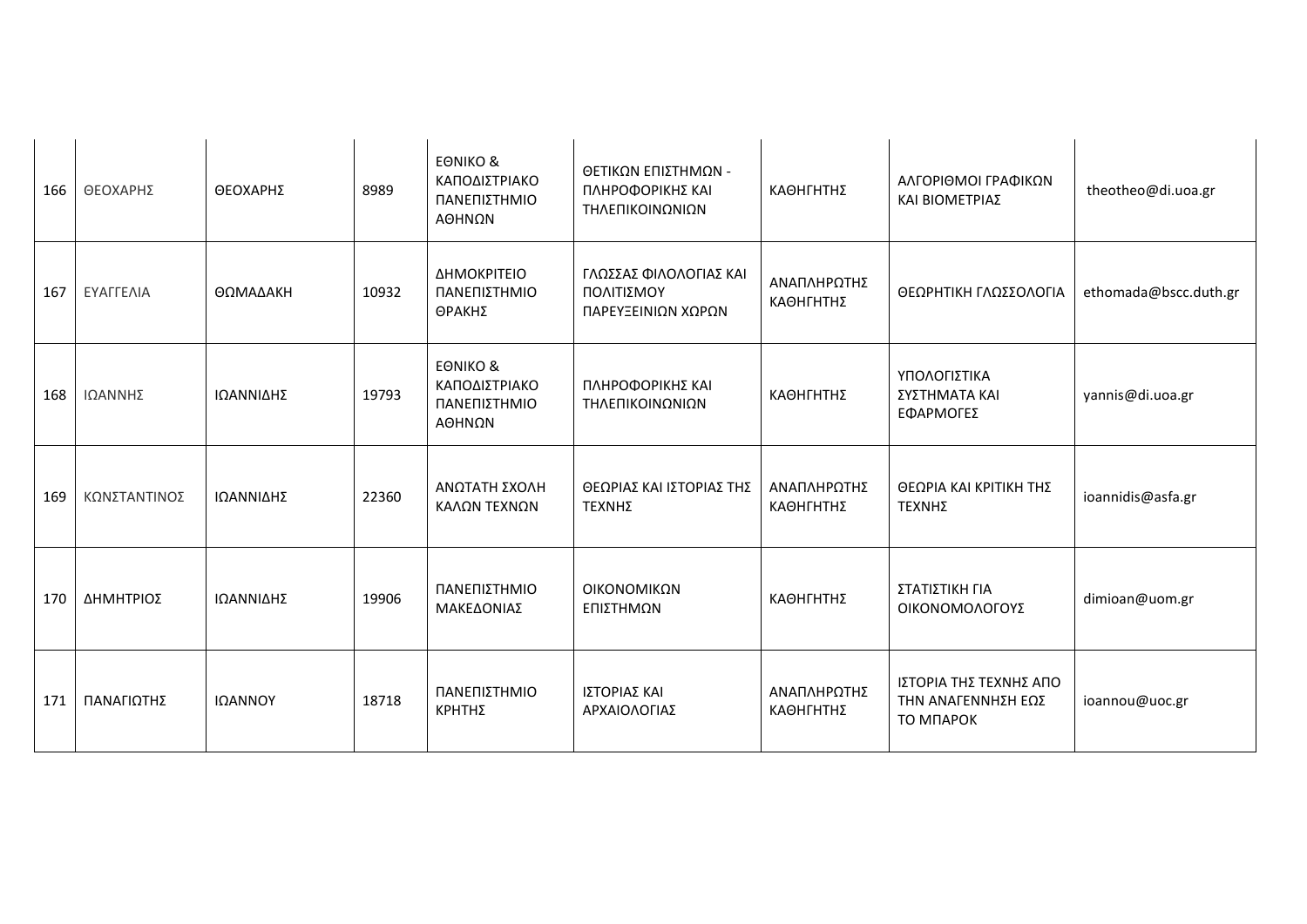| 172 | ΠΑΝΑΓΙΩΤΗΣ | ΙΩΣΗΦΕΛΗΣ         | 142   | ΑΡΙΣΤΟΤΕΛΕΙΟ<br>ΠΑΝΕΠΙΣΤΗΜΙΟ<br>ΘΕΣ/ΝΙΚΗΣ                      | ΚΙΝΗΜΑΤΟΓΡΑΦΟΥ                                                   | ΑΝΑΠΛΗΡΩΤΗΣ<br>ΚΑΘΗΓΗΤΗΣ | ΣΕΝΑΡΙΟ<br>ΚΙΝΗΜΑΤΟΓΡΑΦΟΥ                                               | piosifel@film.auth.gr  |
|-----|------------|-------------------|-------|----------------------------------------------------------------|------------------------------------------------------------------|--------------------------|-------------------------------------------------------------------------|------------------------|
| 173 | ΑΝΔΡΟΝΙΚΗ  | <b>KABOYPA</b>    | 11431 | ΠΑΝΕΠΙΣΤΗΜΙΟ<br>ΔΥΤΙΚΗΣ ΑΤΤΙΚΗΣ                                | ΔΙΟΙΚΗΣΗΣ ΕΠΙΧΕΙΡΗΣΕΩΝ                                           | ΚΑΘΗΓΗΤΗΣ                | ΕΠΙΚΟΙΝΩΝΙΑ ΜΕ<br>ΕΜΦΑΣΗ ΣΤΗ<br>ΔΙΑΦΗΜΙΣΤΙΚΗ<br>ΕΠΙΚΟΙΝΩΝΙΑ             | nkavoura@teiath.gr     |
| 174 | ΠΑΥΛΟΣ     | ΚΑΒΟΥΡΑΣ          | 1774  | <b>EONIKO &amp;</b><br>ΚΑΠΟΔΙΣΤΡΙΑΚΟ<br>ΠΑΝΕΠΙΣΤΗΜΙΟ<br>ΑΘΗΝΩΝ | ΜΟΥΣΙΚΩΝ ΣΠΟΥΔΩΝ                                                 | ΚΑΘΗΓΗΤΗΣ                | ΠΟΛΙΤΙΣΜΙΚΗ<br>ΑΝΘΡΩΠΟΛΟΓΙΑ<br>(ΕΘΝΟΓΡΑΦΙΑ<br>ΠΑΡΑΔΟΣΙΑΚΗΣ<br>ΜΟΥΣΙΚΗΣ) | pkavouras@music.uoa.gr |
| 175 | ΠΑΝΑΓΙΩΤΗΣ | ΚΑΓΙΑΛΗΣ          | 8723  | <b>EAAHNIKO ANOIKTO</b><br>ΠΑΝΕΠΙΣΤΗΜΙΟ                        | ΑΝΘΡΩΠΙΣΤΙΚΩΝ<br>ΣΠΟΥΔΩΝ                                         | ΚΑΘΗΓΗΤΗΣ                | Νέα Ελληνική Λογοτεχνία<br>(19ος-20ος αιώνας)                           | kagialis@eap.gr        |
| 176 | ΓΕΩΡΓΙΟΣ   | ΚΑΖΑΜΙΑΣ          | 10553 | ΠΑΝΕΠΙΣΤΗΜΙΟ<br><b>КҮПРОҮ</b>                                  | ΙΣΤΟΡΙΑΣ ΚΑΙ<br>ΑΡΧΑΙΟΛΟΓΙΑΣ                                     | ΑΝΑΠΛΗΡΩΤΗΣ<br>ΚΑΘΗΓΗΤΗΣ | <b>CONTEMPORARY HISTORY</b>                                             | g.kazamias@ucy.ac.cy   |
| 177 | ΣΟΦΙΑ      | ΚΑΪΤΑΤΖΗ-ΓΟΥΪΤΛΟΚ | 18032 | ΑΡΙΣΤΟΤΕΛΕΙΟ<br>ΠΑΝΕΠΙΣΤΗΜΙΟ<br>ΘΕΣΣΑΛΟΝΙΚΗΣ                   | ΔΗΜΟΣΙΟΓΡΑΦΙΑΣ ΚΑΙ<br>ΜΜΕ-ΟΙΚΟΝΟΜΙΚΩΝ ΚΑΙ<br>ΠΟΛΙΤΙΚΩΝ ΕΠΙΣΤΗΜΩΝ | ΚΑΘΗΓΗΤΗΣ                | ΠΟΛΙΤΙΚΗ ΕΠΙΣΤΗΜΗ ΚΑΙ<br>ΠΟΛΙΤΙΚΗ ΕΠΙΚΟΙΝΩΝΙΑ                           | sophika@jour.auth.gr   |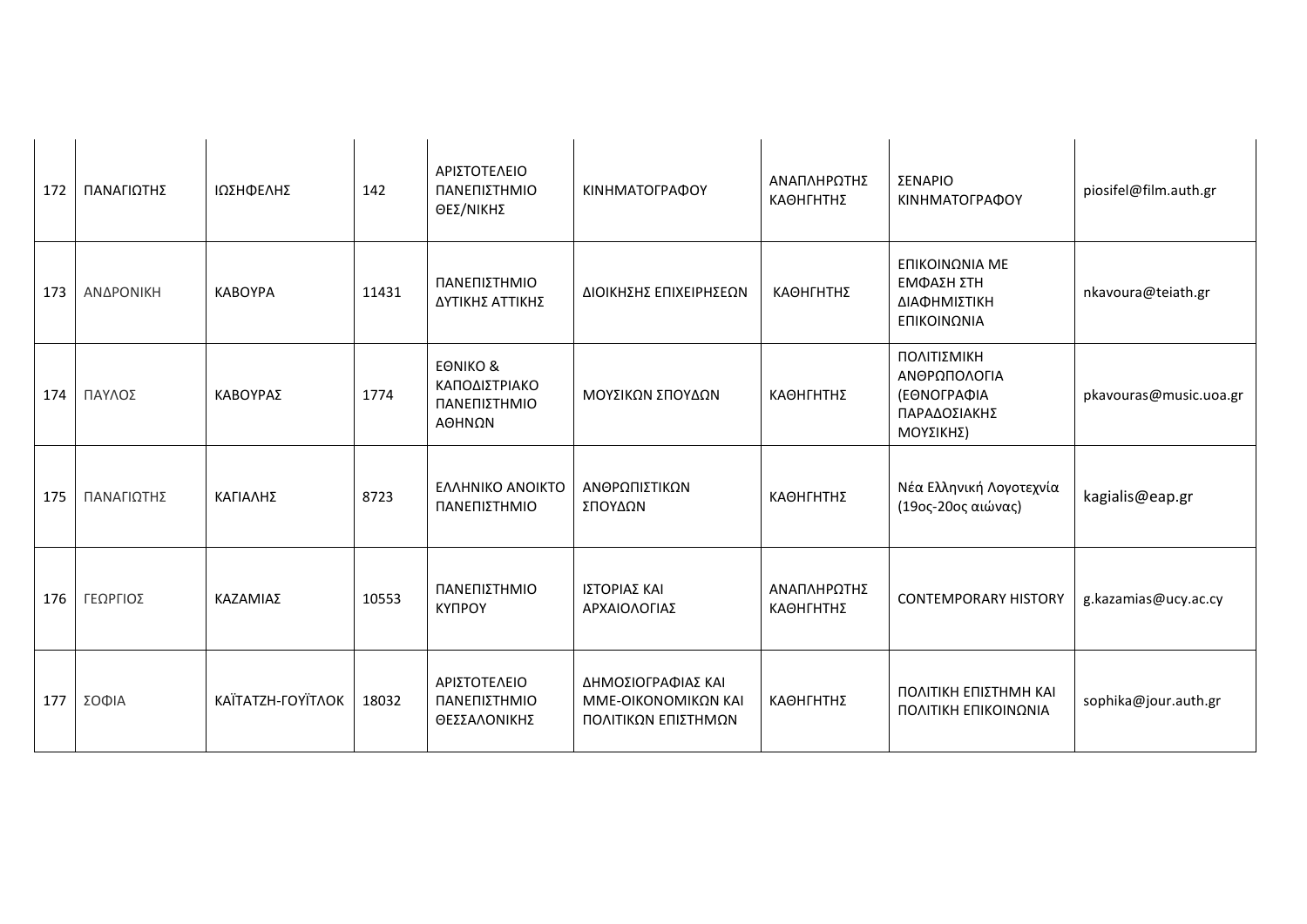| 178 | <b>MAPIA</b> | KAKABOYAIA   | 10165 | <b><i><u>IANTEIO</u></i></b><br>ΠΑΝΕΠΙΣΤΗΜΙΟ<br>ΚΟΙΝΩΝΙΚΩΝ &<br>ΠΟΛΙΤΙΚΩΝ<br>ΕΠΙΣΤΗΜΩΝ | ΕΠΙΚΟΙΝΩΝΙΑΣ, ΜΕΣΩΝ<br>ΚΑΙ ΠΟΛΙΤΙΣΜΟΥ                                       | ΚΑΘΗΓΗΤΗΣ                | ΡΗΤΟΡΙΚΗ, ΥΦΟΛΟΓΙΑ,<br>ΑΦΗΓΗΜΑΤΟΛΟΓΙΑ                                             | markak@panteion.gr               |
|-----|--------------|--------------|-------|----------------------------------------------------------------------------------------|-----------------------------------------------------------------------------|--------------------------|-----------------------------------------------------------------------------------|----------------------------------|
| 179 | ΣΤΕΦΑΝΟΣ     | ΚΑΚΛΑΜΑΝΗΣ   | 17903 | <b>EONIKO &amp;</b><br>ΚΑΠΟΔΙΣΤΡΙΑΚΟ<br>ΠΑΝΕΠΙΣΤΗΜΙΟ<br>ΑΘΗΝΩΝ                         | ΦΙΛΟΛΟΓΙΑΣ,<br>ΦΙΛΟΣΟΦΙΚΗ                                                   | ΚΑΘΗΓΗΤΗΣ                | <b>NEOEAAHNIKH</b><br>ΦΙΛΟΛΟΓΙΑ: 12ΟΣ-18ΟΣ<br>ΑΙΩΝΑΣ                              | stkaklamanis@phil.uoa<br>.gr     |
| 180 | ΔΕΣΠΟΙΝΑ     | ΚΑΚΛΑΜΑΝΙΔΟΥ | 16339 | ΑΡΙΣΤΟΤΕΛΕΙΟ<br>ΠΑΝΕΠΙΣΤΗΜΙΟ<br>ΘΕΣ/ΝΙΚΗΣ                                              | ΚΙΝΗΜΑΤΟΓΡΑΦΟΥ                                                              | ΑΝΑΠΛΗΡΩΤΗΣ<br>ΚΑΘΗΓΗΤΗΣ | ΙΣΤΟΡΙΑ ΚΑΙ ΘΕΩΡΙΑ<br>ΚΙΝΗΜΑΤΟΓΡΑΦΟΥ ΚΑΙ<br>ΤΗΛΕΟΡΑΣΗΣ                            | betty.kaklamanidou@g<br>mail.com |
| 181 | ΦΡΑΓΚΙΣΚΟΣ   | ΚΑΛΑΒΑΣΗΣ    | 18134 | ΠΑΝΕΠΙΣΤΗΜΙΟ<br><b>AIFAIOY</b>                                                         | ΕΠΙΣΤΗΜΩΝ<br>ΠΡΟΣΧΟΛΙΚΗΣ ΑΓΩΓΗΣ ΚΑΙ<br>ΕΚΠΑΙΔΕΥΤΙΚΟΥ<br>ΣΧΕΔΙΑΣΜΟΥ          | ΚΑΘΗΓΗΤΗΣ                | ΔΙΔΑΚΤΙΚΗ<br>ΜΑΘΗΜΑΤΙΚΩΝ ΚΑΙ<br>ΕΚΠΑΙΔΕΥΤΙΚΗ ΜΗΧΑΝΙΚΗ                             | kalabas@rhodes.aegean.<br>gr     |
| 182 | ΠΑΝΑΓΙΩΤΗΣ   | ΚΑΛΔΗΣ       | 18705 | ΠΑΝΕΠΙΤΗΜΙΟ<br>ΔΥΤΙΚΗΣ ΑΤΤΙΚΗΣ                                                         | ΕΠΙΣΤΗΜΩΝ ΟΙΝΟΥ,<br>ΑΜΠΕΛΟΥ ΚΑΙ ΠΟΤΩΝ                                       | ΚΑΘΗΓΗΤΗΣ                | ΕΦΑΡΜΟΣΜΕΝΑ<br>OIKONOMIKA ME<br><b>ΕΜΦΑΣΗ ΣΤΟ ΜΑRΚΕΤΝG</b><br>ΑΜΠΕΛΟΟΙΝΙΚΟΥ ΤΟΜΕΑ | pkaldis@teiath.gr                |
| 183 | ΓΕΩΡΓΙΟΣ     | ΚΑΛΛΙΡΗΣ     | 3927  | ΑΡΙΣΤΟΤΕΛΕΙΟ<br>ΠΑΝΕΠΙΣΤΗΜΙΟ<br>ΘΕΣ/ΝΙΚΗΣ                                              | ΟΙΚΟΝΟΜΙΚΩΝ ΚΑΙ<br>ΠΟΛΙΤΙΚΩΝ ΕΠΙΣΤΗΜΩΝ-<br>ΔΗΜΟΣΙΟΓΡΑΦΙΑΣ ΚΑΙ<br><b>MME</b> | ΚΑΘΗΓΗΤΗΣ                | ΤΕΧΝΟΛΟΓΙΕΣ ΗΧΟΥ ΚΑΙ<br>ΕΙΚΟΝΑΣ ΣΤΑ<br>HAEKTPONIKA M.M.E. KAI<br>ΣΤΑ ΝΕΑ ΜΕΣΑ     | gkal@jour.auth.gr                |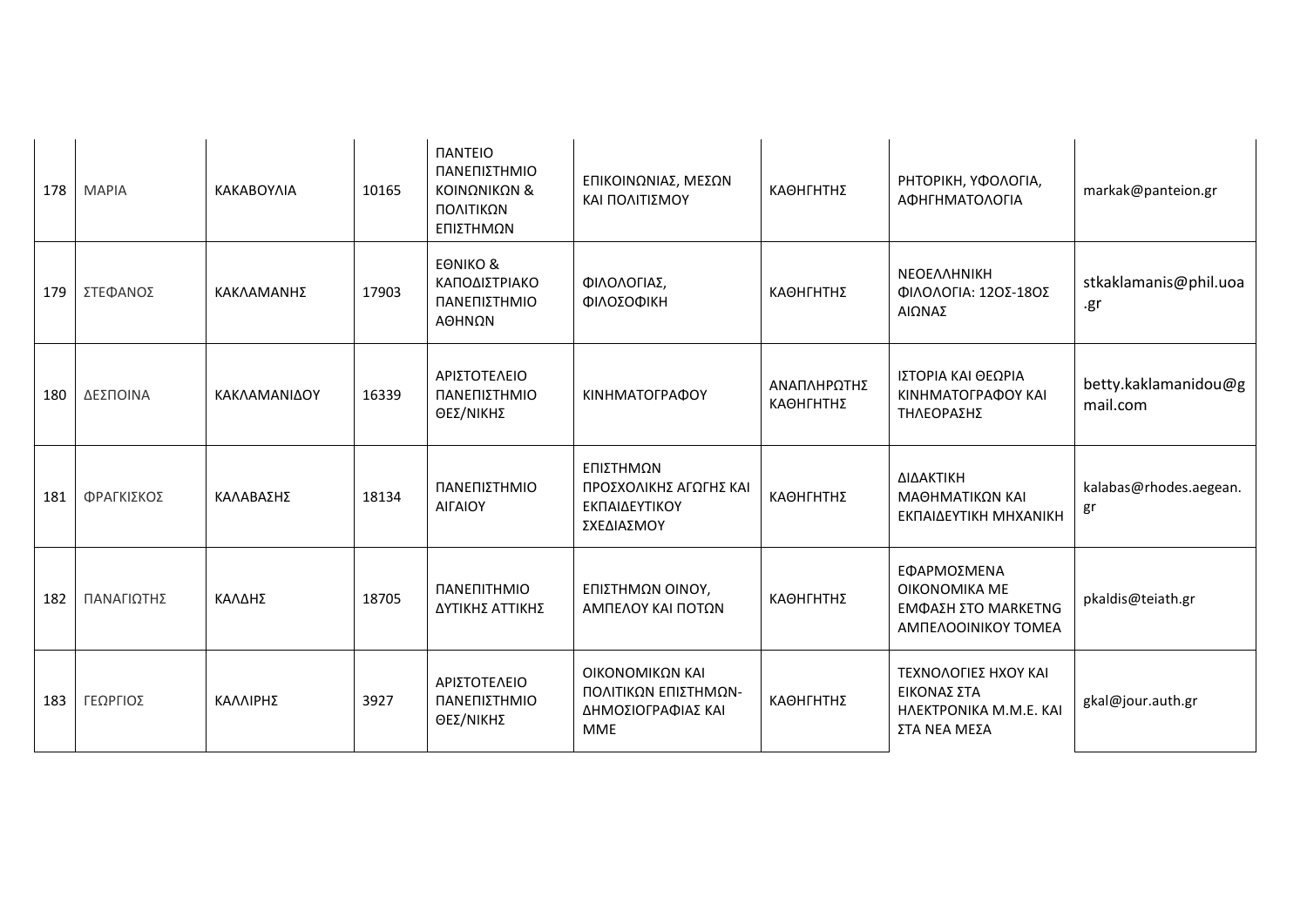| 184 | ΓΕΩΡΓΙΑ       | ΚΑΛΟΓΗΡΟΥ    | 18044 | <b>EONIKO &amp;</b><br>ΚΑΠΟΔΙΣΤΡΙΑΚΟ<br>ΠΑΝΕΠΙΣΤΗΜΙΟ<br>ΑΘΗΝΩΝ | ΠΤΔΕ                                          | ΚΑΘΗΓΗΤΗΣ                | ΝΕΟΕΛΛΗΝΙΚΗ<br><b><i>AOFOTEXNIA KAI H</i></b><br>ΔΙΔΑΚΤΙΚΗ ΤΗΣ | gkalog@primedu.uoa.gr            |
|-----|---------------|--------------|-------|----------------------------------------------------------------|-----------------------------------------------|--------------------------|----------------------------------------------------------------|----------------------------------|
| 185 | ΑΛΕΞΙΟΣ       | ΚΑΛΟΚΑΙΡΙΝΟΣ | 9906  | ΠΑΝΕΠΙΣΤΗΜΙΟ<br>ΚΡΗΤΗΣ                                         | ΦΙΛΟΛΟΓΙΑΣ                                    | ΚΑΘΗΓΗΤΗΣ                | ΓΕΝΙΚΗ ΓΛΩΣΣΟΛΟΓΙΑ                                             | alexis.kalokerinos@gmail<br>.com |
| 186 | ΣΤΑΘΗΣ        | ΚΑΛΥΒΑΣ      | 10192 | YALE                                                           |                                               | ΚΑΘΗΓΗΤΗΣ                | ΠΟΛΙΤΙΚΗ ΕΠΙΣΤΗΜΗ                                              | stathis.kalyvas@yale.edu         |
| 187 | ΑΧΙΛΛΕΑΣ      | ΚΑΜΕΑΣ       | 1858  | ΕΛΛΗΝΙΚΟ ΑΝΟΙΚΤΟ<br>ΠΑΝΕΠΙΣΤΗΜΙΟ                               | ΣΧΟΛΗ ΘΕΤΙΚΩΝ<br>ΕΠΙΣΤΗΜΩΝ ΚΑΙ<br>ΤΕΧΝΟΛΟΓΙΑΣ | ΚΑΘΗΓΗΤΗΣ                | ΣΥΣΤΗΜΑΤΑ ΔΙΑΧΥΤΟΥ &<br>ΣΦΑΙΡΙΚΟΥ ΥΠΟΛΟΓΙΣΜΟΥ                  | kameas@eap.gr                    |
| 188 | <b>EIPHNH</b> | ΚΑΜΕΝΙΔΟΥ    | 4817  | ΔΙΕΘΝΕΣ<br>ΠΑΝΕΠΙΣΤΗΜΙΟ ΤΗΣ<br>ΕΛΛΑΔΟΣ                         | ΔΙΟΙΚΗΤΙΚΗΣ ΕΠΙΣΤΗΜΗΣ<br>ΚΑΙ ΤΕΧΝΟΛΟΓΙΑΣ      | ΚΑΘΗΓΗΤΗΣ                | <b>MAPKETINFK</b>                                              | rkam@teikav.edu.gr               |
| 189 | ΙΦΙΓΕΝΕΙΑ     | ΚΑΜΤΣΙΔΟΥ    | 18389 | ΑΡΙΣΤΟΤΕΛΕΙΟ<br>ΠΑΝΕΠΙΣΤΗΜΙΟ<br>ΘΕΣ/ΝΙΚΗΣ                      | <b>ΝΟΜΙΚΗΣ - ΝΟΜΙΚΗ</b>                       | ΑΝΑΠΛΗΡΩΤΗΣ<br>ΚΑΘΗΓΗΤΗΣ | ΣΥΝΤΑΓΜΑΤΙΚΟ ΔΙΚΑΙΟ                                            | ifigenei@law.auth.gr             |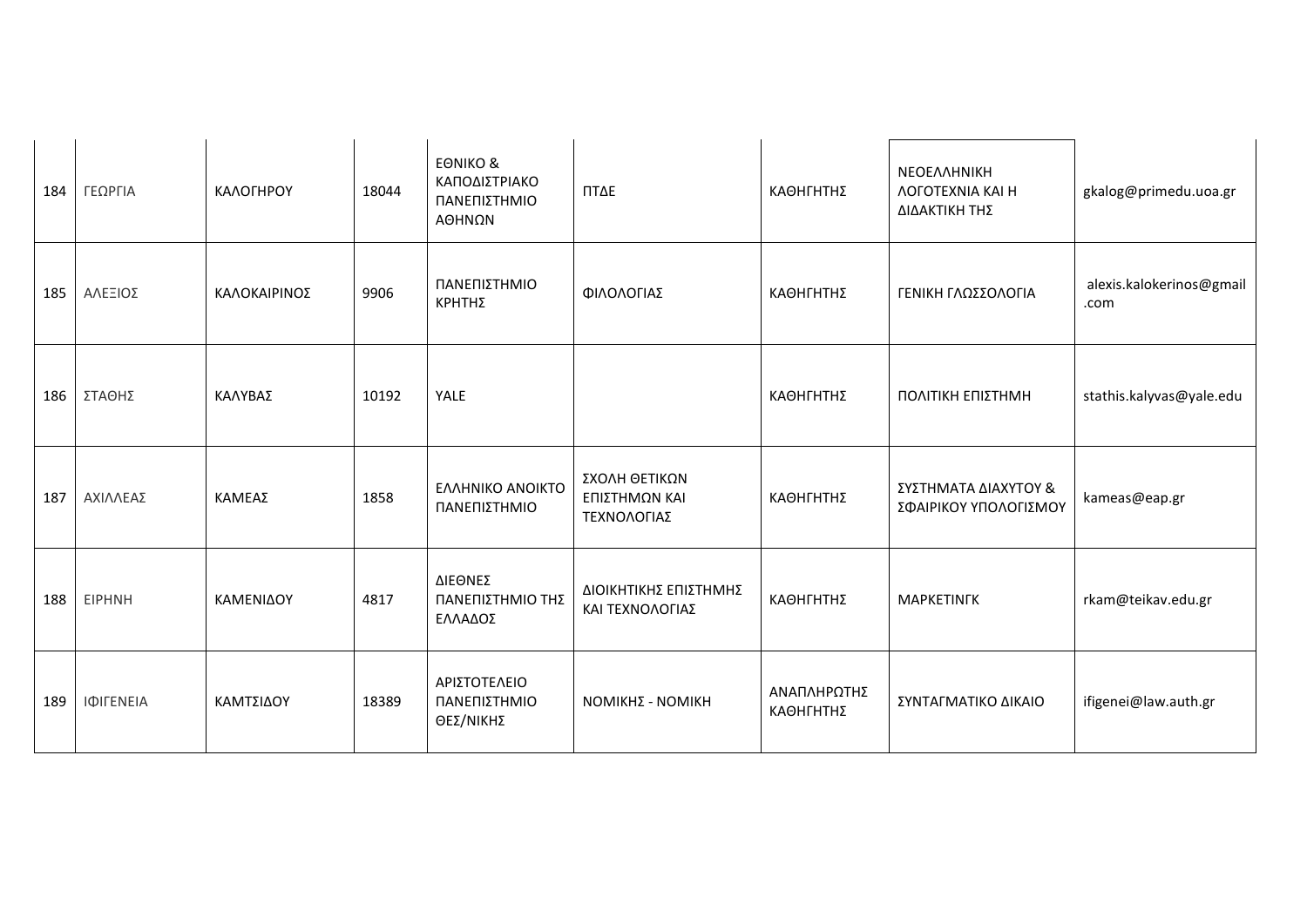| 190 | ΚΩΝΣΤΑΝΤΙΝΟΣ | ΚΑΝΑΚΗΣ       | 18004 | ΠΑΝΕΠΙΣΤΗΜΙΟ<br>ΑΙΓΑΙΟΥ                                                                | ΚΟΙΝΩΝΙΚΗΣ<br>ΑΝΘΡΩΠΟΛΟΓΙΑΣ ΚΑΙ<br>ΙΣΤΟΡΙΑΣ                            | ΚΑΘΗΓΗΤΗΣ                | ΚΟΙΝΩΝΙΟΓΛΩΣΣΟΛΟΓΙΑ                                                                                              | c.canakis@sa.aegean.g            |
|-----|--------------|---------------|-------|----------------------------------------------------------------------------------------|------------------------------------------------------------------------|--------------------------|------------------------------------------------------------------------------------------------------------------|----------------------------------|
| 191 | ΜΑΡΙΑ-ΝΕΔΑ   | ΚΑΝΕΛΛΟΠΟΥΛΟΥ | 5754  | <b><i><u>IANTEIO</u></i></b><br>ΠΑΝΕΠΙΣΤΗΜΙΟ<br>ΚΟΙΝΩΝΙΚΩΝ &<br>ΠΟΛΙΤΙΚΩΝ<br>ΕΠΙΣΤΗΜΩΝ | ΔΙΕΘΝΩΝ ΕΥΡΩΠΑΙΚΩΝ<br>ΚΑΙ ΠΕΡΙΦΕΡΕΙΑΚΩΝ<br>ΣΠΟΥΔΩΝ                     | ΑΝΑΠΛΗΡΩΤΗΣ<br>ΚΑΘΗΓΗΤΗΣ | ΣΥΝΤΑΓΜΑΤΙΚΟ ΔΙΚΑΙΟ                                                                                              | mkanellop@hotmail.co.u<br>k      |
| 192 | ΔΕΣΠΟΙΝΑ     | ΚΑΡΑΓΙΑΝΝΗ    | 18450 | ΠΑΝΕΠΙΣΤΗΜΙΟ<br>ΠΑΤΡΩΝ                                                                 | ΟΡΓΑΝΩΣΗΣ ΚΑΙ<br>ΔΙΟΙΚΗΣΗΣ<br>ΕΠΙΧΕΙΡΗΣΕΩΝ-ΔΙΟΙΚΗΣΗ<br>ΕΠΙΧΕΙΡΗΣΕΩΝ    | ΑΝΑΠΛΗΡΩΤΗΣ<br>ΚΑΘΗΓΗΤΗΣ | ΕΡΕΥΝΑ ΑΓΟΡΑΣ ΚΑΙ<br>ΠΡΟΩΘΗΣΗ ΠΡΟΪΟΝΤΩΝ                                                                          | karayani@upatras.gr              |
| 193 | ΧΑΡΑΛΑΜΠΟΣ   | ΚΑΡΑΓΙΑΝΝΙΔΗΣ | 7729  | ΠΑΝΕΠΙΣΤΗΜΙΟ<br>ΘΕΣΣΑΛΙΑΣ                                                              | ΠΑΙΔΑΓΩΓΙΚΟ ΤΜΗΜΑ<br>ΕΙΔΙΚΗΣ ΑΓΩΓΗΣ                                    | ΚΑΘΗΓΗΤΗΣ                | ΕΦΑΡΜΟΓΕΣ ΤΩΝ<br>ΤΕΧΝΟΛΟΓΙΩΝ<br>ΠΛΗΡΟΦΟΡΙΑΣ ΚΑΙ<br>ΕΠΙΚΟΙΝΩΝΙΩΝ (ΤΠΕ)<br>ΣΤΗΝ ΕΚΠΑΙΔΕΥΣΗ ΚΑΙ<br>ΤΗΝ ΕΙΔΙΚΗ ΑΓΩΓΗ | karagian@uth.gr                  |
| 194 | ΑΛΕΞΑΝΔΡΟΣ   | ΚΑΡΑΓΡΗΓΟΡΙΟΥ | 17286 | ΠΑΝΕΠΙΣΤΗΜΙΟ<br>ΑΙΓΑΙΟΥ                                                                | ΣΤΑΤΙΣΤΙΚΗΣ ΚΑΙ<br>ΑΝΑΛΟΓΙΣΤΙΚΩΝ-<br>ΧΡΗΜΑΤΟΟΙΚΟΝΟΜΙΚΩΝ<br>ΜΑΘΗΜΑΤΙΚΩΝ | ΚΑΘΗΓΗΤΗΣ                | ΠΙΘΑΝΟΤΗΤΕΣ-ΣΤΑΤΙΣΤΙΚΗ                                                                                           | alex.karagrigoriou@aege<br>an.gr |
| 195 | ΑΠΟΣΤΟΛΟΣ    | ΚΑΡΑΚΑΣΗΣ     | 25236 | ΑΡΙΣΤΟΤΕΛΕΙΟ<br>ΠΑΝΕΠΙΣΤΗΜΙΟ<br>ΘΕΣ/ΝΙΚΗΣ                                              | ΚΙΝΗΜΑΤΟΓΡΑΦΟΥ                                                         | ΑΝΑΠΛΗΡΩΤΗΣ<br>ΚΑΘΗΓΗΤΗΣ | Μοντάζ στον<br>κινηματογράφο<br>μυθοπλασίας και<br>ντοκιμαντέρ                                                   | adkaraka@film.auth.gr            |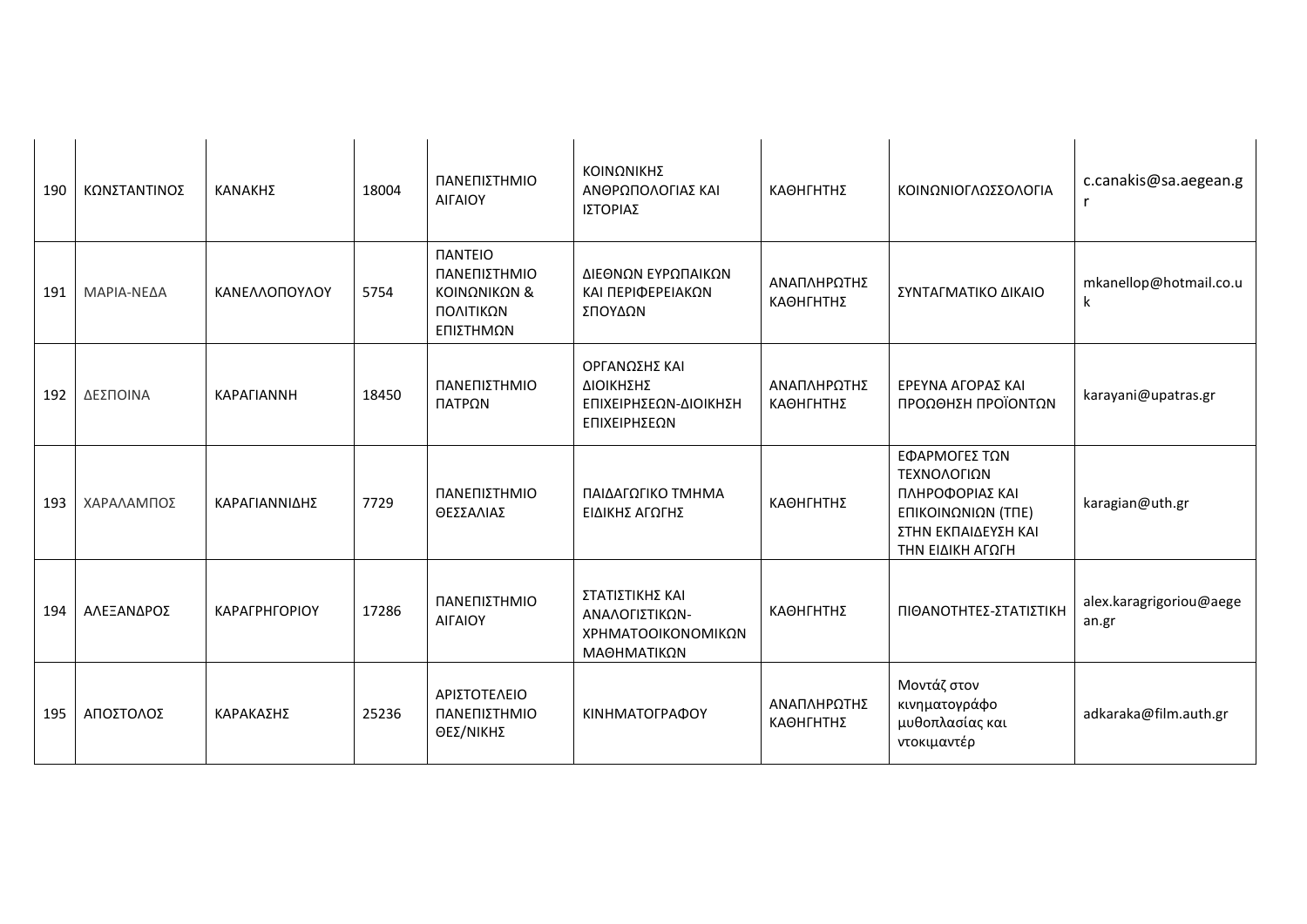| 196 | <b>NIOBH</b> | ΚΑΡΑΚΑΤΣΑΝΗ   | 8820  | <b>INDIANA</b><br><b>UNIVERSITY SOUTH</b><br><b>BEND</b>       |                                                               | ΚΑΘΗΓΗΤΗΣ                    | POLITICAL SCIENCE                                                               | nkarakat@iusb.edu               |
|-----|--------------|---------------|-------|----------------------------------------------------------------|---------------------------------------------------------------|------------------------------|---------------------------------------------------------------------------------|---------------------------------|
| 197 | <b>ENENH</b> | KAPANTZOAA    | 17800 | ΠΑΝΕΠΙΣΤΗΜΙΟ<br>ΑΙΓΑΙΟΥ                                        | ΜΕΣΟΓΕΙΑΚΩΝ ΣΠΟΥΔΩΝ                                           | ΚΑΘΗΓΗΤΗΣ                    | ΓΛΩΣΣΟΛΟΓΙΑ: ΙΣΤΟΡΙΑ<br>ΤΗΣ ΕΛΛΗΝΙΚΗΣ ΓΛΩΣΣΑΣ<br>- ΓΛΩΣΣΙΚΗ ΠΟΛΙΤΙΚΗ            | karantzola@rhodes.ae<br>gean.gr |
| 198 | ΧΡΗΣΤΟΣ      | ΚΑΡΔΑΡΑΣ      | 1449  | ΠΑΝΕΠΙΣΤΗΜΙΟ<br>ΠΕΛΟΠΟΝΝΗΣΟΥ                                   | ΘΕΑΤΡΙΚΩΝ ΣΠΟΥΔΩΝ                                             | ΚΑΘΗΓΗΤΗΣ                    | ΙΣΤΟΡΙΑ ΤΟΥ<br>ΕΛΛΗΝΙΣΜΟΥ (19ΟΣ -<br>200Σ ΑΙ.): ΠΟΛΙΤΙΚΗ,<br>ΘΕΣΜΟΙ, ΠΟΛΙΤΙΣΜΟΣ | kardaras@uop.gr                 |
| 199 | ΚΩΝΣΤΑΝΤΙΝΟΣ | ΚΑΡΠΟΥΖΗΣ     | 6400  | <b>EMN</b>                                                     | Ε.Π.Ι. ΣΥΣΤΗΜΑΤΩΝ<br>ΕΠΙΚΟΙΝΩΝΙΑΣ ΚΑΙ<br>ΥΠΟΛΟΓΙΣΤΩΝ (Ε.Μ.Π.) | ΔΙΕΥΘΥΝΤΗΣ<br><b>EPEYNON</b> | HUMAN-COMPUTER<br><b>INTERACTION</b>                                            | kkarpou@cs.ntua.gr              |
| 200 | ΚΩΝΣΤΑΝΤΙΝΟΣ | ΚΑΡΤΕΡΟΛΙΩΤΗΣ | 7898  | <b>EONIKO &amp;</b><br>ΚΑΠΟΔΙΣΤΡΙΑΚΟ<br>ΠΑΝΕΠΙΣΤΗΜΙΟ<br>ΑΘΗΝΩΝ | ΕΠΙΣΤΗΜΗΣ ΦΥΣΙΚΗΣ<br>ΑΓΩΓΗΣ ΚΑΙ ΑΘΛΗΤΙΣΜΟΥ                    | ΚΑΘΗΓΗΤΗΣ                    | ΜΕΘΟΔΟΛΟΓΙΑ ΤΗΣ<br>ΕΡΕΥΝΑΣ ΣΤΗ ΦΥΣΙΚΗ<br>ΑΓΩΓΗ                                  | ckarter@phed.uoa.gr             |
| 201 | ΓΕΩΡΓΙΟΣ     | ΚΑΡΥΠΗΣ       | 7274  | UNIVERSITY OF<br><b>MINNESOTA</b>                              |                                                               | ΚΑΘΗΓΗΤΗΣ                    | <b>COMPUTER SCIENCE</b>                                                         | karypis@cs.umn.edu              |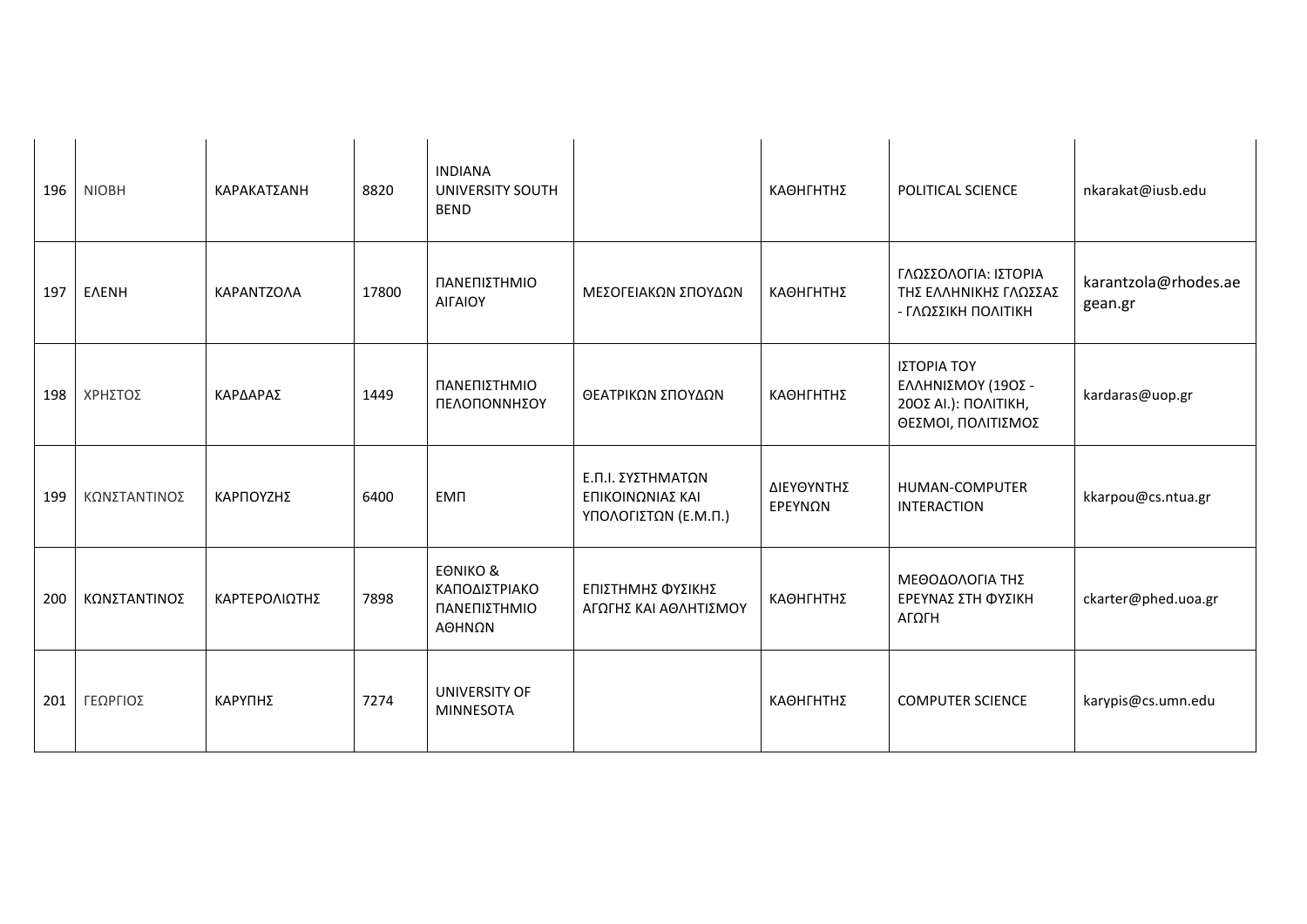| 202 | ΑΓΓΕΛΙΚΗ | ΚΑΣΤΡΙΝΑΚΗ   | 2994  | ΠΑΝ. ΚΡΗΤΗΣ                                                                            | ΦΙΛΟΛΟΓΙΑΣ,<br>ΦΙΛΟΣΟΦΙΚΗ                             | ΚΑΘΗΓΗΤΗΣ              | ΝΕΟΕΛΛΗΝΙΚΗ<br>ΦΙΛΟΛΟΓΙΑ                                                             | kastrinaki@uoc.gr      |
|-----|----------|--------------|-------|----------------------------------------------------------------------------------------|-------------------------------------------------------|------------------------|--------------------------------------------------------------------------------------|------------------------|
| 203 | ΔΕΣΠΟΙΝΑ | КАТАПОТН     | 24626 | ΠΑΝΕΠΙΣΤΗΜΙΟ<br><b>AIFAIOY</b>                                                         | ΠΟΛΙΤΙΣΜΙΚΗΣ<br>ΤΕΧΝΟΛΟΓΙΑΣ ΚΑΙ<br>ΕΠΙΚΟΙΝΩΝΙΑΣ       | ΕΠΙΚΟΥΡΟΣ<br>ΚΑΘΗΓΗΤΗΣ | Θεωρία του Πολιτισμού<br>και Ψηφιακός Πολιτισμός                                     | dcatapoti@aegean.gr    |
| 204 | ΙΩΑΝΝΗΣ  | ΚΑΤΕΡΕΛΟΣ    | 2711  | <b><i><u>IANTEIO</u></i></b><br>ΠΑΝΕΠΙΣΤΗΜΙΟ<br>ΚΟΙΝΩΝΙΚΩΝ &<br>ΠΟΛΙΤΙΚΩΝ<br>ΕΠΙΣΤΗΜΩΝ | ΨΥΧΟΛΟΓΙΑΣ,<br>ΚΟΙΝΩΝΙΚΩΝ ΕΠΙΣΤΗΜΩΝ<br>ΚΑΙ ΨΥΧΟΛΟΓΙΑΣ | ΚΑΘΗΓΗΤΗΣ              | ΜΕΘΟΔΟΛΟΓΙΑ ΕΡΕΥΝΑΣ<br>ΣΤΗΝ ΚΟΙΝΩΝΙΚΗ<br>ΨΥΧΟΛΟΓΙΑ                                   | iokat@panteion.gr      |
| 205 | ΔΗΜΗΤΡΑ  | <b>KATH</b>  | 19953 | <b>EONIKO &amp;</b><br>ΚΑΠΟΔΙΣΤΡΙΑΚΟ<br>ΠΑΝΕΠΙΣΤΗΜΙΟ<br>ΑΘΗΝΩΝ                         | ΕΚΠΑΙΔΕΥΣΗΣ ΚΑΙ ΑΓΩΓΗΣ<br>ΣΤΗΝ ΠΡΟΣΧΟΛΙΚΗ ΗΛΙΚΙΑ      | ΚΑΘΗΓΗΤΗΣ              | ΨΥΧΟΛΟΓΙΑ ΤΗΣ ΓΛΩΣΣΑΣ                                                                | dimkati@ecd.uoa.gr     |
| 206 | ΓΕΩΡΓΙΟΣ | ΚΑΤΡΟΥΓΚΑΛΟΣ | 221   | ΔΠΘ                                                                                    | ΚΟΙΝΩΝΙΚΗΣ ΠΟΛΙΤΙΚΗΣ                                  | ΚΑΘΗΓΗΤΗΣ              | ΔΗΜΟΣΙΟ ΔΙΚΑΙΟ                                                                       | gkatroug@socadm.duth.g |
| 207 | ΝΙΚΟΛΑΟΣ | ΚΑΤΣΙΚΟΥΔΗΣ  | 11354 | ΠΑΝΕΠΙΣΤΗΜΙΟ<br>ΙΩΑΝΝΙΝΩΝ                                                              | ΕΙΚΑΣΤΙΚΩΝ ΤΕΧΝΩΝ ΚΑΙ<br>ΕΠΙΣΤΗΜΩΝ ΤΗΣ ΤΕΧΝΗΣ         | ΚΑΘΗΓΗΤΗΣ              | ΙΣΤΟΡΙΑ ΤΗΣ ΤΕΧΝΗΣ: ΑΠΟ<br>ΤΗΝ ΠΡΟΪΣΤΟΡΙΚΗ ΕΠΟΧΗ<br>ΕΩΣ ΚΑΙ ΤΗΝ ΥΣΤΕΡΗ<br>APXAIOTHTA | nkatsiku@gmail.com     |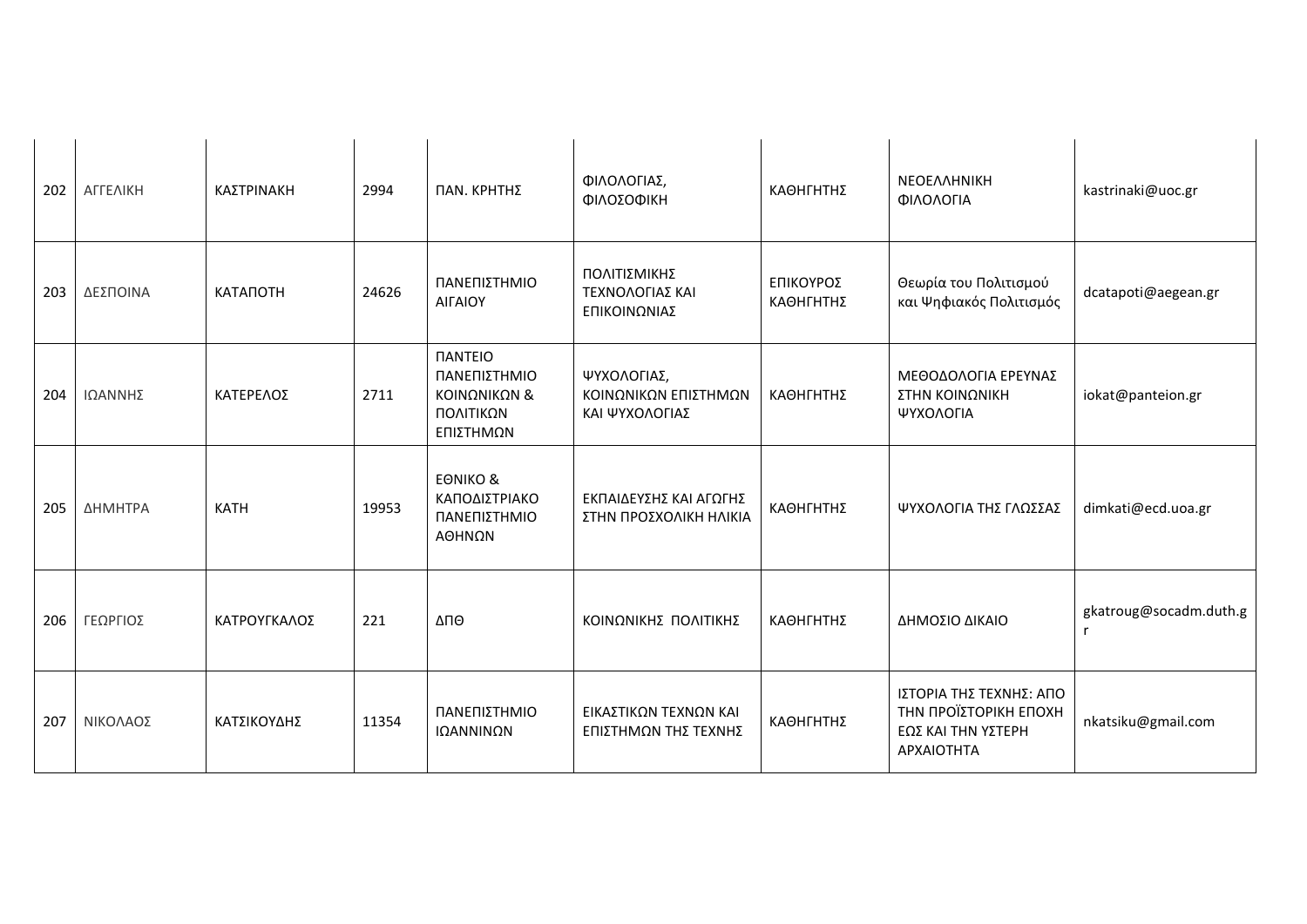| 208 | ΚΩΝΣΤΑΝΤΙΝΟΣ               | ΚΕΦΑΛΑΣ          | 26122 | ΑΡΙΣΤΟΤΕΛΕΙΟ<br>ΠΑΝΕΠΙΣΤΗΜΙΟ<br>ΘΕΣ/ΝΙΚΗΣ                                               | ΚΙΝΗΜΑΤΟΓΡΑΦΟΥ                                                                               | ΕΠΙΚΟΥΡΟΣ<br>ΚΑΘΗΓΗΤΗΣ   | ΠΑΡΑΓΩΓΗ<br>ΚΙΝΗΜΑΤΟΓΡΑΦΟΥ                             | kostaskefalas@film.auth.<br>gr |
|-----|----------------------------|------------------|-------|-----------------------------------------------------------------------------------------|----------------------------------------------------------------------------------------------|--------------------------|--------------------------------------------------------|--------------------------------|
| 209 | ΙΩΑΝΝΑ                     | <b>KIKH</b>      | 2880  | <b><i><u>IANTEIO</u></i></b><br>ΠΑΝΕΠΙΣΤΗΜΙΟ<br>ΚΟΙΝΩΝΙΚΩΝ &<br>ΠΟΛΙΤΙΚΩΝ<br>ΕΠΙΣΤΗΜΩΝ  | ΕΠΙΚΟΙΝΩΝΙΑΣ, ΜΕΣΩΝ<br>ΚΑΙ ΠΟΛΙΤΙΣΜΟΥ -<br>ΔΙΕΘΝΩΝ ΣΠΟΥΔΩΝ<br>ΕΠΙΚΟΙΝΩΝΙΑΣ ΚΑΙ<br>ΠΟΛΙΤΙΣΜΟΥ | ΑΝΑΠΛΗΡΩΤΗΣ<br>ΚΑΘΗΓΗΤΗΣ | ΔΙΚΑΙΟ ΤΩΝ ΜΕΣΩΝ<br>ΜΑΖΙΚΗΣ ΕΝΗΜΕΡΩΣΗΣ                 | jkiki@panteion.gr              |
| 210 | ΓΕΩΡΓΙΟΣ-<br><b>MIXAHA</b> | ΚΛΗΜΗΣ           | 7465  | <b><i><u>ITANTEIO</u></i></b><br>ΠΑΝΕΠΙΣΤΗΜΙΟ<br>ΚΟΙΝΩΝΙΚΩΝ &<br>ΠΟΛΙΤΙΚΩΝ<br>ΕΠΙΣΤΗΜΩΝ | ΔΙΕΘΝΩΝ ΣΠΟΥΔΩΝ<br>ΕΠΙΚΟΙΝΩΝΙΑΣ ΚΑΙ<br>ΠΟΛΙΤΙΣΜΟΥ-<br>ΕΠΙΚΟΙΝΩΝΙΑΣ, ΜΕΣΩΝ<br>ΠΟΛΙΤΙΣΜΟΎ      | ΚΑΘΗΓΗΤΗΣ                | ΔΙΟΙΚΗΣΗ ΚΑΙ ΜΑRΚΕΤΙΝG                                 | gmklimis@panteion.gr           |
| 211 | ΑΓΓΕΛΙΚΗ                   | <b>KOIAIAPH</b>  | 18466 | ΑΡΙΣΤΟΤΕΛΕΙΟ<br>ΠΑΝΕΠΙΣΤΗΜΙΟ<br>ΘΕΣ/ΝΙΚΗΣ                                               | ΦΙΛΟΣΟΦΙΚΗ -<br>ΓΕΡΜΑΝΙΚΗΣ ΓΛΩΣΣΑΣ ΚΑΙ<br>ΦΙΛΟΛΟΓΙΑΣ                                         | ΚΑΘΗΓΗΤΗΣ                | ΕΦΑΡΜΟΣΜΕΝΗ<br>ΓΛΩΣΣΟΛΟΓΙΑ-<br>ΚΟΙΝΩΝΙΟΓΛΩΣΣΟΛΟΓΙΑ     | angelkil@del.auth.gr           |
| 212 | ΑΓΓΕΛΙΚΗ                   | <b>KOKKINAKH</b> | 1608  | ΠΑΝΕΠΙΣΤΗΜΙΟ<br>ΛΕΥΚΩΣΙΑΣ                                                               |                                                                                              | ΚΑΘΗΓΗΤΗΣ                | ΠΛΗΡΟΦΟΡΙΚΑ<br>ΣΥΣΤΗΜΑΤΑ                               | kokkinaki.a@unic.ac.cy         |
| 213 | ΦΛΩΡΑ                      | <b>KOKKINAKH</b> | 19759 | OIKONOMIKO<br>ΠΑΝΕΠΙΣΤΗΜΙΟ<br>ΑΘΗΝΩΝ                                                    | ΔΙΟΙΚΗΣΗΣ ΕΠΙΧΕΙΡΗΣΕΩΝ,<br><b>MAPKETINFK KAI</b><br>ΕΠΙΚΟΙΝΩΝΙΑΣ                             | ΚΑΘΗΓΗΤΗΣ                | ΚΟΙΝΩΝΙΚΗ ΨΥΧΟΛΟΓΙΑ<br>ΚΑΙ ΨΥΧΟΛΟΓΙΑ ΤΟΥ<br>ΚΑΤΑΝΑΛΩΤΗ | fkokkinaki@aueb.gr             |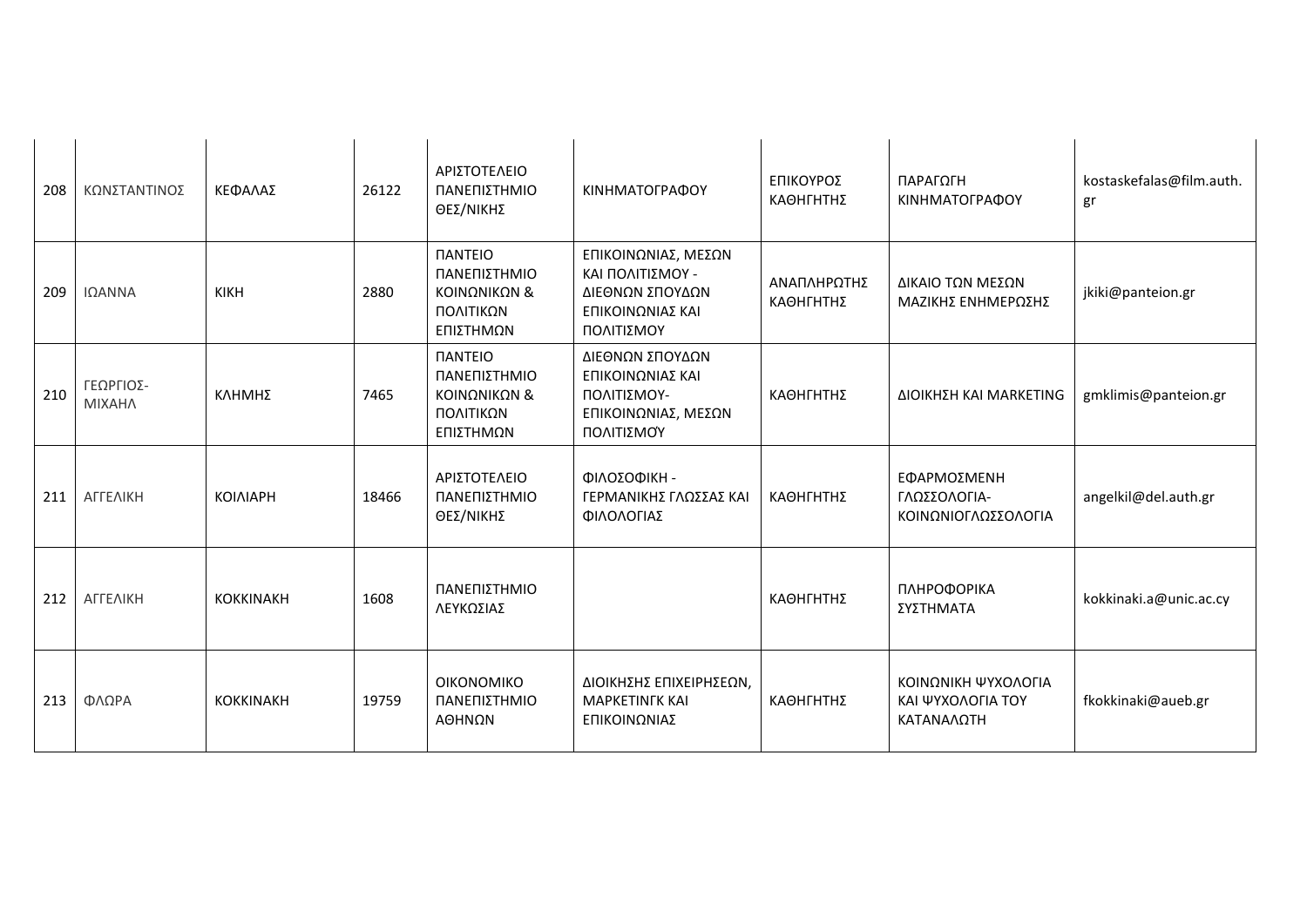| 214 | ΣΠΥΡΙΔΩΝ        | ΚΟΚΟΛΑΚΗΣ    | 11326 | ΠΑΝΕΠΙΣΤΗΜΙΟ<br>ΑΙΓΑΙΟΥ                     | ΜΗΧΑΝΙΚΩΝ<br>ΠΛΗΡΟΦΟΡΙΑΚΩΝ ΚΑΙ<br>ΕΠΙΚΟΙΝΩΝΙΑΚΩΝ<br>ΣΥΣΤΗΜΑΤΩΝ           | ΚΑΘΗΓΗΤΗΣ                | ΠΛΗΡΟΦΟΡΙΑΚΑ<br>ΣΥΣΤΗΜΑΤΑ                                                                                  | sak@aegean.gr          |
|-----|-----------------|--------------|-------|---------------------------------------------|--------------------------------------------------------------------------|--------------------------|------------------------------------------------------------------------------------------------------------|------------------------|
| 215 | ΙΩΑΝΝΗΣ         | ΚΟΛΑΞΙΖΗΣ    | 26714 | ΑΡΙΣΤΟΤΕΛΕΙΟ<br>ΠΑΝΕΠΙΣΤΗΜΙΟ<br>ΘΕΣ/ΝΙΚΗΣ   | ΚΙΝΗΜΑΤΟΓΡΑΦΟΥ                                                           | ΑΝΑΠΛΗΡΩΤΗΣ<br>ΚΑΘΗΓΗΤΗΣ | <b>MONTAZ</b><br>ΚΙΝΗΜΑΤΟΓΡΑΦΟΥ                                                                            | kolaxizis@film.auth.gr |
| 216 | ΙΩΑΝΝΗΣ         | ΚΟΛΟΚΟΤΡΩΝΗΣ | 19350 | ΔΗΜΟΚΡΙΤΕΙΟ<br>ΠΑΝΕΠΙΣΤΗΜΙΟ<br>ΘΡΑΚΗΣ       | ΑΡΧΙΤΕΚΤΟΝΩΝ<br>ΜΗΧΑΝΙΚΩΝ                                                | ΚΑΘΗΓΗΤΗΣ                | ΓΕΝΙΚΗ ΙΣΤΟΡΙΑ ΤΗΣ<br>ΤΕΧΝΗΣ -ΔΥΤΙΚΗ ΤΕΧΝΗ                                                                 | ikolokot@arch.duth.gr  |
| 217 | <b>MAPIANNA</b> | ΚΟΝΔΥΛΗ      | 1635  | ΠΑΝΕΠΙΣΤΗΜΙΟ<br>ΠΑΤΡΩΝ                      | ΕΠΙΣΤΗΜΩΝ ΤΗΣ<br>ΕΚΠΑΙΔΕΥΣΗΣ ΚΑΙ ΤΗΣ<br>ΑΓΩΓΗΣ ΣΤΗΝ<br>ΠΡΟΣΧΟΛΙΚΗ ΗΛΙΚΙΑ | ΚΑΘΗΓΗΤΗΣ                | ΚΟΙΝΩΝΙΟΓΛΩΣΣΟΛΟΓΙΚΗ<br>ΘΕΩΡΙΑ ΚΑΙ ΕΦΑΡΜΟΓΕΣ<br>ΓΙΑ ΤΗ ΔΙΔΑΣΚΑΛΙΑ ΤΗΣ<br>ΓΛΩΣΣΑΣ ΣΤΗΝ<br>ΠΡΟΣΧΟΛΙΚΗ ΗΛΙΚΙΑ | kondyli@upatras.gr     |
| 218 | ΠΑΡΑΣΚΕΥΑΣ      | ΚΟΝΟΡΤΑΣ     | 6520  | ΙΣΤΟΡΙΑΣ ΚΑΙ<br>ΑΡΧΑΙΟΛΟΓΙΑΣ,<br>ΦΙΛΟΣΟΦΙΚΗ | <b>EONIKO &amp;</b><br>ΚΑΠΟΔΙΣΤΡΙΑΚΟ<br>ΠΑΝΕΠΙΣΤΗΜΙΟ ΑΘΗΝΩΝ              | ΑΝΑΠΛΗΡΩΤΗΣ<br>ΚΑΘΗΓΗΤΗΣ | ΙΣΤΟΡΙΑ ΤΗΣ<br>ΟΘΩΜΑΝΙΚΗΣ<br>ΑΥΤΟΚΡΑΤΟΡΙΑΣ                                                                 | pakonort@gmail.com     |
| 219 | ΞΕΝΟΦΩΝ         | ΚΟΝΤΙΑΔΗΣ    | 7788  | ΔΗΜΟΣΙΑΣ<br>ΔΙΟΙΚΗΣΗΣ                       | ΠΑΝΤΕΙΟ ΠΑΝΕΠΙΣΤΗΜΙΟ<br>ΚΟΙΝΩΝΙΚΩΝ &<br>ΠΟΛΙΤΙΚΩΝ ΕΠΙΣΤΗΜΩΝ              | ΚΑΘΗΓΗΤΗΣ                | ΟΡΓΑΝΩΣΗ ΚΡΑΤΟΥΣ ΚΑΙ<br>ΘΕΣΜΟΙ ΚΟΙΝΩΝΙΚΗΣ<br>ΠΡΟΣΤΑΣΙΑΣ                                                    | xcontiades@panteion.gr |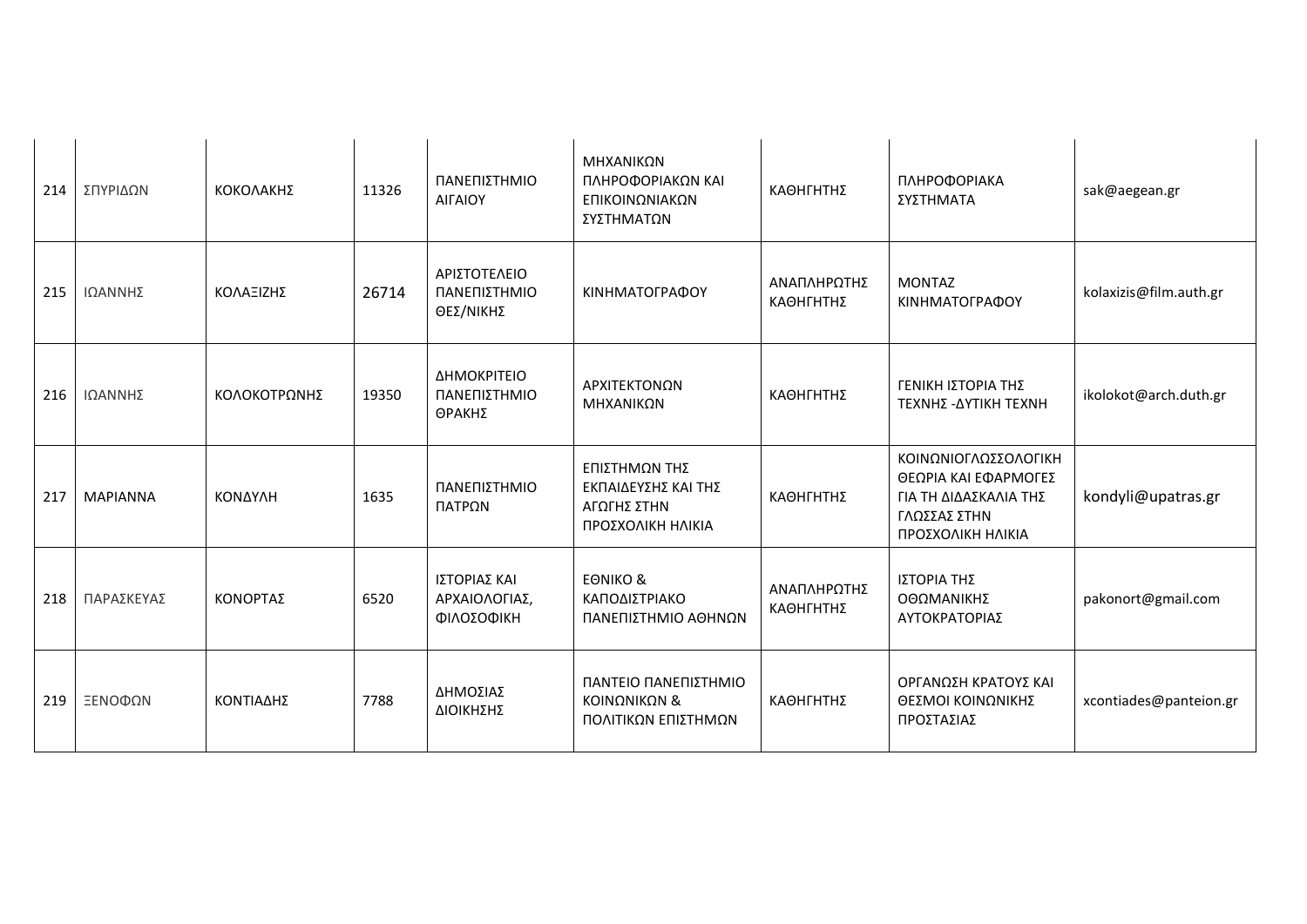| 220 | ΠΑΝΑΓΙΩΤΗΣ   | ΚΟΡΔΟΥΤΗΣ       | 4461  | <b><i><u>IANTEIO</u></i></b><br>ΠΑΝΕΠΙΣΤΗΜΙΟ<br>ΚΟΙΝΩΝΙΚΩΝ &<br>ΠΟΛΙΤΙΚΩΝ<br>ΕΠΙΣΤΗΜΩΝ | ΨΥΧΟΛΟΓΙΑΣ                   | ΚΑΘΗΓΗΤΗΣ                | ΚΟΙΝΩΝΙΚΗ ΨΥΧΟΛΟΓΙΑ<br>ΤΩΝ ΔΙΑΠΡΟΣΩΠΙΚΩΝ<br>ΣΧΕΣΕΩΝ                                     | kordouti@panteion.gr             |
|-----|--------------|-----------------|-------|----------------------------------------------------------------------------------------|------------------------------|--------------------------|-----------------------------------------------------------------------------------------|----------------------------------|
| 221 | ΠΑΝΑΓΙΩΤΑ    | <b>KOPNEZOY</b> | 23092 | ΠΑΝΕΠΙΣΤΗΜΙΟ<br><b>КРНТНΣ</b>                                                          | ΙΣΤΟΡΙΑΣ ΚΑΙ<br>ΑΡΧΑΙΟΛΟΓΙΑΣ | ΕΠΙΚΟΥΡΟΣ<br>ΚΑΘΗΓΗΤΗΣ   | ΙΣΤΟΡΙΑ ΤΗΣ ΤΕΧΝΗΣ ΤΗΣ<br>ΔΥΣΗΣ ΑΠΟ ΤΗΝ<br>ΑΝΑΓΕΝΝΗΣΗ ΩΣ ΤΟΝ<br>ΡΟΜΑΝΤΙΣΜΟ              | kornezou@uoc.gr                  |
| 222 | ΑΛΕΞΑΝΔΡΑ    | ΚΟΡΩΝΑΙΟΥ       | 1773  | <b><i><u>IANTEIO</u></i></b><br>ΠΑΝΕΠΙΣΤΗΜΙΟ<br>ΚΟΙΝΩΝΙΚΩΝ &<br>ΠΟΛΙΤΙΚΩΝ<br>ΕΠΙΣΤΗΜΩΝ | ΨΥΧΟΛΟΓΙΑΣ                   | ΚΑΘΗΓΗΤΗΣ                | ΚΟΙΝΩΝΙΟΛΟΓΙΑ ΤΟΥ<br><b>EAEYOEPOY XPONOY &amp;</b><br>ΤΩΝ ΜΕΣΩΝ ΜΑΖΙΚΗΣ<br>ΕΠΙΚΟΙΝΩΝΙΑΣ | alexkoron@gmail.com              |
| 223 | ΚΩΝΣΤΑΝΤΙΝΟΣ | ΚΟΣΚΙΝΑΣ        | 2707  | <b><i><u>IANTEIO</u></i></b><br>ΠΑΝΕΠΙΣΤΗΜΙΟ<br>ΚΟΙΝΩΝΙΚΩΝ &<br>ΠΟΛΙΤΙΚΩΝ<br>ΕΠΙΣΤΗΜΩΝ | ΨΥΧΟΛΟΓΙΑΣ                   | ΚΑΘΗΓΗΤΗΣ                | ΚΟΙΝΩΝΙΟΛΟΓΙΑ ΤΩΝ<br>ΔΥΝΗΤΙΚΩΝ ΠΟΛΙΤΙΚΩΝ<br>ΚΟΙΝΟΤΗΤΩΝ                                  | kkoski@panteion.gr               |
| 224 | ΜΑΡΙΟΣ       | ΚΟΥΝΤΟΥΡΗΣ      | 9729  | <b>SUPELEC (ECOLE</b><br>SUPÉRIEURE<br>D'ELECTRICITÉ)                                  |                              | ΑΝΑΠΛΗΡΩΤΗΣ<br>ΚΑΘΗΓΗΤΗΣ | TELECOMMUNICATIONS,<br><b>WIRELESS</b><br><b>COMMUNICATION AND</b><br><b>NETWORKING</b> | marios.kountouris@supel<br>ec.fr |
| 225 | ΠΑΝΑΓΙΩΤΗΣ   | ΚΟΥΡΟΣ          | 19957 | ΠΑΝΕΠΙΣΤΗΜΙΟ<br>ΠΑΤΡΩΝ                                                                 | ΑΡΧΙΤΕΚΤΟΝΩΝ<br>ΜΗΧΑΝΙΚΩΝ    | ΚΑΘΗΓΗΤΗΣ                | ΕΙΚΑΣΤΙΚΕΣ ΤΕΧΝΕΣ ΣΤΗΝ<br>APXITEKTONIKH                                                 | panos.kouros@ymail.com           |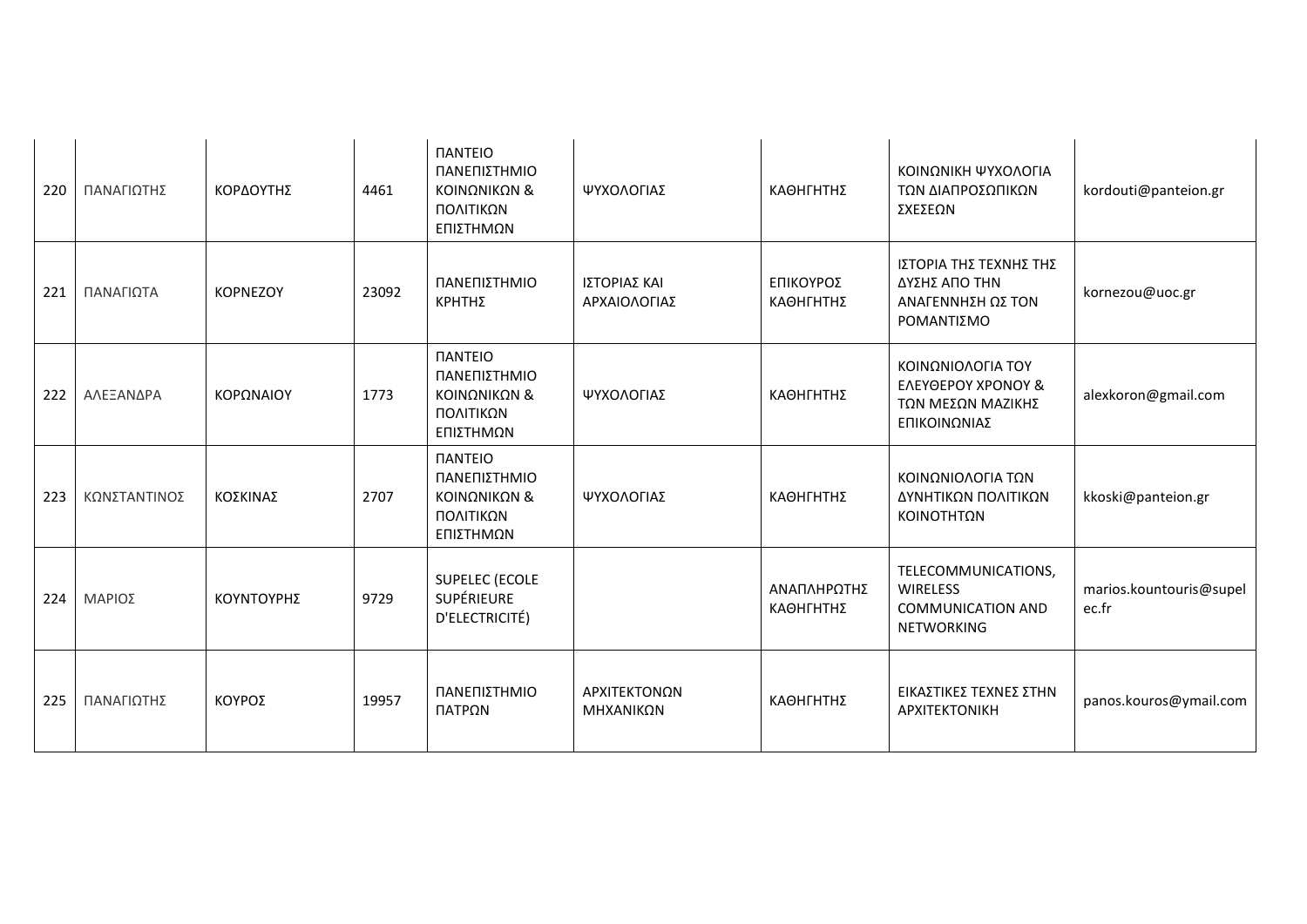| 226 | ΓΕΩΡΓΙΟΣ     | ΚΟΥΡΟΥΠΕΤΡΟΓΛΟΥ | 18734 | <b>EONIKO &amp;</b><br>ΚΑΠΟΔΙΣΤΡΙΑΚΟ<br>ΠΑΝΕΠΙΣΤΗΜΙΟ<br>ΑΘΗΝΩΝ | ΘΕΤΙΚΩΝ ΕΠΙΣΤΗΜΩΝ -<br>ΠΛΗΡΟΦΟΡΙΚΗΣ ΚΑΙ<br>ΤΗΛΕΠΙΚΟΙΝΩΝΙΩΝ | ΚΑΘΗΓΗΤΗΣ                | ΠΡΟΣΒΑΣΙΜΟΤΗΤΑ<br>ΣΥΣΤΗΜΑΤΩΝ<br>ΠΛΗΡΟΦΟΡΙΚΗΣ ΚΑΙ<br>ΤΗΛΕΠΙΚΟΙΝΩΝΙΩΝ -<br>ΤΕΧΝΟΛΟΓΙΕΣ ΣΗΜΑΤΟΣ<br>ΦΩΝΗΣ                                                 | koupe@di.uoa.gr         |
|-----|--------------|-----------------|-------|----------------------------------------------------------------|------------------------------------------------------------|--------------------------|-------------------------------------------------------------------------------------------------------------------------------------------------------|-------------------------|
| 227 | ΚΩΝΣΤΑΝΤΙΝΟΣ | ΚΟΥΡΣΑΡΗΣ       | 5132  | <b>MICHIGAN STATE</b><br><b>UNIVERSITY</b>                     |                                                            | ΑΝΑΠΛΗΡΩΤΗΣ<br>ΚΑΘΗΓΗΤΗΣ | MEDIA AND<br><b>INFORMATION -</b><br>ADVERTISING AND PUBLIC<br><b>RELATIONS -</b><br>USABILITY/ACCESSIBILITY                                          | coursari@msu.edu        |
| 228 | ΕΥΑΓΓΕΛΙΑ    | <b>KOYPTH</b>   | 18209 | <b>EONIKO &amp;</b><br>ΚΑΠΟΔΙΣΤΡΙΑΚΟ<br>ΠΑΝΕΠΙΣΤΗΜΙΟ<br>ΑΘΗΝΩΝ | <b>TEANH</b>                                               | ΚΑΘΗΓΗΤΗΣ                | ΚΟΙΝΩΝΙΚΗ ΨΥΧΟΛΟΓΙΑ<br>ΤΩΝ ΜΕΣΩΝ<br>ΕΠΙΚΟΙΝΩΝΙΑΣ                                                                                                      | ekourti@ecd.uoa.gr      |
| 229 | ΑΛΕΞΑΝΔΡΟΣ   | ΚΟΥΤΑΜΑΝΗΣ      | 131   | <b>DELFT UNIVERSITY</b><br>OF TECHNOLOGY                       |                                                            | ΑΝΑΠΛΗΡΩΤΗΣ<br>ΚΑΘΗΓΗΤΗΣ | <b>DESIGN THEORY AND</b><br>METHODOLOGY DIGITAL<br><b>DESIGN MANAGEMENT</b><br>OF THE BUILT<br><b>ENVIRONMENT</b><br><b>INFORMATION</b><br>MANAGEMENT | a.koutamanis@tudelft.nl |
| 230 | ΚΥΡΙΑΚΟΣ     | ΚΟΥΤΟΥΛΑΚΟΣ     | 7124  | UNIVERSITY OF<br><b>TORONTO</b>                                |                                                            | ΚΑΘΗΓΗΤΗΣ                | <b>COMPUTER SCIENCE</b>                                                                                                                               | kyros@cs.toronto.edu    |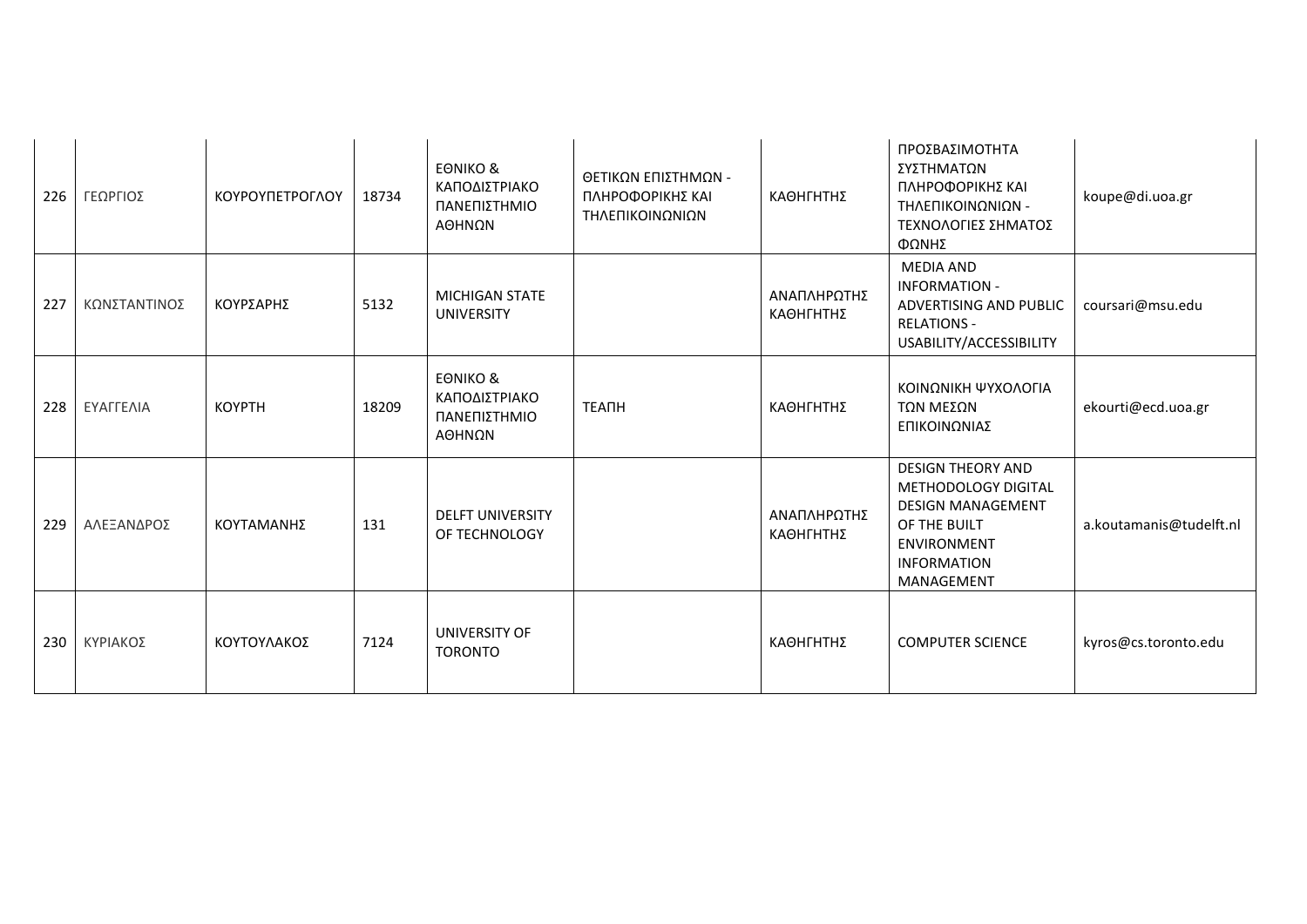| 231 | ΔΗΜΗΤΡΗΣ  | ΚΟΥΤΣΙΑΜΠΑΣΑΚΟΣ         | 14281 | ΑΡΙΣΤΟΤΕΛΕΙΟ<br>ΠΑΝΕΠΙΣΤΗΜΙΟ<br>ΘΕΣ/ΝΙΚΗΣ                                              | ΚΙΝΗΜΑΤΟΓΡΑΦΟΥ                                                         | ΑΝΑΠΛΗΡΩΤΗΣ<br>ΚΑΘΗΓΗΤΗΣ | ΣΚΗΝΟΘΕΣΙΑ<br>ΚΙΝΗΜΑΤΟΓΡΑΦΟΥ                                      | koutsiabasakos@gmail.co<br>m     |
|-----|-----------|-------------------------|-------|----------------------------------------------------------------------------------------|------------------------------------------------------------------------|--------------------------|-------------------------------------------------------------------|----------------------------------|
| 232 | ΔΗΜΗΤΡΙΟΣ | ΚΟΥΤΣΟΓΙΑΝΝΗΣ           | 17433 | ΑΡΙΣΤΟΤΕΛΕΙΟ<br>ΠΑΝΕΠΙΣΤΗΜΙΟ<br>ΘΕΣΣΑΛΟΝΙΚΗΣ                                           | ΦΙΛΟΣΟΦΙΚΗ,<br>ΦΙΛΟΛΟΓΙΑΣ                                              | ΚΑΘΗΓΗΤΗΣ                | ΓΕΝΙΚΗ ΓΩΣΣΟΛΟΓΙΑ ΜΕ<br>ΕΙΔΙΚΕΥΣΗ ΣΤΗ ΔΙΔΑΚΤΙΚΗ<br>ΤΗΣ ΕΛΛΗΝΙΚΗΣ  | dkoutsog@lit.auth.gr             |
| 233 | ΑΘΑΝΑΣΙΟΣ | ΚΡΥΣΤΑΛΛΗΣ<br>ΚΡΟΝΤΑΛΗΣ | 7980  | <b>AARHUS</b><br><b>UNIVERSITY</b>                                                     |                                                                        | ΚΑΘΗΓΗΤΗΣ                | <b>MARKETING CONSUMER</b><br><b>BEHAVIOUR BRAND</b><br>MANAGEMENT | atkr@mgmt.au.dk                  |
| 234 | ΣΤΑΥΡΟΥΛΑ | ΚΤΙΣΤΑΚΗ                | 5653  | <b><i><u>IANTEIO</u></i></b><br>ΠΑΝΕΠΙΣΤΗΜΙΟ<br>ΚΟΙΝΩΝΙΚΩΝ &<br>ΠΟΛΙΤΙΚΩΝ<br>ΕΠΙΣΤΗΜΩΝ | ΔΗΜΟΣΙΑΣ ΔΙΟΙΚΗΣΗΣ -<br>ΕΠΙΣΤΗΜΩΝ ΟΙΚΟΝΟΜΙΑΣ<br>ΚΑΙ ΔΗΜΟΣΙΑΣ ΔΙΟΙΚΗΣΗΣ | ΚΑΘΗΓΗΤΗΣ                | Διοικητική Επιστήμη και<br>Διοικητικοί Θεσμοί                     | s.ktistaki@ste.gr                |
| 235 | ΑΝΑΣΤΑΣΙΑ | ΚΩΝΣΤΑΝΤΕΛΟΥ            | 18130 | ΠΑΝΕΠΙΣΤΗΜΙΟ<br><b>AIFAIOY</b>                                                         | ΜΗΧΑΝΙΚΩΝ<br>ΟΙΚΟΝΟΜΙΑΣ ΚΑΙ<br>ΔΙΟΙΚΗΣΗΣ                               | ΑΝΑΠΛΗΡΩΤΗΣ<br>ΚΑΘΗΓΗΤΗΣ | ΔΙΟΙΚΗΣΗ ΚΑΙΝΟΝΤΟΜΙΑΣ                                             | a.konstantelou@fme.aeg<br>ean.gr |
| 236 | ΔΑΜΙΑΝΟΣ  | ΚΩΝΣΤΑΝΤΙΝΙΔΗΣ          | 4926  | ΑΡΙΣΤΟΤΕΛΕΙΟ<br>ΠΑΝΕΠΙΣΤΗΜΙΟ<br>ΘΕΣ/ΝΙΚΗΣ                                              | <b>OEATPOY</b>                                                         | ΚΑΘΗΓΗΤΗΣ                | ΣΚΗΝΟΘΕΣΙΑ-ΥΠΟΚΡΙΤΙΚΗ                                             | dakonst@thea.auth.gr             |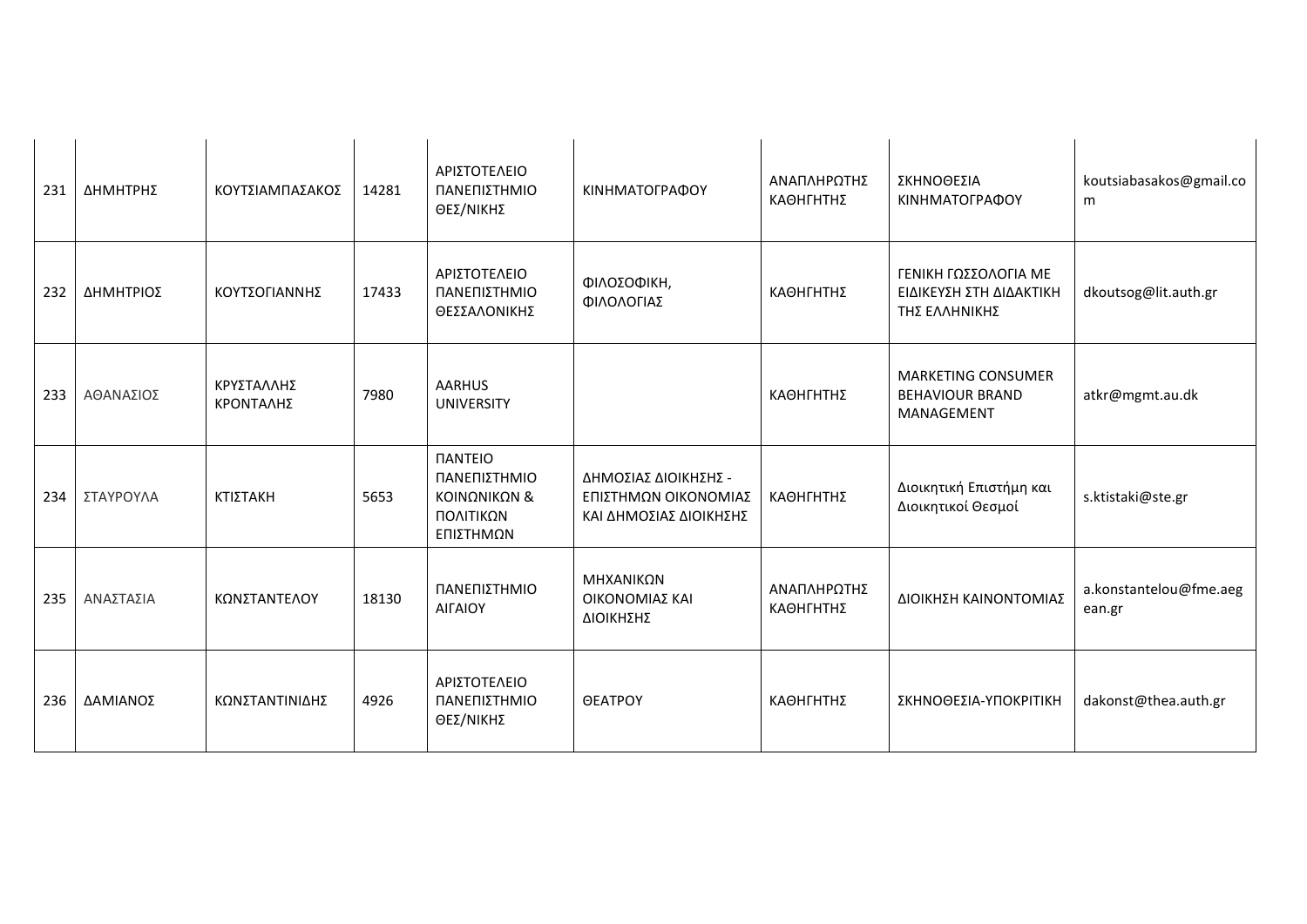| 237 | ΧΡΙΣΤΙΝΑ          | ΚΩΝΣΤΑΝΤΙΝΙΔΟΥ      | 18814 | ΠΑΝΕΠΙΣΤΗΜΙΟ<br>ΚΡΗΤΗΣ                                                                  | ΚΟΙΝΩΝΙΟΛΟΓΙΑΣ                                            | ΑΝΑΠΛΗΡΩΤΗΣ<br>ΚΑΘΗΓΗΤΗΣ | ΚΟΙΝΩΝΙΟΛΟΓΙΑ ΤΩΝ<br>ΜΕΣΩΝ ΜΑΖΙΚΗΣ<br>ΕΠΙΚΟΙΝΩΝΙΑΣ                                           | chrkon@uoc.gr                               |
|-----|-------------------|---------------------|-------|-----------------------------------------------------------------------------------------|-----------------------------------------------------------|--------------------------|----------------------------------------------------------------------------------------------|---------------------------------------------|
| 238 | ΧΡΥΣΟΥΛΑ          | ΚΩΝΣΤΑΝΤΟΠΟΥΛΟ<br>Y | 8658  | <b><i><u>ITANTEIO</u></i></b><br>ΠΑΝΕΠΙΣΤΗΜΙΟ<br>ΚΟΙΝΩΝΙΚΩΝ &<br>ΠΟΛΙΤΙΚΩΝ<br>ΕΠΙΣΤΗΜΩΝ | ΚΟΙΝΩΝΙΚΩΝ ΕΠΙΣΤΗΜΩΝ<br>ΚΑΙ ΨΥΧΟΛΟΓΙΑΣ-<br>ΚΟΙΝΩΝΙΟΛΟΓΙΑΣ | ΚΑΘΗΓΗΤΗΣ                | ΚΟΙΝΩΝΙΟΛΟΓΙΑ:<br>ΚΟΙΝΩΝΙΑ ΤΗΣ<br>ΠΛΗΡΟΦΟΡΗΣΗΣ ΥΠΕΡ-<br><b>TEXNOAOFIA KAI</b><br>ΕΠΙΚΟΙΝΩΝΙΑ | christiana.constantopoul<br>ou @panteion.gr |
| 239 | ΚΩΝΣΤΑΝΤΙΝΟΣ      | ΚΩΣΤΗΣ              | 10882 | <b>EONIKO &amp;</b><br>ΚΑΠΟΔΙΣΤΡΙΑΚΟ<br>ΠΑΝΕΠΙΣΤΗΜΙΟ<br>ΑΘΗΝΩΝ                          | ΟΙΚΟΝΟΜΙΚΩΝ<br>ΕΠΙΣΤΗΜΩΝ                                  | ΚΑΘΗΓΗΤΗΣ                | NEOTEPH OIKONOMIKH<br>ΚΑΙ ΚΟΙΝΩΝΙΚΗ ΙΣΤΟΡΙΑ<br>ΕΥΡΩΠΑΪΚΗ ΚΑΙ ΕΛΛΗΝΙΚΗ                        | konkost@otenet.gr                           |
| 240 | <b>AIKATEPINH</b> | ΚΩΣΤΙΟΥ             | 19303 | ΠΑΝ. ΠΑΤΡΩΝ                                                                             | ΦΙΛΟΛΟΓΙΑΣ,<br>ΑΝΘΡΩΠΙΣΤΙΚΩΝ ΚΑΙ<br>ΚΟΙΝΩΝΙΚΩΝ ΕΠΙΣΤΗΜΩΝ  | ΚΑΘΗΓΗΤΗΣ                | <b>NEOEAAHNIKH</b><br>ΦΙΛΟΛΟΓΙΑ                                                              | kostiou@upatras.gr                          |
| 241 | ΠΑΝΑΓΙΩΤΗΣ        | ΛΑΖΑΡΑΤΟΣ           | 736   | <b>EONIKO &amp;</b><br>ΚΑΠΟΔΙΣΤΡΙΑΚΟ<br>ΠΑΝΕΠΙΣΤΗΜΙΟ<br>ΑΘΗΝΩΝ                          | ΝΟΜΙΚΗΣ                                                   | ΚΑΘΗΓΗΤΗΣ                | ΔΙΟΙΚΗΤΙΚΟ ΔΙΚΑΙΟ                                                                            | lazlawf@hol.gr                              |
| 242 | ΕΥΣΤΑΘΙΑ          | ΛΑΜΠΡΟΠΟΥΛΟΥ        | 17449 | <b><i><u>IANTEIO</u></i></b><br>ΠΑΝΕΠΙΣΤΗΜΙΟ<br>ΚΟΙΝΩΝΙΚΩΝ &<br>ΠΟΛΙΤΙΚΩΝ<br>ΕΠΙΣΤΗΜΩΝ  | ΚΟΙΝΩΝΙΟΛΟΓΙΑΣ                                            | ΚΑΘΗΓΗΤΗΣ                | ΚΟΙΝΩΝΙΚΟΣ ΕΛΕΓΧΟΣ<br>ΤΟΥ ΕΓΚΛΗΜΑΤΟΣ                                                         | elambro@panteion.gr                         |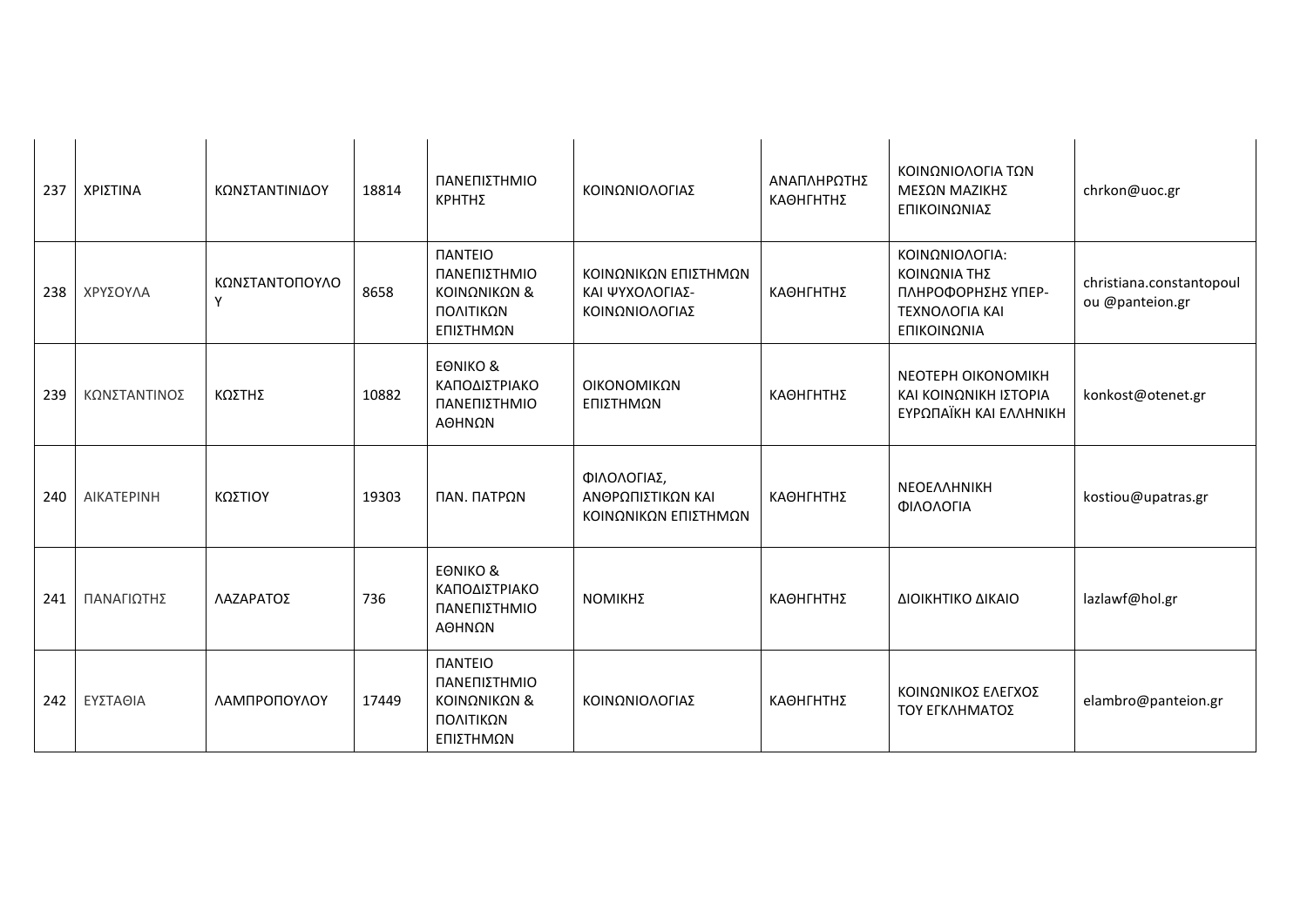| 243 | ΓΕΩΡΓΙΟΣ | ΛΑΠΠΑΣ    | 7452  | ΠΑΝΕΠΙΣΤΗΜΙΟ<br>ΔΥΤΙΚΗΣ<br>ΜΑΚΕΔΟΝΙΑΣ                                                  | ΕΠΙΚΟΙΝΩΝΙΑΣ ΚΑΙ<br>ΨΗΦΙΑΚΩΝ ΜΕΣΩΝ                                                      | ΚΑΘΗΓΗΤΗΣ                | ПЛНРОФОРІКН МЕ<br>ΕΜΦΑΣΗ ΣΤΙΣ<br>ΚΟΙΝΩΝΙΚΕΣ ΚΑΙ<br>ΠΟΛΙΤΙΚΕΣ ΕΠΙΣΤΗΜΕΣ | glappas@uowm.gr      |
|-----|----------|-----------|-------|----------------------------------------------------------------------------------------|-----------------------------------------------------------------------------------------|--------------------------|------------------------------------------------------------------------|----------------------|
| 244 | ΝΙΚΟΛΑΟΣ | ΛΕΑΝΔΡΟΣ  | 3249  | <b><i><u>IANTEIO</u></i></b><br>ΠΑΝΕΠΙΣΤΗΜΙΟ<br>ΚΟΙΝΩΝΙΚΩΝ &<br>ΠΟΛΙΤΙΚΩΝ<br>ΕΠΙΣΤΗΜΩΝ | ΔΙΕΘΝΩΝ ΣΠΟΥΔΩΝ<br>ΕΠΙΚΟΙΝΩΝΙΑΣ ΚΑΙ<br>ΠΟΛΙΤΙΣΜΟΥ-<br>ΕΠΙΚΟΙΝΩΝΙΑΣ, ΜΕΣΩΝ<br>ΠΟΛΙΤΙΣΜΟΎ | ΚΑΘΗΓΗΤΗΣ                | OIKONOMIKA ME<br>ΕΙΔΙΚΕΥΣΗ ΣΤΗΝ<br>ΟΙΚΟΝΟΜΙΑ ΤΩΝ ΜΕΣΩΝ                 | nleandr@panteion.gr  |
| 245 | ΠΑΝΤΕΛΗΣ | ΛΕΚΚΑΣ    | 491   | <b>EONIKO &amp;</b><br>ΚΑΠΟΔΙΣΤΡΙΑΚΟ<br>ΠΑΝΕΠΙΣΤΗΜΙΟ<br>ΑΘΗΝΩΝ                         | ΠΕΔΔ                                                                                    | ΚΑΘΗΓΗΤΗΣ                | ΠΟΛΙΤΙΚΗ<br>ΚΟΙΝΩΝΙΟΛΟΓΙΑ                                              | plekkas@pspa.uoa.gr  |
| 246 | ΙΩΑΝΝΗΣ  | ΛΕΟΝΤΑΡΗΣ | 9839  | ΠΑΝΕΠΙΣΤΗΜΙΟ<br>ΠΕΛΟΠΟΝΝΗΣΟΥ                                                           | ΘΕΑΤΡΙΚΩΝ ΣΠΟΥΔΩΝ                                                                       | ΑΝΑΠΛΗΡΩΤΗΣ<br>ΚΑΘΗΓΗΤΗΣ | ΣΚΗΝΟΘΕΣΙΑ ΘΕΑΤΡΟΥ<br>ΚΑΙ ΚΙΝΗΜΑΤΟΓΡΑΦΟΥ                               | yleontaris@gmail.com |
| 247 | ΓΕΩΡΓΙΟΣ | ΛΕΠΟΥΡΑΣ  | 18491 | ΠΑΝΕΠΙΣΤΗΜΙΟ<br>ΠΕΛΟΠΟΝΝΗΣΟΥ                                                           | ΠΛΗΡΟΦΟΡΙΚΗΣ ΚΑΙ<br>ΤΗΛΕΠΙΚΟΙΝΩΝΙΩΝ                                                     | ΚΑΘΗΓΗΤΗΣ                | ΕΠΙΚΟΙΝΩΝΙΑ ΑΝΘΡΩΠΟΥ<br>ΜΗΧΑΝΗΣ                                        | gl@uop.gr            |
| 248 | ΛΑΜΠΡΟΣ  | ΛΙΑΒΑΣ    | 8525  | <b>EONIKO &amp;</b><br>ΚΑΠΟΔΙΣΤΡΙΑΚΟ<br>ΠΑΝΕΠΙΣΤΗΜΙΟ<br>ΑΘΗΝΩΝ                         | ΜΟΥΣΙΚΩΝ ΣΠΟΥΔΩΝ                                                                        | ΚΑΘΗΓΗΤΗΣ                | ΕΘΝΟΜΟΥΣΙΚΟΛΟΓΙΑ                                                       | lliavas@music.uoa.gr |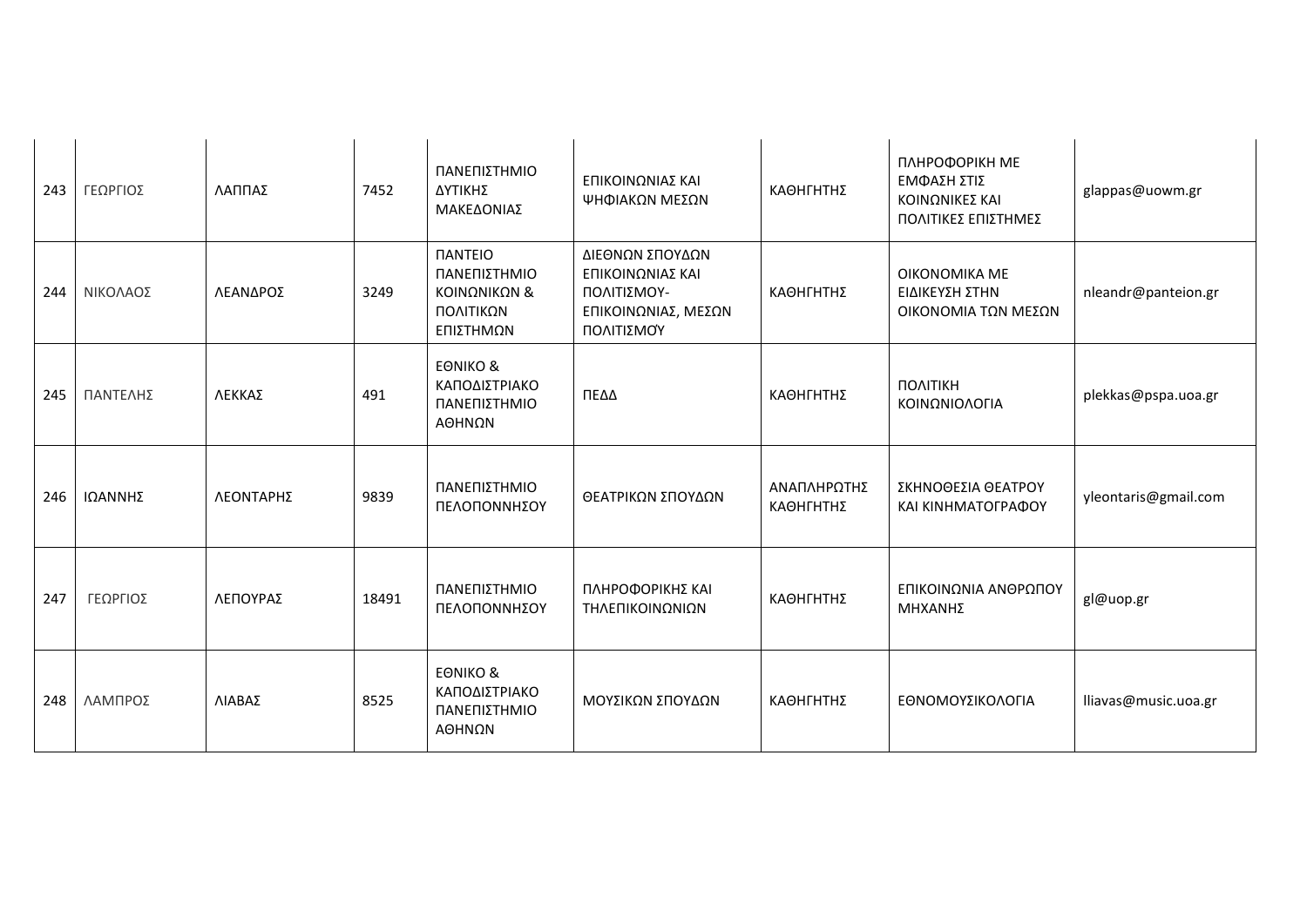| 249 | ΓΕΩΡΓΙΑ    | <b>NIAPAKOY</b> | 4773  | <b>EONIKO &amp;</b><br>ΚΑΠΟΔΙΣΤΡΙΑΚΟ<br>ΠΑΝΕΠΙΣΤΗΜΙΟ<br>ΑΘΗΝΩΝ | ΕΚΠΑΙΔΕΥΣΗΣ ΚΑΙ ΑΓΩΓΗΣ<br>ΣΤΗΝ ΠΡΟΣΧΟΛΙΚΗ ΗΛΙΚΙΑ          | ΑΝΑΠΛΗΡΩΤΗΣ<br>ΚΑΘΗΓΗΤΗΣ | Εκπαίδευση για το<br>Περιβάλλον και την<br>Αειφορία                                                           | gliarakou@ecd.uoa.gr  |
|-----|------------|-----------------|-------|----------------------------------------------------------------|-----------------------------------------------------------|--------------------------|---------------------------------------------------------------------------------------------------------------|-----------------------|
| 250 | ΔΗΜΗΤΡΙΟΣ  | ΛΥΒΑΝΙΟΣ        | 6157  | ΑΡΙΣΤΟΤΕΛΕΙΟ<br>ΠΑΝΕΠΙΣΤΗΜΙΟ<br>ΘΕΣΣΑΛΟΝΙΚΗΣ                   | ΔΗΜΟΣΙΟΓΡΑΦΙΑΣ ΚΑΙ<br>ΜΕΣΩΝ ΜΑΖΙΚΗΣ<br>ΕΠΙΚΟΙΝΩΝΙΑΣ       | ΕΠΙΚΟΥΡΟΣ<br>ΚΑΘΗΓΗΤΗΣ   | <b>NEOTEPH EAAHNIKH KAI</b><br>ΕΥΡΩΠΑΪΚΗ ΙΣΤΟΡΙΑ                                                              | livanios@jour.auth.gr |
| 251 | ΕΥΦΡΟΣΥΝΗ  | <b>MAKPH</b>    | 5091  | ΠΑΝΕΠΙΣΤΗΜΙΟ<br>ΠΑΤΡΩΝ                                         | ΜΑΘΗΜΑΤΙΚΩΝ                                               | ΚΑΘΗΓΗΤΗΣ                | ΚΑΤΑΝΟΜΕΣ<br>ΠΙΘΑΝΟΤΗΤΑΣ -<br>ΣΤΟΧΑΣΤΙΚΕΣ ΕΦΑΡΜΟΓΕΣ                                                           | makri@math.upatras.gr |
| 252 | ΝΙΚΟΛΑΟΣ   | ΜΑΚΡΗΣ          | 961   | ΔΠΘ                                                            | ΠΤΔΕ-ΕΠΙΣΤΗΜΩΝ ΑΓΩΓΗΣ                                     | ΚΑΘΗΓΗΤΗΣ                | ΓΝΩΣΤΙΚΗ ΨΥΧΟΛΟΓΙΑ                                                                                            | nmakris@eled.duth.gr  |
| 253 | ΔΗΜΗΤΡΑ    | ΜΑΚΡΥΝΙΩΤΗ      | 7086  | <b>EONIKO &amp;</b><br>ΚΑΠΟΔΙΣΤΡΙΑΚΟ<br>ΠΑΝΕΠΙΣΤΗΜΙΟ<br>ΑΘΗΝΩΝ | <b>TEANH</b>                                              | ΚΑΘΗΓΗΤΗΣ                | ΚΟΙΝΩΝΙΟΛΟΓΙΑ ΜΕ<br>ΕΜΦΑΣΗ ΣΤΙΣ<br>ΜΙΚΡΟΚΟΙΝΩΝΙΟΛΟΓΙΚΕΣ<br>ΠΡΟΣΕΓΓΙΣΕΙΣ                                       | dmakrin@ecd.uoa.gr    |
| 254 | AIKATEPINH | <b>MANIA</b>    | 10330 | ΠΟΛΥΤΕΧΝΕΙΟ<br>ΚΡΗΤΗΣ                                          | ΗΛΕΚΤΡΟΝΙΚΩΝ<br>ΜΗΧΑΝΙΚΩΝ ΚΑΙ<br>ΜΗΧΑΝΙΚΩΝ<br>ΥΠΟΛΟΓΙΣΤΩΝ | ΚΑΘΗΓΗΤΗΣ                | ΕΠΙΚΟΙΝΩΝΙΑ ΑΝΘΡΩΠΟΥ<br>H/Y (HUMAN COMPUTER<br>INTERACTION) - EIKONIKH<br>ΠΡΑΓΜΑΤΙΚΟΤΗΤΑ<br>(VIRTUAL REALITY) | k.mania@ced.tuc.gr    |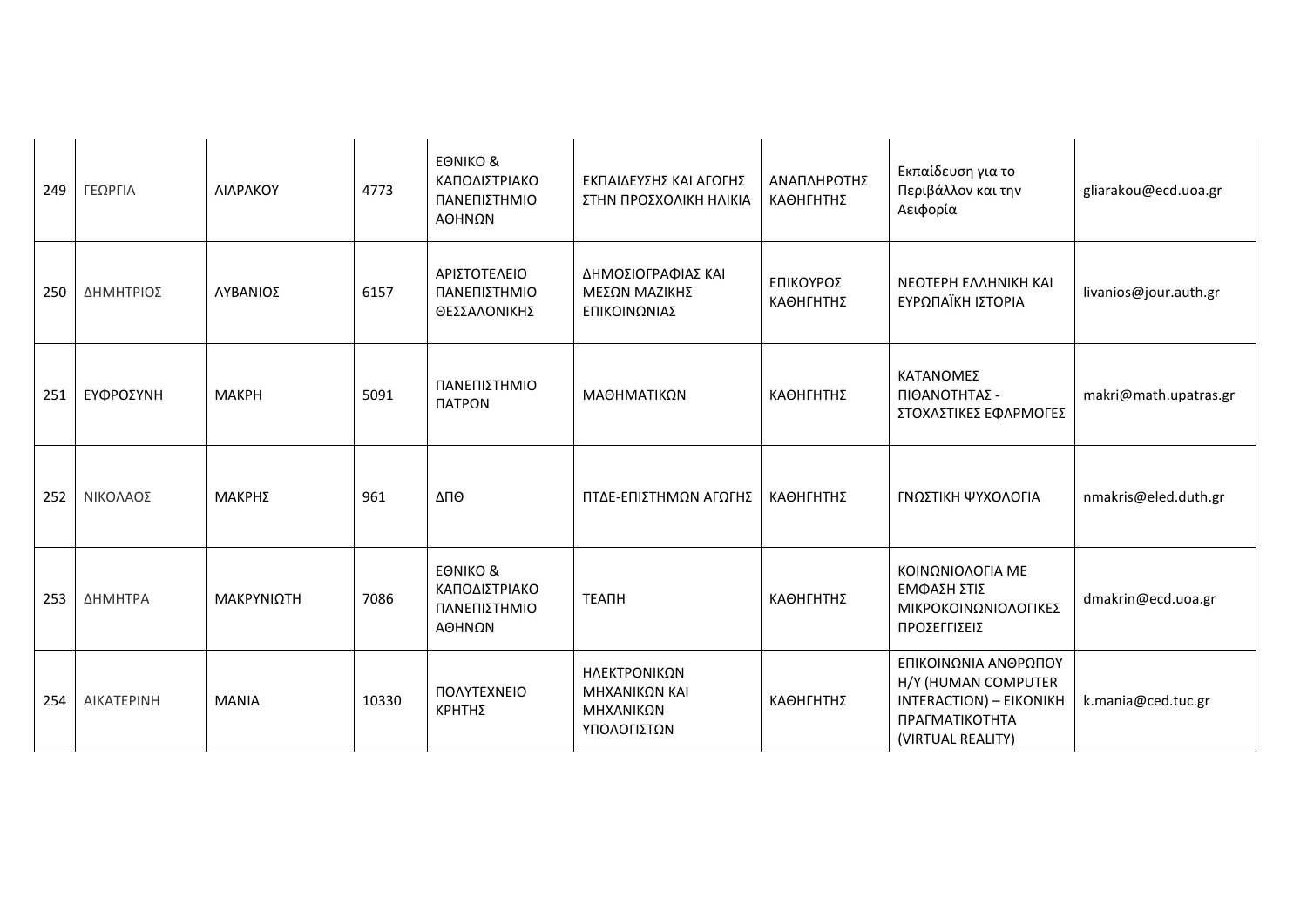| 255 | ΧΡΗΣΤΟΣ    | ΜΑΝΤΖΙΟΣ       | 6763  | <b>ACADEMY OF FINE</b><br><b>ARTS AND DESIGN</b><br>IN WROCŁAW                         |                                                                          | ΚΑΘΗΓΗΤΗΣ              | <b>FINE ARTS</b>                                                                                | chr.mandzios@wp.pl                |
|-----|------------|----------------|-------|----------------------------------------------------------------------------------------|--------------------------------------------------------------------------|------------------------|-------------------------------------------------------------------------------------------------|-----------------------------------|
| 256 | ΠΟΛΥΞΕΝΗ   | <b>MANTZOY</b> | 10801 | ΔΗΜΟΚΡΙΤΕΙΟ<br>ΠΑΝΕΠΙΣΤΗΜΙΟ<br>ΘΡΑΚΗΣ                                                  | ΑΡΧΙΤΕΚΤΟΝΩΝ<br>ΜΗΧΑΝΙΚΩΝ,<br><b><i><u>ΠΟΛΥΤΕΧΝΙΚΗ</u></i></b>           | ΚΑΘΗΓΗΤΗΣ              | ΑΡΧΙΤΕΚΤΟΝΙΚΟΣ<br>ΣΧΕΔΙΑΣΜΟΣ ΚΑΙ ΝΕΕΣ<br>ΤΕΧΝΟΛΟΓΙΕΣ                                            | pmantzou@arch.duth.gr             |
| 257 | ΠΑΝΑΓΙΩΤΗΣ | ΜΑΝΤΖΟΥΦΑΣ     | 9500  | ΑΡΙΣΤΟΤΕΛΕΙΟ<br>ΠΑΝΕΠΙΣΤΗΜΙΟ<br>ΘΕΣ/ΝΙΚΗΣ                                              | <b>ΝΟΜΙΚΗΣ - ΝΟΜΙΚΗ</b>                                                  | ΚΑΘΗΓΗΤΗΣ              | ΣΥΝΤΑΓΜΑΤΙΚΟ ΔΙΚΑΙΟ                                                                             | manz@law.auth.gr                  |
| 258 | ΣΟΥΛΤΑΝΑ   | ΜΑΝΤΟΓΛΟΥ      | 4043  | <b><i><u>IANTEIO</u></i></b><br>ΠΑΝΕΠΙΣΤΗΜΙΟ<br>ΚΟΙΝΩΝΙΚΩΝ &<br>ΠΟΛΙΤΙΚΩΝ<br>ΕΠΙΣΤΗΜΩΝ | ΨΥΧΟΛΟΓΙΑΣ                                                               | ΚΑΘΗΓΗΤΗΣ              | ΚΟΙΝΩΝΙΚΗ ΨΥΧΟΛΟΓΙΑ                                                                             | madoglou@panteion.gr              |
| 259 | ΙΩΑΝΝΑ     | ΜΑΝΩΛΕΣΣΟΥ     | 17210 | ΑΚΑΔΗΜΙΑ<br>ΑΘΗΝΩΝ                                                                     | ΚΕΝΤΡΟ ΕΡΕΥΝΗΣ ΤΩΝ<br>ΝΕΟΕΛΛΗΝΙΚΩΝ<br>ΔΙΑΛΕΚΤΩΝ ΚΑΙ<br>ΙΔΙΩΜΑΤΩΝ Ι.Λ.Ν.Ε | ΔΙΕΥΘΥΝΤΡΙΑ<br>ΕΡΕΥΝΩΝ | ΙΣΤΟΡΙΚΗ ΓΛΩΣΣΟΛΟΓΙΑ<br>ΚΑΙ ΙΣΤΟΡΙΑ ΤΗΣ<br>ΕΛΛΗΝΙΚΗΣ ΓΛΩΣΣΑΣ,<br>ΔΙΑΛΕΚΤΟΛΟΓΙΑ,<br>ΛΕΞΙΚΟΓΡΑΦΙΑ | manolessou@academy<br>ofathens.gr |
| 260 | ΑΘΑΝΑΣΙΟΣ  | ΜΑΡΒΑΚΗΣ       | 433   | ΑΡΙΣΤΟΤΕΛΕΙΟ<br>ΠΑΝΕΠΙΣΤΗΜΙΟ<br>ΘΕΣ/ΝΙΚΗΣ                                              | ΠΑΙΔΑΓΩΓΙΚΟ ΔΗΜΟΤΙΚΗΣ<br>ΕΚΠΑΙΔΕΥΣΗΣ                                     | ΚΑΘΗΓΗΤΗΣ              | ΚΛΙΝΙΚΗ ΚΟΙΝΩΝΙΚΗ<br>ΨΥΧΟΛΟΓΙΑ                                                                  | marvakis@eled.auth.gr             |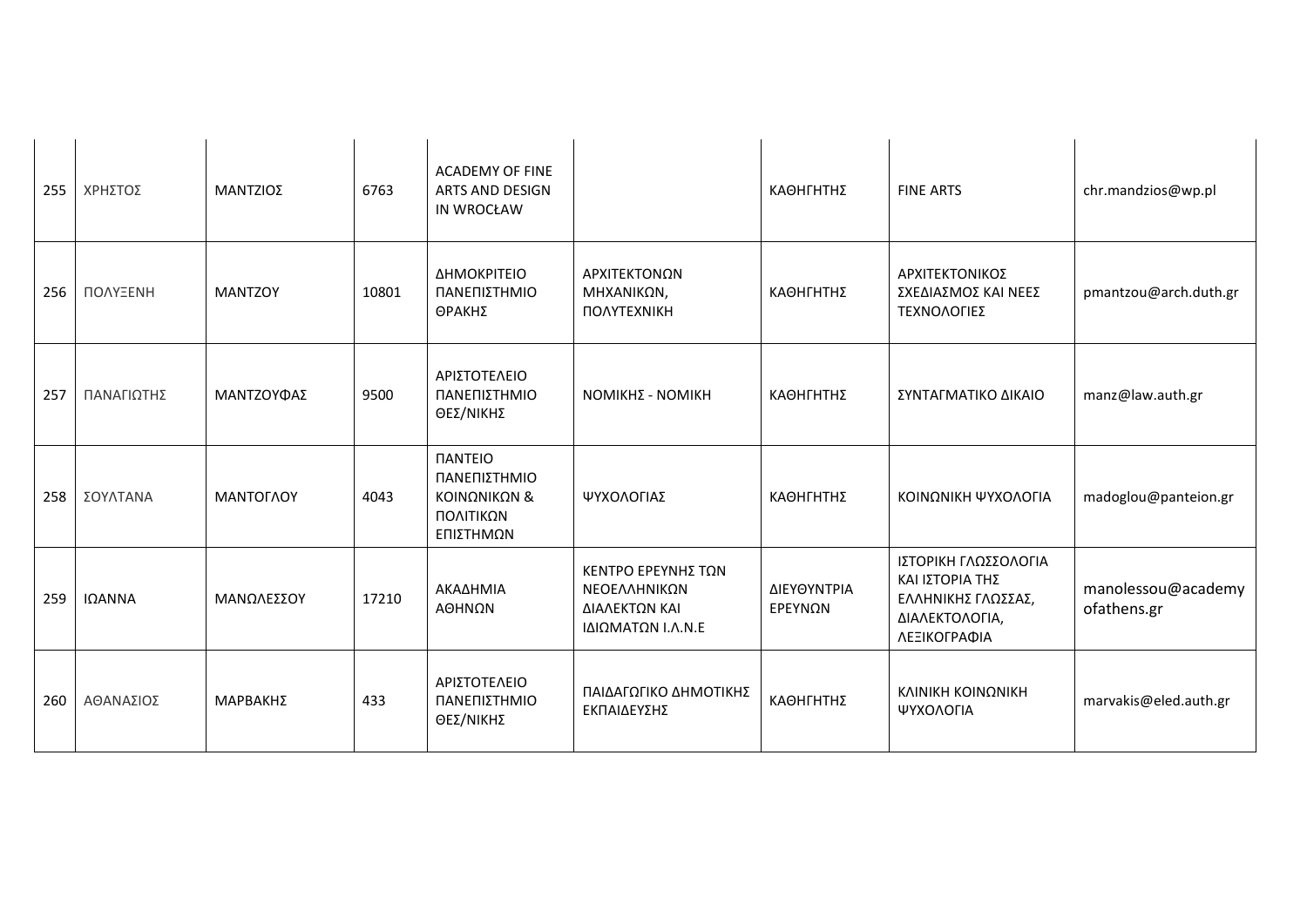| 261 | ΝΙΚΟΛΑΟΣ            | ΜΑΡΜΑΡΑΣ       | 18036 | ΕΘΝΙΚΟ ΜΕΤΣΟΒΙΟ<br>ΠΟΛΥΤΕΧΝΕΙΟ                                 | ΜΗΧΑΝΟΛΟΓΩΝ<br>ΜΗΧΑΝΙΚΩΝ           | ΚΑΘΗΓΗΤΗΣ              | <b>EPFONOMIA</b>                                                                   | marmaras@central.ntua.<br>gr |
|-----|---------------------|----------------|-------|----------------------------------------------------------------|------------------------------------|------------------------|------------------------------------------------------------------------------------|------------------------------|
| 262 | <b>MAPINA</b>       | ΜΑΤΘΑΙΟΥΔΑΚΗ   | 17568 | ΑΡΙΣΤΟΤΕΛΕΙΟ<br>ΠΑΝΕΠΙΣΤΗΜΙΟ<br>ΘΕΣ/ΝΙΚΗΣ                      | ΑΓΓΛΙΚΗΣ ΓΛΩΣΣΑΣ ΚΑΙ<br>ΦΙΛΟΛΟΓΙΑΣ | ΚΑΘΗΓΗΤΗΣ              | ΕΦΑΡΜΟΣΜΕΝΗ<br>ΓΛΩΣΣΟΛΟΓΙΑ: ΔΙΔΑΚΤΙΚΗ<br>ΚΑΙ ΕΚΜΑΘΗΣΗ<br>ΔΕΥΤΕΡΗΣ/ΞΕΝΗΣ<br>ΓΛΩΣΣΑΣ | marmat@enl.auth.gr           |
| 263 | ΕΥΓΕΝΙΟΣ            | ΜΑΤΘΙΟΠΟΥΛΟΣ   | 18156 | ΠΑΝΕΠΙΣΤΗΜΙΟ<br>ΚΡΗΤΗΣ                                         | ΙΣΤΟΡΙΑΣ ΚΑΙ<br>ΑΡΧΑΙΟΛΟΓΙΑΣ       | ΚΑΘΗΓΗΤΗΣ              | ΙΣΤΟΡΙΑ ΤΕΧΝΗΣ ΤΗΣ<br>ΔΥΣΗΣ                                                        | matthiopoulos@uoc.gr         |
| 264 | ΕΥΘΥΜΙΑ             | ΜΑΥΡΟΜΙΧΑΛΗ    | 3091  | <b>EONIKO &amp;</b><br>ΚΑΠΟΔΙΣΤΡΙΑΚΟ<br>ΠΑΝΕΠΙΣΤΗΜΙΟ<br>ΑΘΗΝΩΝ | ΙΣΤΟΡΙΑΣ ΚΑΙ<br>ΑΡΧΑΙΟΛΟΓΙΑΣ       | ΕΠΙΚΟΥΡΟΣ<br>ΚΑΘΗΓΗΤΗΣ | ΙΣΤΟΡΙΑ ΤΗΣ ΕΥΡΩΠΑΙΚΗΣ<br>ΤΕΧΝΗΣ                                                   | effie_mauro@hotmail.co<br>m  |
| 265 | ΠΛΑΤΩΝ-<br>ΖΑΧΑΡΙΑΣ | ΜΑΥΡΟΜΟΥΣΤΑΚΟΣ | 18956 | <b>EONIKO &amp;</b><br>ΚΑΠΟΔΙΣΤΡΙΑΚΟ<br>ΠΑΝΕΠΙΣΤΗΜΙΟ<br>ΑΘΗΝΩΝ | ΘΕΑΤΡΙΚΩΝ ΣΠΟΥΔΩΝ                  | ΚΑΘΗΓΗΤΗΣ              | ΘΕΑΤΡΟΛΟΓΙΑ - ΙΣΤΟΡΙΑ<br>TOY OEATPOY TOY 200Y<br>ΑΙΩΝΑ                             | platon@theatre.uoa.gr        |
| 266 | НВН-АГГЕЛІКН        | ΜΑΥΡΟΜΟΥΣΤΑΚΟΥ | 4750  | ΠΑΝΕΠΙΣΤΗΜΙΟ<br>ΚΡΗΤΗΣ                                         | ΠΟΛΙΤΙΚΗΣ ΕΠΙΣΤΗΜΗΣ                | ΚΑΘΗΓΗΤΗΣ              | ΣΥΝΤΑΓΜΑΤΙΚΟΙ ΘΕΣΜΟΙ<br>ΚΑΙ ΣΥΓΧΡΟΝΕΣ ΜΟΡΦΕΣ<br>ΔΙΟΙΚΗΣΗΣ                          | mavromoi@uoc.gr              |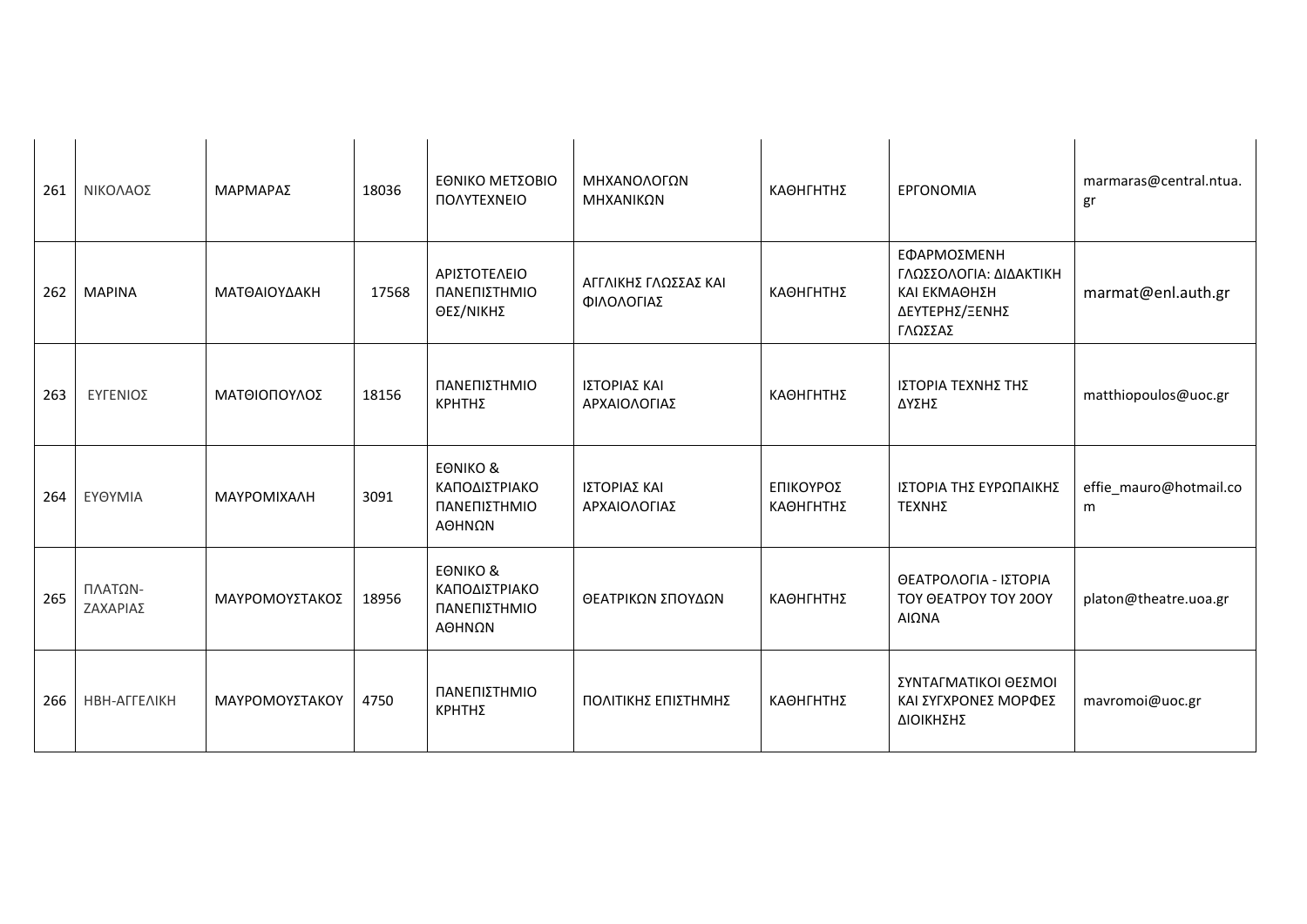| 267 | ΜΑΡΙΟΣ     | ΜΑΥΡΟΝΙΚΟΛΑΣ | 1892  | UNIVERSITY OF<br><b>CYPRUS</b>                                                  | ΠΛΗΡΟΦΟΡΙΚΗΣ                                               | ΚΑΘΗΓΗΤΗΣ                | <b>COMPUTER SCIENCE</b>                                                   | mavronic@ucy.ac.cy                |
|-----|------------|--------------|-------|---------------------------------------------------------------------------------|------------------------------------------------------------|--------------------------|---------------------------------------------------------------------------|-----------------------------------|
| 268 | ΧΑΡΑΛΑΜΠΟΣ | ΜΕΛΕΤΙΑΔΗΣ   | 7742  | <b><i>NANTEIO</i></b><br>ΠΑΝΕΠΙΣΤΗΜΙΟ<br>ΚΟΙΝΩΝΙΚΩΝ &<br>ΠΟΛΙΤΙΚΩΝ<br>ΕΠΙΣΤΗΜΩΝ | ΚΟΙΝΩΝΙΟΛΟΓΙΑΣ,<br>ΚΟΙΝΩΝΙΚΩΝ ΕΠΙΣΤΗΜΩΝ<br>ΚΑΙ ΨΥΧΟΛΟΓΙΑΣ  | ΚΑΘΗΓΗΤΗΣ                | ΠΑΙΔΑΓΩΓΙΚΕΣ ΚΑΙ<br>ΕΠΙΣΤΗΜΟΛΟΓΙΚΕΣ ΤΑΣΕΙΣ<br>ΣΤΗΝ ΕΛΛΗΝΙΚΗ<br>ΕΚΠΑΙΔΕΥΣΗ | charis.meletiadis@pantei<br>on.gr |
| 269 | ΕΜΜΑΝΟΥΗΛ  | ΜΕΛΙΣΣΑΡΗΣ   | 1772  | LONDON SCHOOL<br>OF ECONOMICS<br>AND POLITICAL<br><b>SCIENCE</b>                | LAW DEPARTMENT                                             | ΑΝΑΠΛΗΡΩΤΗΣ<br>ΚΑΘΗΓΗΤΗΣ | LAW, POLITICAL<br>PHILOSOPHY                                              | e.melissaris@lse.ac.uk            |
| 270 | ΛΑΖΑΡΟΣ    | ΜΕΡΑΚΟΣ      | 18649 | <b>EONIKO &amp;</b><br>ΚΑΠΟΔΙΣΤΡΙΑΚΟ<br>ΠΑΝΕΠΙΣΤΗΜΙΟ<br>ΑΘΗΝΩΝ                  | ΘΕΤΙΚΩΝ ΕΠΙΣΤΗΜΩΝ -<br>ΠΛΗΡΟΦΟΡΙΚΗΣ ΚΑΙ<br>ΤΗΛΕΠΙΚΟΙΝΩΝΙΩΝ | ΚΑΘΗΓΗΤΗΣ                | ΤΗΛΕΠΙΚΟΙΝΩΝΙΑΚΑ<br>ΣΥΣΤΗΜΑΤΑ                                             | merakos@di.uoa.gr                 |
| 271 | ΧΡΗΣΤΟΣ    | ΜΕΡΑΝΤΖΑΣ    | 22234 | ΠΑΝΕΠΙΣΤΗΜΙΟ<br>ΠΑΤΡΩΝ                                                          | ΙΣΤΟΡΙΑΣ - ΑΡΧΑΙΟΛΟΓΙΑΣ                                    | ΑΝΑΠΛΗΡΩΤΗΣ<br>ΚΑΘΗΓΗΤΗΣ | ΙΣΤΟΡΙΑ ΤΩΝ<br>ΠΟΛΙΤΙΣΜΩΝ                                                 | hmerantz@upatras.gr               |
| 272 | ΠΑΝΑΓΙΩΤΗΣ | ΜΕΡΚΟΥΡΗΣ    | 12250 | ΟΙΚΟΝΟΜΙΚΟ<br>ΠΑΝΕΠΙΣΤΗΜΙΟ<br>ΑΘΗΝΩΝ                                            | ΣΤΑΤΙΣΤΙΚΗΣ                                                | ΑΝΑΠΛΗΡΩΤΗΣ<br>ΚΑΘΗΓΗΤΗΣ | ΕΠΙΣΗΜΕΣ ΣΤΑΤΙΣΤΙΚΕΣ                                                      | merkouris@aueb.gr                 |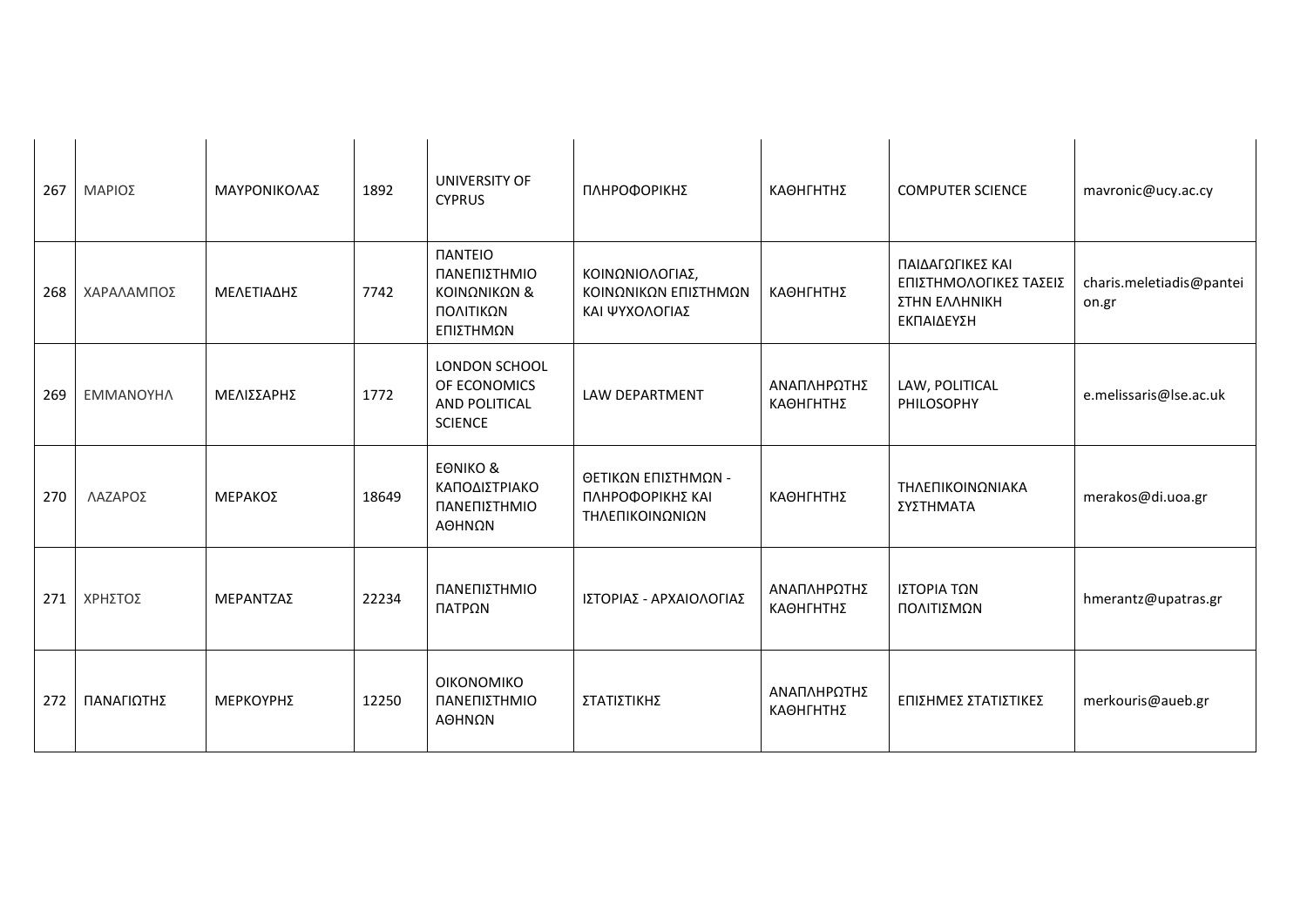| 273 | ΠΑΝΑΓΙΩΤΑ         | ΜΕΤΑΛΛΙΔΟΥ    | 10383 | ΑΡΙΣΤΟΤΕΛΕΙΟ<br>ΠΑΝΕΠΙΣΤΗΜΙΟ<br>ΘΕΣ/ΝΙΚΗΣ                      | ΨΥΧΟΛΟΓΙΑΣ                                                     | ΚΑΘΗΓΗΤΗΣ                | ΓΝΩΣΤΙΚΗ ΨΥΧΟΛΟΓΙΑ ΚΑΙ<br>ΕΦΑΡΜΟΓΕΣ ΣΤΗΝ<br>ΕΚΠΑΙΔΕΥΣΗ                                                       | pmetall@psy.auth.gr |
|-----|-------------------|---------------|-------|----------------------------------------------------------------|----------------------------------------------------------------|--------------------------|--------------------------------------------------------------------------------------------------------------|---------------------|
| 274 | ΠΑΝΑΓΙΩΤΑ         | <b>MHNH</b>   | 6811  | ΠΑΝΕΠΙΣΤΗΜΙΟ<br>ΚΡΗΤΗΣ                                         | ΦΙΛΟΛΟΓΙΑΣ                                                     | ΑΝΑΠΛΗΡΩΤΗΣ<br>ΚΑΘΗΓΗΤΗΣ | ΙΣΤΟΡΙΑ ΤΟΥ<br>ΚΙΝΗΜΑΤΟΓΡΑΦΟΥ                                                                                | mini@uoc.gr         |
| 275 | <b>AIKATEPINH</b> | ΜΗΤΡΑΛΕΞΗ     | 18757 | <b>EONIKO &amp;</b><br>ΚΑΠΟΔΙΣΤΡΙΑΚΟ<br>ΠΑΝΕΠΙΣΤΗΜΙΟ<br>ΑΘΗΝΩΝ | ΓΕΡΜΑΝΙΚΗΣ ΓΛΩΣΣΑΣ ΚΑΙ<br>ΦΙΛΟΛΟΓΙΑΣ                           | ΚΑΘΗΓΗΤΗΣ                | <b>ΓΕΡΜΑΝΙΚΗ ΛΟΓΟΤΕΧΝΙΑ</b>                                                                                  | kmitral@gs.uoa.gr   |
| 276 | ΕΥΑΓΓΕΛΙΑ         | <b>MHTPOY</b> | 11015 | ΠΑΝΕΠΙΣΤΗΜΙΟ<br><b>AIFAIOY</b>                                 | ΜΗΧΑΝΙΚΩΝ<br>ΠΛΗΡΟΦΟΡΙΑΚΩΝ ΚΑΙ<br>ΕΠΙΚΟΙΝΩΝΙΑΚΩΝ<br>ΣΥΣΤΗΜΑΤΩΝ | ΚΑΘΗΓΗΤΗΣ                | ΝΟΜΙΚΟ ΠΕΡΙΒΑΛΛΟΝ<br>ΣΤΗΝ ΚΟΙΝΩΝΙΑ ΤΗΣ<br>ΠΛΗΡΟΦΟΡΙΑΣ ΜΕ<br>ΕΜΦΑΣΗ ΣΤΗΝ<br>ΠΡΟΣΤΑΣΙΑ ΠΡΟΣΩΠΙΚΩΝ<br>ΔΕΔΟΜΕΝΩΝ | l.mitrou@aegean.gr  |
| 277 | ЕҮТЕРПН           | ΜΗΤΣΗ         | 18449 | <b>EONIKO &amp;</b><br>ΚΑΠΟΔΙΣΤΡΙΑΚΟ<br>ΠΑΝΕΠΙΣΤΗΜΙΟ<br>ΑΘΗΝΩΝ | ΑΓΓΛΙΚΗΣ ΓΛΩΣΣΑΣ ΚΑΙ<br>ΦΙΛΟΛΟΓΙΑΣ                             | ΚΑΘΗΓΗΤΗΣ                | ΑΓΓΛΙΚΗ ΛΟΓΟΤΕΧΝΙΑ ΚΑΙ<br>ΠΟΛΙΤΙΣΜΟΣ                                                                         | emitsi@enl.uoa.gr   |
| 278 | <b>MAPIA</b>      | <b>MIKE</b>   | 18287 | ΑΡΙΣΤΟΤΕΛΕΙΟ<br>ΠΑΝΕΠΙΣΤΗΜΙΟ<br>ΘΕΣ/ΝΙΚΗΣ                      | ΦΙΛΟΛΟΓΙΑΣ,<br>ΦΙΛΟΣΟΦΙΚΗ                                      | ΚΑΘΗΓΗΤΗΣ                | NEOEAAHNIKH<br>ΦΙΛΟΛΟΓΙΑ                                                                                     | mmike@lit.auth.gr   |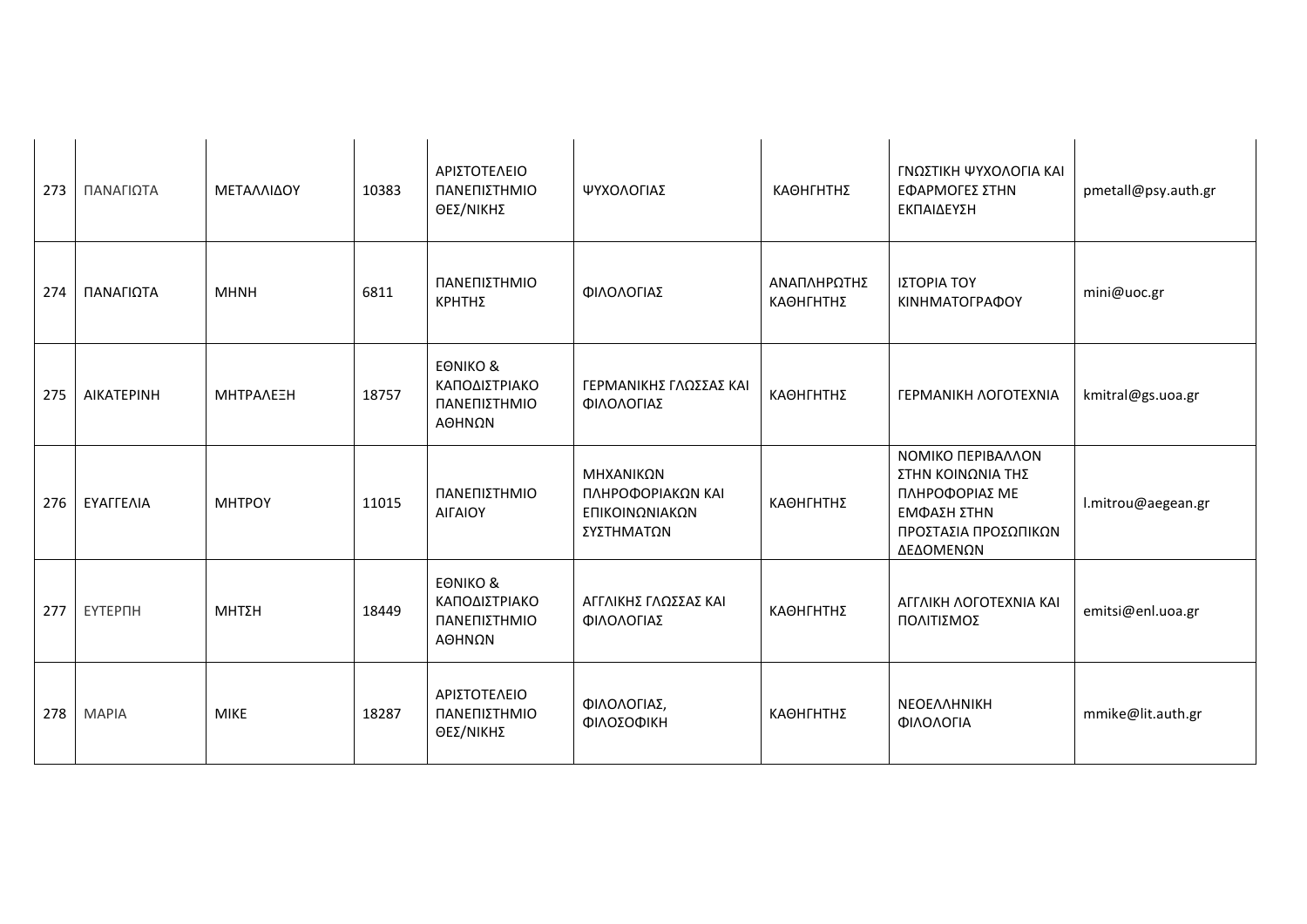| 279 | ΑΝΑΣΤΑΣΙΟΣ        | ΜΙΚΡΟΠΟΥΛΟΣ   | 9865  | ΠΑΝΕΠΙΣΤΗΜΙΟ<br>ΙΩΑΝΝΙΝΩΝ                                                               | ΠΑΙΔΑΓΩΓΙΚΟ ΔΗΜΟΤΙΚΗΣ<br>ΕΚΠΑΙΔΕΥΣΗΣ               | ΚΑΘΗΓΗΤΗΣ           | ΠΛΗΡΟΦΟΡΙΚΗ ΣΤΗΝ<br>ΕΚΠΑΙΔΕΥΣΗ ΜΕ ΕΜΦΑΣΗ<br>ΤΙΣ ΕΙΚΟΝΙΚΕΣ<br>ΠΡΑΓΜΑΤΙΚΟΤΗΤΕΣ ΣΤΗ<br>ΔΙΔ/ΛΙΑ                                      | amikrop@uoi.gr          |
|-----|-------------------|---------------|-------|-----------------------------------------------------------------------------------------|----------------------------------------------------|---------------------|----------------------------------------------------------------------------------------------------------------------------------|-------------------------|
| 280 | ΓΕΩΡΓΙΟΣ          | ΜΙΚΡΟΣ        | 19941 | <b>EONIKO &amp;</b><br>ΚΑΠΟΔΙΣΤΡΙΑΚΟ<br>ΠΑΝΕΠΙΣΤΗΜΙΟ<br>ΑΘΗΝΩΝ                          | ΙΤΑΛΙΚΗΣ ΓΛΩΣΣΑΣ ΚΑΙ<br>ΦΙΛΟΛΟΓΙΑΣ                 | ΚΑΘΗΓΗΤΗΣ           | ΓΛΩΣΣΟΛΟΓΙΑ:<br>ΥΠΟΛΟΓΙΣΤΙΚΗ ΚΑΙ<br>ΠΟΣΟΤΙΚΗ ΕΠΕΞΕΡΓΑΣΙΑ<br>ΓΛΩΣΣΩΝ                                                              | gmikros@isll.uoa.gr     |
| 281 | ΔΟΜΝΑ             | <b>MIXAHA</b> | 6067  | ΠΑΝΕΠΙΣΤΗΜΙΟ<br>ΔΥΤΙΚΗΣ<br>ΜΑΚΕΔΟΝΙΑΣ                                                   | ΕΠΙΚΟΙΝΩΝΙΑΣ ΚΑΙ<br>ΨΗΦΙΑΚΩΝ ΜΕΣΩΝ                 | ΚΑΘΗΓΗΤΗΣ           | Ανθρωπολογία της<br>Εκπαίδευσης, της<br>Μετανάστευσης και των<br>Μειονοτήτων                                                     | dmihail@uowm.gr         |
| 282 | ΙΑΚΩΒΟΣ           | ΜΙΧΑΗΛΙΔΗΣ    | 18369 | ΑΡΙΣΤΟΤΕΛΕΙΟ<br>ΠΑΝΕΠΙΣΤΗΜΙΟ<br>ΘΕΣ/ΝΙΚΗΣ                                               | ΙΣΤΟΡΙΑΣ ΚΑΙ<br>ΑΡΧΑΙΟΛΟΓΙΑΣ                       | ΚΑΘΗΓΗΤΗΣ           | ΝΕΟΤΕΡΗ ΚΑΙ ΣΥΓΧΡΟΝΗ<br>ΙΣΤΟΡΙΑ                                                                                                  | iakovos@hist.auth.gr    |
| 283 | ΑΣΗΜΙΝΑ           | ΜΙΧΑΗΛΙΔΟΥ    | 10702 | <b>UNIVERSITY OF</b><br><b>OSLO</b>                                                     | <b>ARENA CENTRE FOR</b><br><b>EUROPEAN STUDIES</b> | ΚΥΡΙΟΣ<br>ΕΡΕΥΝΗΤΗΣ | POLITICAL<br>COMMUNICATION,<br>EUROPEAN INTEGRATION,<br>EUROSCEPTICISM, ONLINE<br>AND SOCIAL MEDIA, MASS<br><b>COMMUNICATION</b> | a.michailidou@gmail.com |
| 284 | <b>AIKATEPINH</b> | ΜΙΧΑΛΟΠΟΥΛΟΥ  | 9749  | <b><i><u>ITANTEIO</u></i></b><br>ΠΑΝΕΠΙΣΤΗΜΙΟ<br>ΚΟΙΝΩΝΙΚΩΝ &<br>ΠΟΛΙΤΙΚΩΝ<br>ΕΠΙΣΤΗΜΩΝ | ΚΟΙΝΩΝΙΚΗΣ ΠΟΛΙΤΙΚΗΣ-<br>ΠΟΛΙΤΙΚΩΝ ΕΠΙΣΤΗΜΩΝ       | ΚΑΘΗΓΗΤΗΣ           | ΜΕΘΟΔΟΛΟΓΙΑ &<br>ΣΤΑΤΙΣΤΙΚΗ ΤΗΣ<br>ΕΜΠΕΙΡΙΚΗΣ ΚΟΙΝΩΝΙΚΗΣ<br>ΕΡΕΥΝΑΣ                                                              | kmichalop@gmail.com     |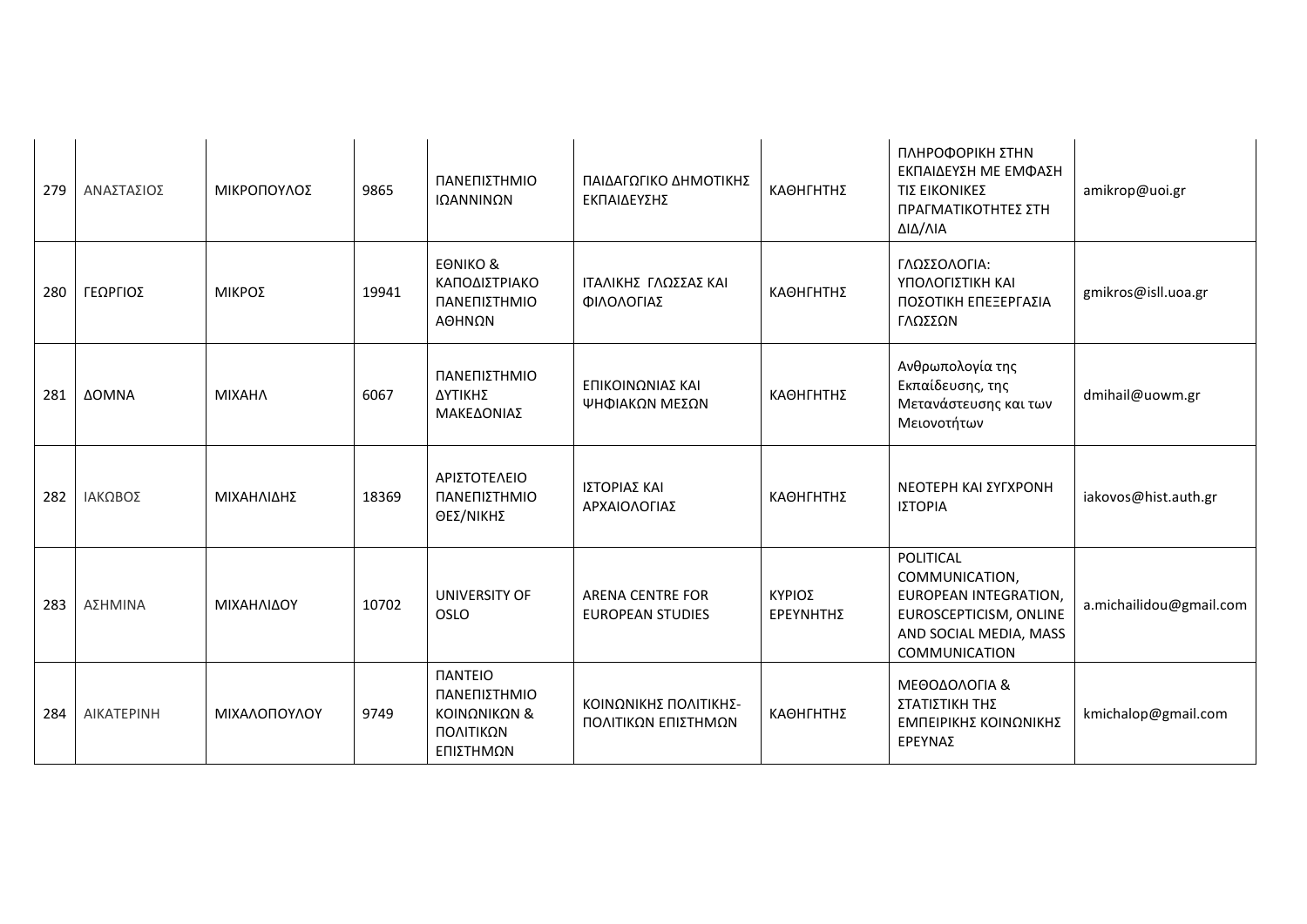| 285 | ΑΜΑΛΙΑ          | <b>MOZEP</b> | 19219 | <b>EONIKO &amp;</b><br>ΚΑΠΟΔΙΣΤΡΙΑΚΟ<br>ΠΑΝΕΠΙΣΤΗΜΙΟ<br>ΑΘΗΝΩΝ                          | ΦΙΛΟΣΟΦΙΚΗ -<br>ΦΙΛΟΛΟΓΙΑΣ                                                              | ΚΑΘΗΓΗΤΗΣ | ΘΕΩΡΗΤΙΚΗ ΓΛΩΣΣΟΛΟΓΙΑ<br>ΜΕ ΕΜΦΑΣΗ ΣΤΗ<br>ΣΗΜΑΣΙΟΛΟΓΙΑ  | amoser@phil.uoa.gr          |
|-----|-----------------|--------------|-------|-----------------------------------------------------------------------------------------|-----------------------------------------------------------------------------------------|-----------|---------------------------------------------------------|-----------------------------|
| 286 | ΓΕΡΑΣΙΜΟΣ       | ΜΟΣΧΟΝΑΣ     | 10935 | <b><i><u>IANTEIO</u></i></b><br>ΠΑΝΕΠΙΣΤΗΜΙΟ<br>ΚΟΙΝΩΝΙΚΩΝ &<br>ΠΟΛΙΤΙΚΩΝ<br>ΕΠΙΣΤΗΜΩΝ  | ΠΟΛΙΤΙΚΗΣ ΕΠΙΣΤΗΜΗΣ<br>ΚΑΙ ΙΣΤΟΡΙΑΣ                                                     | ΚΑΘΗΓΗΤΗΣ | ΣΥΓΚΡΙΤΙΚΗ ΠΟΛΙΤΙΚΗ<br>ΑΝΑΛΥΣΗ                          | ger.moschonas@gmail.co<br>m |
| 287 | ΔΕΣΠΟΙΝΑ        | MOYZAKH      | 11057 | ΑΡΙΣΤΟΤΕΛΕΙΟ<br>ΠΑΝΕΠΙΣΤΗΜΙΟ<br>ΘΕΣ/ΝΙΚΗΣ                                               | ΚΙΝΗΜΑΤΟΓΡΑΦΟΥ                                                                          | ΚΑΘΗΓΗΤΗΣ | ΠΑΡΑΓΩΓΗ ΚΑΙ ΔΙΕΥΘΥΝΣΗ<br>ΠΑΡΑΓΩΓΗΣ<br>ΚΙΝΗΜΑΤΟΓΡΑΦΟΥ   | mouzakid@film.auth.gr       |
| 288 | <b>ΜΕΛΕΤΙΟΣ</b> | ΜΟΥΣΤΑΚΑΣ    | 9455  | <b><i><u>IANTEIO</u></i></b><br>ΠΑΝΕΠΙΣΤΗΜΙΟ<br>ΚΟΙΝΩΝΙΚΩΝ &<br>ΠΟΛΙΤΙΚΩΝ<br>ΕΠΙΣΤΗΜΩΝ  | ΔΗΜΟΣΙΑΣ ΔΙΟΙΚΗΣΗΣ                                                                      | ΚΑΘΗΓΗΤΗΣ | ΔΙΟΙΚΗΤΙΚΟ ΔΙΚΑΙΟ                                       | moustakasm@yahoo.gr         |
| 289 | ΝΙΚΟΛΑΟΣ        | ΜΠΑΚΟΥΝΑΚΗΣ  | 18651 | <b><i><u>ITANTEIO</u></i></b><br>ΠΑΝΕΠΙΣΤΗΜΙΟ<br>ΚΟΙΝΩΝΙΚΩΝ &<br>ΠΟΛΙΤΙΚΩΝ<br>ΕΠΙΣΤΗΜΩΝ | ΔΙΕΘΝΩΝ ΣΠΟΥΔΩΝ<br>ΕΠΙΚΟΙΝΩΝΙΑΣ ΚΑΙ<br>ΠΟΛΙΤΙΣΜΟΥ-<br>ΕΠΙΚΟΙΝΩΝΙΑΣ, ΜΕΣΩΝ<br>ΠΟΛΙΤΙΣΜΟΥ | ΚΑΘΗΓΗΤΗΣ | ΠΡΑΚΤΙΚΗ ΤΗΣ<br>ΔΗΜΟΣΙΟΓΡΑΦΙΑΣ ΚΑΙ<br>ΤΕΧΝΙΚΕΣ ΑΦΗΓΗΣΗΣ | mpakou@otenet.gr            |
| 290 | ΑΘΑΝΑΣΙΑ        | ΜΠΑΛΤΑ       | 9393  | <b>EAN</b>                                                                              | ΑΝΘΡΩΠΙΣΤΙΚΩΝ<br>ΣΠΟΥΔΩΝ                                                                | ΚΑΘΗΓΗΤΗΣ | ΕΛΛΗΝΙΚΗ ΙΣΤΟΡΙΑ                                        | balta@eap.gr                |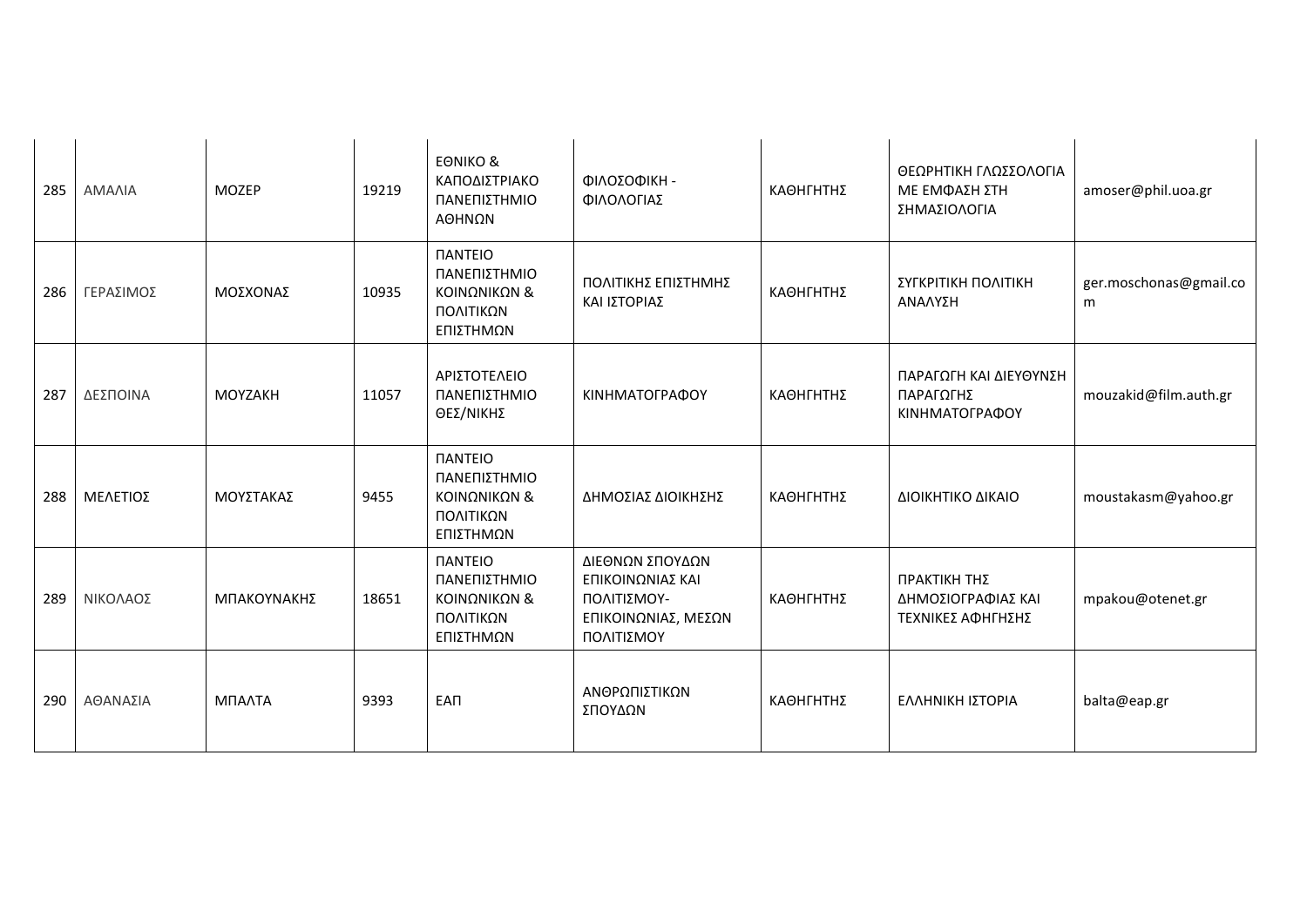| 291 | ΓΕΩΡΓΙΟΣ   | ΜΠΑΛΤΑΣ        | 18143 | <b>OIKONOMIKO</b><br>ΠΑΝΕΠΙΣΤΗΜΙΟ<br>ΑΘΗΝΩΝ                    | ΔΙΟΙΚΗΣΗΣ<br>ΕΠΙΧΕΙΡΗΣΕΩΝ-<br><b>MAPKETINFK KAI</b><br>ΕΠΙΚΟΙΝΩΝΙΑΣ | ΚΑΘΗΓΗΤΗΣ                | <b>MAPKETINFK</b>                                                 | gb@aueb.gr           |
|-----|------------|----------------|-------|----------------------------------------------------------------|---------------------------------------------------------------------|--------------------------|-------------------------------------------------------------------|----------------------|
| 292 | ΑΛΕΞΑΝΔΡΟΣ | ΜΠΑΛΤΖΗΣ       | 11259 | ΑΡΙΣΤΟΤΕΛΕΙΟ<br>ΠΑΝΕΠΙΣΤΗΜΙΟ<br>ΘΕΣ/ΝΙΚΗΣ                      | ΔΗΜΟΣΙΟΓΡΑΦΙΑΣ ΚΑΙ<br>ΜΕΣΩΝ ΜΑΖΙΚΗΣ<br>ΕΠΙΚΟΙΝΩΝΙΑΣ                 | ΑΝΑΠΛΗΡΩΤΗΣ<br>ΚΑΘΗΓΗΤΗΣ | ΚΟΙΝΩΝΙΟΛΟΓΙΑ ΤΩΝ<br>ΤΕΧΝΩΝ ΚΑΙ ΜΑΖΙΚΗ<br>ΕΠΙΚΟΙΝΩΝΙΑ             | baltzis@jour.auth.gr |
| 293 | ΖΩΗ        | ΜΠΑΜΠΛΕΚΟΥ     | 18556 | ΑΡΙΣΤΟΤΕΛΕΙΟ<br>ΠΑΝΕΠΙΣΤΗΜΙΟ<br>ΘΕΣ/ΝΙΚΗΣ                      | ΕΠΙΣΤΗΜΩΝ<br>ΠΡΟΣΧΟΛΙΚΗΣ ΑΓΩΓΗΣ ΚΑΙ<br>ΕΚΠΑΙΔΕΥΣΗΣ                  | ΚΑΘΗΓΗΤΗΣ                | ΓΝΩΣΤΙΚΗ ΨΥΧΟΛΟΓΙΑ:<br>ΔΟΜΗ ΚΑΙ ΑΝΑΠΤΥΞΗ<br>ΓΝΩΣΤΙΚΩΝ ΛΕΙΤΟΥΡΓΙΩΝ | zoinka@nured.auth.gr |
| 294 | ΦΙΛΗΜΩΝ    | ΜΠΑΝΤΙΜΑΡΟΥΔΗΣ | 10428 | ΠΑΝΕΠΙΣΤΗΜΙΟ<br>ΑΙΓΑΙΟΥ                                        | ΠΟΛΙΤΙΣΜΙΚΗΣ<br>ΤΕΧΝΟΛΟΓΙΑΣ ΚΑΙ<br>ΕΠΙΚΟΙΝΩΝΙΑΣ                     | ΚΑΘΗΓΗΤΗΣ                | ΜΜΕ & ΠΟΛΙΤΙΣΜΟΣ                                                  | pbantima@aegean.gr   |
| 295 | ΙΩΑΝΝΗΣ    | ΜΠΑΣΙΑΚΟΣ      | 18729 | <b>EONIKO &amp;</b><br>ΚΑΠΟΔΙΣΤΡΙΑΚΟ<br>ΠΑΝΕΠΙΣΤΗΜΙΟ<br>ΑΘΗΝΩΝ | ΟΙΚΟΝΟΜΙΚΩΝ<br>ΕΠΙΣΤΗΜΩΝ                                            | ΑΝΑΠΛΗΡΩΤΗΣ<br>ΚΑΘΗΓΗΤΗΣ | ΕΦΑΡΜΟΣΜΕΝΗ<br>ΣΤΑΤΙΣΤΙΚΗ                                         | ybassiak@econ.uoa.gr |
|     |            |                |       |                                                                |                                                                     |                          |                                                                   |                      |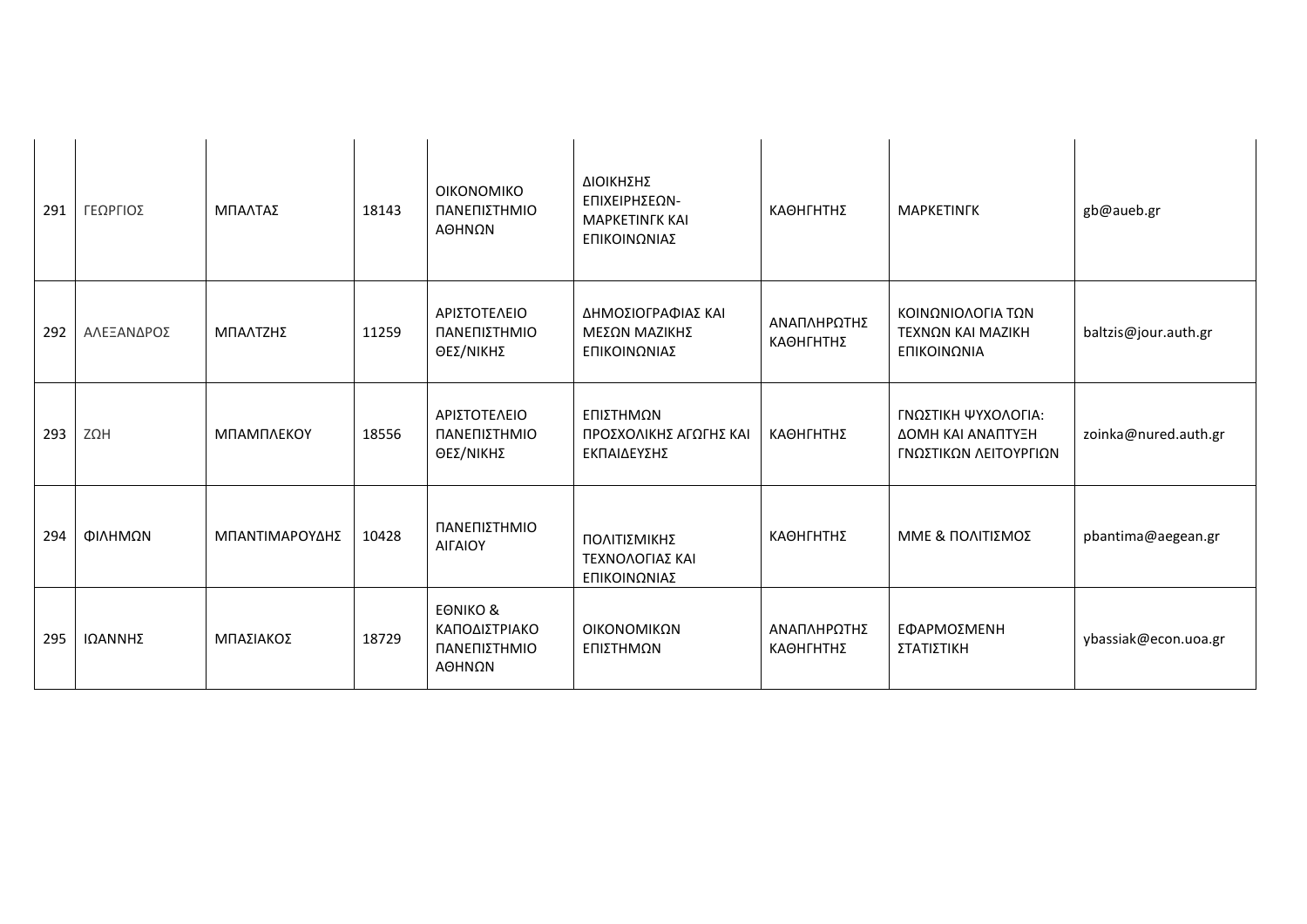| 296 | ΣΠΥΡΙΔΟΥΛΑ   | ΜΠΕΛΛΑ     | 17377 | <b>EONIKO &amp;</b><br>ΚΑΠΟΔΙΣΤΡΙΑΚΟ<br>ΠΑΝΕΠΙΣΤΗΜΙΟ<br>ΑΘΗΝΩΝ  | ΦΙΛΟΛΟΓΙΑΣ                                                                   | ΚΑΘΗΓΗΤΗΣ                | ΓΛΩΣΣΟΛΟΓΙΑ:<br>ΠΡΑΓΜΑΤΟΛΟΓΙΑ ΚΑΙ<br>ΔΙΔΑΣΚΑΛΙΑ ΔΕΥΤΕΡΗΣ<br>ΓΛΩΣΣΑΣ | sbella@phil.uoa.gr                  |
|-----|--------------|------------|-------|-----------------------------------------------------------------|------------------------------------------------------------------------------|--------------------------|---------------------------------------------------------------------|-------------------------------------|
| 297 | ΠΑΝΑΓΙΩΤΗΣ   | ΜΠΕΣΜΠΕΑΣ  | 11594 | <b>OIKONOMIKO</b><br>ΠΑΝΕΠΙΣΤΗΜΙΟ<br>ΑΘΗΝΩΝ                     | ΣΤΑΤΙΣΤΙΚΗΣ                                                                  | ΑΝΑΠΛΗΡΩΤΗΣ<br>ΚΑΘΗΓΗΤΗΣ | ΕΦΑΡΜΟΣΜΕΝΗ<br>ΣΤΑΤΙΣΤΙΚΗ                                           | besbeas@aueb.gr                     |
| 298 | ΚΩΝΣΤΑΝΤΙΝΟΣ | ΜΠΟΜΠΑΣ    | 5369  | <b>UNIVERSITE</b><br><b>CHARLES DE</b><br><b>GAULLE LILLE 3</b> | <b>CENTRE D'ETUDES EN</b><br>CIVLISATIONS, LANGUESS<br>ET LETTRES ETRANGERES | ΚΑΘΗΓΗΤΗΣ                | ΝΕΟΕΛΛΗΝΙΚΕΣ ΣΠΟΥΔΕΣ<br>ΔΙΑΠΟΛΙΤΙΣΜΙΚΕΣ<br>ΣΠΟΥΔΕΣ                  | constantin.bobas@univ-<br>lille3.fr |
| 299 | ΚΩΝΣΤΑΝΤΙΝΑ  | ΜΠΟΤΣΙΟΥ   | 441   | ΠΑΝΕΠΙΣΤΗΜΙΟ<br>ΠΕΛΟΠΟΝΝΗΣΟΥ                                    | ΠΟΛΙΤΙΚΗΣ ΕΠΙΣΤΗΜΗΣ<br>ΚΑΙ ΔΙΕΘΝΩΝ ΣΧΕΣΕΩΝ                                   | ΑΝΑΠΛΗΡΩΤΗΣ<br>ΚΑΘΗΓΗΤΗΣ | ΣΥΓΧΡΟΝΗ ΙΣΤΟΡΙΑ ΚΑΙ<br>ΔΙΕΘΝΗΣ ΠΟΛΙΤΙΚΗ                            | kbotsiou@uop.gr                     |
| 300 | ΝΙΚΟΛΑΟΣ     | ΜΠΟΥΜΠΑΡΗΣ | 6379  | ΠΑΝΕΠΙΣΤΗΜΙΟ<br>ΑΙΓΑΙΟΥ                                         | ΠΟΛΙΤΙΣΜΙΚΗΣ<br>ΤΕΧΝΟΛΟΓΙΑΣ ΚΑΙ<br>ΕΠΙΚΟΙΝΩΝΙΑΣ                              | ΕΠΙΚΟΥΡΟΣ<br>ΚΑΘΗΓΗΤΗΣ   | ΠΟΛΙΤΙΣΤΙΚΕΣ<br>ΒΙΟΜΗΧΑΝΙΕΣ ΚΑΙ<br>ΨΗΦΙΑΚΑ ΜΕΣΑ<br>ΕΠΙΚΟΙΝΩΝΙΑΣ     | nbubaris@ct.aegean.gr               |
| 301 | ΒΑΣΙΛΕΙΟΣ    | ΜΠΟΥΡΔΑΚΗΣ | 18303 | ΠΑΝΕΠΙΣΤΗΜΙΟ<br>ΘΕΣΑΛΛΙΑΣ                                       | ΑΡΧΙΤΕΚΤΟΝΩΝ<br>ΜΗΧΑΝΙΚΩΝ                                                    | ΚΑΘΗΓΗΤΗΣ                | ΑΡΧΙΤΕΚΤΟΝΙΚΗ ΣΥΝΘΕΣΗ<br>ΚΑΙ ΤΕΧΝΙΚΕΣ ΧΩΡΙΚΩΝ<br>ΑΝΑΠΑΡΑΣΤΑΣΕΩΝ     | vas@arch.uth.gr                     |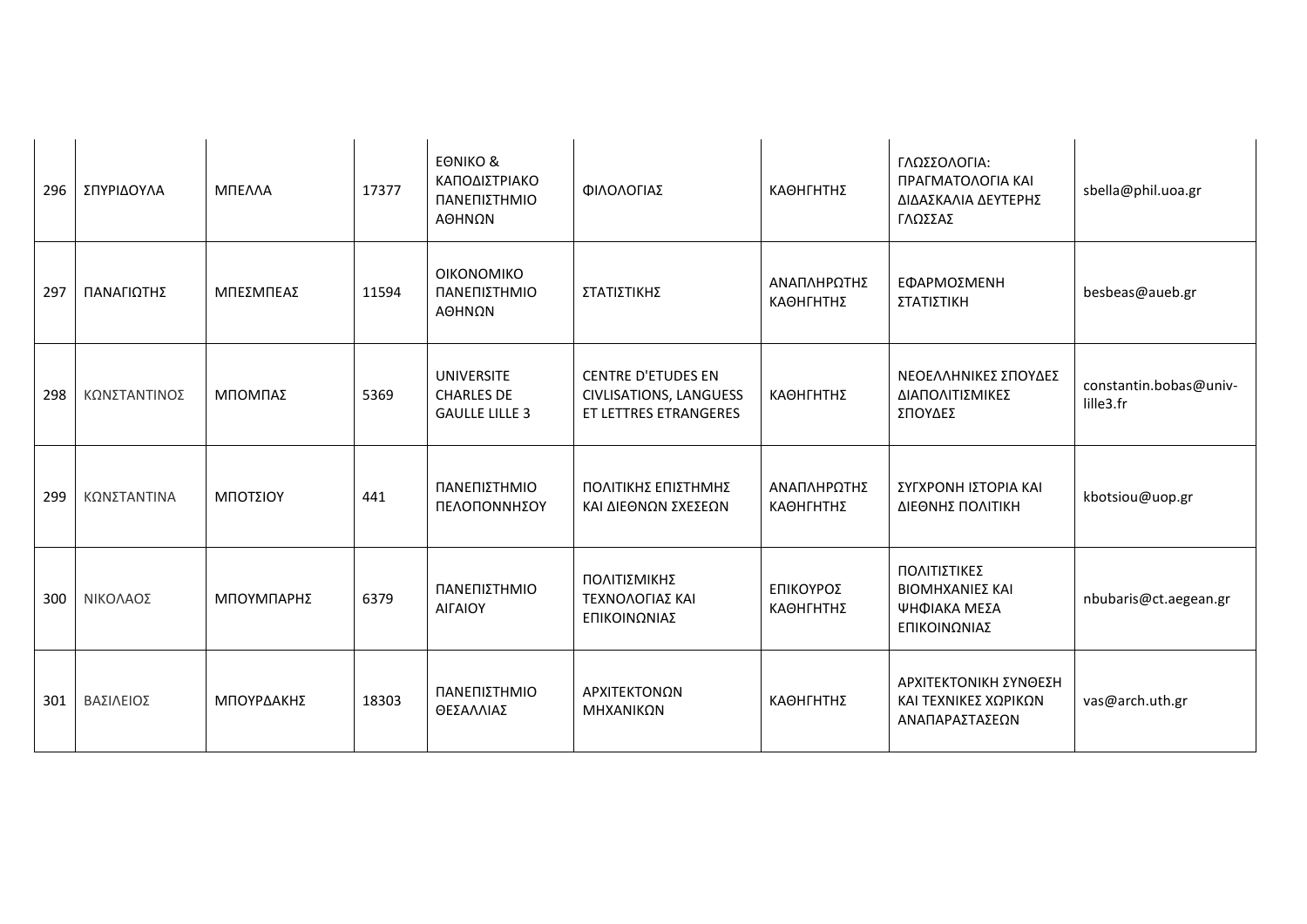| 302 | <b>EYFENIA</b> | ΜΠΟΥΡΝΟΒΑ   | 18218 | EONIKO &<br>ΚΑΠΟΔΙΣΤΡΙΑΚΟ<br>ΠΑΝΕΠΙΣΤΗΜΙΟ<br>ΑΘΗΝΩΝ            | ΟΙΚΟΝΟΜΙΚΩΝ<br>ΕΠΙΣΤΗΜΩΝ           | ΚΑΘΗΓΗΤΗΣ | <b>OIKONOMIKH KAI</b><br>ΚΟΙΝΩΝΙΚΗ ΙΣΤΟΡΙΑ ΜΕ<br>ΕΜΦΑΣΗ ΣΤΟΝ 20ο<br>ΑΙΩΝΑ                                        | bournova@econ.uoa.gr    |
|-----|----------------|-------------|-------|----------------------------------------------------------------|------------------------------------|-----------|------------------------------------------------------------------------------------------------------------------|-------------------------|
| 303 | ΧΡΙΣΤΙΝΑ       | ΜΠΟΥΤΣΟΥΚΗ  | 11080 | ΑΡΙΣΤΟΤΕΛΕΙΟ<br>ΠΑΝΕΠΙΣΤΗΜΙΟ<br>ΘΕΣ/ΝΙΚΗΣ                      | ΟΙΚΟΝΟΜΙΚΩΝ<br>ΕΠΙΣΤΗΜΩΝ           | ΚΑΘΗΓΗΤΗΣ | ΠΟΛΙΤΙΚΗ ΚΑΤΑΚΤΗΣΗΣ<br>ΚΑΙ ΕΡΕΥΝΑ ΑΓΟΡΑΣ<br>(MAPKETINFK)                                                         | chbouts@econ.auth.gr    |
| 304 | ΘΑΡΡΕΝΟΣ       | ΜΠΡΑΤΙΤΣΗΣ  | 12097 | ΠΑΝΕΠΙΣΤΗΜΙΟ<br>ΔΥΤΙΚΗΣ<br>ΜΑΚΕΔΟΝΙΑΣ                          | ΠΑΙΔΑΓΩΓΙΚΟ<br>ΝΗΠΙΑΓΩΓΩΝ          | ΚΑΘΗΓΗΤΗΣ | ПЛНРОФОРІКН МЕ<br>ΕΜΦΑΣΗ ΣΤΗΝ<br>ΑΝΑΠΤΥΞΗ<br>ΕΚΠΑΙΔΕΥΤΙΚΟΥ<br>ΛΟΓΙΣΜΙΚΟΥ                                         | bratitsis@uowm.gr       |
| 305 | ΚΩΝΣΤΑΝΤΙΝΟΣ   | ΜΥΛΩΝΑΣ     | 19836 | <b>EONIKO &amp;</b><br>ΚΑΠΟΔΙΣΤΡΙΑΚΟ<br>ΠΑΝΕΠΙΣΤΗΜΙΟ<br>ΑΘΗΝΩΝ | ΨΥΧΟΛΟΓΙΑΣ                         | ΚΑΘΗΓΗΤΗΣ | ΜΕΘΟΔΟΛΟΓΙΑ<br>ΕΠΙΣΤΗΜΟΝΙΚΗΣ ΕΡΕΥΝΑΣ<br>ΚΑΙ ΣΤΑΤΙΣΤΙΚΗ ΣΤΗΝ<br>ΨΥΧΟΛΟΓΙΑ                                         | kmylonas@psych.uoa.gr   |
| 306 | ΝΙΚΟΛΑΟΣ       | ΝΑΥΡΙΔΗΣ    | 8551  | ΑΝΩΤΑΤΗ ΣΧΟΛΗ<br>ΚΑΛΩΝ ΤΕΧΝΩΝ                                  | ΕΙΚΑΣΤΙΚΩΝ ΤΕΧΝΩΝ                  | ΚΑΘΗΓΗΤΗΣ | ΖΩΓΡΑΦΙΚΗ                                                                                                        | navridisnikos@gmail.com |
| 307 | ΒΑΣΙΛΙΚΗ       | ΝΙΚΗΦΟΡΙΔΟΥ | 10169 | <b>EONIKO &amp;</b><br>ΚΑΠΟΔΙΣΤΡΙΑΚΟ<br>ΠΑΝΕΠΙΣΤΗΜΙΟ<br>ΑΘΗΝΩΝ | ΑΓΓΛΙΚΗΣ ΓΛΩΣΣΑΣ ΚΑΙ<br>ΦΙΛΟΛΟΓΙΑΣ | ΚΑΘΗΓΗΤΗΣ | ΘΕΩΡΗΤΙΚΗ ΓΛΩΣΣΟΛΟΓΙΑ<br>ΜΕ ΕΜΦΑΣΗ ΣΤΗ<br><b><i>FPAMMATIKH KAI</i></b><br>ΣΗΜΑΣΙΟΛΟΓΙΑ ΑΓΓΛΙΚΗΣ<br>ΚΑΙ ΕΛΛΗΝΙΚΗΣ | vnikifor@enl.uoa.gr     |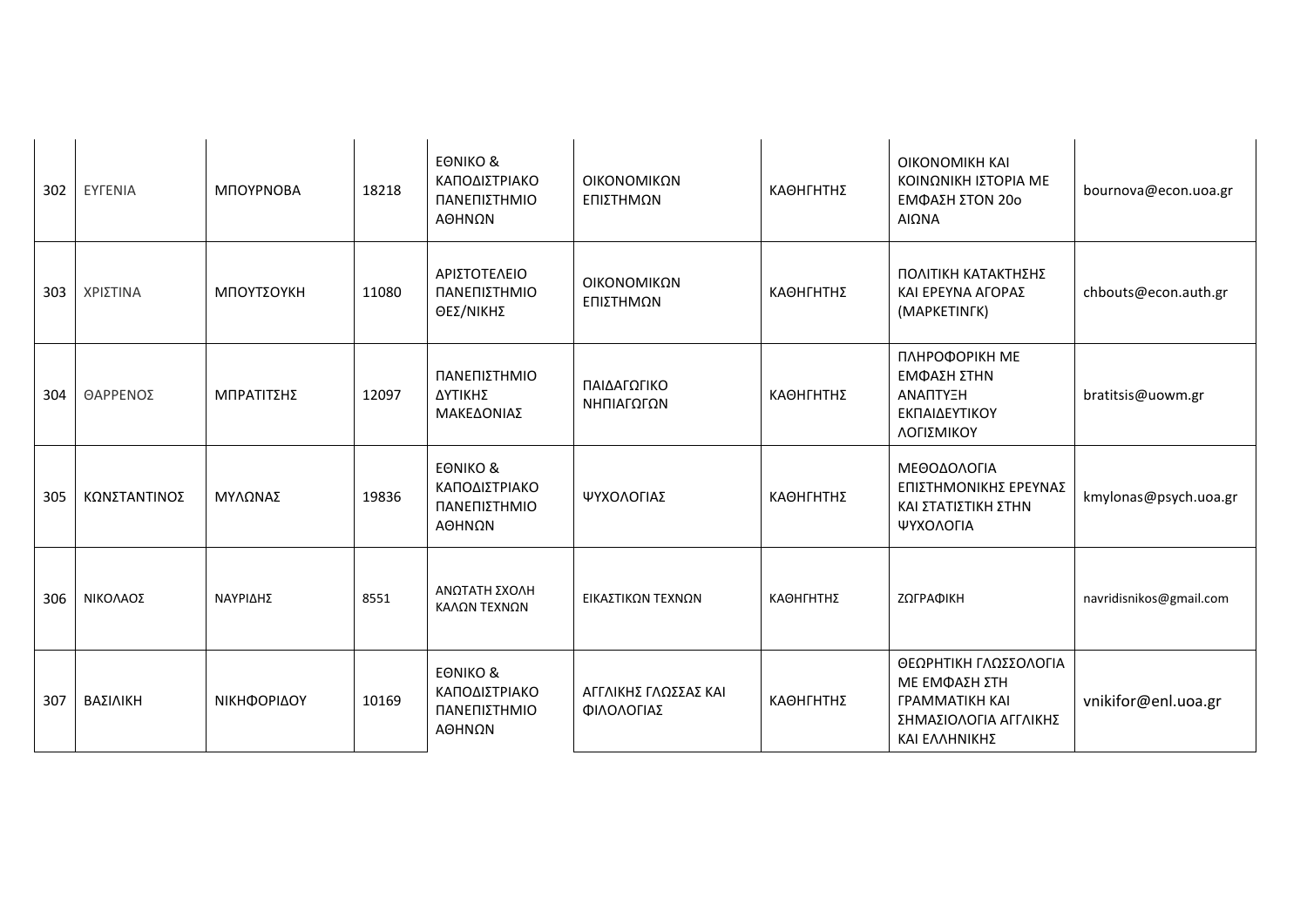| 308 | ΒΑΣΙΛΕΙΟΣ    | ΝΙΤΣΙΑΚΟΣ      | 6140  | ΠΑΝΕΠΙΣΤΗΜΙΟ<br>ΙΩΑΝΝΙΝΩΝ                                      | ΙΣΤΟΡΙΑΣ ΚΑΙ<br>ΑΡΧΑΙΟΛΟΓΙΑΣ                        | ΚΑΘΗΓΗΤΗΣ                | ΚΟΙΝΩΝΙΚΗ ΛΑΟΓΡΑΦΙΑ                                                         | bnitsiak@cc.uoi.gr           |
|-----|--------------|----------------|-------|----------------------------------------------------------------|-----------------------------------------------------|--------------------------|-----------------------------------------------------------------------------|------------------------------|
| 309 | ΚΩΝΣΤΑΝΤΙΝΟΣ | ΝΤΙΝΑΣ         | 17713 | ΠΑΝΕΠΙΣΤΗΜΙΟ<br>ΔΥΤΙΚΗΣ<br>ΜΑΚΕΔΟΝΙΑΣ                          | ΠΑΙΔΑΓΩΓΙΚΟ<br>ΝΗΠΙΑΓΩΓΩΝ                           | ΚΑΘΗΓΗΤΗΣ                | ΓΛΩΣΣΟΛΟΓΙΑ - ΕΛΛΗΝΙΚΗ<br>ΓΛΩΣΣΑ ΚΑΙ ΔΙΔΑΚΤΙΚΗ<br>TΗΣ                       | kdinas@uowm.gr               |
| 310 | ΧΡΙΣΤΙΝΑ     | <b>NTOYNIA</b> | 18901 | <b>EONIKO &amp;</b><br>ΚΑΠΟΔΙΣΤΡΙΑΚΟ<br>ΠΑΝΕΠΙΣΤΗΜΙΟ<br>ΑΘΗΝΩΝ | ΦΙΛΟΛΟΓΙΑΣ,<br>ΦΙΛΟΣΟΦΙΚΗ                           | ΚΑΘΗΓΗΤΗΣ                | <b>NEOEAAHNIKH</b><br>ΦΙΛΟΛΟΓΙΑ                                             | cdounia@phil.uoa.gr          |
| 311 | ΖΑΦΕΙΡΙΟΣ    | ΞΑΓΟΡΑΡΗΣ      | 8674  | ΑΝΩΤΑΤΗ ΣΧΟΛΗ<br>ΚΑΛΩΝ ΤΕΧΝΩΝ                                  | ΕΙΚΑΣΤΙΚΩΝ ΤΕΧΝΩΝ                                   | ΚΑΘΗΓΗΤΗΣ                | ΖΩΓΡΑΦΙΚΗ                                                                   | zafosx@hotmail.com           |
| 312 | ΦΟΙΒΟΣ       | ΠΑΝΑΓΙΩΤΙΔΗΣ   | 298   | UNIVERSITY OF<br><b>CYPRUS</b>                                 | <b>ENGLISH STUDIES</b>                              | ΚΑΘΗΓΗΤΗΣ                | ΘΕΩΡΗΤΙΚΗ<br>ΓΛΩΣΣΟΛΟΓΙΑ, ΣΥΝΤΑΞΗ,<br>ΣΥΓΚΡΙΤΙΚΗ ΓΛΩΣΣΟΛΟΓΙΑ,<br>ΜΟΡΦΟΛΟΓΙΑ | phoevos@ucy.ac.cy            |
| 313 | ΝΙΚΟΛΑΟΣ     | ΠΑΝΑΓΙΩΤΟΥ     | 20796 | ΑΡΙΣΤΟΤΕΛΕΙΟ<br>ΠΑΝΕΠΙΣΤΗΜΙΟ<br>ΘΕΣΣΑΛΟΝΙΚΗΣ                   | ΔΗΜΟΣΙΟΓΡΑΦΙΑΣ ΚΑΙ<br>ΜΕΣΩΝ ΜΑΖΙΚΗΣ<br>ΕΠΙΚΟΙΝΩΝΙΑΣ | ΑΝΑΠΛΗΡΩΤΗΣ<br>ΚΑΘΗΓΗΤΗΣ | Διεθνής Δημοσιογραφία<br>και Ειδησεογραφικός<br>Γραμματισμός                | npanagiotou@jour.aut<br>h.gr |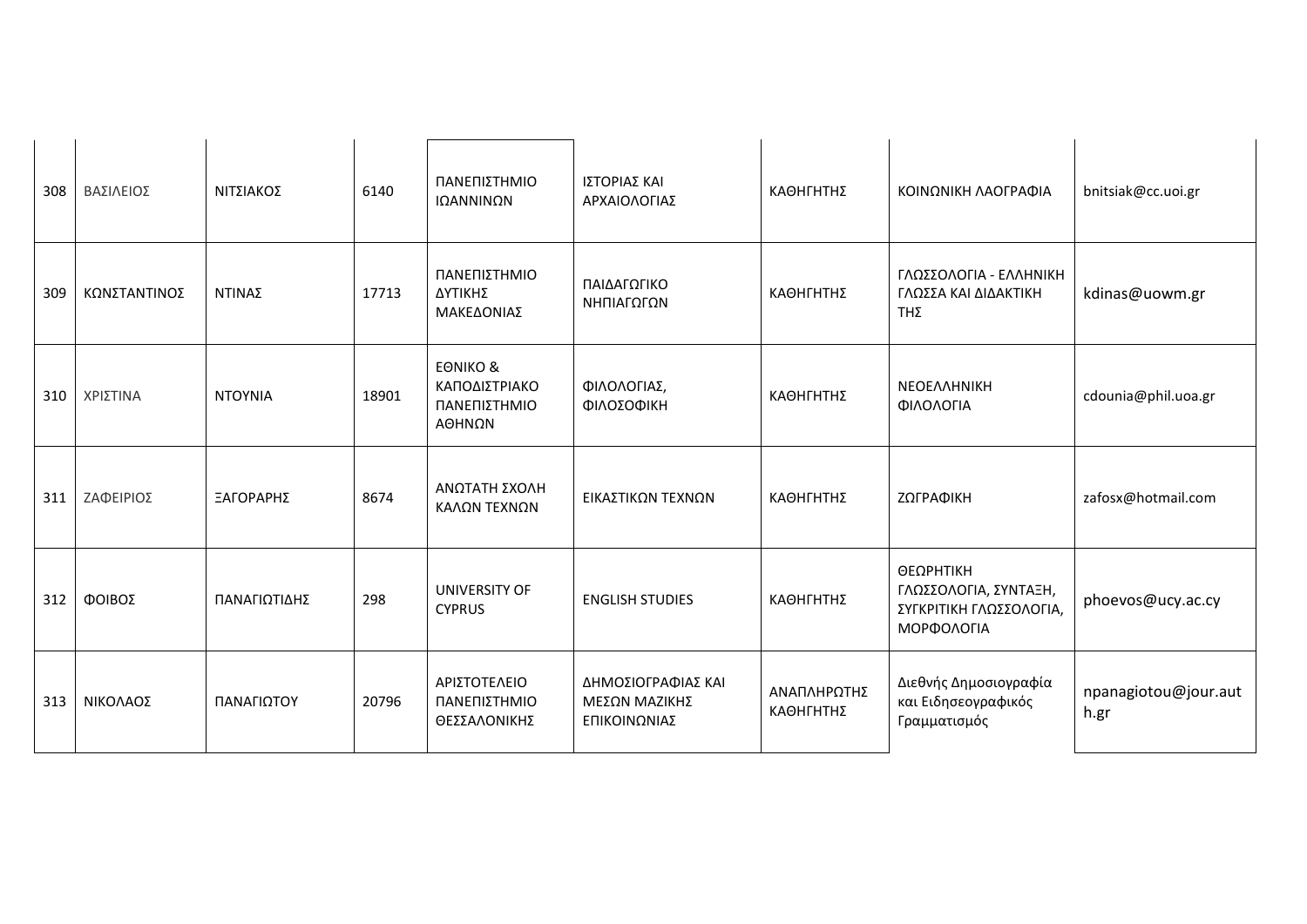| 314 | <b>ENENH</b>  | ΠΑΝΑΡΕΤΟΥ     | 17450 | <b>EONIKO &amp;</b><br>ΚΑΠΟΔΙΣΤΡΙΑΚΟ<br>ΠΑΝΕΠΙΣΤΗΜΙΟ<br>ΑΘΗΝΩΝ | ΦΙΛΟΛΟΓΙΑΣ                                         | ΑΝΑΠΛΗΡΩΤΗΣ<br>ΚΑΘΗΓΗΤΗΣ | ΘΕΩΡΗΤΙΚΗ<br>ΓΛΩΣΣΟΛΟΓΙΑ:<br>ΚΕΙΜΕΝΟΓΛΩΣΣΟΛΟΓΙΑ          | epanar@phil.uoa.gr      |
|-----|---------------|---------------|-------|----------------------------------------------------------------|----------------------------------------------------|--------------------------|----------------------------------------------------------|-------------------------|
| 315 | ΕΥΘΥΜΙΑ       | ΠΑΝΔΗ-ΠΑΥΛΑΚΗ | 19771 | <b>EONIKO &amp;</b><br>ΚΑΠΟΔΙΣΤΡΙΑΚΟ<br>ΠΑΝΕΠΙΣΤΗΜΙΟ<br>ΑΘΗΝΩΝ | ΙΣΠΑΝΙΚΗΣ ΓΛΩΣΣΑΣ ΚΑΙ<br>ΦΙΛΟΛΟΓΙΑΣ,<br>ΦΙΛΟΣΟΦΙΚΗ | ΚΑΘΗΓΗΤΗΣ                | ΙΣΠΑΝΟΦΩΝΗ ΚΑΙ<br>ΣΥΓΚΡΙΤΙΚΗ ΛΟΓΟΤΕΧΝΙΑ                  | epavlakis@spanll.uoa.gr |
| 316 | ΑΝΑΣΤΑΣΙΟΣ    | ΠΑΝΟΠΟΥΛΟΣ    | 21617 | ΠΑΝΕΠΙΣΤΗΜΙΟ<br>ΜΑΚΕΔΟΝΙΑΣ                                     | ΒΑΛΚΑΝΙΚΩΝ, ΣΛΑΒΙΚΩΝ<br>ΚΑΙ ΑΝΑΤΟΛΙΚΩΝ<br>ΣΠΟΥΔΩΝ  | ΑΝΑΠΛΗΡΩΤΗΣ<br>ΚΑΘΗΓΗΤΗΣ | ΠΟΛΙΤΙΚΗ ΚΑΤΑΚΤΗΣΗ ΤΗΣ<br>ΑΓΟΡΑΣ                         | apanopoulos@uom.gr      |
| 317 | ΔΗΜΗΤΡΗΣ      | ΠΑΠΑΓΕΩΡΓΙΟΥ  | 17641 | ΠΑΝΕΠΙΣΤΗΜΙΟ<br>ΑΙΓΑΙΟΥ                                        | ΠΟΛΙΤΙΣΜΙΚΗΣ ΤΕΧΝΟΛΟΓΙΑΣ<br>ΚΑΙ ΕΠΙΚΟΙΝΩΝΙΑΣ       | ΚΑΘΗΓΗΤΗΣ                | ΘΕΩΡΙΑ ΤΗΣ ΕΠΙΤΕΛΕΣΗΣ ΚΑΙ<br>ΠΟΛΙΤΙΣΤΙΚΗ<br>ΑΝΑΠΑΡΑΣΤΑΣΗ | dpap@ct.aegean.gr       |
| 318 | <b>EIPHNH</b> | ΠΑΠΑΔΑΚΗ      | 16171 | ΠΑΝΕΠΙΣΤΗΜΙΟ<br>ΙΩΑΝΝΙΝΩΝ                                      | ΜΟΥΣΙΚΩΝ ΣΠΟΥΔΩΝ                                   | ΕΠΙΚΟΥΡΟΣ<br>ΚΑΘΗΓΗΤΗΣ   | ΕΠΙΚΟΙΝΩΝΙΑ                                              | papadaki@teiep.gr       |
| 319 | ΝΙΚΟΛΑΟΣ      | ΠΑΠΑΔΑΤΟΣ     | 18558 | <b>EONIKO &amp;</b><br>ΚΑΠΟΔΙΣΤΡΙΑΚΟ<br>ΠΑΝΕΠΙΣΤΗΜΙΟ<br>ΑΘΗΝΩΝ | ΜΑΘΗΜΑΤΙΚΩΝ                                        | ΚΑΘΗΓΗΤΗΣ                | ΠΙΘΑΝΟΤΗΤΕΣ ΚΑΙ<br>ΣΤΑΤΙΣΤΙΚΗ                            | npapadat@math.uoa.gr    |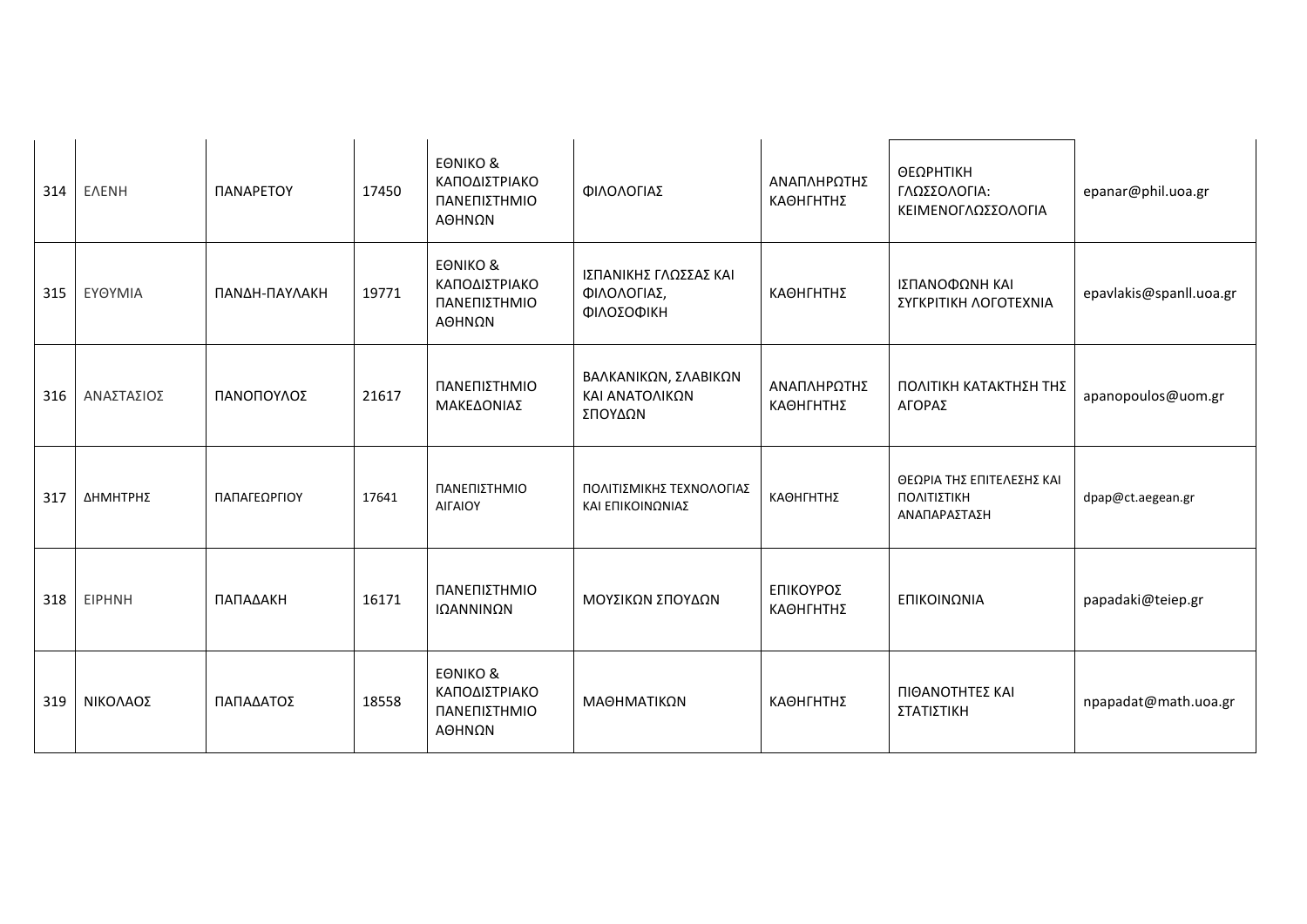| 320 | ΔΑΝΑΗ         | ΠΑΠΑΔΑΤΟΥ               | 17299 | <b>EONIKO &amp;</b><br>ΚΑΠΟΔΙΣΤΡΙΑΚΟ<br>ΠΑΝΕΠΙΣΤΗΜΙΟ<br>ΑΘΗΝΩΝ                         | ΝΟΣΗΛΕΥΤΙΚΗΣ                        | ΚΑΘΗΓΗΤΗΣ                | ΚΛΙΝΙΚΗ ΨΥΧΟΛΟΓΙΑ                                                                                                          | dpap@nurs.uoa.gr                            |
|-----|---------------|-------------------------|-------|----------------------------------------------------------------------------------------|-------------------------------------|--------------------------|----------------------------------------------------------------------------------------------------------------------------|---------------------------------------------|
| 321 | ΔΗΜΗΤΡΗΣ      | ΠΑΠΑΔΗΜΗΤΡΙΟΥ           | 5306  | UNIVERISTY OF<br><b>MANCHESTER</b>                                                     |                                     | ΚΑΘΗΓΗΤΗΣ                | POLITICAL SCIENCE                                                                                                          | dimitris.papadimitriou@<br>manchester.ac.uk |
| 322 | ΔΕΣΠΟΙΝΑ      | ΠΑΠΑΔΗΜΗΤΡΙΟΥ-<br>ΖΩΤΟΥ | 4668  | <b><i><u>IANTEIO</u></i></b><br>ΠΑΝΕΠΙΣΤΗΜΙΟ<br>ΚΟΙΝΩΝΙΚΩΝ &<br>ΠΟΛΙΤΙΚΩΝ<br>ΕΠΙΣΤΗΜΩΝ | ΠΟΛΙΤΙΚΗΣ ΕΠΙΣΤΗΜΗΣ<br>ΚΑΙ ΙΣΤΟΡΙΑΣ | ΚΑΘΗΓΗΤΗΣ                | ΕΛΛΗΝΙΚΕΣ ΚΑΙ<br>ΕΥΡΩΠΑΪΚΕΣ ΣΠΟΥΔΕΣ:<br>ΠΟΛΙΤΙΚΕΣ ΙΔΕΟΛΟΓΙΕΣ<br>ΚΑΙ ΔΗΜΟΣΙΟΤΗΤΑ                                            | dpapadim@panteion.gr                        |
| 323 | <b>MAPIA</b>  | ΠΑΠΑΔΗΜΗΤΡΙΟΥ           | 18414 | ΠΑΝΕΠΙΣΤΗΜΙΟ<br>ΘΕΣΣΑΛΙΑΣ                                                              | ΑΡΧΙΤΕΚΤΟΝΩΝ ΜΗΧΑΝΙΚΩΝ              | ΚΑΘΗΓΗΤΗΣ                | ΕΙΚΑΣΤΙΚΕΣ ΤΕΧΝΕΣ -<br>ΖΩΓΡΑΦΙΚΗ                                                                                           | mariapaps@arch.uth.gr                       |
| 324 | ΣΠΥΡΙΔΩΝ      | ΠΑΠΑΔΟΠΟΥΛΟΣ            | 19867 | ΠΑΝΕΠΙΣΤΗΜΙΟ<br>ΘΕΣΣΑΛΙΑΣ                                                              | ΑΡΧΙΤΕΚΤΟΝΩΝ<br>ΜΗΧΑΝΙΚΩΝ           | ΚΑΘΗΓΗΤΗΣ                | ΕΙΣΑΓΩΓΗ ΣΤΗΝ<br><b>APXITEKTONIKH ME</b><br>ΕΜΦΑΣΗ ΣΤΗΝ ΠΛΑΣΤΙΚΗ<br>ΣΥΝΘΕΣΗ ΚΑΙ ΣΤΙΣ<br>ΟΠΤΙΚΟΑΚΟΥΣΤΙΚΕΣ<br>ΑΝΑΠΑΡΑΣΤΑΣΕΙΣ | spap@uth.gr                                 |
| 325 | ΤΡΙΑΝΤΑΦΥΛΛΙΑ | ΠΑΠΑΔΟΠΟΥΛΟΥ            | 7778  | ΑΡΙΣΤΟΤΕΛΕΙΟ<br>ΠΑΝΕΠΙΣΤΗΜΙΟ<br>ΘΕΣ/ΝΙΚΗΣ                                              | <b>ΝΟΜΙΚΗΣ - ΝΟΜΙΚΗ</b>             | ΑΝΑΠΛΗΡΩΤΗΣ<br>ΚΑΘΗΓΗΤΗΣ | ΣΥΝΤΑΓΜΑΤΙΚΟ ΔΙΚΑΙΟ                                                                                                        | linapapa@law.auth.gr                        |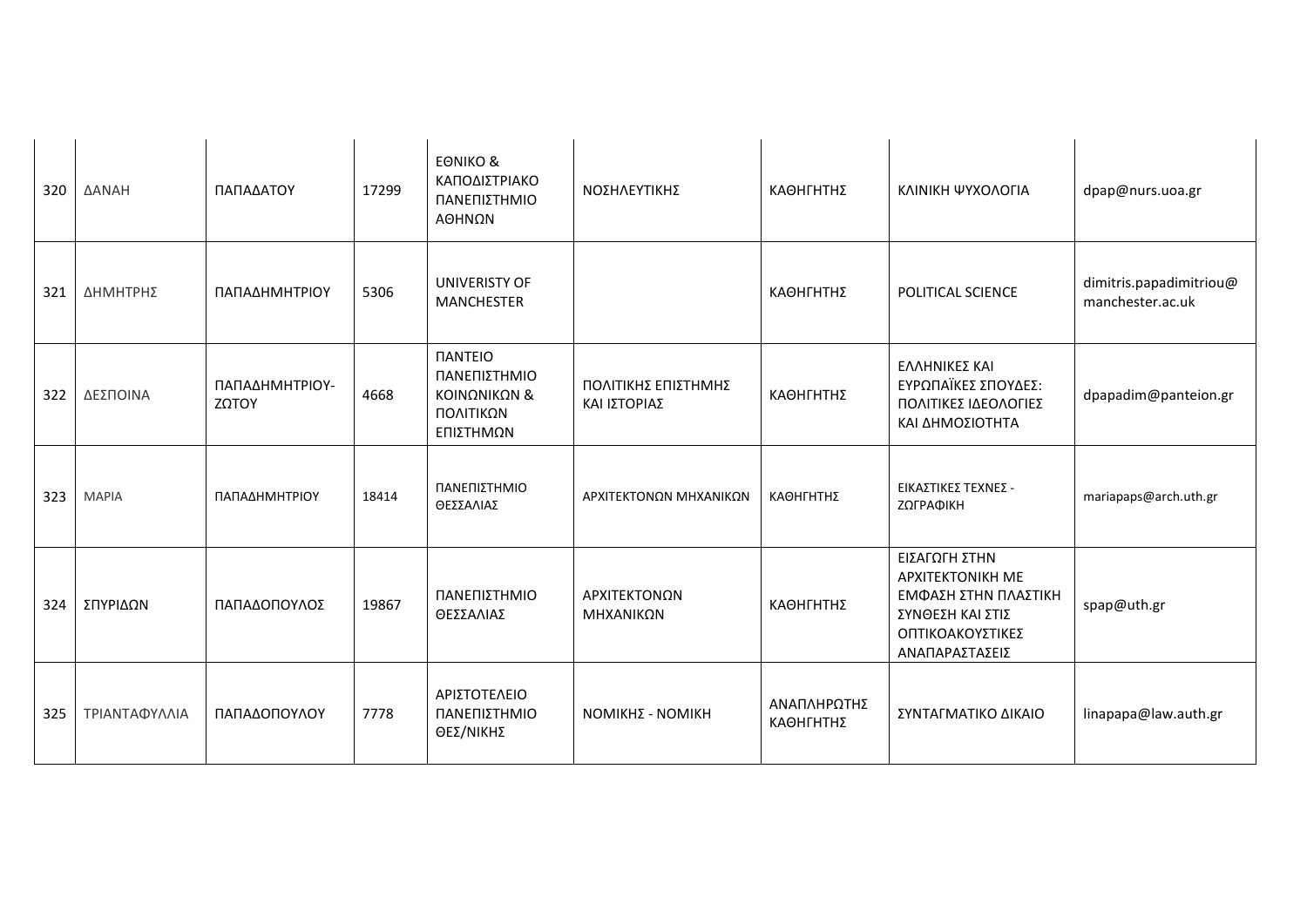| 326 | ΙΩΑΝΝΑ       | ΠΑΠΑΘΑΝΑΣΙΟΥ  | 6273  | <b>EONIKO KENTPO</b><br>ΚΟΙΝΩΝΙΚΩΝ<br>ΕΡΕΥΝΩΝ - ΕΚΚΕ | ΙΝΣΤΙΤΟΥΤΟ ΚΟΙΝΩΝΙΚΩΝ<br>ΕΡΕΥΝΩΝ     | ΔΙΕΥΘΥΝΤΗΣ<br>ΕΡΕΥΝΩΝ | ΠΟΛΙΤΙΚΗ<br>ΚΟΙΝΩΝΙΟΛΟΓΙΑ.<br>ΚΟΙΝΩΝΙΚΑ ΚΑΙ ΠΟΛΙΤΙΚΑ<br>ΚΙΝΗΜΑΤΑ ΣΤΗΝ ΕΥΡΩΠΗ<br>ΤΟΥ 20ου ΑΙΩΝΑ | acheimastos@ath.forthn<br>et.gr        |
|-----|--------------|---------------|-------|------------------------------------------------------|--------------------------------------|-----------------------|------------------------------------------------------------------------------------------------|----------------------------------------|
| 327 | <b>ENENA</b> | ΠΑΠΑΝΑΣΤΑΣΙΟΥ | 2522  | Πανεπιστήμιο<br>Λευκωσίας                            |                                      | ΚΑΘΗΓΗΤΗΣ             | ΜΕΘΟΔΟΛΟΓΙΑ ΕΡΕΥΝΑΣ,<br>ΑΞΙΟΛΟΓΗΣΗ, ΠΟΣΟΤΙΚΕΣ<br>ΜΕΘΟΔΟΙ ΕΡΕΥΝΑΣ                               | papanastasiou.e@unic.ac<br>.cy         |
| 328 | ΙΩΑΝΝΗΣ      | ΠΑΠΑΝΑΣΤΑΣΙΟΥ | 1398  | ΠΑΝΕΠΙΣΤΗΜΙΟ<br>ΜΑΚΕΔΟΝΙΑΣ                           | ΛΟΓΙΣΤΙΚΗΣ ΚΑΙ<br>ΧΡΗΜΑΤΟΟΙΚΟΝΟΜΙΚΗΣ | ΚΑΘΗΓΗΤΗΣ             | ΣΤΑΤΙΣΤΙΚΗ ΓΙΑ ΔΙΟΙΚΗΣΗ<br>ΕΠΙΧΕΙΡΗΣΕΩΝ - ΘΕΩΡΙΑ<br>ΠΑΙΓΝΙΩΝ                                   | papan@uom.gr                           |
| 329 | ΔΗΜΗΤΡΗΣ     | ΠΑΠΑΝΙΚΟΛΑΟΥ  | 5371  | <b>OXFORD</b><br><b>UNIVERSITY</b>                   |                                      | ΚΑΘΗΓΗΤΗΣ             | <b>MODERN GREEK AND</b><br><b>COMPARATIVE CULTURAL</b><br><b>STUDIES</b>                       | dimitris.papanikolaou@st<br>x.ox.ac.uk |
| 330 | ΚΥΠΑΡΙΣΣΙΑ   | ΠΑΠΑΝΙΚΟΛΑΟΥ  | 11415 | ΑΣΠΑΙΤΕ                                              | ΠΑΙΔΑΓΩΓΙΚΟ ΤΜΗΜΑ                    | ΚΑΘΗΓΗΤΗΣ             | ΕΚΠΑΙΔΕΥΤΙΚΗ<br>ΤΕΧΝΟΛΟΓΙΑ -<br>ΤΗΛΕΚΠΑΙΔΕΥΣΗ                                                  | kpapanikolaou@aspete.g                 |
| 331 | ΑΝΔΡΕΑΣ      | ΠΑΠΑΠΑΥΛΟΥ    | 4014  | ΠΑΝΕΠΙΣΤΗΜΙΟ<br>КҮПРОҮ                               | ΑΓΓΛΙΚΩΝ ΣΠΟΥΔΩΝ                     | ΚΑΘΗΓΗΤΗΣ             | <b>LINGUISTICS</b>                                                                             | andreasp@ucy.ac.cy                     |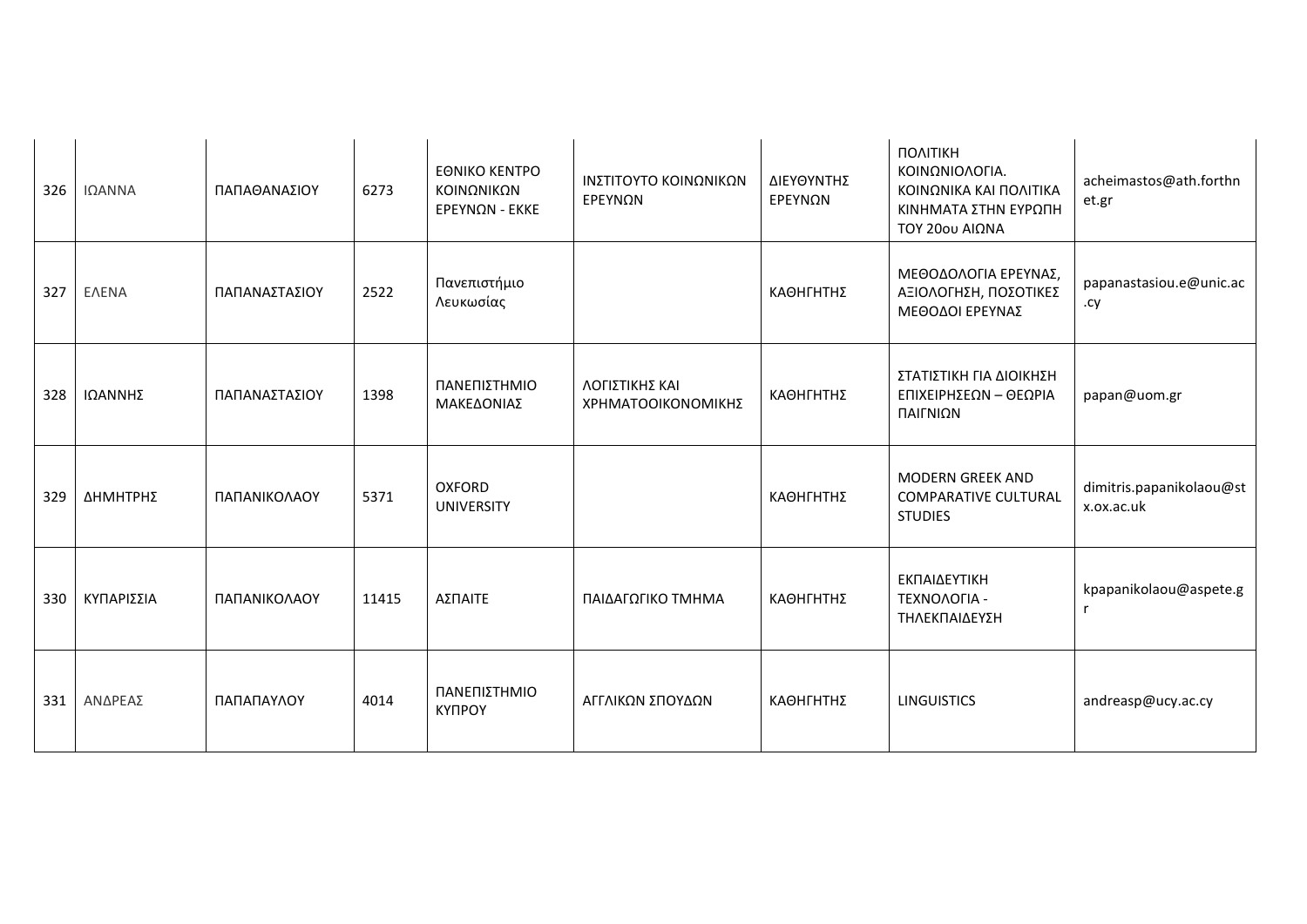| 332 | ΠΕΤΡΟΣ         | ΠΑΠΑΠΟΛΥΒΙΟΥ        | 6685  | ΠΑΝΕΠΙΣΤΗΜΙΟ<br><b>КҮПРОҮ</b>                                                          | ΙΣΤΟΡΙΑΣ ΚΑΙ<br>ΑΡΧΑΙΟΛΟΓΙΑΣ                        | ΑΝΑΠΛΗΡΩΤΗΣ<br>ΚΑΘΗΓΗΤΗΣ | ΣΥΓΧΡΟΝΗ ΕΛΛΗΝΙΚΗ<br>ΙΣΤΟΡΙΑ                                       | ppplb@ucy.ac.cy         |
|-----|----------------|---------------------|-------|----------------------------------------------------------------------------------------|-----------------------------------------------------|--------------------------|--------------------------------------------------------------------|-------------------------|
| 333 | ΝΙΚΟΛΑΟΣ       | ΠΑΠΑΡΟΪΔΑΜΗΣ        | 6775  | <b>IESEG SCHOOL OF</b><br>MANAGEMENT                                                   |                                                     | ΑΝΑΠΛΗΡΩΤΗΣ<br>ΚΑΘΗΓΗΤΗΣ | <b>MARKETING</b>                                                   | n.paparoidamis@ieseg.fr |
| 334 | <b>ΠΑΤΡΙΝΑ</b> | ΠΑΠΑΡΡΗΓΟΠΟΥΛΟ<br>Υ | 19605 | <b>EONIKO &amp;</b><br>ΚΑΠΟΔΙΣΤΡΙΑΚΟ<br>ΠΑΝΕΠΙΣΤΗΜΙΟ<br>ΑΘΗΝΩΝ                         | ΝΟΜΙΚΗΣ                                             | ΚΑΘΗΓΗΤΗΣ                | ΔΗΜΟΣΙΟ ΔΙΚΑΙΟ ΜΕ<br>ΕΜΦΑΣΗ ΣΤΟ ΔΙΚΑΙΟ ΤΗΣ<br>ΚΟΙΝΩΝΙΚΗΣ ΑΣΦΑΛΕΙΑΣ | paparigo@law.uoa.gr     |
| 335 | ΑΝΤΩΝΙΑ        | ΠΑΠΑΣΤΥΛΙΑΝΟΥ       | 8974  | <b>EONIKO &amp;</b><br>ΚΑΠΟΔΙΣΤΡΙΑΚΟ<br>ΠΑΝΕΠΙΣΤΗΜΙΟ<br>ΑΘΗΝΩΝ                         | ΤΜΗΜΑ ΨΥΧΟΛΟΓΙΑΣ                                    | ΚΑΘΗΓΗΤΗΣ                | ΚΟΙΝΩΝΙΚΗ ΨΥΧΟΛΟΓΙΑ                                                | adpapast@ppp.uoa.gr     |
| 336 | ΧΑΡΑΛΑΜΠΟΣ     | ΠΑΠΑΣΩΤΗΡΙΟΥ        | 6122  | <b><i><u>IANTEIO</u></i></b><br>ΠΑΝΕΠΙΣΤΗΜΙΟ<br>ΚΟΙΝΩΝΙΚΩΝ &<br>ΠΟΛΙΤΙΚΩΝ<br>ΕΠΙΣΤΗΜΩΝ | ΔΙΕΘΝΩΝ, ΕΥΡΩΠΑΪΚΩΝ<br>ΚΑΙ ΠΕΡΙΦΕΡΕΙΑΚΩΝ<br>ΣΠΟΥΔΩΝ | ΚΑΘΗΓΗΤΗΣ                | ΔΙΕΘΝΕΙΣ ΣΧΕΣΕΙΣ-<br>ΣΤΡΑΤΗΓΙΚΕΣ ΣΠΟΥΔΕΣ                           | hpapasot@ekome.gr       |
| 337 | <b>MAPIA</b>   | ΠΑΡΑΔΕΙΣΗ           | 10044 | <b><i><u>IANTEIO</u></i></b><br>ΠΑΝΕΠΙΣΤΗΜΙΟ                                           | ΕΠΙΚΟΙΝΩΝΙΑΣ ΜΕΣΩΝ ΚΑΙ<br>ΠΟΛΙΤΙΣΜΟΥ                | ΑΝΑΠΛΗΡΩΤΗΣ<br>ΚΑΘΗΓΗΤΗΣ | ΙΣΤΟΡΙΑ ΤΟΥ<br>ΚΙΝΗΜΑΤΟΓΡΑΦΟΥ                                      | mparad@panteion.gr      |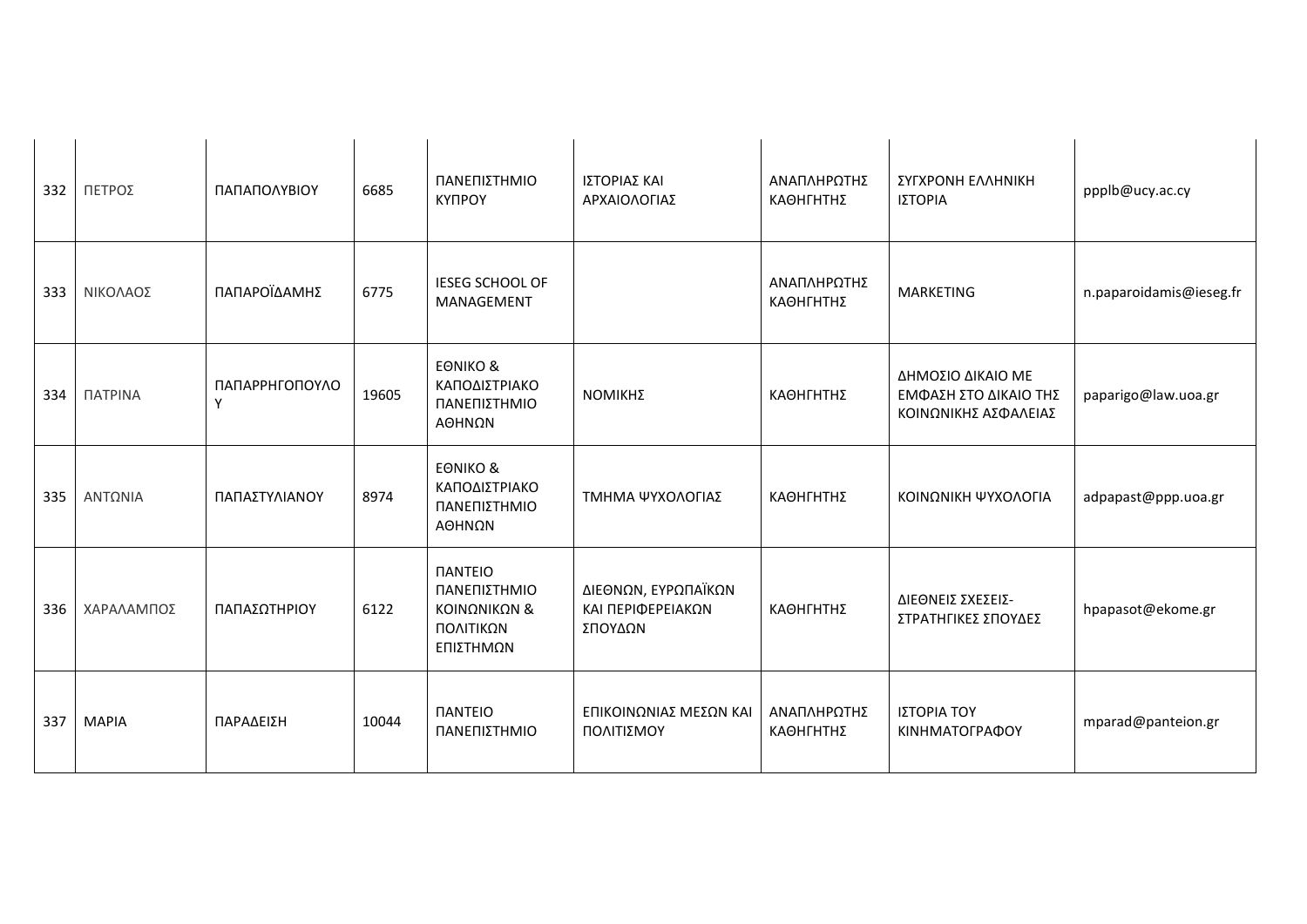| 338 | ΧΑΡΑΛΑΜΠΟΣ | ΠΑΤΡΙΚΑΚΗΣ  | 19369 | ΠΑΝΕΠΙΣΤΗΜΙΟ<br>ΔΥΤΙΚΗΣ ΑΤΤΙΚΗΣ                                 | ΗΛΕΚΤΡΟΛΟΓΩΝ ΚΑΙ<br>ΗΛΕΚΤΡΟΝΙΚΩΝ<br>ΜΗΧΑΝΙΚΩΝ | ΚΑΘΗΓΗΤΗΣ | Σχεδίαση και Υλοποίηση<br>Διαδικτυωμένων<br>Ηλεκτρονικών<br>Συστημάτων και<br>Υπηρεσιών με έμφαση<br>στη Συλλογή και<br>Επεξεργασία Δεδομένων<br>και Περιεχομένου       | bpatr@uniwa.gr                      |
|-----|------------|-------------|-------|-----------------------------------------------------------------|-----------------------------------------------|-----------|-------------------------------------------------------------------------------------------------------------------------------------------------------------------------|-------------------------------------|
| 339 | ΒΑΣΙΛΙΚΗ   | ΠΑΤΣΙΟΥ     | 18947 | <b>EONIKO &amp;</b><br>ΚΑΠΟΔΙΣΤΡΙΑΚΟ<br>ΠΑΝΕΠΙΣΤΗΜΙΟ<br>ΑΘΗΝΩΝ  | ΠΤΔΕ                                          | ΚΑΘΗΓΗΤΗΣ | ΝΕΟΕΛΛΗΝΙΚΗ<br>ΦΙΛΟΛΟΓΙΑ (19ος 20ος<br>ΑΙΩΝΑΣ)                                                                                                                          | vpatsiou@primedu.uoa.g              |
| 340 | ΓΕΩΡΓΙΟΣ   | ΠΑΥΛΑΚΟΣ    | 9095  | UNIVERSITY OF<br><b>GLASGOW AND</b><br>UNIVERSITY OF<br>ANTWERP | SCHOOL OF LAW                                 | ΚΑΘΗΓΗΤΗΣ | LAW, PHILOSOPHY OF<br>LAW, JURISPRUDENCE,<br>MORAL PHILOSOPHY,<br>METAETHICS,<br>PHILOSOPHY OF ACTION,<br>PHILOSOPHY OF<br>LANGUAGE, PHILOSOPHY<br>OF MIND, METAPHYSICS | georgios.pavlakos@gla<br>sgow.ac.uk |
| 341 | ΒΑΣΙΛΕΙΟΣ  | ΠΑΥΛΟΠΟΥΛΟΣ | 17950 | <b>EONIKO &amp;</b><br>ΚΑΠΟΔΙΣΤΡΙΑΚΟ<br>ΠΑΝΕΠΙΣΤΗΜΙΟ<br>ΑΘΗΝΩΝ  | ΨΥΧΟΛΟΓΙΑΣ                                    | ΚΑΘΗΓΗΤΗΣ | ΔΙΑΠΟΛΙΤΙΣΜΙΚΗ<br>ΚΟΙΝΩΝΙΚΗ ΨΥΧΟΛΟΓΙΑ                                                                                                                                   | vpavlop@psych.uoa.gr                |
| 342 | ΔΗΜΗΤΡΙΟΣ  | ΠΑΥΛΟΠΟΥΛΟΣ | 19826 | <b>EONIKO &amp;</b><br>ΚΑΠΟΔΙΣΤΡΙΑΚΟ<br>ΠΑΝΕΠΙΣΤΗΜΙΟ<br>ΑΘΗΝΩΝ  | ΙΣΤΟΡΙΑΣ ΚΑΙ<br>ΑΡΧΑΙΟΛΟΓΙΑΣ                  | ΚΑΘΗΓΗΤΗΣ | ΙΣΤΟΡΙΑ ΤΗΣ ΤΕΧΝΗΣ ΜΕ<br>ΕΜΦΑΣΗ ΣΤΗ ΝΕΟΤΕΡΗ<br><b>TEXNH</b>                                                                                                             | dempavl@arch.uoa.gr                 |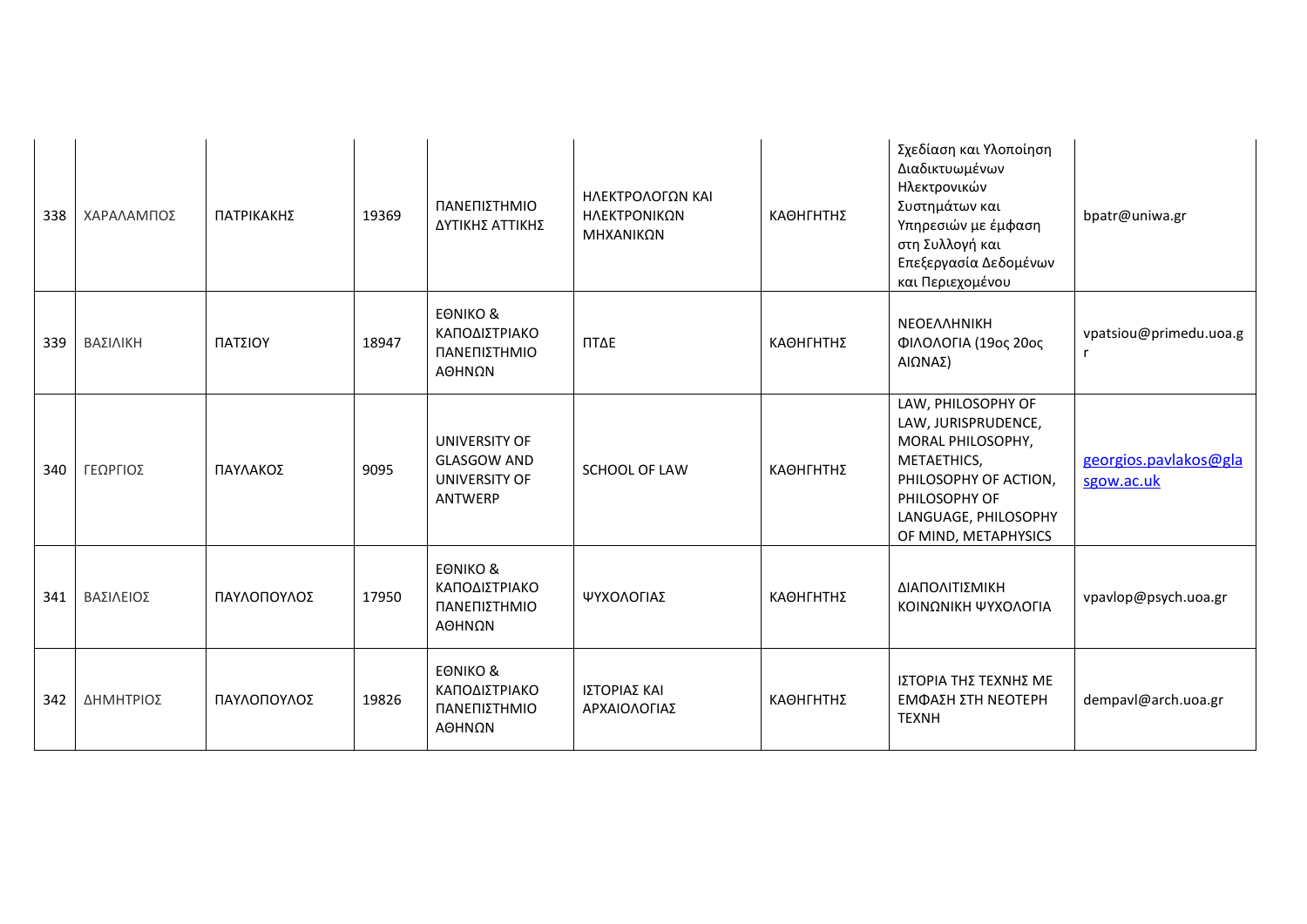| 343 | ΓΕΩΡΓΙΟΣ  | ΠΑΥΛΟΥ     | 11268 | <b>UNIVERSITY</b><br><b>COLLEGE LONDON</b>                                      |                                                                         | ΚΑΘΗΓΗΤΗΣ                | COMMUNICATION<br><b>NETWORKS</b>                                     | g.pavlou@ucl.ac.uk             |
|-----|-----------|------------|-------|---------------------------------------------------------------------------------|-------------------------------------------------------------------------|--------------------------|----------------------------------------------------------------------|--------------------------------|
| 344 | ΓΕΩΡΓΙΟΣ  | ΠΕΤΡΑΚΟΣ   | 12568 | <b><i>NANTEIO</i></b><br>ΠΑΝΕΠΙΣΤΗΜΙΟ<br>ΚΟΙΝΩΝΙΚΩΝ &<br>ΠΟΛΙΤΙΚΩΝ<br>ΕΠΙΣΤΗΜΩΝ | ΔΗΜΟΣΙΑΣ ΔΙΟΙΚΗΣΗΣ                                                      | ΚΑΘΗΓΗΤΗΣ                | ΠΟΣΟΤΙΚΕΣ ΜΕΘΟΔΟΙ ΚΑΙ<br>H/Y                                         | petrakos@panteion.gr           |
| 345 | ΓΕΩΡΓΙΟΣ  | ΠΕΦΑΝΗΣ    | 17438 | <b>EONIKO &amp;</b><br>ΚΑΠΟΔΙΣΤΡΙΑΚΟ<br>ΠΑΝΕΠΙΣΤΗΜΙΟ<br>ΑΘΗΝΩΝ                  | ΘΕΑΤΡΙΚΩΝ ΣΠΟΥΔΩΝ                                                       | ΚΑΘΗΓΗΤΗΣ                | ΘΕΑΤΡΟΛΟΓΙΑ-ΦΙΛΟΣΟΦΙΑ<br>ΚΑΙ ΘΕΩΡΙΑ ΤΟΥ ΘΕΑΤΡΟΥ<br>ΚΑΙ ΤΟΥ ΔΡΑΜΑΤΟΣ  | gpefanis@theatre.uoa.gr        |
| 346 | ΜΙΛΤΙΑΔΗΣ | ΠΕΧΛΙΒΑΝΟΣ | 5746  | FREIE UNIVERS.<br><b>BERLIN</b>                                                 | <b>INSTITUT FUR</b><br><b>GRIECHISCHE UND</b><br>LATEINISCHE PHILOLOGIE | <b>PROFESSOR</b>         | NEOGRÄZISTIK (MODERN<br><b>GREEK STUDIES)</b>                        | m.pechlivanos@fu-<br>berlin.de |
| 347 | ΣΠΥΡΙΔΩΝ  | ΠΛΟΥΜΙΔΗΣ  | 16441 | <b>EONIKO &amp;</b><br>ΚΑΠΟΔΙΣΤΡΙΑΚΟ<br>ΠΑΝΕΠΙΣΤΗΜΙΟ<br>ΑΘΗΝΩΝ                  | ΙΣΤΟΡΙΑΣ ΚΑΙ<br>ΑΡΧΑΙΟΛΟΓΙΑΣ                                            | ΑΝΑΠΛΗΡΩΤΗΣ<br>ΚΑΘΗΓΗΤΗΣ | ΝΕΟΤΕΡΗ ΚΑΙ ΣΥΓΧΡΟΝΗ<br>ΕΛΛΗΝΙΚΗ ΙΣΤΟΡΙΑ (1830-<br>2000)             | sploumid@arch.uoa.gr           |
| 348 | ΕΜΜΑΝΟΥΗΛ | ΠΟΘΟΣ      | 9682  | <b>CITY UNIVERSITY</b><br><b>LONDON</b>                                         | <b>DEPARTMENT OF</b><br><b>PSYCHOLOGY</b>                               | ΚΑΘΗΓΗΤΗΣ                | <b>COGNITIVE PSYCHOLOGY</b><br>AND EXPERIMENTAL<br><b>PSYCHOLOGY</b> | e.m.pothos@gmail.com           |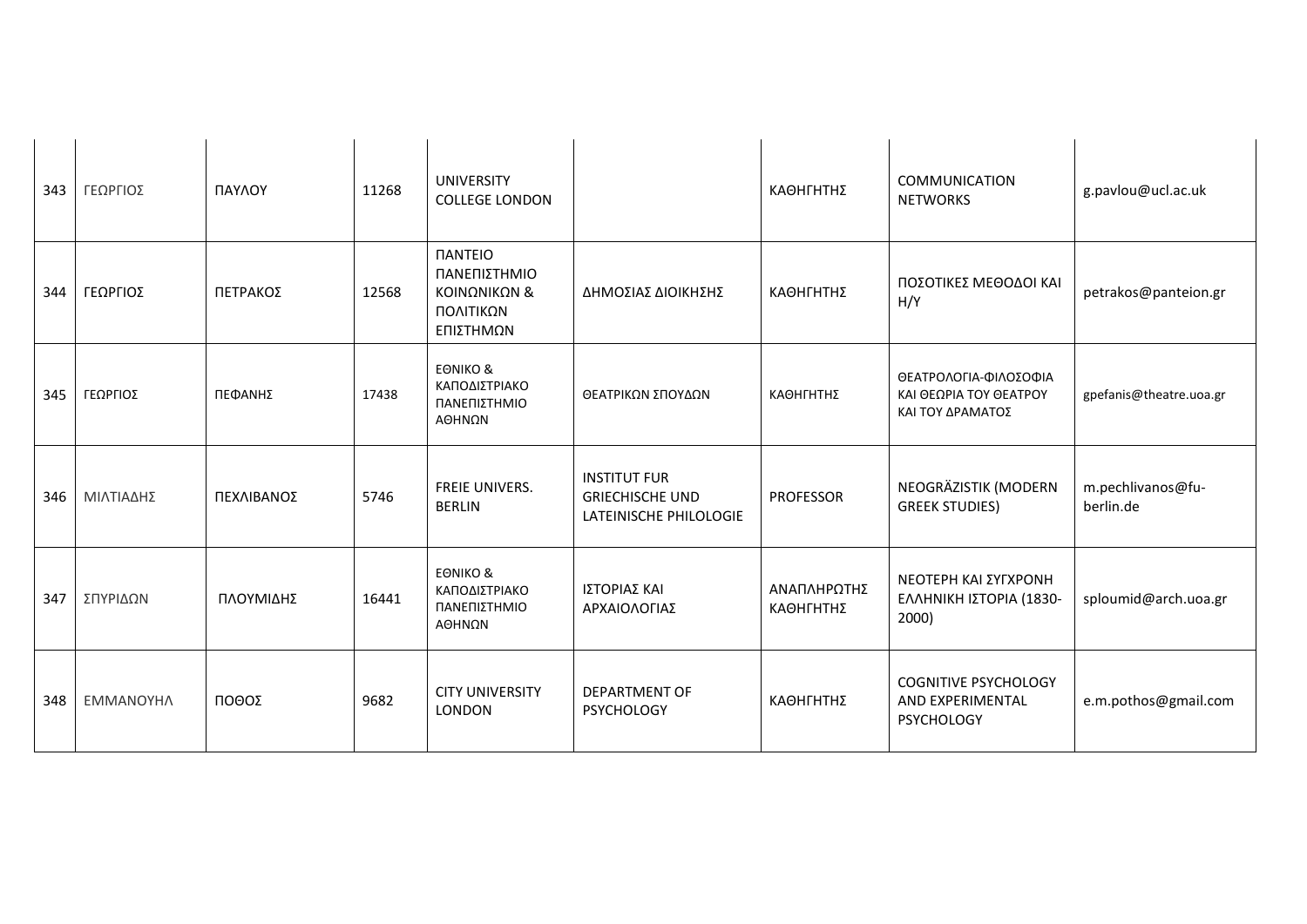| 349 | ΠΕΡΙΚΛΗΣ       | ΠΟΛΙΤΗΣ      | 18347 | ΑΡΙΣΤΟΤΕΛΕΙΟ<br>ΠΑΝΕΠΙΣΤΗΜΙΟ<br>ΘΕΣ/ΝΙΚΗΣ                                               | ΟΙΚΟΝΟΜΙΚΩΝ ΚΑΙ<br>ΠΟΛΙΤΙΚΩΝ ΕΠΙΣΤΗΜΩΝ-<br>ΔΗΜΟΣΙΟΓΡΑΦΙΑΣ ΚΑΙ<br><b>MME</b> | ΚΑΘΗΓΗΤΗΣ                | ΑΝΑΛΥΣΗ ΛΟΓΟΥ ΤΩΝ<br>M.M.E.                                                                                        | ppolitis@jour.auth.gr |
|-----|----------------|--------------|-------|-----------------------------------------------------------------------------------------|-----------------------------------------------------------------------------|--------------------------|--------------------------------------------------------------------------------------------------------------------|-----------------------|
| 350 | ΙΑΚΩΒΟΣ        | ΠΟΤΑΜΙΑΝΟΣ   | 19402 | ΑΡΙΣΤΟΤΕΛΕΙΟ<br>ΠΑΝΕΠΙΣΤΗΜΙΟ<br>ΘΕΣ/ΝΙΚΗΣ                                               | <b>OEATPOY</b>                                                              | ΚΑΘΗΓΗΤΗΣ                | ΙΣΤΟΡΙΑ ΤΗΣ<br>ΑΡΧΙΤΕΚΤΟΝΙΚΗΣ ΚΑΙ<br>ΘΕΩΡΙΑ ΤΗΣ ΟΠΤΙΚΗΣ<br>ΑΝΤΙΛΗΨΗΣ ΣΤΗΝ<br>APXITEKTONIKH KAI THN<br><b>TEXNH</b> | ipota@thea.auth.gr    |
| 351 | ΑΘΑΝΑΣΙΑ       | ΠΟΥΛΟΥΔΗ     | 3666  | <b>OIKONOMIKO</b><br>ΠΑΝΕΠΙΣΤΗΜΙΟ<br>ΑΘΗΝΩΝ                                             | ΔΙΟΙΚΗΤΙΚΗΣ ΕΠΙΣΤΗΜΗΣ<br>ΚΑΙ ΤΕΧΝΟΛΟΓΙΑΣ                                    | ΚΑΘΗΓΗΤΗΣ                | ΔΙΟΙΚΗΤΙΚΗ ΤΩΝ<br>ΠΛΗΡΟΦΟΡΙΑΚΩΝ<br>ΣΥΣΤΗΜΑΤΩΝ                                                                      | pouloudi@aueb.gr      |
| 352 | ΑΓΓΕΛΙΚΗ       | ΠΟΥΛΥΜΕΝΑΚΟΥ | 3521  | <b>OIKONOMIKO</b><br>ΠΑΝΕΠΙΣΤΗΜΙΟ<br>ΑΘΗΝΩΝ                                             | ΔΙΟΙΚΗΤΙΚΗΣ ΕΠΙΣΤΗΜΗΣ<br>ΚΑΙ ΤΕΧΝΟΛΟΓΙΑΣ                                    | ΑΝΑΠΛΗΡΩΤΗΣ<br>ΚΑΘΗΓΗΤΗΣ | ΔΙΟΙΚΗΤΙΚΗ ΤΩΝ<br>ΠΛΗΡΟΦΟΡΙΑΚΩΝ<br>ΣΥΣΤΗΜΑΤΩΝ                                                                      | akp@aueb.gr           |
| 353 | <b>EYFENIA</b> | ΠΡΕΒΕΔΟΥΡΟΥ  | 17873 | ΑΡΙΣΤΟΤΕΛΕΙΟ<br>ΠΑΝΕΠΙΣΤΗΜΙΟ<br>ΘΕΣ/ΝΙΚΗΣ                                               | ΝΟΜΙΚΗΣ - ΝΟΜΙΚΗ                                                            | ΚΑΘΗΓΗΤΗΣ                | ΔΙΟΙΚΗΤΙΚΟ ΔΙΚΑΙΟ                                                                                                  | epreved@law.auth.gr   |
| 354 | ΓΕΡΑΣΙΜΟΣ      | ΠΡΟΔΡΟΜΙΤΗΣ  | 9218  | <b><i><u>ITANTEIO</u></i></b><br>ΠΑΝΕΠΙΣΤΗΜΙΟ<br>ΚΟΙΝΩΝΙΚΩΝ &<br>ΠΟΛΙΤΙΚΩΝ<br>ΕΠΙΣΤΗΜΩΝ | ΨΥΧΟΛΟΓΙΑΣ                                                                  | ΚΑΘΗΓΗΤΗΣ                | ΠΕΙΡΑΜΑΤΙΚΗ ΚΟΙΝΩΝΙΚΗ<br>ΨΥΧΟΛΟΓΙΑ                                                                                 | gprod@panteion.gr     |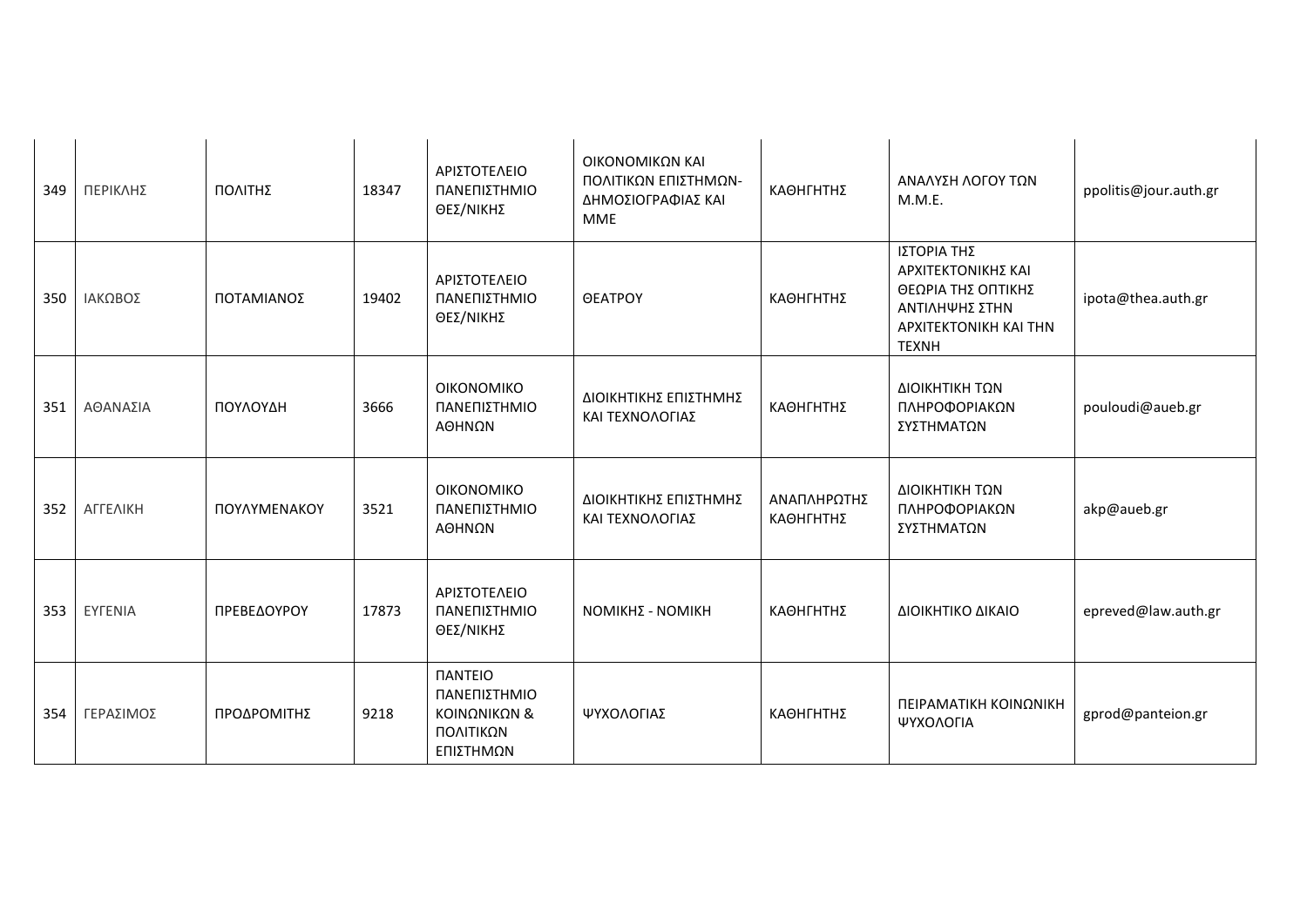| 355 | <b>MAPIA</b> | ΡΑΓΚΟΥΣΗ   | 10810 | ΠΑΝΕΠΙΣΤΗΜΙΟ<br>ΔΥΤΙΚΗΣ ΑΤΤΙΚΗΣ                                | ΗΛΕΚΤΡΟΛΟΓΩΝ ΚΑΙ<br>ΗΛΕΚΤΡΟΝΙΚΩΝ<br>ΜΗΧΑΝΙΚΩΝ | ΚΑΘΗΓΗΤΗΣ                | ΓΕΝΙΚΑ ΗΛΕΚΤΡΟΝΙΚΑ                                                                                                   | maria.rangoussi@gmail.c<br>om. |
|-----|--------------|------------|-------|----------------------------------------------------------------|-----------------------------------------------|--------------------------|----------------------------------------------------------------------------------------------------------------------|--------------------------------|
| 356 | ΚΩΝΣΤΑΝΤΙΝΟΣ | ΡΑΠΤΗΣ     | 9070  | <b>EONIKO &amp;</b><br>ΚΑΠΟΔΙΣΤΡΙΑΚΟ<br>ΠΑΝΕΠΙΣΤΗΜΙΟ<br>ΑΘΗΝΩΝ | ΙΣΤΟΡΙΑΣ ΚΑΙ<br>ΑΡΧΑΙΟΛΟΓΙΑΣ                  | ΑΝΑΠΛΗΡΩΤΗΣ<br>ΚΑΘΗΓΗΤΗΣ | ΝΕΩΤΕΡΗ ΕΥΡΩΠΑΪΚΗ<br>ΙΣΤΟΡΙΑ ΑΠΟ ΤΗ ΓΑΛΛΙΚΗ<br>ΕΠΑΝΑΣΤΑΣΗ ΩΣ ΤΟ Β'<br>ΠΑΓΚΟΣΜΙΟ ΠΟΛΕΜΟ<br>$(1789 - 1939)$            | kraptis@arch.uoa.gr            |
| 357 | ΑΝΘΟΥΛΑ      | ΡΕΒΥΘΙΑΔΟΥ | 19234 | ΑΡΙΣΤΟΤΕΛΕΙΟ<br>ΠΑΝΕΠΙΣΤΗΜΙΟ<br>ΘΕΣΣΑΛΟΝΙΚΗΣ                   | ΦΙΛΟΣΟΦΙΚΗ,<br>ΦΙΛΟΛΟΓΙΑΣ                     | ΚΑΘΗΓΗΤΗΣ                | ΓΕΝΙΚΗ ΓΛΩΣΣΟΛΟΓΙΑ ΜΕ<br>ΕΙΔΙΚΕΥΣΗ ΣΤΗ<br>ΦΩΝΟΛΟΓΙΑ ΚΑΙ ΤΗ<br>ΜΟΡΦΟΦΩΝΟΛΟΓΙΑ                                         | revith@lit.auth.gr             |
| 358 | ΚΩΝΣΤΑΝΤΙΝΟΣ | ΡΕΜΕΛΗΣ    | 7672  | ΔΗΜΟΚΡΙΤΕΙΟ<br>ΠΑΝΕΠΙΣΤΗΜΙΟ<br>ΘΡΑΚΗΣ                          | ΝΟΜΙΚΗΣ - ΝΟΜΙΚΗ                              | ΚΑΘΗΓΗΤΗΣ                | ΔΙΟΙΚΗΤΙΚΟ ΔΙΚΑΙΟ                                                                                                    | kremelis@law.duth.gr           |
| 359 | ΣΥΜΕΩΝ       | ΡΕΤΑΛΗΣ    | 5704  | ΠΑΝΕΠΙΣΤΗΜΙΟ<br>ΠΕΙΡΑΙΩΣ                                       | ΨΗΦΙΑΚΩΝ ΣΥΣΤΗΜΑΤΩΝ                           | ΚΑΘΗΓΗΤΗΣ                | ΜΟΝΤΕΛΑ ΚΑΙ ΨΗΦΙΑΚΕΣ<br>ΤΕΧΝΟΛΟΓΙΕΣ ΜΑΘΗΣΗΣ<br>ΕΝΗΛΙΚΩΝ                                                              | retal@unipi.gr                 |
| 360 | ΜΙΧΑΗΛ       | ΡΗΓΙΝΟΣ    | 19263 | <b>EONIKO &amp;</b><br>ΚΑΠΟΔΙΣΤΡΙΑΚΟ<br>ΠΑΝΕΠΙΣΤΗΜΙΟ<br>ΑΘΗΝΩΝ | ΟΙΚΟΝΟΜΙΚΩΝ<br>ΕΠΙΣΤΗΜΩΝ                      | ΚΑΘΗΓΗΤΗΣ                | <b>OIKONOMIKH KAI</b><br>ΚΟΙΝΩΝΙΚΗ ΙΣΤΟΡΙΑ ΜΕ<br>ΕΜΦΑΣΗ ΣΤΗ<br>ΒΙΟΜΗΧΑΝΙΚΗ ΠΑΡΑΓΩΓΗ<br>ΚΑΙ ΤΙΣ ΕΡΓΑΣΙΑΚΕΣ<br>ΣΧΕΣΕΙΣ | mriginos@econ.uoa.gr           |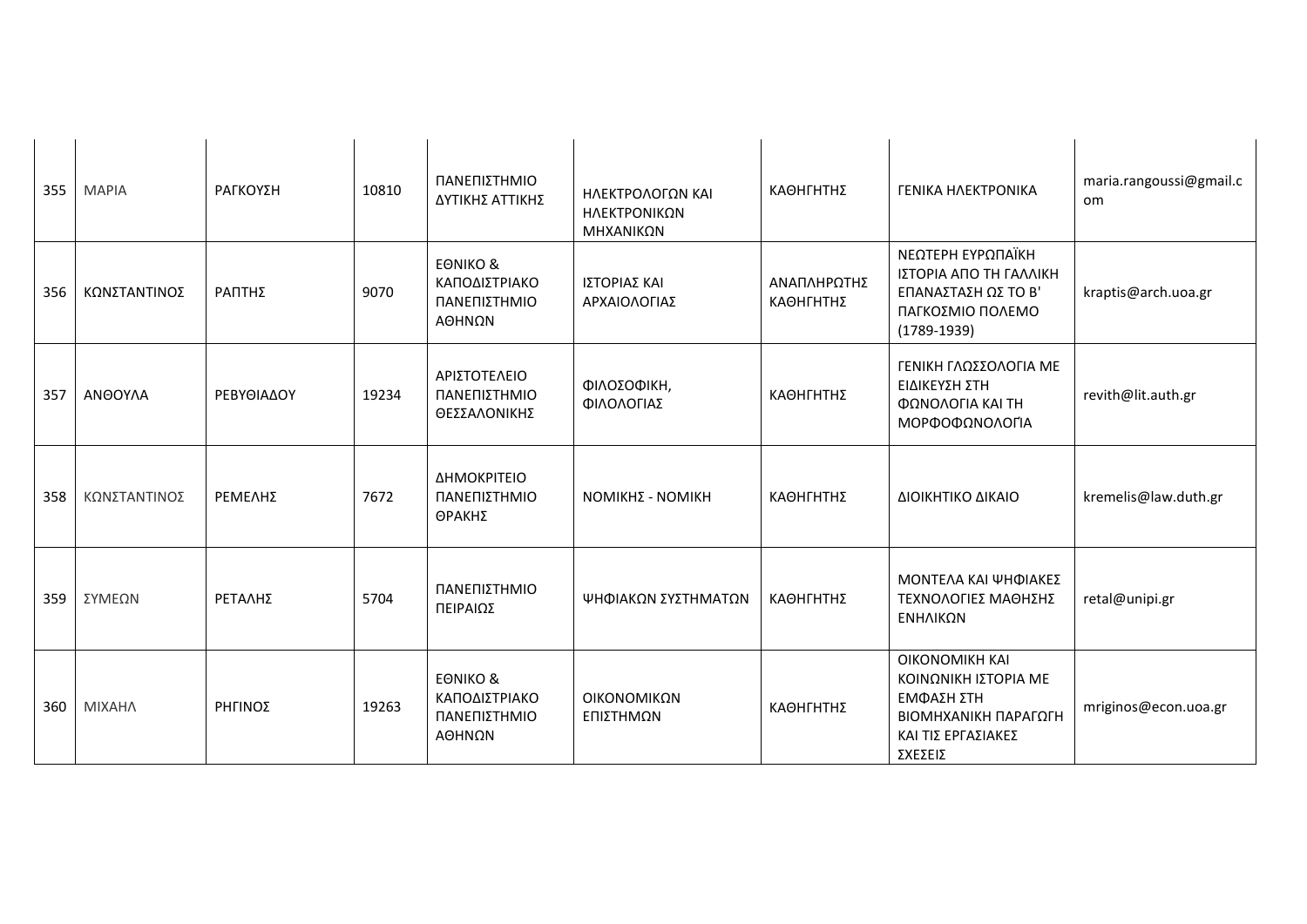| 361 | ΣΩΤΗΡΙΟΣ    | ΡΙΖΑΣ     | 19174 | ΑΚΑΔΗΜΙΑ<br>ΑΘΗΝΩΝ                        | ΚΕΝΤΡΟΝ ΕΡΕΥΝΗΣ ΤΗΣ<br>ΙΣΤΟΡΙΑΣ ΤΟΥ ΝΕΩΤΕΡΟΥ<br>ΕΛΛΗΝΙΣΜΟΥ | ΔΙΕΥΘΥΝΤΗΣ<br>ΕΡΕΥΝΩΝ    | ΕΛΛΗΝΙΚΗ ΚΑΙ ΕΥΡΩΠΑΪΚΗ<br><b><i>ΠΟΛΙΤΙΚΗ ΚΑΙ</i></b><br>ΔΙΠΛΩΜΑΤΙΚΗ ΙΣΤΟΡΙΑ<br>20ου ΑΙΩΝΑ                  | sorizas@academyofathen<br>s.gr |
|-----|-------------|-----------|-------|-------------------------------------------|------------------------------------------------------------|--------------------------|------------------------------------------------------------------------------------------------------------|--------------------------------|
| 362 | ΠΑΝΑΓΙΩΤΗΣ  | ΡΟΪΛΟΣ    | 3851  | <b>HARVARD</b><br><b>UNIVERSITY</b>       | <b>DEPARTMENT OF</b><br><b>CLASSICS</b>                    | ΚΑΘΗΓΗΤΗΣ                | <b>MODERN GREEK</b><br>STUDIES/BYZANTINE<br>PHILOLOGY/COMPARATIV<br>E LITERATURE/LITERARY<br><b>THEORY</b> | roilos@fas.harvard.edu         |
| 363 | <b>ANNA</b> | ΡΟΥΣΣΟΥ   | 17806 | ΠΑΝΕΠΙΣΤΗΜΙΟ<br>ΠΑΤΡΩΝ                    | ΦΙΛΟΛΟΓΙΑΣ                                                 | ΚΑΘΗΓΗΤΗΣ                | ΓΕΝΕΤΙΚΗ ΣΥΝΤΑΞΗ ΚΑΙ<br>ΣΗΜΑΣΙΟΛΟΓΙΑ                                                                       | aroussou@upatras.gr            |
| 364 | ΔΕΣΠΟΙΝΑ    | ΣΑΚΚΑ     | 1565  | ΔΗΜΟΚΡΙΤΕΙΟ<br>ΠΑΝΕΠΙΣΤΗΜΙΟ<br>ΘΡΑΚΗΣ     | ΠΑΙΔΑΓΩΓΙΚΟ ΔΗΜΟΤΙΚΗΣ<br>ΕΚΠΑΙΔΕΥΣΗΣ                       | ΚΑΘΗΓΗΤΗΣ                | ΚΟΙΝΩΝΙΚΗ ΨΥΧΟΛΟΓΙΑ                                                                                        | dsakka@eled.duth.gr            |
| 365 | ΙΩΑΝΝΗΣ     | ΣΑΚΚΑΣ    | 18029 | ΠΑΝΕΠΙΣΤΗΜΙΟ<br>ΑΙΓΑΙΟΥ                   | ΜΕΣΟΓΕΙΑΚΩΝ ΣΠΟΥΔΩΝ                                        | ΚΑΘΗΓΗΤΗΣ                | ΝΕΟΤΕΡΗ ΚΑΙ ΣΥΓΧΡΟΝΗ<br>ΙΣΤΟΡΙΑ ΤΗΣ ΜΕΣΟΓΕΙΟΥ                                                              | sakkas@rhodes.aegean.g<br>r    |
| 366 | ΠΑΝΑΓΙΩΤΗΣ  | ΣΑΛΑΠΑΤΑΣ | 25830 | ΑΡΙΣΤΟΤΕΛΕΙΟ<br>ΠΑΝΕΠΙΣΤΗΜΙΟ<br>ΘΕΣ/ΝΙΚΗΣ | ΚΙΝΗΜΑΤΟΓΡΑΦΟΥ                                             | ΑΝΑΠΛΗΡΩΤΗΣ<br>ΚΑΘΗΓΗΤΗΣ | Διεύθυνση Φωτογραφίας<br>Κινηματογράφου                                                                    | psalapatas@film.auth.gr        |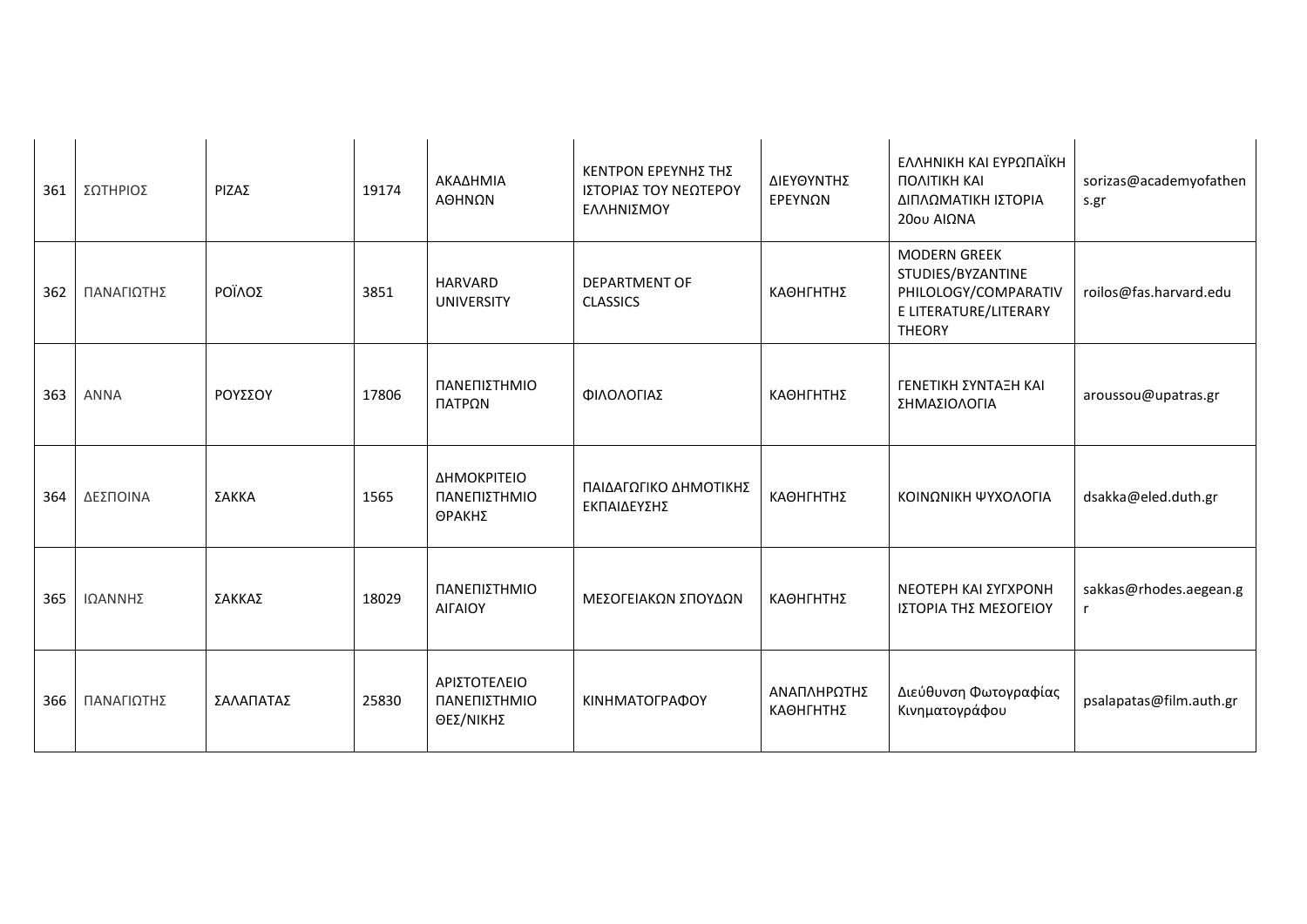| 367 | ΣΤΑΥΡΟΥΛΑ    | ΣΑΜΑΡΤΖΗ     | 4533  | <b><i><u>IANTEIO</u></i></b><br>ΠΑΝΕΠΙΣΤΗΜΙΟ<br>ΚΟΙΝΩΝΙΚΩΝ &<br>ΠΟΛΙΤΙΚΩΝ<br>ΕΠΙΣΤΗΜΩΝ | ΨΥΧΟΛΟΓΙΑΣ-<br>ΚΟΙΝΩΝΙΚΩΝ ΕΠΙΣΤΗΜΩΝ<br>ΚΑΙ ΨΥΧΟΛΟΓΙΑΣ         | ΚΑΘΗΓΗΤΗΣ | ΓΝΩΣΤΙΚΗ ΑΝΑΠΤΥΞΗ                                                           | samartzi@panteion.gr    |
|-----|--------------|--------------|-------|----------------------------------------------------------------------------------------|---------------------------------------------------------------|-----------|-----------------------------------------------------------------------------|-------------------------|
| 368 | ΕΥΑΓΓΕΛΙΑ    | ΣΑΜΠΑΝΙΚΟΥ   | 19562 | ΠΑΝΕΠΙΣΤΗΜΙΟ<br>ΑΙΓΑΙΟΥ                                                                | ΠΟΛΙΤΙΣΜΙΚΗΣ<br>ΤΕΧΝΟΛΟΓΙΑΣ ΚΑΙ<br>ΕΠΙΚΟΙΝΩΝΙΑΣ               | ΚΑΘΗΓΗΤΗΣ | ΙΣΤΟΡΙΑ ΤΗΣ ΤΕΧΝΗΣ ΚΑΙ<br>ΟΠΤΙΚΟΣ ΠΟΛΙΤΙΣΜΟΣ                                | esampa@ct.aegean.gr     |
| 369 | ΔΗΜΗΤΡΙΟΣ    | ΣΑΜΨΩΝ       | 1155  | ΠΑΝΕΠΙΣΤΗΜΙΟ<br>ΠΕΙΡΑΙΩΣ                                                               | ΨΗΦΙΑΚΩΝ ΣΥΣΤΗΜΑΤΩΝ                                           | ΚΑΘΗΓΗΤΗΣ | ΨΗΦΙΑΚΑ ΣΥΣΤΗΜΑΤΑ<br>ΣΤΗ ΜΑΘΗΣΗ ΚΑΙ ΤΗΝ<br>ΕΚΠΑΙΔΕΥΣΗ                       | sampson@unipi.gr        |
| 370 | ΚΛΕΙΩ        | ΣΓΟΥΡΟΠΟΥΛΟΥ | 8162  | ΠΑΝΕΠΙΣΤΗΜΙΟ<br>ΔΥΤΙΚΗΣ ΑΤΤΙΚΗΣ                                                        | ΜΗΧΑΝΙΚΩΝ<br>ΠΛΗΡΟΦΟΡΙΚΗΣ ΚΑΙ<br>ΥΠΟΛΟΓΙΣΤΩΝ                  | ΚΑΘΗΓΗΤΗΣ | ΣΥΣΤΗΜΑΤΑ ΚΑΙ ΠΡΟΤΥΠΑ<br>ΜΑΘΗΣΙΑΚΩΝ ΤΕΧΝΟΛΟΓΙΩΝ                             | csgouro@teiath.gr       |
| 371 | <b>EAENH</b> | ΣΕΛΛΑ-ΜΑΖΗ   | 19709 | <b>EONIKO &amp;</b><br>ΚΑΠΟΔΙΣΤΡΙΑΚΟ<br>ΠΑΝΕΠΙΣΤΗΜΙΟ<br>ΑΘΗΝΩΝ                         | ΟΠΕ - ΤΟΥΡΚΙΚΩΝ<br>ΣΠΟΥΔΩΝ ΚΑΙ ΣΥΓΧΡΟΝΩΝ<br>ΑΣΙΑΤΙΚΩΝ ΣΠΟΥΔΩΝ | ΚΑΘΗΓΗΤΗΣ | ΓΛΩΣΣΟΛΟΓΙΑ ΜΕ<br>ΕΜΦΑΣΗ ΣΤΙΣ ΣΧΕΣΕΙΣ<br>ΕΛΛΗΝΙΚΗΣ ΚΑΙ<br>ΤΟΥΡΚΙΚΗΣ ΓΛΩΣΣΑΣ | elesella@turkmas.uoa.gr |
| 372 | ΝΙΚΟΛΑΟΣ     | ΣΗΦΑΚΗΣ      | 4595  | <b>EONIKO &amp;</b><br>ΚΑΠΟΔΙΣΤΡΙΑΚΟ<br>ΠΑΝΕΠΙΣΤΗΜΙΟ<br>ΑΘΗΝΩΝ                         | ΑΓΓΛΙΚΗΣ ΓΛΩΣΣΑΣ ΚΑΙ<br>ΦΙΛΟΛΟΓΙΑΣ                            | ΚΑΘΗΓΗΤΗΣ | Η ΔΙΔΑΣΚΑΛΙΑ ΤΗΣ<br>ΑΓΓΛΙΚΗΣ ΓΛΩΣΣΑΣ ΓΙΑ<br>ΕΙΔΙΚΟΥΣ ΣΚΟΠΟΥΣ                | sifakisn@enl.uoa.gr     |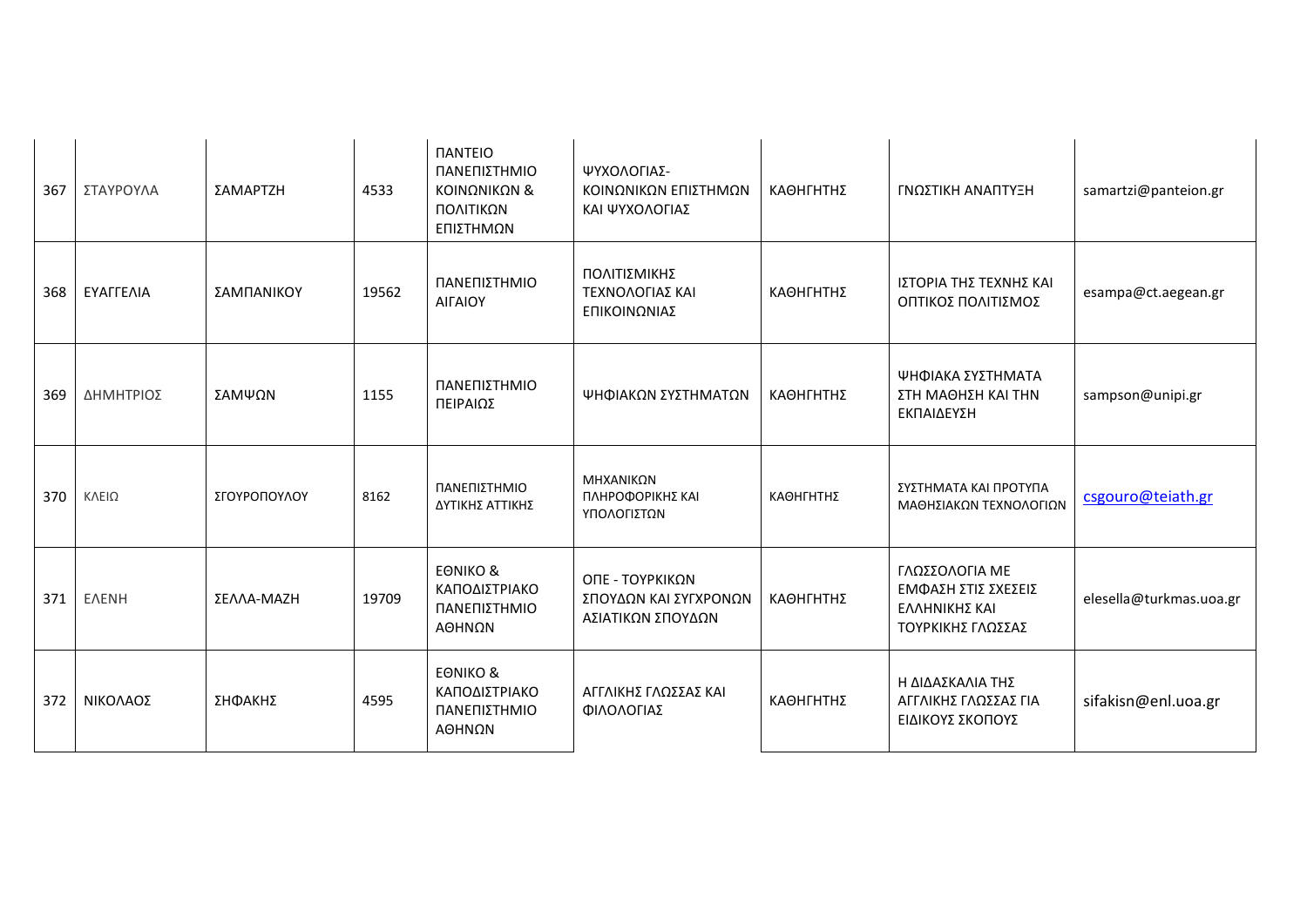| 373 | ΖΑΧΑΡΙΑΣ     | ΣΙΑΦΛΕΚΗΣ    | 6217  | <b>EONIKO &amp;</b><br>ΚΑΠΟΔΙΣΤΡΙΑΚΟ<br>ΠΑΝΕΠΙΣΤΗΜΙΟ<br>ΑΘΗΝΩΝ                          | ΦΙΛΟΛΟΓΙΑΣ,<br>ΦΙΛΟΣΟΦΙΚΗ                                                               | ΚΑΘΗΓΗΤΗΣ                | ΣΥΓΚΡΙΤΙΚΗ ΦΙΛΟΛΟΓΙΑ<br>ΚΑΙ ΘΕΩΡΙΑ ΤΗΣ<br>ΛΟΓΟΤΕΧΝΙΑΣ                                        | siaflekis@phil.uoa.gr |
|-----|--------------|--------------|-------|-----------------------------------------------------------------------------------------|-----------------------------------------------------------------------------------------|--------------------------|----------------------------------------------------------------------------------------------|-----------------------|
| 374 | <b>MAPIA</b> | ΣΙΔΗΡΟΠΟΥΛΟΥ | 17362 | <b>EONIKO &amp;</b><br>ΚΑΠΟΔΙΣΤΡΙΑΚΟ<br>ΠΑΝΕΠΙΣΤΗΜΙΟ<br>ΑΘΗΝΩΝ                          | ΑΓΓΛΙΚΗΣ ΓΛΩΣΣΑΣ ΚΑΙ<br>ΦΙΛΟΛΟΓΙΑΣ                                                      | ΚΑΘΗΓΗΤΗΣ                | <b>ΜΕΤΑΦΡΑΣΤΙΚΕΣ</b><br>ΣΠΟΥΔΕΣ:<br>ΠΡΑΓΜΑΤΟΛΟΓΙΚΗ<br>ΠΡΟΣΕΓΓΙΣΗ                             | msidirop@enl.uoa.gr   |
| 375 | <b>AOHNA</b> | ΣΙΟΥΠΗ       | 19870 | ΑΡΙΣΤΟΤΕΛΕΙΟ<br>ΠΑΝΕΠΙΣΤΗΜΙΟ<br>ΘΕΣ/ΝΙΚΗΣ                                               | ΓΕΡΜΑΝΙΚΗΣ ΓΛΩΣΣΑΣ ΚΑΙ<br>ΦΙΛΟΛΟΓΙΑΣ                                                    | ΚΑΘΗΓΗΤΗΣ                | Γλωσσολογία σε<br>συνάρτηση με την<br>ανάλυση της γερμανικής<br>και ελληνικής γλώσσας        | sioupi@del.auth.gr    |
| 376 | ΓΕΩΡΓΙΟΣ     | ΣΙΩΜΚΟΣ      | 2545  | ΟΙΚΟΝΟΜΙΚΟ<br>ΠΑΝΕΠΙΣΤΗΜΙΟ<br>ΑΘΗΝΩΝ                                                    | ΟΡΓΑΝΩΣΗΣ ΚΑΙ<br>ΔΙΟΙΚΗΣΗΣ<br>ΕΠΙΧΕΙΡΗΣΕΩΝ-ΔΙΟΙΚΗΣΗΣ<br>ΕΠΙΧΕΙΡΗΣΕΩΝ                    | ΚΑΘΗΓΗΤΗΣ                | ΜΑΡΚΕΤΙΝΓΚ ΜΕ ΕΜΦΑΣΗ<br>ΣΤΟ ΣΤΡΑΤΗΓΙΚΟ<br><b>MAPKETINFK KAI</b><br>ΣΥΜΠΕΡΙΦΟΡΑ<br>ΚΑΤΑΝΑΛΩΤΗ | gsiomkos@aueb.gr      |
| 377 | ΑΝΤΩΝΙΟΣ     | ΣΚΑΜΝΑΚΗΣ    | 8705  | ΑΡΙΣΤΟΤΕΛΕΙΟ<br>ΠΑΝΕΠΙΣΤΗΜΙΟ<br>ΘΕΣ/ΝΙΚΗΣ                                               | ΟΙΚΟΝΟΜΙΚΩΝ ΚΑΙ<br>ΠΟΛΙΤΙΚΩΝ ΕΠΙΣΤΗΜΩΝ-<br>ΔΗΜΟΣΙΟΓΡΑΦΙΑΣ ΚΑΙ<br><b>MME</b>             | ΑΝΑΠΛΗΡΩΤΗΣ<br>ΚΑΘΗΓΗΤΗΣ | Πολιτική και Κοινοτική<br>Δημοσιογραφία                                                      | askamnak@jour.auth.gr |
| 378 | ΙΩΑΝΝΗΣ      | ΣΚΑΡΠΕΛΟΣ    | 19045 | <b><i><u>ITANTEIO</u></i></b><br>ΠΑΝΕΠΙΣΤΗΜΙΟ<br>ΚΟΙΝΩΝΙΚΩΝ &<br>ΠΟΛΙΤΙΚΩΝ<br>ΕΠΙΣΤΗΜΩΝ | ΔΙΕΘΝΩΝ ΣΠΟΥΔΩΝ<br>ΕΠΙΚΟΙΝΩΝΙΑΣ ΚΑΙ<br>ΠΟΛΙΤΙΣΜΟΥ-<br>ΕΠΙΚΟΙΝΩΝΙΑΣ, ΜΕΣΩΝ<br>ΠΟΛΙΤΙΣΜΟΎ | ΚΑΘΗΓΗΤΗΣ                | ΕΙΚΟΝΑ, ΕΠΙΚΟΙΝΩΝΙΑ,<br>ΠΟΛΙΤΙΣΜΟΣ                                                           | gskarp@panteion.gr    |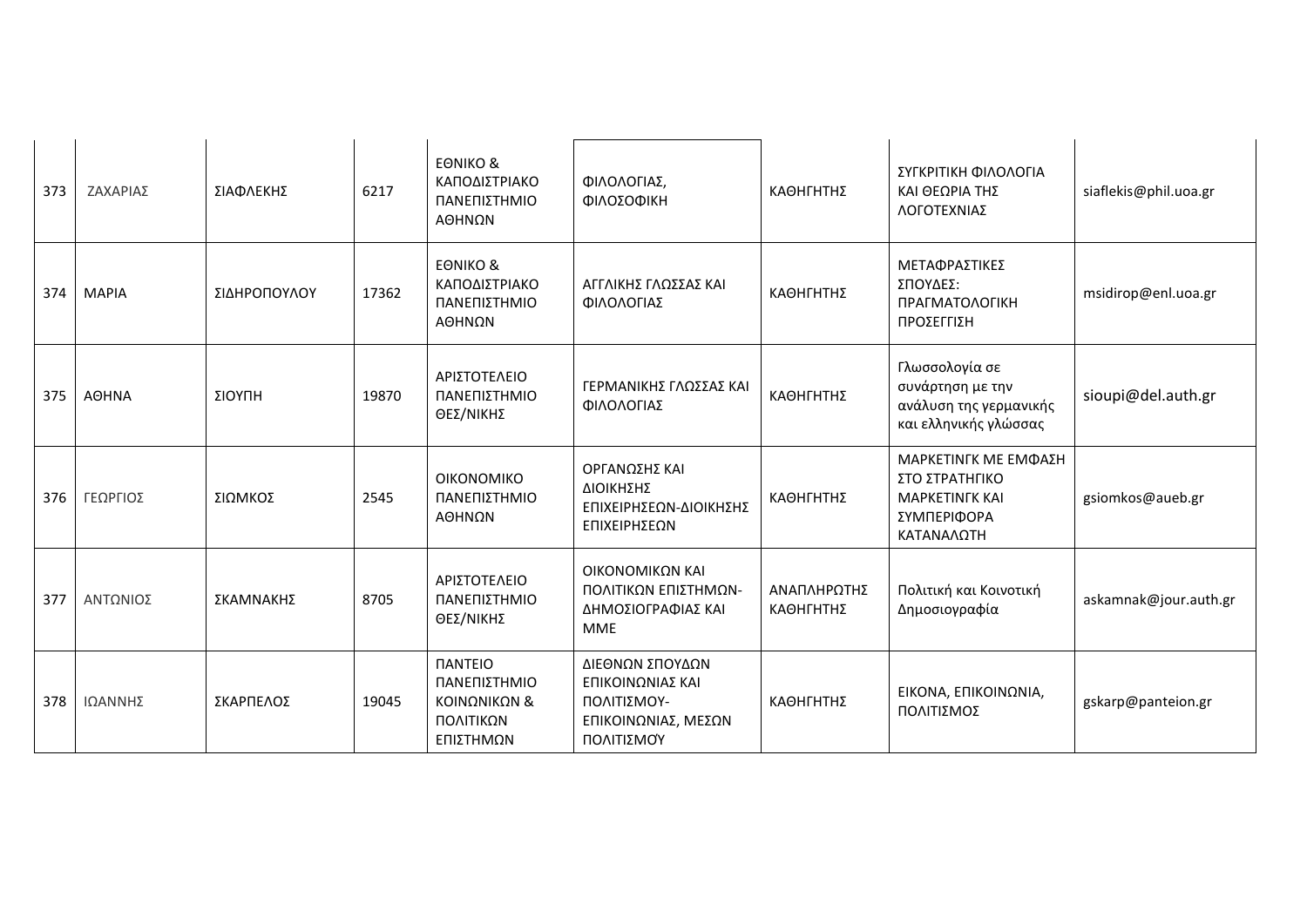| 379 | ΙΩΑΝΝΗΣ      | ΣΚΟΠΕΤΕΑΣ     | 23116 | ΠΑΝΕΠΙΣΤΗΜΙΟ<br>ΑΙΓΑΙΟΥ                                        | ΠΟΛΙΤΙΣΜΙΚΗΣ<br>ΤΕΧΝΟΛΟΓΙΑΣ ΚΑΙ<br>ΕΠΙΚΟΙΝΩΝΙΑΣ                     | ΑΝΑΠΛΗΡΩΤΗΣ<br>ΚΑΘΗΓΗΤΗΣ | Σκηνοθεσία και<br>Σεναριογραφία στις<br>Ψηφιακές<br>Οπτικοακουστικές Τέχνες                    | yskopeteas@ct.aegean.gr                 |
|-----|--------------|---------------|-------|----------------------------------------------------------------|---------------------------------------------------------------------|--------------------------|------------------------------------------------------------------------------------------------|-----------------------------------------|
| 380 | ΣΤΑΥΡΟΣ      | ΣΚΟΠΕΤΕΑΣ     | 8510  | Georg-August-<br>Universität<br>Göttingen                      |                                                                     | <b>PROFESSOR</b>         | ΓΛΩΣΣΟΛΟΓΙΑ                                                                                    | stavros.skopeteas@uni-<br>goettingen.de |
| 381 | <b>ENENH</b> | ΣΚΟΥΡΤΟΥ      | 18391 | ΠΑΝΕΠΙΣΤΗΜΙΟ<br>ΑΙΓΑΙΟΥ                                        | ΠΑΙΔΑΓΩΓΙΚΟ ΔΗΜΟΤΙΚΗΣ<br>ΕΚΠΑΙΔΕΥΣΗΣ                                | ΚΑΘΗΓΗΤΗΣ                | ΓΛΩΣΣΙΚΗ ΚΑΙ<br>ΠΟΛΙΤΙΣΜΙΚΗ<br>ΠΟΛΥΜΟΡΦΙΑ ΣΤΟ<br>ΣΧΟΛΕΙΟ                                       | skourtou@rhodes.aegean<br>.gr           |
| 382 | ΙΩΑΝΝΗΣ      | ΣΜΑΡΑΓΔΑΚΗΣ   | 3347  | <b>EONIKO &amp;</b><br>ΚΑΠΟΔΙΣΤΡΙΑΚΟ<br>ΠΑΝΕΠΙΣΤΗΜΙΟ<br>ΑΘΗΝΩΝ | ΠΛΗΡΟΦΟΡΙΚΗΣ ΚΑΙ<br>ΤΗΛΕΠΙΚΟΙΝΩΝΙΩΝ                                 | ΚΑΘΗΓΗΤΗΣ                | ΤΕΧΝΟΛΟΓΙΑ ΛΟΓΙΣΜΙΚΟΥ<br>(ΑΡΧΙΤΕΚΤΟΝΙΚΕΣ,<br>ΣΧΕΔΙΑΣΗ, ΤΕΧΝΙΚΕΣ,<br>ΕΡΓΑΛΕΙΑ,<br>ΠΕΡΙΒΑΛΛΟΝΤΑ) | smaragd@di.uoa.gr                       |
| 383 | ΜΑΡΙΟΣ       | ΣΠΗΛΙΟΠΟΥΛΟΣ  | 7621  | ΑΝΩΤΑΤΗ ΣΧΟΛΗ<br>ΚΑΛΩΝ ΤΕΧΝΩΝ                                  | ΕΙΚΑΣΤΙΚΩΝ ΤΕΧΝΩΝ                                                   | ΚΑΘΗΓΗΤΗΣ                | ΖΩΓΡΑΦΙΚΗ                                                                                      | spmario17@gmail.com                     |
| 384 | ΒΛΑΣΣΙΟΣ     | ΣΤΑΘΑΚΟΠΟΥΛΟΣ | 490   | <b>OIKONOMIKO</b><br>ΠΑΝΕΠΙΣΤΗΜΙΟ<br>ΑΘΗΝΩΝ                    | ΔΙΟΙΚΗΣΗΣ<br>ΕΠΙΧΕΙΡΗΣΕΩΝ-<br><b>MAPKETINFK KAI</b><br>ΕΠΙΚΟΙΝΩΝΙΑΣ | ΚΑΘΗΓΗΤΗΣ                | <b>MAPKETINFK</b>                                                                              | stathako@aueb.gr                        |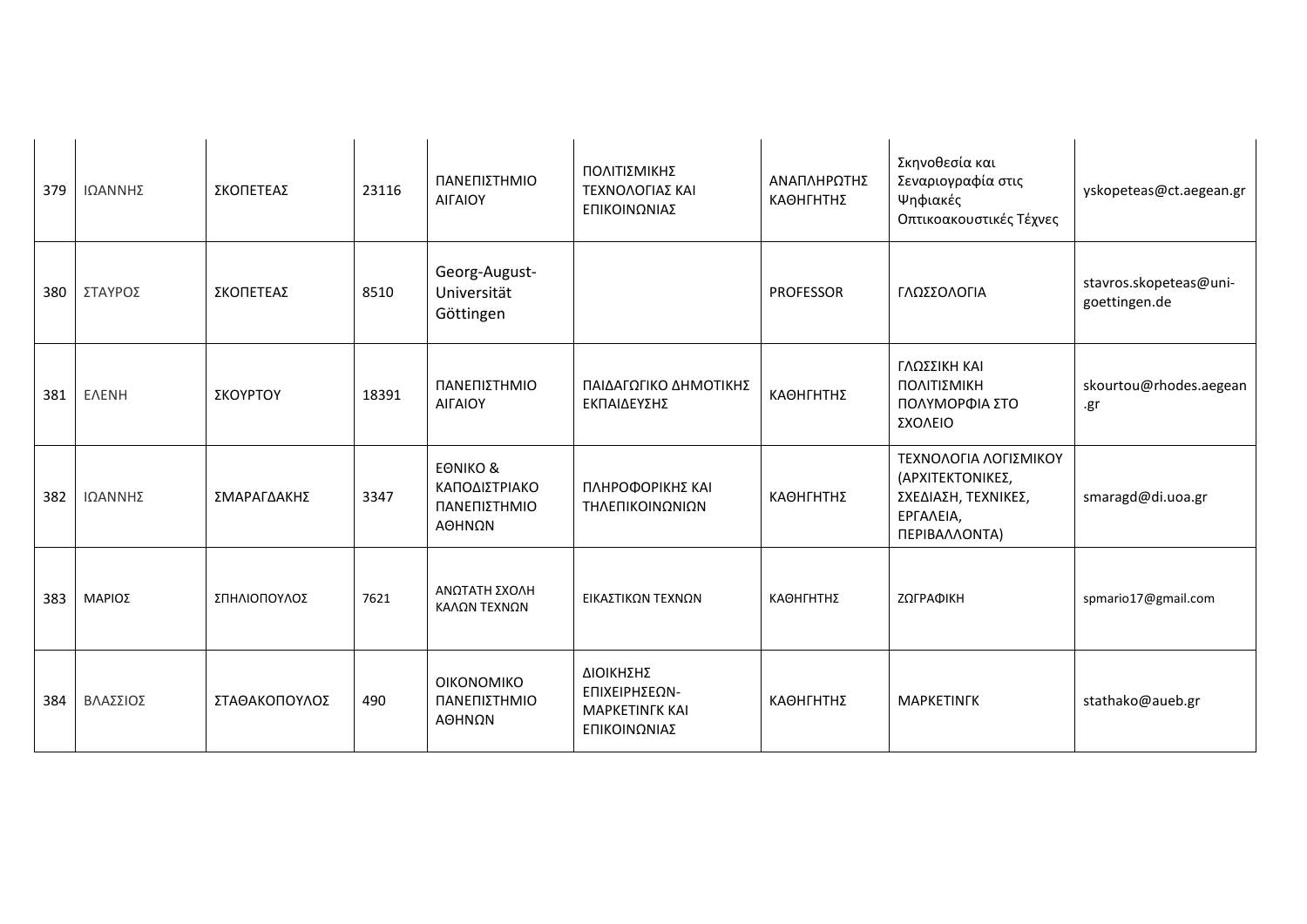| 385 | <b>EIPHNH</b> | ΣΤΑΘΗ       | 371   | ΠΑΝΕΠΙΣΤΗΜΙΟ<br>ΑΙΓΑΙΟΥ                                                                | ΠΟΛΙΤΙΣΜΙΚΗΣ<br>ΤΕΧΝΟΛΟΓΙΑΣ ΚΑΙ<br>ΕΠΙΚΟΙΝΩΝΙΑΣ | ΚΑΘΗΓΗΤΗΣ                | ΚΙΝΗΜΑΤΟΓΡΑΦΙΚΕΣ<br>ΣΠΟΥΔΕΣ: ΙΣΤΟΡΙΑ ΚΑΙ<br>ΘΕΩΡΙΑ ΤΟΥ<br>ΚΙΝΗΜΑΤΟΓΡΑΦΟΥ                              | i.stathi@ct.aegean.gr   |
|-----|---------------|-------------|-------|----------------------------------------------------------------------------------------|-------------------------------------------------|--------------------------|-------------------------------------------------------------------------------------------------------|-------------------------|
| 386 | ΑΝΑΣΤΑΣΙΟΣ    | ΣΤΑΛΙΚΑΣ    | 6212  | <b><i><u>IANTEIO</u></i></b><br>ΠΑΝΕΠΙΣΤΗΜΙΟ<br>ΚΟΙΝΩΝΙΚΩΝ &<br>ΠΟΛΙΤΙΚΩΝ<br>ΕΠΙΣΤΗΜΩΝ | ΨΥΧΟΛΟΓΙΑΣ                                      | ΚΑΘΗΓΗΤΗΣ                | ΜΕΘΟΔΟΛΟΓΙΑ ΈΡΕΥΝΑΣ<br>ΣΤΗΝ ΚΛΙΝΙΚΗ<br>ΨΥΧΟΛΟΓΙΑ                                                      | anstal@panteion.gr      |
| 387 | ΕΥΠΡΑΞΙΑ      | ΣΤΑΜΟΥΛΗ    | 2838  | ΑΡΙΣΤΟΤΕΛΕΙΟ<br>ΠΑΝΕΠΙΣΤΗΜΙΟ<br>ΘΕΣ/ΝΙΚΗΣ                                              | <b>OEATPOY</b>                                  | ΚΑΘΗΓΗΤΗΣ                | <b>ҮПОКРІТІКН</b>                                                                                     | efista@thea.auth.gr     |
| 388 | ΙΩΑΝΝΗΣ       | ΣΤΑΥΡΑΚΑΚΗΣ | 19307 | ΑΡΙΣΤΟΤΕΛΕΙΟ<br>ΠΑΝΕΠΙΣΤΗΜΙΟ<br>ΘΕΣ/ΝΙΚΗΣ                                              | ΠΟΛΙΤΙΚΩΝ ΕΠΙΣΤΗΜΩΝ                             | ΚΑΘΗΓΗΤΗΣ                | ΑΝΑΛΥΣΗ ΤΟΥ ΠΟΛΙΤΙΚΟΥ<br>ЛОГОҮ                                                                        | yanstavr@polsci.auth.gr |
| 389 | ΑΝΔΡΕΑΣ       | ΣΤΕΡΓΙΟΥ    | 20542 | ΠΑΝΕΠΙΣΤΗΜΙΟ<br>ΘΕΣΣΑΛΙΑΣ                                                              | ΟΙΚΟΝΟΜΙΚΩΝ<br>ΕΠΙΣΤΗΜΩΝ                        | ΑΝΑΠΛΗΡΩΤΗΣ<br>ΚΑΘΗΓΗΤΗΣ | ΣΥΓΧΡΟΝΗ ΕΥΡΩΠΑΪΚΗ<br>ΙΣΤΟΡΙΑ ΚΑΙ ΠΟΛΙΤΙΚΗ                                                            | snandreas@uth.gr        |
| 390 | ΕΜΜΑΝΟΥΗΛ     | ΣΤΕΦΑΝΙΔΗΣ  | 10775 | <b>EKNA</b>                                                                            | ΘΕΑΤΡΙΚΩΝ ΣΠΟΥΔΩΝ                               | ΑΝΑΠΛΗΡΩΤΗΣ<br>ΚΑΘΗΓΗΤΗΣ | ΙΣΤΟΡΙΑ ΤΗΣ ΤΕΧΝΗΣ ΤΗΣ<br>ΕΥΡΩΠΗΣ ΚΑΙ ΤΗΣ<br>ΕΛΛΑΔΑΣ ΜΕ ΙΔΙΑΙΤΕΡΗ<br>ΕΜΦΑΣΗ ΣΤΟΝ 19ο ΚΑΙ<br>20o AIQNA | manstef@theatre.uoa.gr  |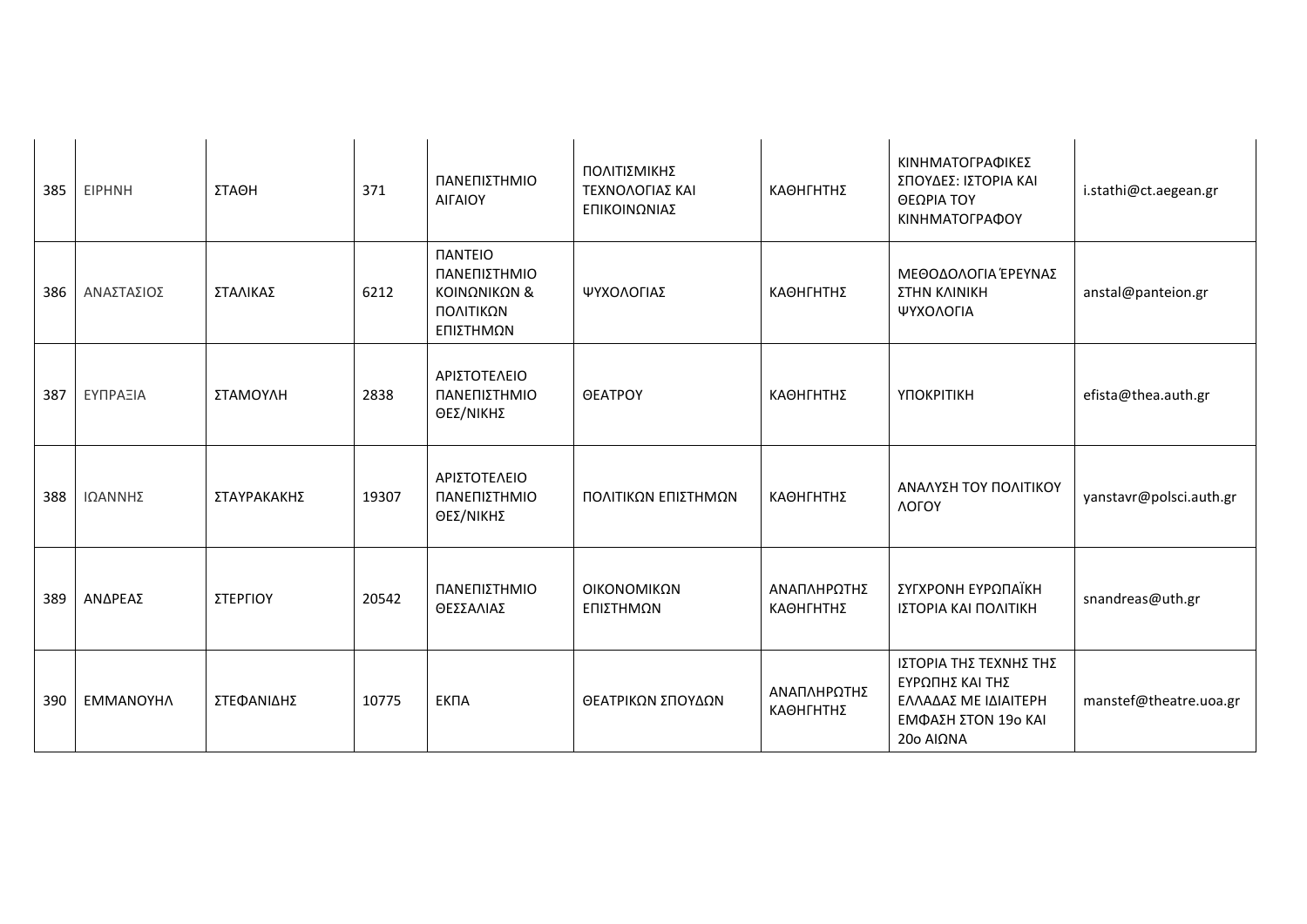| 391 | ΙΩΑΝΝΗΣ              | ΣΥΜΕΩΝΙΔΗΣ | 17588 | ΑΡΙΣΤΟΤΕΛΕΙΟ<br>ΠΑΝΕΠΙΣΤΗΜΙΟ<br>ΘΕΣ/ΝΙΚΗΣ                      | ΝΟΜΙΚΗΣ - ΝΟΜΙΚΗ                                          | ΚΑΘΗΓΗΤΗΣ                | ΔΙΟΙΚΗΤΙΚΟ ΔΙΚΑΙΟ                                                                                                                                                                             | isym@law.auth.gr      |
|-----|----------------------|------------|-------|----------------------------------------------------------------|-----------------------------------------------------------|--------------------------|-----------------------------------------------------------------------------------------------------------------------------------------------------------------------------------------------|-----------------------|
| 392 | <b>EAENH TATIANH</b> | ΣΥΝΟΔΙΝΟΥ  | 2267  | ΠΑΝΕΠΙΣΤΗΜΙΟΥ<br>КҮПРОҮ                                        | DEPARTMENT OF LAW                                         | ΚΑΘΗΓΗΤΗΣ                | Δίκαιο της πληροφορίας,<br>Δίκαιο Πληροφορικής,<br>Δίκαιο διαδικτύου, Δίκαιο<br>των ΜΜΕ, Πνευματική<br>Ιδιοκτησία, Εμπράγματο<br>δίκαιο, Αστικό δίκαιο,<br>εμπορικό δίκαιο, Δίκαιο<br>εταριών | synodint@ucy.ac.cy    |
| 393 | ΣΠΥΡΙΔΩΝ             | ΣΥΡΜΑΚΕΣΗΣ | 8024  | ΠΑΝΕΠΙΣΤΗΜΙΟ<br>ΠΕΛΟΠΟΝΝΗΣΟΥ                                   | ΗΛΕΚΤΡΟΛΟΓΩΝ<br>ΜΗΧΑΝΙΚΩΝ ΚΑΙ<br>ΜΗΧΑΝΙΚΩΝ<br>ΥΠΟΛΟΓΙΣΤΩΝ | ΚΑΘΗΓΗΤΗΣ                | ΠΛΗΡΟΦΟΡΙΑΚΑ<br>ΣΥΣΤΗΜΑΤΑ                                                                                                                                                                     | syrma@uop.gr          |
| 394 | ΑΘΑΝΑΣΙΟΣ            | ΣΦΗΚΑΣ     | 19256 | ΑΡΙΣΤΟΤΕΛΕΙΟ<br>ΠΑΝΕΠΙΣΤΗΜΙΟ<br>ΘΕΣ/ΝΙΚΗΣ                      | ΙΣΤΟΡΙΑΣ ΚΑΙ<br>ΑΡΧΑΙΟΛΟΓΙΑΣ                              | ΚΑΘΗΓΗΤΗΣ                | ΔΙΕΘΝΗΣ ΚΑΙ ΕΛΛΗΝΙΚΗ<br>ΙΣΤΟΡΙΑ ΤΟΥ 20ου ΑΙΩΝΑ                                                                                                                                                | tdsfikas@hist.auth.gr |
| 395 | <b>MAPIA</b>         | ΣΦΥΡΟΕΡΑ   | 954   | <b>EONIKO &amp;</b><br>ΚΑΠΟΔΙΣΤΡΙΑΚΟ<br>ΠΑΝΕΠΙΣΤΗΜΙΟ<br>ΑΘΗΝΩΝ | ΕΚΠΑΙΔΕΥΣΗΣ ΚΑΙ ΑΓΩΓΗΣ<br>ΣΤΗΝ ΠΡΟΣΧΟΛΙΚΗ ΗΛΙΚΙΑ          | ΑΝΑΠΛΗΡΩΤΗΣ<br>ΚΑΘΗΓΗΤΗΣ | ΣΥΓΧΡΟΝΕΣ ΠΑΙΔΑΓΩΓΙΚΕΣ<br>ΠΡΟΣΕΓΓΙΣΕΙΣ                                                                                                                                                        | msfyroera@ecd.uoa.gr  |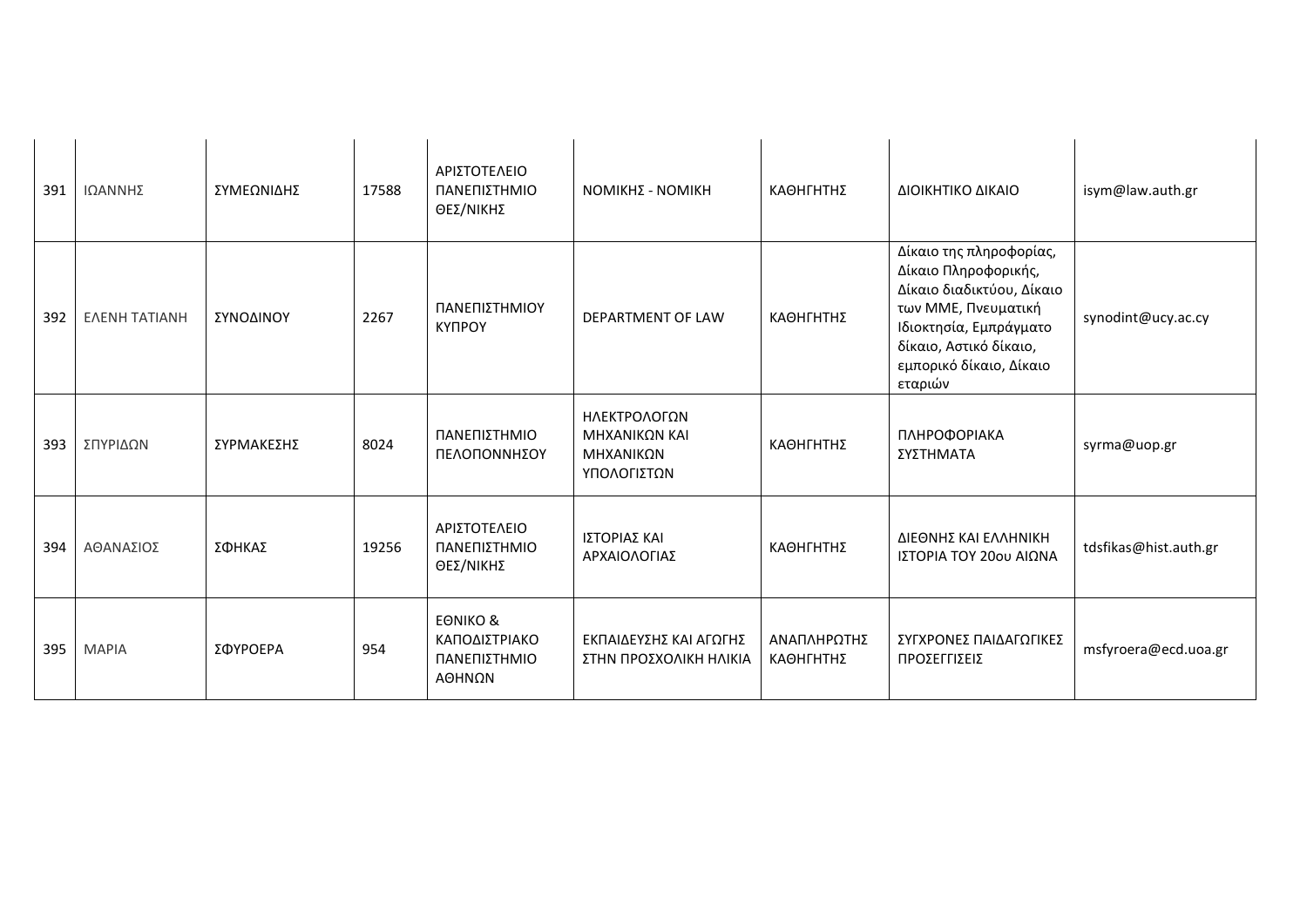| 396 | ΧΡΙΣΤΟΣ      | ΣΧΙΖΑΣ       | 2728  | UNIVERSITY OF<br><b>CYPRUS</b>                                 |                                                | ΚΑΘΗΓΗΤΗΣ | <b>COMPUTER SCIENCE</b><br>(COMPUTATIONAL<br><b>INTELLIGENCE - MEDICAL</b><br>INFORMATICS)    | schizas@cs.ucy.ac.cy |
|-----|--------------|--------------|-------|----------------------------------------------------------------|------------------------------------------------|-----------|-----------------------------------------------------------------------------------------------|----------------------|
| 397 | ΓΕΩΡΓΙΟΣ     | ΣΩΤΗΡΕΛΗΣ    | 272   | <b>EONIKO &amp;</b><br>ΚΑΠΟΔΙΣΤΡΙΑΚΟ<br>ΠΑΝΕΠΙΣΤΗΜΙΟ<br>ΑΘΗΝΩΝ | ΠΟΛΙΤΙΚΗΣ ΕΠΙΣΤΗΜΗΣ<br>ΚΑΙ ΔΗΜΟΣΙΑΣ ΔΙΟΙΚΗΣΗΣ  | ΚΑΘΗΓΗΤΗΣ | ΣΥΝΤΑΓΜΑΤΙΚΟ ΔΙΚΑΙΟ                                                                           | gsotireli@gmail.com  |
| 398 | ΔΗΜΗΤΡΙΟΣ    | ΣΩΤΗΡΟΠΟΥΛΟΣ | 5790  | <b>EONIKO &amp;</b><br>ΚΑΠΟΔΙΣΤΡΙΑΚΟ<br>ΠΑΝΕΠΙΣΤΗΜΙΟ<br>ΑΘΗΝΩΝ | ΠΕΔΔ                                           | ΚΑΘΗΓΗΤΗΣ | ΠΟΛΙΤΙΚΗ ΕΠΙΣΤΗΜΗ ΜΕ<br>ΕΜΦΑΣΗ ΣΤΗΝ<br>ΑΝΑΤΟΛΙΚΗ<br>ΝΟΤΙΟΑΝΑΤΟΛΙΚΗ<br>ΕΥΡΩΠΗ                  | dsotirop@pspa.uoa.gr |
| 399 | ΕΥΘΥΜΙΟΣ     | ΤΑΜΠΟΥΡΗΣ    | 19717 | ΠΑΝΕΠΙΣΤΗΜΙΟ<br>ΜΑΚΕΔΟΝΙΑΣ                                     | ΕΦΑΡΜΟΣΜΕΝΗΣ<br>ΠΛΗΡΟΦΟΡΙΚΗΣ                   | ΚΑΘΗΓΗΤΗΣ | ΠΛΗΡΟΦΟΡΙΑΚΑ<br>ΣΥΣΤΗΜΑΤΑ ΚΑΙ<br><b>HAEKTPONIKH</b><br>ΔΙΑΚΥΒΕΡΝΗΣΗ                           | tambouris@uom.gr     |
| 400 | ΣΠΥΡΙΔΩΝ     | ΤΑΝΤΑΡΟΣ     | 6766  | <b>EONIKO &amp;</b><br>ΚΑΠΟΔΙΣΤΡΙΑΚΟ<br>ΠΑΝΕΠΙΣΤΗΜΙΟ<br>ΑΘΗΝΩΝ | ΨΥΧΟΛΟΓΙΑΣ                                     | ΚΑΘΗΓΗΤΗΣ | ΨΥΧΟΛΟΓΙΑ ΤΗΣ<br>ΑΝΑΠΤΥΞΗΣ                                                                    | sgtan@psych.uoa.gr   |
| 401 | ΚΩΝΣΤΑΝΤΙΝΟΣ | ΤΑΡΑΜΠΑΝΗΣ   | 19611 | ΠΑΝΕΠΙΣΤΗΜΙΟ<br>ΜΑΚΕΔΟΝΙΑΣ                                     | <b>ΟΡΓΑΝΩΣΗΣ ΚΑΙ</b><br>ΔΙΟΙΚΗΣΗΣ ΕΠΙΧΕΙΡΗΣΕΩΝ | ΚΑΘΗΓΗΤΗΣ | ПЛНРОФОРІКН МЕ<br>ΕΜΦΑΣΗ ΣΤΑ<br>ΟΛΟΚΛΗΡΩΜΕΝΑ<br>ΠΛΗΡΟΦΟΡΙΑΚΑ<br>ΣΥΣΤΗΜΑΤΑ ΓΙΑ ΤΗΝ<br>ΠΑΡΑΓΩΓΗ | kat@uom.gr           |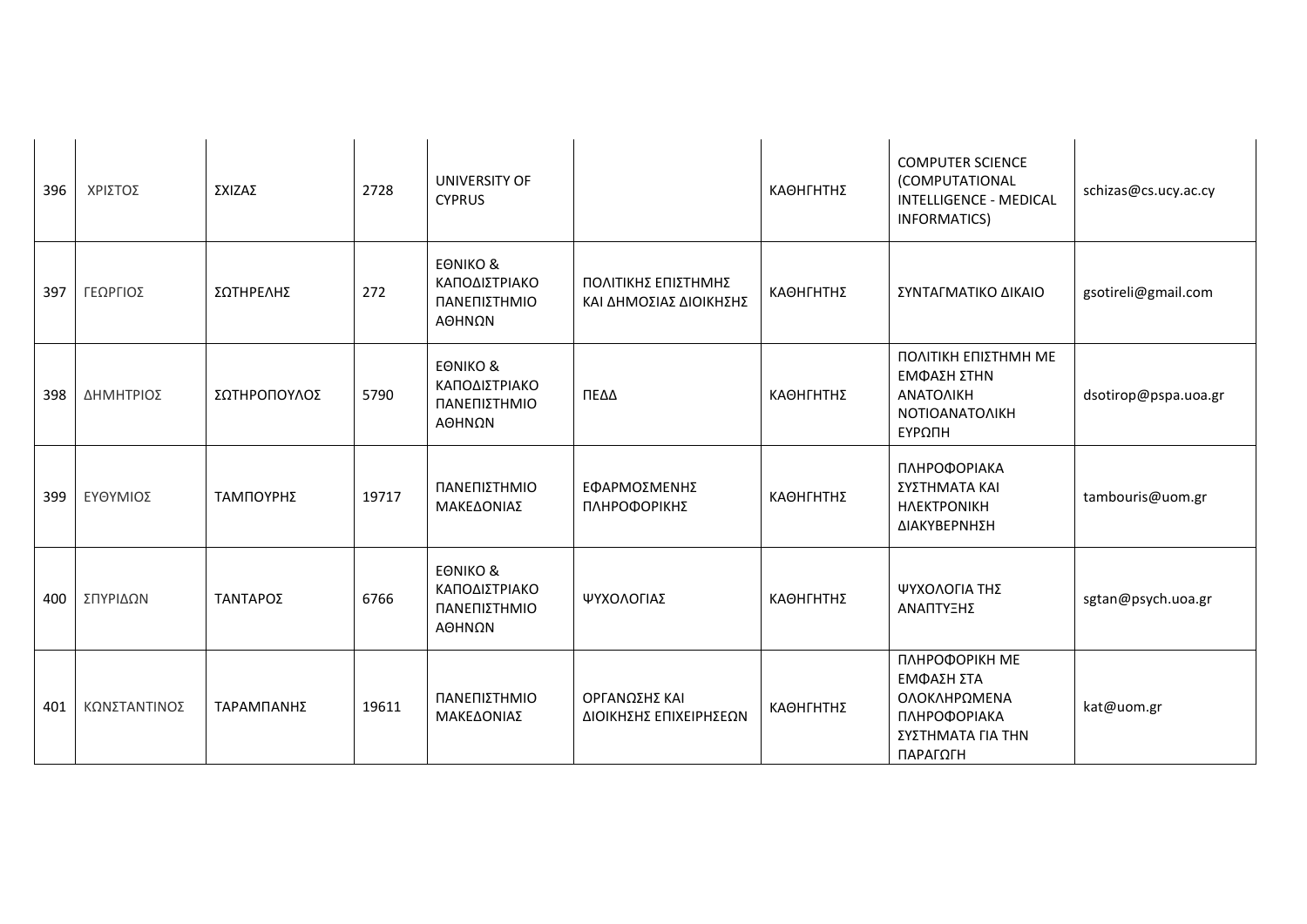| 402 | ΙΩΑΝΝΗΣ        | ΤΑΣΟΠΟΥΛΟΣ         | 19942 | <b>EONIKO &amp;</b><br>ΚΑΠΟΔΙΣΤΡΙΑΚΟ<br>ΠΑΝΕΠΙΣΤΗΜΙΟ<br>ΑΘΗΝΩΝ | ΠΟΛΙΤΙΚΗΣ ΕΠΙΣΤΗΜΗΣ<br>ΚΑΙ ΔΗΜΟΣΙΑΣ ΔΙΟΙΚΗΣΗΣ  | ΚΑΘΗΓΗΤΗΣ                | ΔΗΜΟΣΙΟ ΔΙΚΑΙΟ                                                                                   | itassop@pspa.uoa.gr   |
|-----|----------------|--------------------|-------|----------------------------------------------------------------|------------------------------------------------|--------------------------|--------------------------------------------------------------------------------------------------|-----------------------|
| 403 | ΝΕΚΤΑΡΙΟΣ      | ΤΖΕΜΠΕΛΙΚΟΣ        | 2524  | <b>ANGLIA RUSKIN</b><br><b>UNIVERSITY</b>                      |                                                | ΑΝΑΠΛΗΡΩΤΗΣ<br>ΚΑΘΗΓΗΤΗΣ | <b>MARKETING</b>                                                                                 | tzempelikos@aueb.gr   |
| 404 | <b>MUPAIAN</b> | TZOZE <sup>®</sup> | 10671 | THE OHIO STATE<br><b>UNIVERSITY</b>                            | <b>DEPARTMENT OF</b><br><b>LINGUISTICS</b>     | <b>PROFESSOR</b>         | LINGUISTICS; HISTORICAL<br>LINGUISTICS; HISTORY OF<br><b>GREEK; BALKAN</b><br><b>LINGUISTICS</b> | joseph.1@osu.edu      |
| 405 | ΠΕΤΡΟΣ         | ΤΟΜΑΡΑΣ            | 18985 | ΠΑΝΕΠΙΣΤΗΜΙΟ<br>ΔΥΤΙΚΗΣ ΑΤΤΙΚΗΣ                                | ΔΙΟΙΚΗΣΗΣ ΕΠΙΧΕΙΡΗΣΕΩΝ                         | ΚΑΘΗΓΗΤΗΣ                | <b>MAPKETINFK</b>                                                                                | ptomaras@teiath.gr    |
| 406 | ΑΝΑΣΤΑΣΙΟΣ     | ΤΣΑΓΓΑΛΙΔΗΣ        | 19480 | ΑΡΙΣΤΟΤΕΛΕΙΟ<br>ΠΑΝΕΠΙΣΤΗΜΙΟ<br>ΘΕΣΣΑΛΟΝΙΚΗΣ                   | ΦΙΛΟΣΟΦΙΚΗ, ΑΓΓΛΙΚΗΣ<br>ΓΛΩΣΣΑΣ ΚΑΙ ΦΙΛΟΛΟΓΙΑΣ | ΚΑΘΗΓΗΤΗΣ                | ΣΥΝΤΑΞΗ-ΣΗΜΑΣΙΟΛΟΓΙΑ                                                                             | atsangal@enl.auth.g   |
| 407 | ΓΕΩΡΓΙΟΣ       | ΤΣΑΚΛΙΔΗΣ          | 17307 | ΑΡΙΣΤΟΤΕΛΕΙΟ<br>ΠΑΝΕΠΙΣΤΗΜΙΟ<br>ΘΕΣ/ΝΙΚΗΣ                      | ΜΑΘΗΜΑΤΙΚΩΝ                                    | ΚΑΘΗΓΗΤΗΣ                | ΣΤΟΧΑΣΤΙΚΕΣ ΔΙΑΔΙΚΑΣΙΕΣ<br>ΚΑΙ ΠΙΘΑΝΟΤΗΤΕΣ -<br>ΕΦΑΡΜΟΣΜΕΝΗ<br>ΣΤΑΤΙΣΤΙΚΗ                        | tsaklidi@math.auth.gr |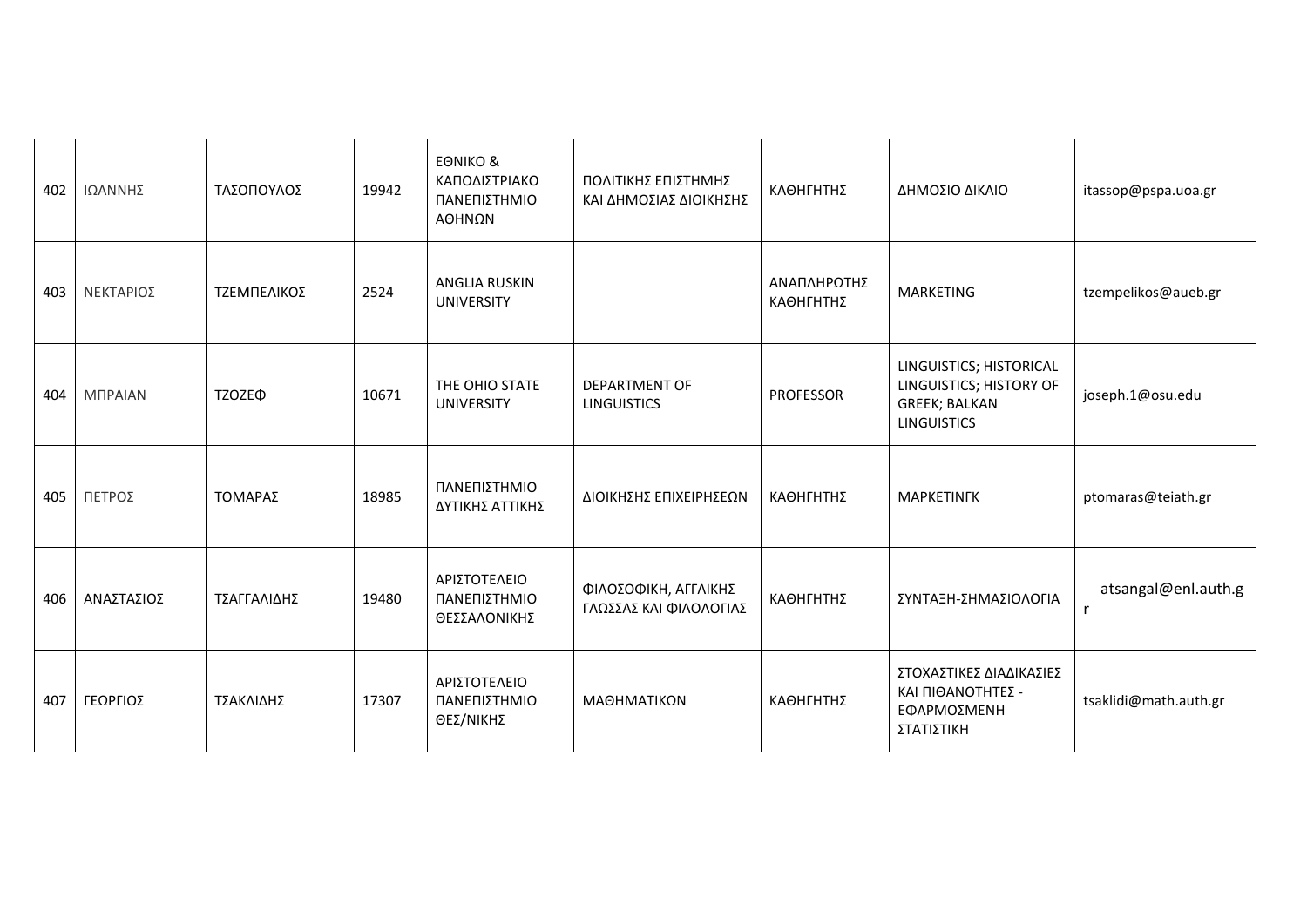| 408 | <b>EIPHNH</b>      | ΤΣΑΜΑΔΟΥ    | 1063  | ΠΑΝΕΠΙΣΤΗΜΙΟ<br>ΣΤΡΑΣΒΟΥΡΓΟΥ              | <b>DEPARTEMENT D'ETUDES</b><br>NEO-HELLENIQUES                                    | ΚΑΘΗΓΗΤΗΣ        | ΓΛΩΣΣΟΛΟΓΙΑ-<br>ΚΟΙΝΩΝΙΟΓΛΩΣΣΟΛΟΓΙΑ                                                            | irene.jacoberger@orange<br>.fr |
|-----|--------------------|-------------|-------|-------------------------------------------|-----------------------------------------------------------------------------------|------------------|------------------------------------------------------------------------------------------------|--------------------------------|
| 409 | ΝΙΚΟΛΑΟΣ           | ΤΣΑΝΤΑΣ     | 6129  | ΠΑΝΕΠΙΣΤΗΜΙΟ<br>ΠΑΤΡΩΝ                    | ΜΑΘΗΜΑΤΙΚΩΝ                                                                       | ΚΑΘΗΓΗΤΗΣ        | ΜΑΘΗΜΑΤΙΚΕΣ ΚΑΙ<br>ΣΤΟΧΑΣΤΙΚΕΣ ΜΕΘΟΔΟΙ<br>ΣΤΙΣ ΕΠΙΧΕΙΡΗΣΙΑΚΕΣ<br>ΕΡΕΥΝΕΣ                       | tsantas@upatras.gr             |
| 410 | <b>IANOH MAPIA</b> | ΤΣΙΜΠΛΗ     | 5495  | <b>UNIVERSITY OF</b><br>CAMBRIDGE         | THEORETICAL AND<br><b>APPLIED LINGUISTICS</b>                                     | <b>PROFESSOR</b> | <b>LINGUISTICS</b>                                                                             | imt20@cam.ac.uk                |
| 411 | ΠΕΤΡΟΥΛΑ           | ΤΣΟΚΑΛΙΔΟΥ  | 17572 | ΑΡΙΣΤΟΤΕΛΕΙΟ<br>ΠΑΝΕΠΙΣΤΗΜΙΟ<br>ΘΕΣ/ΝΙΚΗΣ | ΕΠΙΣΤΗΜΩΝ<br>ΠΡΟΣΧΟΛΙΚΗΣ ΑΓΩΓΗΣ ΚΑΙ<br>ΕΚΠΑΙΔΕΥΣΗΣ                                | ΚΑΘΗΓΗΤΗΣ        | ΚΟΙΝΩΝΙΟΓΛΩΣΣΟΛΟΓΙΑ<br>ΚΑΙ ΔΙΔΑΣΚΑΛΙΑ ΤΗΣ<br>ΕΛΛΗΝΙΚΗΣ ΓΛΩΣΣΑΣ                                 | tsokalid@nured.auth.g<br>r     |
| 412 | ΓΕΩΡΓΙΟΣ           | ΤΣΟΥΡΒΑΚΑΣ  | 19215 | ΑΡΙΣΤΟΤΕΛΕΙΟ<br>ΠΑΝΕΠΙΣΤΗΜΙΟ<br>ΘΕΣ/ΝΙΚΗΣ | ΟΙΚΟΝΟΜΙΚΩΝ ΚΑΙ<br>ΠΟΛΙΤΙΚΩΝ ΕΠΙΣΤΗΜΩΝ-<br>ΔΗΜΟΣΙΟΓΡΑΦΙΑΣ ΚΑΙ<br>ΜΕΣΩΝ ΕΝΗΜΕΡΩΣΗΣ | ΚΑΘΗΓΗΤΗΣ        | ΟΙΚΟΝΟΜΙΑ ΚΑΙ ΔΙΟΙΚΗΣΗ<br>(MANATZMENT) TΩN<br>M.M.E.                                           | gtsourv@jour.auth.gr           |
| 413 | ΣΑΒΒΑΣ             | ΤΣΟΧΑΤΖΙΔΗΣ | 19554 | ΑΡΙΣΤΟΤΕΛΕΙΟ<br>ΠΑΝΕΠΙΣΤΗΜΙΟ<br>ΘΕΣ/ΝΙΚΗΣ | ΦΙΛΟΣΟΦΙΚΗ -<br>ΦΙΛΟΛΟΓΙΑΣ                                                        | ΚΑΘΗΓΗΤΗΣ        | ΓΕΝΙΚΗ ΓΛΩΣΣΟΛΟΓΙΑ (ΜΕ<br>ΕΙΔΙΚΕΥΣΗ ΣΤΗΝ<br>ΠΡΑΓΜΑΤΟΛΟΓΙΑ) ΚΑΙ<br>ΤΗΝ ΦΙΛΟΣΟΦΙΑ ΤΗΣ<br>ΓΛΩΣΣΑΣ | savasts@lit.auth.gr            |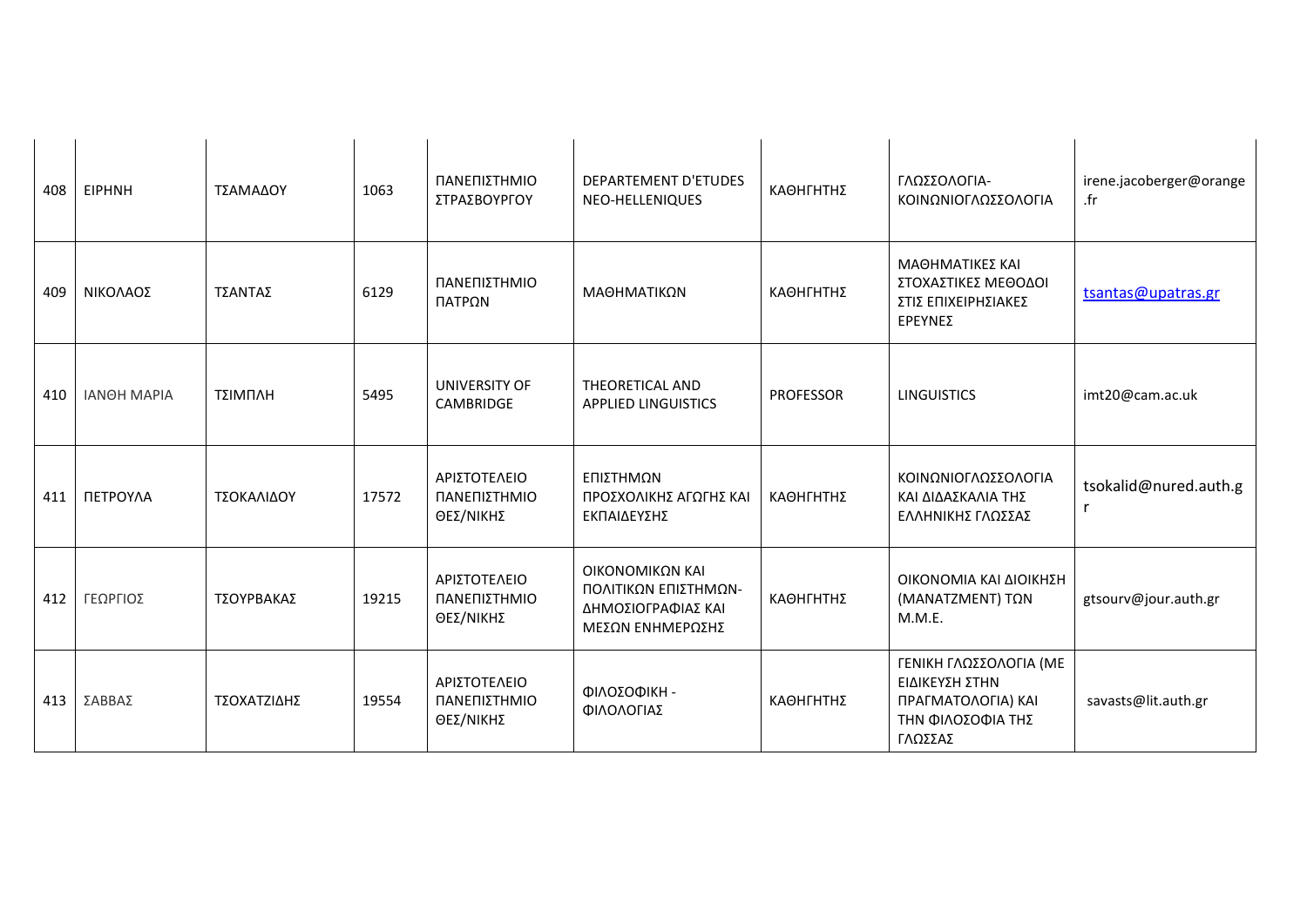| 414 | <b>EAAH</b>                 | ΥΦΑΝΤΙΔΟΥ                    | 7723  | <b>EONIKO &amp;</b><br>ΚΑΠΟΔΙΣΤΡΙΑΚΟ<br>ΠΑΝΕΠΙΣΤΗΜΙΟ<br>ΑΘΗΝΩΝ                            | ΑΓΓΛΙΚΗΣ ΓΛΩΣΣΑΣ ΚΑΙ<br>ΦΙΛΟΛΟΓΙΑΣ                                 | ΚΑΘΗΓΗΤΗΣ                | ΠΡΑΓΜΑΤΟΛΟΓΙΑ ΚΑΙ<br>ΕΦΑΡΜΟΓΕΣ ΣΤΗΝ<br>ΑΓΓΛΙΚΗ ΓΛΩΣΣΑ                                                                                    | ifelly@enl.uoa.gr                   |
|-----|-----------------------------|------------------------------|-------|-------------------------------------------------------------------------------------------|--------------------------------------------------------------------|--------------------------|------------------------------------------------------------------------------------------------------------------------------------------|-------------------------------------|
| 415 | ΓΕΩΡΓΙΟΣ                    | ΥΨΗΛΑΝΤΗΣ                    | 17248 | ΑΡΙΣΤΟΤΕΛΕΙΟ<br>ΠΑΝΕΠΙΣΤΗΜΙΟ<br>ΘΕΣ/ΝΙΚΗΣ                                                 | ΙΤΑΛΙΚΗΣ ΓΛΩΣΣΑΣ ΚΑΙ<br>ΦΙΛΟΛΟΓΙΑΣ                                 | ΚΑΘΗΓΗΤΗΣ                | ΔΙΔΑΚΤΙΚΗ ΤΩΝ ΓΛΩΣΣΩΝ<br>ΚΑΙ ΜΕ ΕΙΔΙΚΟ<br>ΑΝΤΙΚΕΙΜΕΝΟ ΤΙΣ<br>ΕΦΑΡΜΟΓΕΣ ΤΗΣ<br>ΠΛΗΡΟΦΟΡΙΚΗΣ<br>ΕΠΙΣΤΗΜΗΣ ΣΤΗ<br>ΔΙΔΑΣΚΑΛΙΑ ΤΩΝ<br>ΓΛΩΣΣΩΝ | ypsi@itl.auth.gr                    |
| 416 | ΓΕΩΡΓΙΟΣ                    | ΦΕΣΑΚΗΣ                      | 20043 | ΠΑΝΕΠΙΣΤΗΜΙΟ<br>ΑΙΓΑΙΟΥ                                                                   | ΕΠΙΣΤΗΜΩΝ<br>ΠΡΟΣΧΟΛΙΚΗΣ ΑΓΩΓΗΣ ΚΑΙ<br>ΕΚΠΑΙΔΕΥΤΙΚΟΥ<br>ΣΧΕΔΙΑΣΜΟΥ | ΚΑΘΗΓΗΤΗΣ                | ΔΙΔΑΚΤΙΚΗ<br>ΠΛΗΡΟΦΟΡΙΚΗΣ ΚΑΙ<br>ΜΑΘΗΜΑΤΙΚΩΝ ΚΑΙ<br>ΨΗΦΙΑΚΕΣ ΤΕΧΝΟΛΟΓΙΕΣ<br>ΣΤΗΝ ΕΚΠΑΙΔΕΥΣΗ ΚΑΙ<br>ΣΤΟΝ ΕΚΠΑΙΔΕΥΤΙΚΟ<br>ΣΧΕΔΙΑΣΜΟ        | gfesakis@rhodes.aegean.<br>gr       |
| 417 | ΝΤΑΛΙΛΑ-<br><b>BEPONIKA</b> | ΦΟΡΤΟΥΝΑ-<br><b>ONOPATOY</b> | 23942 | <b>IONIO</b><br>ΠΑΝΕΠΙΣΤΗΜΙΟ                                                              | ΤΕΧΝΩΝ ΗΧΟΥ ΚΑΙ<br>ΕΙΚΟΝΑΣ                                         | ΑΝΑΠΛΗΡΩΤΗΣ<br>ΚΑΘΗΓΗΤΗΣ | ΑΙΣΘΗΤΙΚΗ ΜΕ ΕΜΦΑΣΗ<br>ΣΤΗ ΣΗΜΕΙΟΛΟΓΙΑ ΤΗΣ<br>ΕΙΚΟΝΑΣ                                                                                    | honorato@ionio.gr                   |
| 418 | ΠΗΝΕΛΟΠΗ                    | ΦΟΥΝΤΕΔΑΚΗ                   | 9277  | <b><i><u>ITANTEIO</u></i></b><br>ΠΑΝΕΠΙΣΤΗΜΙΟ<br>ΚΟΙΝΩΝΙΚΩΝ ΚΑΙ<br>ΠΟΛΙΤΙΚΩΝ<br>ΕΠΙΣΤΗΜΩΝ | ΠΟΛΙΤΙΚΗΣ ΕΠΙΣΤΗΜΗΣ<br>ΚΑΙ ΙΣΤΟΡΙΑΣ - ΠΟΛΙΤΙΚΩΝ<br>ΕΠΙΣΤΗΜΩΝ       | ΚΑΘΗΓΗΤΗΣ                | ΣΥΝΤΑΓΜΑΤΙΚΟ ΔΙΚΑΙΟ                                                                                                                      | penelope.foundethakis@<br>gmail.com |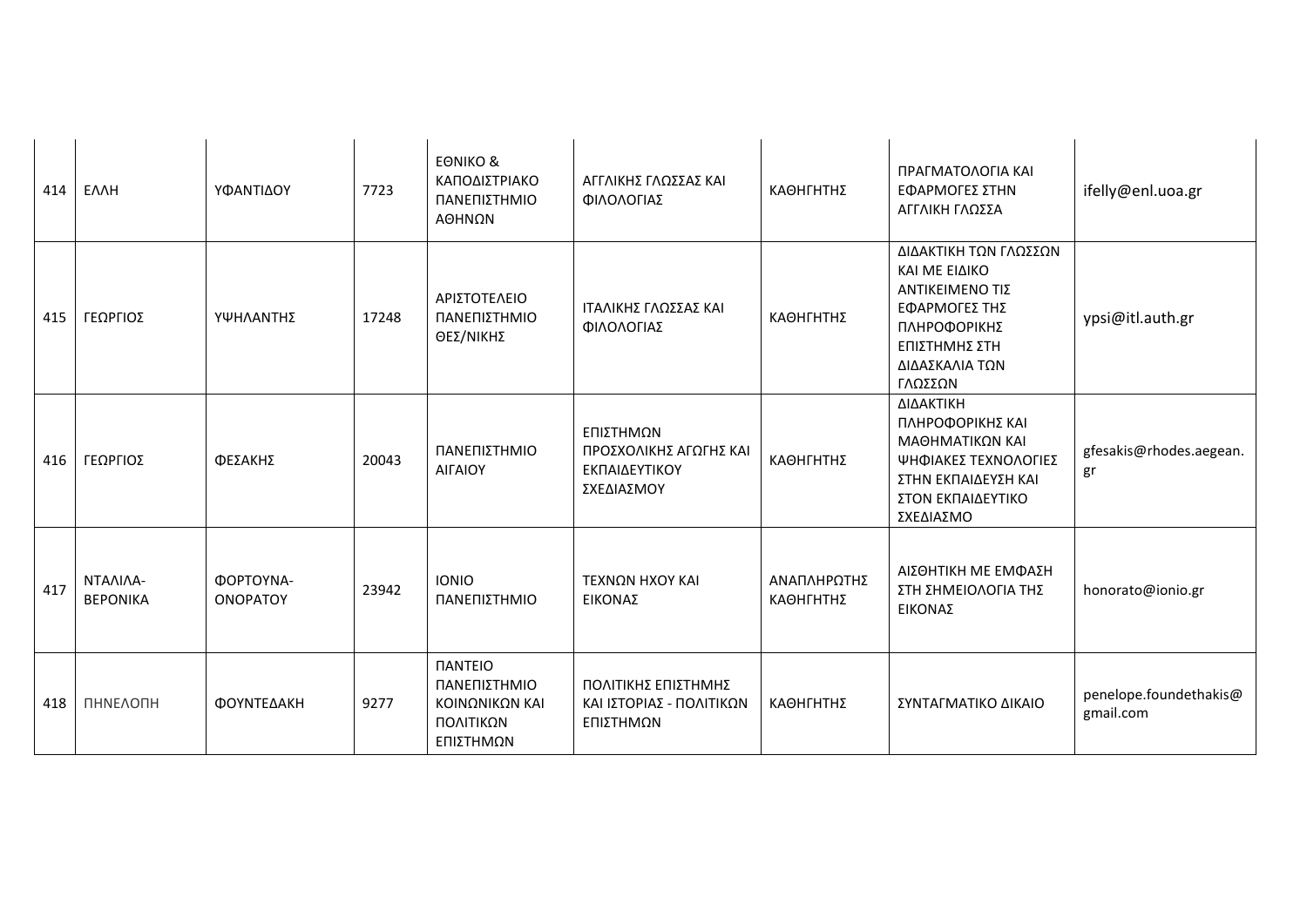| 419 | ΧΡΗΣΤΟΣ      | ΦΡΑΓΚΟΝΙΚΟΛΟΠΟ<br>ΥΛΟΣ | 9024  | ΑΡΙΣΤΟΤΕΛΕΙΟ<br>ΠΑΝΕΠΙΣΤΗΜΙΟ<br>ΘΕΣ/ΝΙΚΗΣ                                              | ΟΙΚΟΝΟΜΙΚΩΝ ΚΑΙ<br>ΠΟΛΙΤΙΚΩΝ ΕΠΙΣΤΗΜΩΝ-<br>ΔΗΜΟΣΙΟΓΡΑΦΙΑΣ ΚΑΙ<br><b>MME</b> | ΚΑΘΗΓΗΤΗΣ                | ΔΙΕΘΝΕΙΣ ΣΧΕΣΕΙΣ ΚΑΙ<br>M.M.E.                             | chfragk@jour.auth.gr              |
|-----|--------------|------------------------|-------|----------------------------------------------------------------------------------------|-----------------------------------------------------------------------------|--------------------------|------------------------------------------------------------|-----------------------------------|
| 420 | ΑΛΕΞΑΝΔΡΑ    | ΧΑΛΚΙΑ                 | 8823  | <b><i><u>IANTEIO</u></i></b><br>ΠΑΝΕΠΙΣΤΗΜΙΟ<br>ΚΟΙΝΩΝΙΚΩΝ &<br>ΠΟΛΙΤΙΚΩΝ<br>ΕΠΙΣΤΗΜΩΝ | ΚΟΙΝΩΝΙΟΛΟΓΙΑΣ                                                              | ΚΑΘΗΓΗΤΗΣ                | ΦΥΛΟ ΚΑΙ ΚΟΙΝΩΝΙΚΗ<br>ΘΕΩΡΙΑ                               | halkiasal@outlook.com             |
| 421 | ΓΕΩΡΓΙΟΣ     | ΧΑΛΚΙΑΣ                | 9849  | UNIVERSITY OF<br><b>VIENNA</b>                                                         |                                                                             | ΑΝΑΠΛΗΡΩΤΗΣ<br>ΚΑΘΗΓΗΤΗΣ | MARKETING, CONSUMER<br>BEHAVIOR, ADVERTISING               | georgios.halkias@univie.<br>ac.at |
| 422 | <b>EAENH</b> | ΧΑΜΑΛΙΔΗ               | 10084 | <b>IONIO</b><br>ΠΑΝΕΠΙΣΤΗΜΙΟ                                                           | ΤΕΧΝΩΝ ΗΧΟΥ ΚΑΙ<br>ΕΙΚΟΝΑΣ                                                  | ΕΠΙΚΟΥΡΟΣ<br>ΚΑΘΗΓΗΤΗΣ   | ΙΣΤΟΡΙΑ ΤΗΣ ΤΕΧΝΗΣ                                         | chamalidi@ionio.gr                |
| 423 | ΑΛΕΞΑΝΔΡΑ    | <b>XANTZH</b>          | 2821  | <b><i><u>IANTEIO</u></i></b><br>ΠΑΝΕΠΙΣΤΗΜΙΟ<br>ΚΟΙΝΩΝΙΚΩΝ &<br>ΠΟΛΙΤΙΚΩΝ<br>ΕΠΙΣΤΗΜΩΝ | ΨΥΧΟΛΟΓΙΑΣ                                                                  | ΚΑΘΗΓΗΤΗΣ                | ΚΟΙΝΩΝΙΚΗ ΨΥΧΟΛΟΓΙΑ                                        | hantzi@panteion.gr                |
| 424 | ΙΩΑΝΝΗΣ      | ΧΑΡΑΛΑΜΠΙΔΗΣ           | 7817  | ΠΑΝΕΠΙΣΤΗΜΙΟ<br>ΑΙΓΑΙΟΥ                                                                | ΜΗΧΑΝΙΚΩΝ<br>ΠΛΗΡΟΦΟΡΙΑΚΩΝ ΚΑΙ<br>ΕΠΙΚΟΙΝΩΝΙΑΚΩΝ<br>ΣΥΣΤΗΜΑΤΩΝ              | ΚΑΘΗΓΗΤΗΣ                | ΠΛΗΡΟΦΟΡΙΑΚΑ<br>ΣΥΣΤΗΜΑΤΑ<br>ΗΛΕΚΤΡΟΝΙΚΗΣ<br>ΔΙΑΚΥΒΕΡΝΗΣΗΣ | yannisx@aegean.gr                 |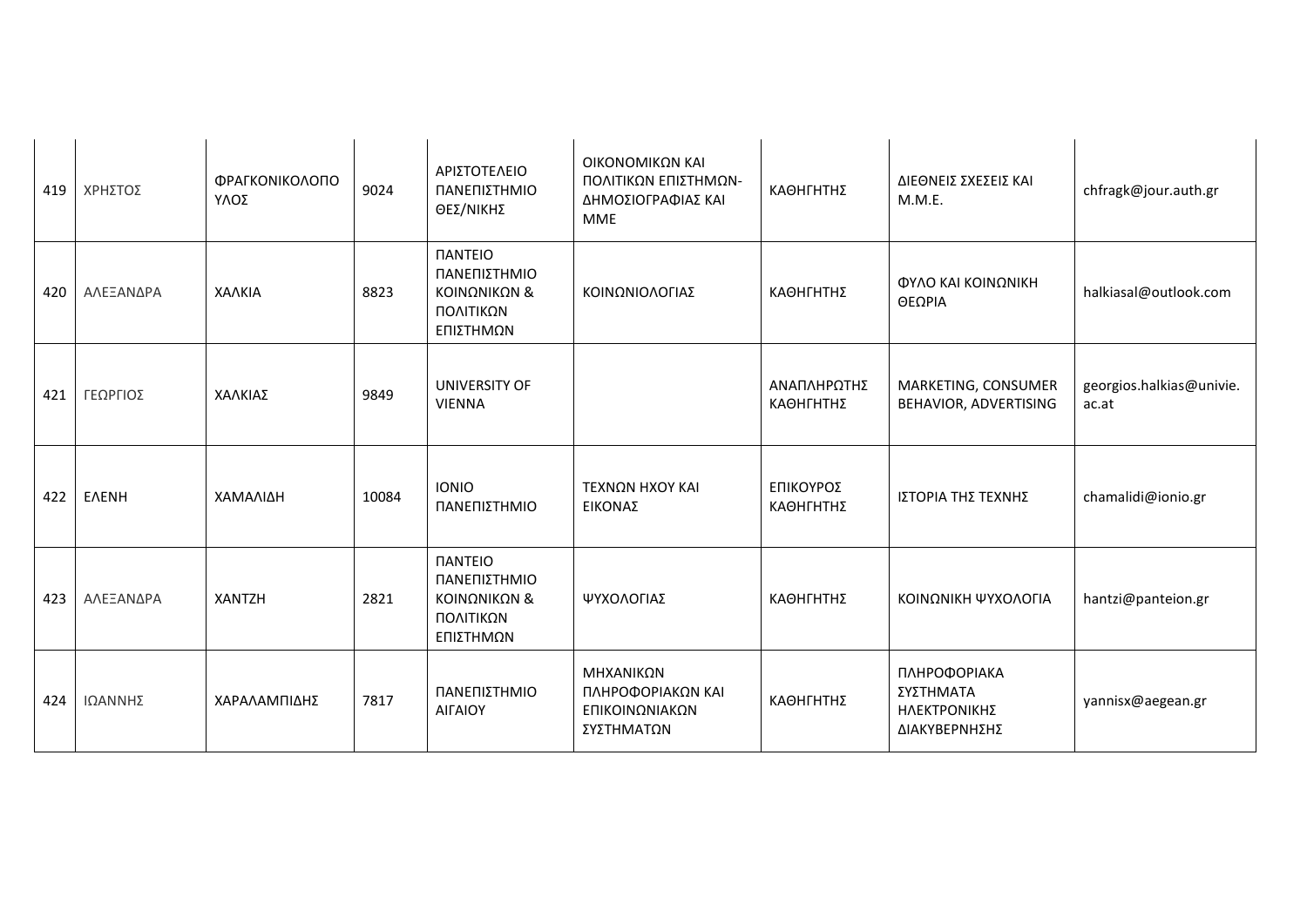| 425 | ΠΑΝΑΓΙΩΤΗΣ             | ΧΑΡΑΛΑΜΠΟΥΣ     | 5583  | ΑΝΩΤΑΤΗ ΣΧΟΛΗ<br>ΚΑΛΩΝ ΤΕΧΝΩΝ                                  | ΕΙΚΑΣΤΙΚΩΝ ΤΕΧΝΩΝ                                          | ΚΑΘΗΓΗΤΗΣ                | ΖΩΓΡΑΦΙΚΗ                                                                               | pcharalamb@hotmail.co<br>m |
|-----|------------------------|-----------------|-------|----------------------------------------------------------------|------------------------------------------------------------|--------------------------|-----------------------------------------------------------------------------------------|----------------------------|
| 426 | ΑΓΓΕΛΙΚΗ-<br>ΧΑΡΙΚΛΕΙΑ | ΧΑΡΛΑΥΤΗ        | 5852  | ΠΑΝΕΠΙΣΤΗΜΙΟ<br>ΚΡΗΤΗΣ                                         | ΙΣΤΟΡΙΑΣ ΚΑΙ<br>ΑΡΧΑΙΟΛΟΓΙΑΣ                               | ΚΑΘΗΓΗΤΗΣ                | ΝΑΥΤΙΛΙΑΚΗ ΙΣΤΟΡΙΑ                                                                      | harlaftis@uoc.gr           |
| 427 | ΛΟΥΚΙΑΝΟΣ              | ΧΑΣΙΩΤΗΣ        | 5544  | ΑΡΙΣΤΟΤΕΛΕΙΟ<br>ΠΑΝΕΠΙΣΤΗΜΙΟ<br>ΘΕΣ/ΝΙΚΗΣ                      | ΙΣΤΟΡΙΑΣ ΚΑΙ<br>ΑΡΧΑΙΟΛΟΓΙΑΣ                               | ΑΝΑΠΛΗΡΩΤΗΣ<br>ΚΑΘΗΓΗΤΗΣ | ΙΣΤΟΡΙΑ ΤΩΝ ΝΕΟΤΕΡΩΝ<br>ΧΡΟΝΩΝ: ΣΧΕΣΕΙΣ ΤΩΝ<br>ΕΥΡΩΠΑΪΚΩΝ ΛΑΩΝ ΜΕ<br>ΤΟΝ ΕΛΛΗΝΙΚΟ ΚΟΣΜΟ | loukhass@hist.auth.gr      |
| 428 | ΕΥΑΝΘΗΣ                | ΧΑΤΖΗΒΑΣΙΛΕΙΟΥ  | 1274  | <b>EONIKO &amp;</b><br>ΚΑΠΟΔΙΣΤΡΙΑΚΟ<br>ΠΑΝΕΠΙΣΤΗΜΙΟ<br>ΑΘΗΝΩΝ | ΙΣΤΟΡΙΑΣ ΚΑΙ<br>ΑΡΧΑΙΟΛΟΓΙΑΣ                               | ΚΑΘΗΓΗΤΗΣ                | ΙΣΤΟΡΙΑ ΤΟΥ<br><b>ΜΕΤΑΠΟΛΕΜΙΚΟΥ</b><br>ΚΟΣΜΟΥ                                           | xevanthis@arch.uoa.gr      |
| 429 | ΕΥΣΤΑΘΙΟΣ              | ΧΑΤΖΗΕΥΘΥΜΙΑΔΗΣ | 19690 | <b>EONIKO &amp;</b><br>ΚΑΠΟΔΙΣΤΡΙΑΚΟ<br>ΠΑΝΕΠΙΣΤΗΜΙΟ<br>ΑΘΗΝΩΝ | ΘΕΤΙΚΩΝ ΕΠΙΣΤΗΜΩΝ -<br>ΠΛΗΡΟΦΟΡΙΚΗΣ ΚΑΙ<br>ΤΗΛΕΠΙΚΟΙΝΩΝΙΩΝ | ΚΑΘΗΓΗΤΗΣ                | ΣΥΣΤΗΜΑΤΑ ΛΟΓΙΣΜΙΚΟΥ<br>ΥΨΗΛΗΣ ΚΛΙΜΑΚΑΣ                                                 | shadj@di.uoa.gr            |
| 430 | ΑΘΑΝΑΣΙΟΣ              | ΧΑΤΖΗΛΑΚΟΣ      | 1632  | <b>ANOIKTO</b><br>ΠΑΝΕΠΙΣΤΗΜΙΟ<br><b>KYNPOY</b>                | ΠΛΗΡΟΦΟΡΙΑΚΑ ΚΑΙ<br>ΕΠΙΚΟΙΝΩΝΙΑΚΑ<br>ΣΥΣΤΗΜΑΤΑ             | ΚΑΘΗΓΗΤΗΣ                | ΠΛΗΡΟΦΟΡΙΑΚΑ<br>ΣΥΣΤΗΜΑΤΑ,<br>ΕΚΠΑΙΔΕΥΤΙΚΗ<br>ΤΕΧΝΟΛΟΓΙΑ                                | thh@ouc.ac.cy              |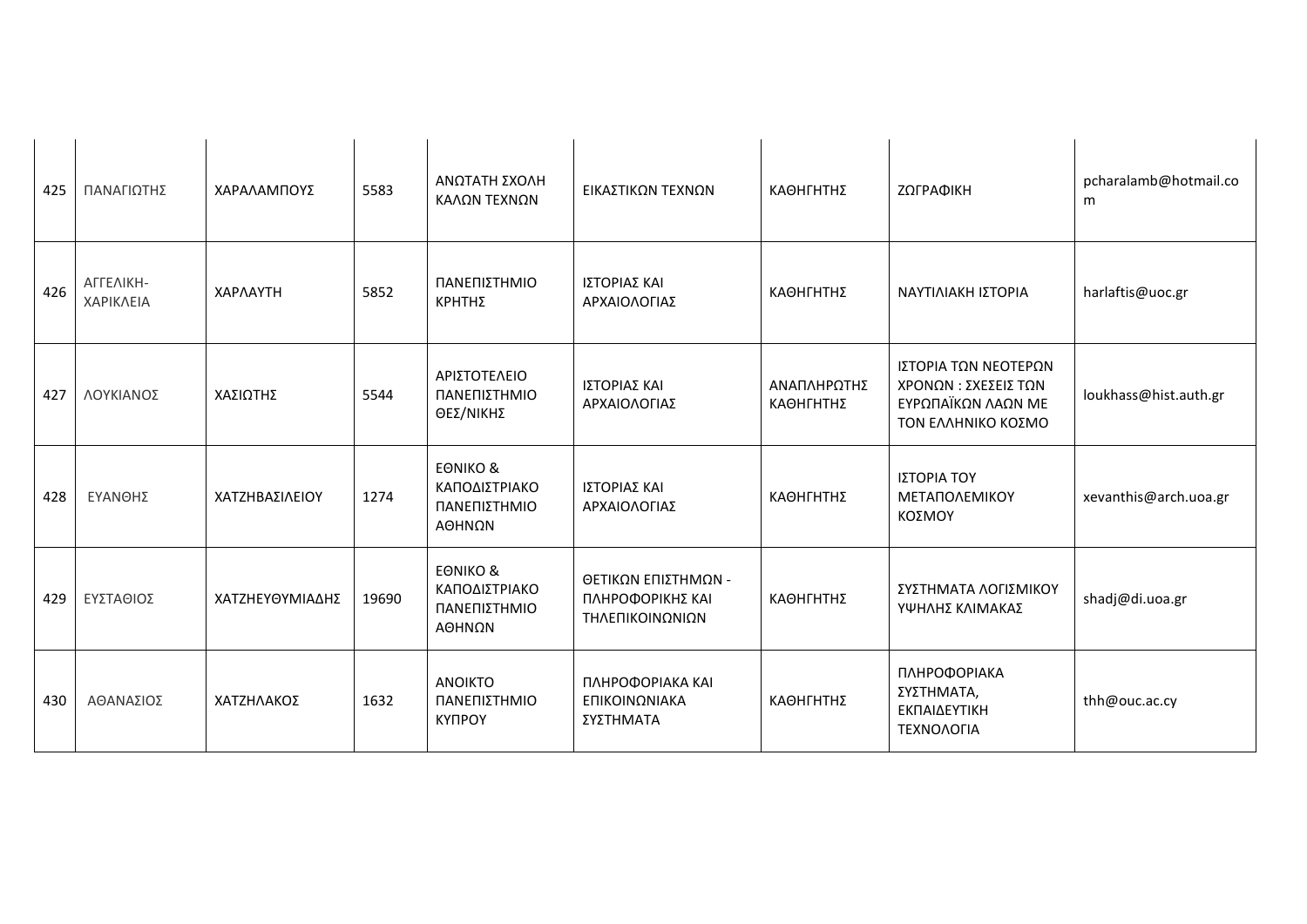| 431 | ΘΕΟΔΩΡΟΣ               | ΧΑΤΖΗΠΑΝΤΕΛΗΣ  | 17880 | ΑΡΙΣΤΟΤΕΛΕΙΟ<br>ΠΑΝΕΠΙΣΤΗΜΙΟ<br>ΘΕΣ/ΝΙΚΗΣ                      | ΠΟΛΙΤΙΚΩΝ ΕΠΙΣΤΗΜΩΝ-<br>ΟΙΚΟΝΟΜΙΚΩΝ ΚΑΙ<br>ΠΟΛΙΤΙΚΩΝ ΕΠΙΣΤΗΜΩΝ | ΚΑΘΗΓΗΤΗΣ                | ΕΦΑΡΜΟΣΜΕΝΗ<br>ΣΤΑΤΙΣΤΙΚΗ                                     | chadji@polsci.auth.gr                     |
|-----|------------------------|----------------|-------|----------------------------------------------------------------|----------------------------------------------------------------|--------------------------|---------------------------------------------------------------|-------------------------------------------|
| 432 | ΧΡΥΣΗ                  | ΧΑΤΖΗΧΡΗΣΤΟΥ   | 7221  | <b>EONIKO &amp;</b><br>ΚΑΠΟΔΙΣΤΡΙΑΚΟ<br>ΠΑΝΕΠΙΣΤΗΜΙΟ<br>ΑΘΗΝΩΝ | ΨΥΧΟΛΟΓΙΑΣ                                                     | ΚΑΘΗΓΗΤΗΣ                | ΣΧΟΛΙΚΗ ΨΥΧΟΛΟΓΙΑ                                             | hatzichr@psych.uoa.gr                     |
| 433 | <b>EIPHNH</b>          | <b>XEIAA</b>   | 2466  | ΠΑΝΕΠΙΣΤΗΜΙΟ<br>ΠΕΙΡΑΙΩΣ                                       | ΔΙΕΘΝΩΝ ΚΑΙ<br>ΕΥΡΩΠΑΪΚΩΝ ΣΠΟΥΔΩΝ                              | ΚΑΘΗΓΗΤΗΣ                | ΔΙΕΘΝΗΣ ΠΟΛΙΤΙΚΗ ΜΕ<br>ΕΜΦΑΣΗ ΣΤΗΝ ΕΠΙΛΥΣΗ<br>ΤΩΝ ΣΥΓΚΡΟΥΣΕΩΝ | miri@otenet.gr                            |
| 434 | ΔΗΜΗΤΡΙΟΣ              | ΧΕΛΙΩΤΗΣ       | 5016  | <b>EONIKO &amp;</b><br>ΚΑΠΟΔΙΣΤΡΙΑΚΟ<br>ΠΑΝΕΠΙΣΤΗΜΙΟ<br>ΑΘΗΝΩΝ | ΜΑΘΗΜΑΤΙΚΩΝ                                                    | ΑΝΑΠΛΗΡΩΤΗΣ<br>ΚΑΘΗΓΗΤΗΣ | ΘΕΩΡΙΑ ΠΙΘΑΝΟΤΗΤΩΝ                                            | dcheliotis@math.uoa.gr                    |
| 435 | ΠΕΡΙΚΛΗΣ               | ΧΟΥΡΣΟΓΛΟΥ     | 463   | ΑΡΙΣΤΟΤΕΛΕΙΟ<br>ΠΑΝΕΠΙΣΤΗΜΙΟ<br>ΘΕΣ/ΝΙΚΗΣ                      | ΚΙΝΗΜΑΤΟΓΡΑΦΟΥ                                                 | ΚΑΘΗΓΗΤΗΣ                | <b>ΣΚΗΝΟΘΕΣΙΑ</b><br>ΚΙΝΗΜΑΤΟΓΡΑΦΟΥ                           | hours@otenet.gr                           |
| 436 | ΑΙΜΙΛΙΟΣ<br>ΑΛΕΞΑΝΔΡΟΣ | ΧΡΙΣΤΟΔΟΥΛΙΔΗΣ | 10469 | UNIVERSITY OF<br>GLASGOW                                       | SCHOOL OF LAW                                                  | ΚΑΘΗΓΗΤΗΣ                | <b>LAW LEGAL THEORY</b>                                       | emilios.christodoulidis@g<br>lasgow.ac.uk |